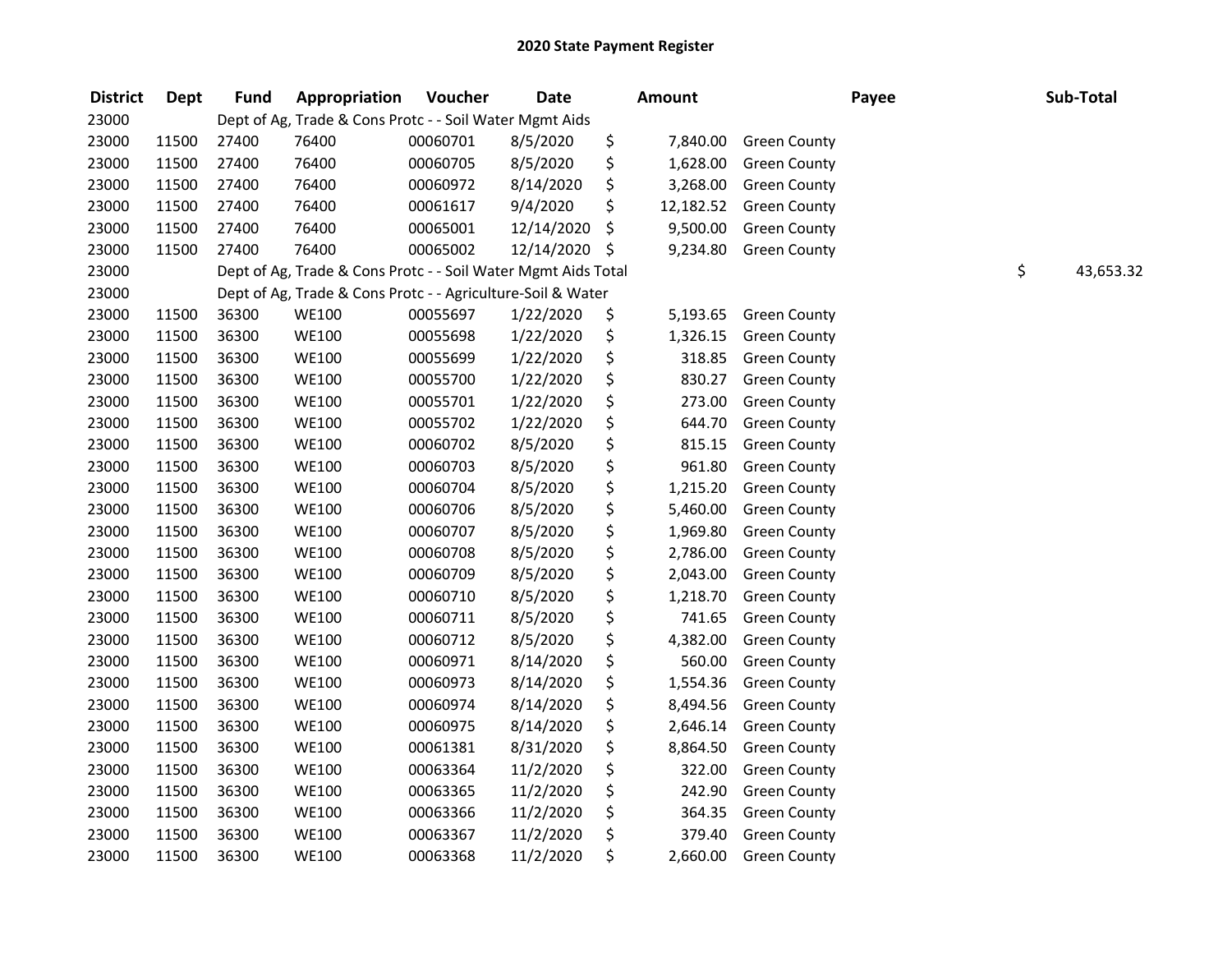| <b>District</b> | Dept  | <b>Fund</b> | Appropriation                                                           | Voucher  | <b>Date</b>   |                    | Amount    |                        | Payee | Sub-Total       |
|-----------------|-------|-------------|-------------------------------------------------------------------------|----------|---------------|--------------------|-----------|------------------------|-------|-----------------|
| 23000           | 11500 | 36300       | <b>WE100</b>                                                            | 00064997 | 12/14/2020    | $\ddot{\varsigma}$ | 735.70    | <b>Green County</b>    |       |                 |
| 23000           | 11500 | 36300       | <b>WE100</b>                                                            | 00064998 | 12/14/2020 \$ |                    | 261.28    | <b>Green County</b>    |       |                 |
| 23000           | 11500 | 36300       | <b>WE100</b>                                                            | 00064999 | 12/14/2020 \$ |                    | 122.50    | <b>Green County</b>    |       |                 |
| 23000           | 11500 | 36300       | <b>WE100</b>                                                            | 00065000 | 12/14/2020 \$ |                    | 522.90    | <b>Green County</b>    |       |                 |
| 23000           |       |             | Dept of Ag, Trade & Cons Protc - - Agriculture-Soil & Water Total       |          |               |                    |           |                        |       | \$<br>57,910.51 |
| 23000           |       |             | Dept of Ag, Trade & Cons Protc - - Conservation Reserve Enhancemt       |          |               |                    |           |                        |       |                 |
| 23000           | 11500 | 36300       | WF100                                                                   | 00059032 | 6/3/2020      | \$                 | 258.99    | <b>Green County</b>    |       |                 |
| 23000           | 11500 | 36300       | <b>WF100</b>                                                            | 00064246 | 11/19/2020 \$ |                    | 297.45    | <b>Green County</b>    |       |                 |
| 23000           |       |             | Dept of Ag, Trade & Cons Protc - - Conservation Reserve Enhancemt Total |          |               |                    |           |                        |       | \$<br>556.44    |
| 23000           |       |             | Dept of Safety & Prof Services - - General Program Operations           |          |               |                    |           |                        |       |                 |
| 23000           | 16500 | 10000       | 12100                                                                   | 00037894 | 9/24/2020     | - \$               | 7.25      | <b>Green County</b>    |       |                 |
| 23000           |       |             | Dept of Safety & Prof Services - - General Program Operations Total     |          |               |                    |           |                        | \$    | 7.25            |
| 23000           |       |             | Dept of Safety & Prof Services - - Powts Replacement Rehab              |          |               |                    |           |                        |       |                 |
| 23000           | 16500 | 10000       | 23600                                                                   | 00033867 | 1/14/2020     | \$.                | 7,000.00  | <b>Green County</b>    |       |                 |
| 23000           | 16500 | 10000       | 23600                                                                   | 00038585 | 12/21/2020 \$ |                    | 3,335.00  | <b>Green County</b>    |       |                 |
| 23000           |       |             | Dept of Safety & Prof Services - - Powts Replacement Rehab Total        |          |               |                    |           |                        |       | \$<br>10,335.00 |
| 23000           |       |             | Dept of Natural Resources - - Enf A - Atv & Utv Enforcement             |          |               |                    |           |                        |       |                 |
| 23000           | 37000 | 21200       | 55100                                                                   | 00436255 | 9/18/2020     | \$                 | 4,532.25  | <b>Green County</b>    |       |                 |
| 23000           |       |             | Dept of Natural Resources - - Enf A - Atv & Utv Enforcement Total       |          |               |                    |           |                        |       | \$<br>4,532.25  |
| 23000           |       |             | Dept of Natural Resources - - Wildlife Damage Claims & Abat             |          |               |                    |           |                        |       |                 |
| 23000           | 37000 | 21200       | 55300                                                                   | 00400451 | 4/9/2020      | \$                 |           | 1,192.22 Green County  |       |                 |
| 23000           | 37000 | 21200       | 55300                                                                   | 00400452 | 4/9/2020      | \$                 | 769.60    | <b>Green County</b>    |       |                 |
| 23000           | 37000 | 21200       | 55300                                                                   | 00433744 | 9/22/2020     | \$                 | 2,719.32  | <b>Green County</b>    |       |                 |
| 23000           | 37000 | 21200       | 55300                                                                   | 00449471 | 12/18/2020 \$ |                    | 1,651.91  | <b>Green County</b>    |       |                 |
| 23000           |       |             | Dept of Natural Resources - - Wildlife Damage Claims & Abat Total       |          |               |                    |           |                        |       | \$<br>6,333.05  |
| 23000           |       |             | Dept of Natural Resources - - Ra- Cnty Snow Trail & Area Aid            |          |               |                    |           |                        |       |                 |
| 23000           | 37000 | 21200       | 57400                                                                   | 00382809 | 1/16/2020     | \$                 |           | 21,775.76 Green County |       |                 |
| 23000           | 37000 | 21200       | 57400                                                                   | 00446736 | 11/16/2020 \$ |                    | 17,409.16 | <b>Green County</b>    |       |                 |
| 23000           |       |             | Dept of Natural Resources - - Ra- Cnty Snow Trail & Area Aid Total      |          |               |                    |           |                        |       | \$<br>39,184.92 |
| 23000           |       |             | Dept of Natural Resources - - Land Acquisition                          |          |               |                    |           |                        |       |                 |
| 23000           | 37000 | 36300       | TA100                                                                   | 00435996 | 9/28/2020     | \$                 | 4.00      | <b>Green County</b>    |       |                 |
| 23000           | 37000 | 36300       | TA100                                                                   | 00442740 | 10/21/2020    | $\ddot{\varsigma}$ | 9.00      | <b>Green County</b>    |       |                 |
| 23000           | 37000 | 36300       | <b>TA100</b>                                                            | 00443207 | 10/23/2020    | - \$               | 5.00      | <b>Green County</b>    |       |                 |
| 23000           |       |             | Dept of Natural Resources - - Land Acquisition Total                    |          |               |                    |           |                        | \$    | 18.00           |
| 23000           |       |             | Dept of Natural Resources - - GPO - Sd Water Loan Prog, Fed             |          |               |                    |           |                        |       |                 |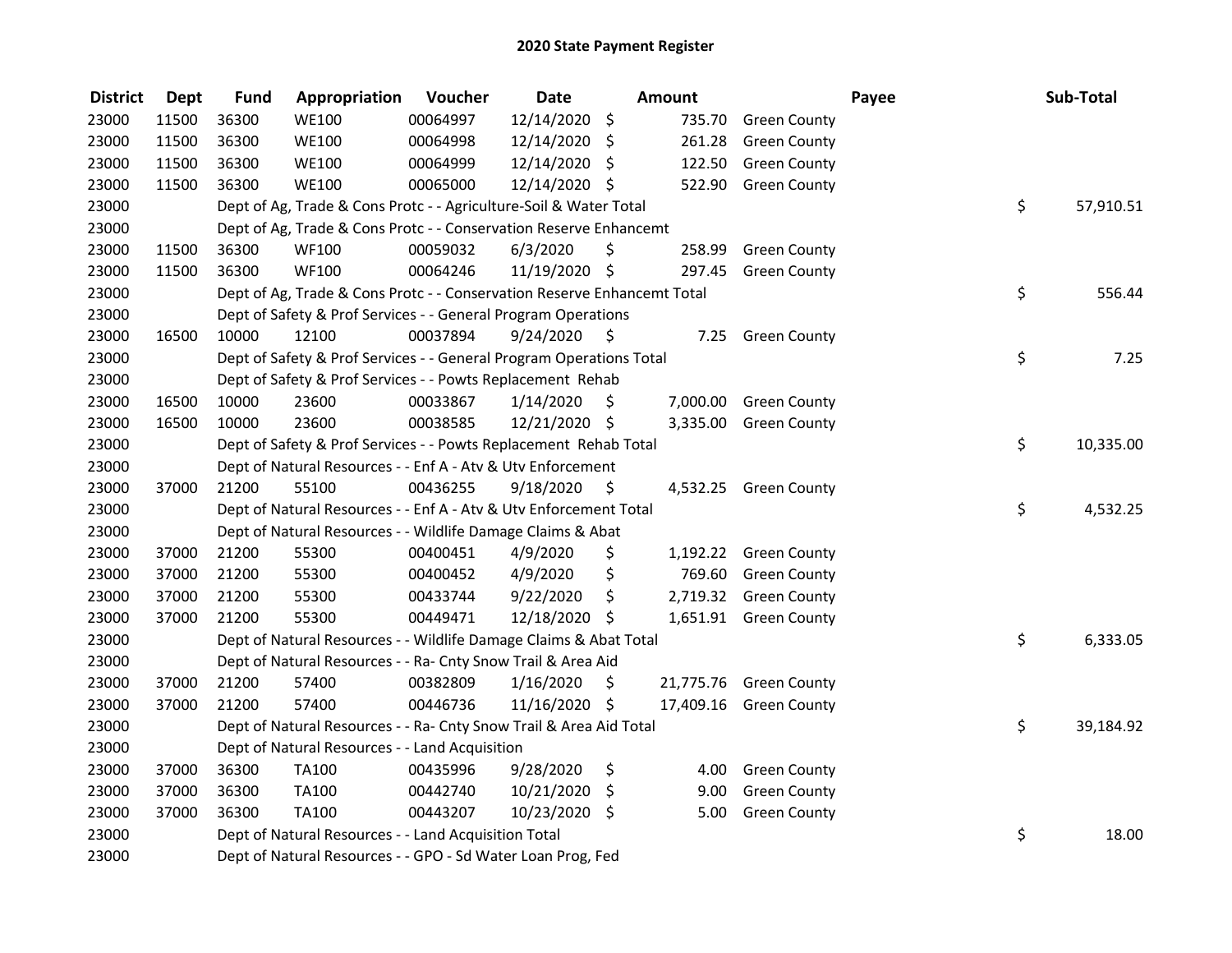| <b>District</b> | <b>Dept</b> | <b>Fund</b> | Appropriation                                                     | Voucher  | <b>Date</b>   | <b>Amount</b>    |                        | Payee | Sub-Total    |
|-----------------|-------------|-------------|-------------------------------------------------------------------|----------|---------------|------------------|------------------------|-------|--------------|
| 23000           | 37000       | 57300       | 48200                                                             | 00386025 | 1/30/2020     | \$<br>1,912.25   | <b>Green County</b>    |       |              |
| 23000           | 37000       | 57300       | 48200                                                             | 00400501 | 4/10/2020     | \$<br>1,375.00   | <b>Green County</b>    |       |              |
| 23000           | 37000       | 57300       | 48200                                                             | 00418727 | 7/16/2020     | \$<br>1,375.00   | <b>Green County</b>    |       |              |
| 23000           | 37000       | 57300       | 48200                                                             | 00436787 | 10/21/2020 \$ | 1,375.00         | <b>Green County</b>    |       |              |
| 23000           |             |             | Dept of Natural Resources - - GPO - Sd Water Loan Prog, Fed Total |          |               |                  |                        | \$    | 6,037.25     |
| 23000           |             |             | Department of Tourism - - Revenue, Gifts/Grants/Proceed           |          |               |                  |                        |       |              |
| 23000           | 38000       | 10000       | 12000                                                             | 00009489 | 12/14/2020 \$ |                  | 38,750.00 Green County |       |              |
| 23000           |             |             | Department of Tourism - - Revenue, Gifts/Grants/Proceed Total     |          |               |                  |                        | \$    | 38,750.00    |
| 23000           |             |             | WI Dept of Transportation - - Eldly&Disa Co/Aid Sf                |          |               |                  |                        |       |              |
| 23000           | 39500       | 21100       | 16800                                                             | 00489508 | 2/7/2020      | \$<br>105,366.00 | <b>Green County</b>    |       |              |
| 23000           | 39500       | 21100       | 16800                                                             | 00529378 | 5/26/2020     | \$<br>488.74     | <b>Green County</b>    |       |              |
| 23000           |             |             | WI Dept of Transportation - - Eldly&Disa Co/Aid Sf Total          |          |               |                  |                        | \$    | 105,854.74   |
| 23000           |             |             | WI Dept of Transportation - - Trans Aids To Co.-Sf                |          |               |                  |                        |       |              |
| 23000           | 39500       | 21100       | 19000                                                             | 00475446 | 1/6/2020      | \$<br>287,690.46 | <b>Green County</b>    |       |              |
| 23000           | 39500       | 21100       | 19000                                                             | 00542293 | 7/6/2020      | \$<br>575,380.92 | <b>Green County</b>    |       |              |
| 23000           | 39500       | 21100       | 19000                                                             | 00585119 | 10/5/2020     | \$<br>287,690.49 | <b>Green County</b>    |       |              |
| 23000           |             |             | WI Dept of Transportation - - Trans Aids To Co.-Sf Total          |          |               |                  |                        | \$    | 1,150,761.87 |
| 23000           |             |             | WI Dept of Transportation - - Loc Rd Imp Prg St Fd                |          |               |                  |                        |       |              |
| 23000           | 39500       | 21100       | 27800                                                             | 00555839 | 7/31/2020     | \$               | 4,395.02 Green County  |       |              |
| 23000           |             |             | WI Dept of Transportation - - Loc Rd Imp Prg St Fd Total          |          |               |                  |                        | \$    | 4,395.02     |
| 23000           |             |             | WI Dept of Transportation - - Hwy Mgmt & Opers Sf                 |          |               |                  |                        |       |              |
| 23000           | 39500       | 21100       | 36500                                                             | 00488499 | 2/4/2020      | \$<br>864.00     | <b>Green County</b>    |       |              |
| 23000           | 39500       | 21100       | 36500                                                             | 00512239 | 4/7/2020      | \$<br>432.00     | <b>Green County</b>    |       |              |
| 23000           | 39500       | 21100       | 36500                                                             | 00522957 | 5/7/2020      | \$<br>864.00     | <b>Green County</b>    |       |              |
| 23000           | 39500       | 21100       | 36500                                                             | 00550170 | 7/9/2020      | \$<br>864.00     | <b>Green County</b>    |       |              |
| 23000           | 39500       | 21100       | 36500                                                             | 00571742 | 8/21/2020     | \$<br>432.00     | <b>Green County</b>    |       |              |
| 23000           | 39500       | 21100       | 36500                                                             | 00584011 | 9/17/2020     | \$<br>432.00     | <b>Green County</b>    |       |              |
| 23000           | 39500       | 21100       | 36500                                                             | 00614446 | 11/12/2020    | \$<br>432.00     | <b>Green County</b>    |       |              |
| 23000           | 39500       | 21100       | 36500                                                             | 00634749 | 12/30/2020    | \$<br>864.00     | <b>Green County</b>    |       |              |
| 23000           |             |             | WI Dept of Transportation - - Hwy Mgmt & Opers Sf Total           |          |               |                  |                        | \$    | 5,184.00     |
| 23000           |             |             | WI Dept of Transportation - - Routine Maint Sf                    |          |               |                  |                        |       |              |
| 23000           | 39500       | 21100       | 36800                                                             | 00488499 | 2/4/2020      | \$<br>120,490.50 | <b>Green County</b>    |       |              |
| 23000           | 39500       | 21100       | 36800                                                             | 00492561 | 2/20/2020     | \$<br>70,729.58  | <b>Green County</b>    |       |              |
| 23000           | 39500       | 21100       | 36800                                                             | 00492562 | 2/20/2020     | \$<br>14,100.05  | <b>Green County</b>    |       |              |
| 23000           | 39500       | 21100       | 36800                                                             | 00503881 | 3/18/2020     | \$<br>126,825.87 | <b>Green County</b>    |       |              |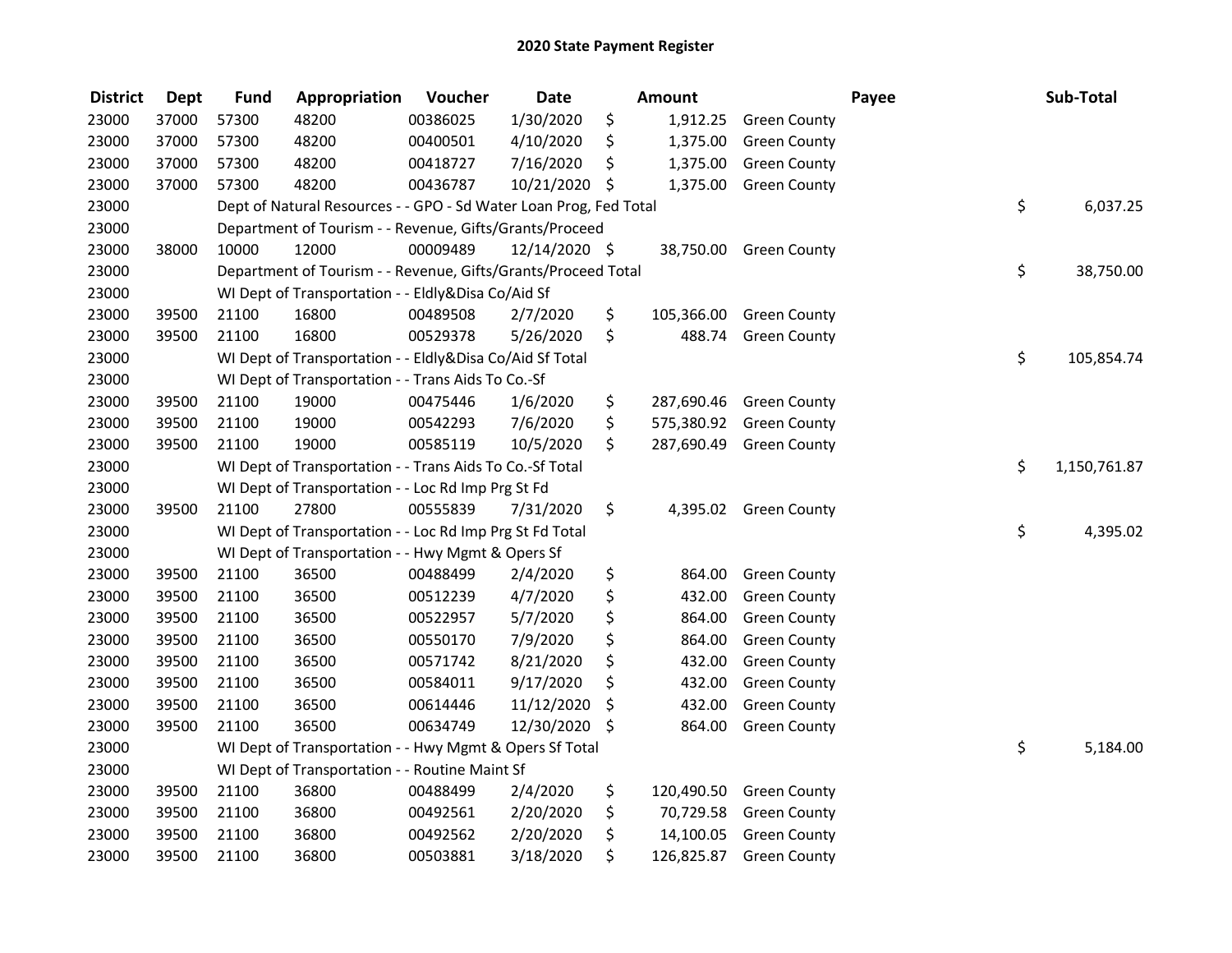| <b>District</b> | <b>Dept</b> | <b>Fund</b> | Appropriation                                                | Voucher  | <b>Date</b> |         | <b>Amount</b> |                     | Payee | Sub-Total          |
|-----------------|-------------|-------------|--------------------------------------------------------------|----------|-------------|---------|---------------|---------------------|-------|--------------------|
| 23000           | 39500       | 21100       | 36800                                                        | 00504583 | 3/20/2020   | \$      | 103,674.56    | <b>Green County</b> |       |                    |
| 23000           | 39500       | 21100       | 36800                                                        | 00509727 | 3/31/2020   | \$      | 2,009.28      | <b>Green County</b> |       |                    |
| 23000           | 39500       | 21100       | 36800                                                        | 00510275 | 4/1/2020    | \$      | 530.17        | <b>Green County</b> |       |                    |
| 23000           | 39500       | 21100       | 36800                                                        | 00512239 | 4/7/2020    | \$      | 781.00        | <b>Green County</b> |       |                    |
| 23000           | 39500       | 21100       | 36800                                                        | 00514323 | 4/13/2020   | \$      | 67,697.12     | <b>Green County</b> |       |                    |
| 23000           | 39500       | 21100       | 36800                                                        | 00521929 | 5/4/2020    | \$      | 13,086.00     | <b>Green County</b> |       |                    |
| 23000           | 39500       | 21100       | 36800                                                        | 00522620 | 5/5/2020    | \$      | 85,159.98     | <b>Green County</b> |       |                    |
| 23000           | 39500       | 21100       | 36800                                                        | 00522955 | 5/7/2020    | \$      | 4,130.58      | <b>Green County</b> |       |                    |
| 23000           | 39500       | 21100       | 36800                                                        | 00522957 | 5/7/2020    | \$      | 2,195.95      | <b>Green County</b> |       |                    |
| 23000           | 39500       | 21100       | 36800                                                        | 00522958 | 5/7/2020    | \$      | 2,296.44      | <b>Green County</b> |       |                    |
| 23000           | 39500       | 21100       | 36800                                                        | 00546836 | 7/7/2020    | \$      | 152,151.76    | <b>Green County</b> |       |                    |
| 23000           | 39500       | 21100       | 36800                                                        | 00550170 | 7/9/2020    | \$      | 4,374.28      | <b>Green County</b> |       |                    |
| 23000           | 39500       | 21100       | 36800                                                        | 00557929 | 7/31/2020   | \$      | 1,802.16      | <b>Green County</b> |       |                    |
| 23000           | 39500       | 21100       | 36800                                                        | 00561379 | 8/5/2020    | \$      | 653.15        | <b>Green County</b> |       |                    |
| 23000           | 39500       | 21100       | 36800                                                        | 00561381 | 8/5/2020    | \$      | 3,307.87      | <b>Green County</b> |       |                    |
| 23000           | 39500       | 21100       | 36800                                                        | 00565674 | 8/12/2020   | \$      | 49,901.05     | <b>Green County</b> |       |                    |
| 23000           | 39500       | 21100       | 36800                                                        | 00571742 | 8/21/2020   | \$      | 816.48        | <b>Green County</b> |       |                    |
| 23000           | 39500       | 21100       | 36800                                                        | 00573858 | 8/26/2020   | \$      | 37,301.00     | <b>Green County</b> |       |                    |
| 23000           | 39500       | 21100       | 36800                                                        | 00579069 | 9/9/2020    | \$      | 12,711.19     | <b>Green County</b> |       |                    |
| 23000           | 39500       | 21100       | 36800                                                        | 00592446 | 9/29/2020   | \$      | 70,258.25     | <b>Green County</b> |       |                    |
| 23000           | 39500       | 21100       | 36800                                                        | 00604810 | 10/23/2020  | \$      | 57,735.39     | <b>Green County</b> |       |                    |
| 23000           | 39500       | 21100       | 36800                                                        | 00614446 | 11/12/2020  | \$      | 4,636.32      | <b>Green County</b> |       |                    |
| 23000           | 39500       | 21100       | 36800                                                        | 00622386 | 12/2/2020   | \$      | 76,057.91     | <b>Green County</b> |       |                    |
| 23000           | 39500       | 21100       | 36800                                                        | 00634749 | 12/30/2020  | $\zeta$ | 3,619.84      | <b>Green County</b> |       |                    |
| 23000           |             |             | WI Dept of Transportation - - Routine Maint Sf Total         |          |             |         |               |                     |       | \$<br>1,089,033.73 |
| 23000           |             |             | WI Dept of Transportation - - Transpor Safety Ff             |          |             |         |               |                     |       |                    |
| 23000           | 39500       | 21100       | 58200                                                        | 00503353 | 4/3/2020    | \$      | 165.49        | <b>Green County</b> |       |                    |
| 23000           | 39500       | 21100       | 58200                                                        | 00517779 | 4/22/2020   | \$      | 116.82        | <b>Green County</b> |       |                    |
| 23000           |             |             | WI Dept of Transportation - - Transpor Safety Ff Total       |          |             |         |               |                     |       | \$<br>282.31       |
| 23000           |             |             | Department of Corrections - - Services For Community Correct |          |             |         |               |                     |       |                    |
| 23000           | 41000       | 10000       | 10200                                                        | 00337696 | 1/30/2020   | \$      | 3,313.33      | <b>Green County</b> |       |                    |
| 23000           | 41000       | 10000       | 10200                                                        | 00343959 | 2/28/2020   | \$      | 3,313.33      | <b>Green County</b> |       |                    |
| 23000           | 41000       | 10000       | 10200                                                        | 00349348 | 3/26/2020   | \$      | 3,313.33      | <b>Green County</b> |       |                    |
| 23000           | 41000       | 10000       | 10200                                                        | 00356205 | 4/29/2020   | \$      | 3,313.33      | <b>Green County</b> |       |                    |
| 23000           | 41000       | 10000       | 10200                                                        | 00361229 | 5/26/2020   | \$      | 3,313.33      | <b>Green County</b> |       |                    |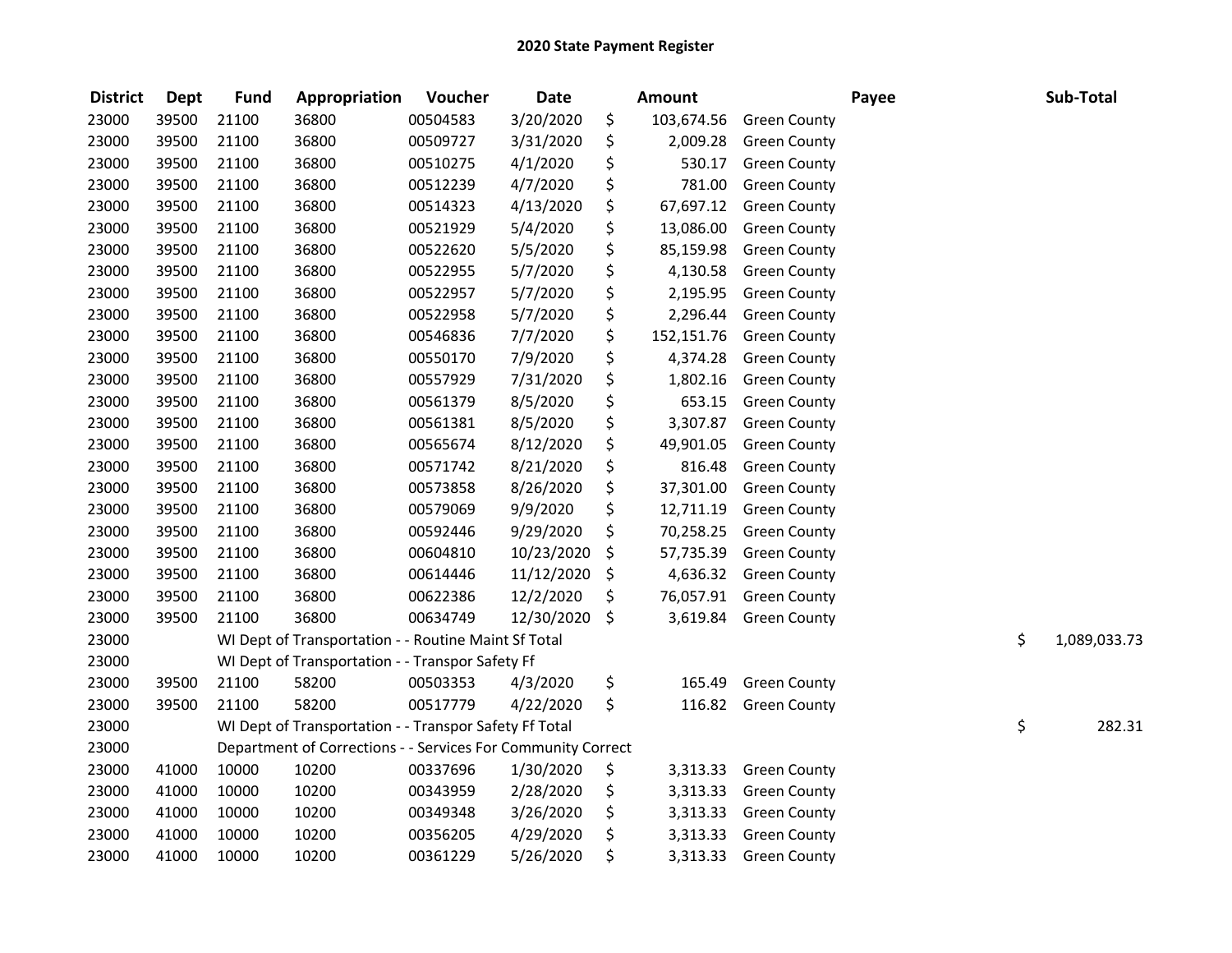| <b>District</b> | <b>Dept</b> | <b>Fund</b> | Appropriation                                                                                           | Voucher  | <b>Date</b>   | <b>Amount</b>  |                        | Payee                                                                                                         | Sub-Total       |
|-----------------|-------------|-------------|---------------------------------------------------------------------------------------------------------|----------|---------------|----------------|------------------------|---------------------------------------------------------------------------------------------------------------|-----------------|
| 23000           | 41000       | 10000       | 10200                                                                                                   | 00369980 | 7/6/2020      | \$<br>3,313.33 | <b>Green County</b>    |                                                                                                               |                 |
| 23000           | 41000       | 10000       | 10200                                                                                                   | 00374543 | 7/29/2020     | \$<br>3,313.33 | <b>Green County</b>    |                                                                                                               |                 |
| 23000           | 41000       | 10000       | 10200                                                                                                   | 00380124 | 8/28/2020     | \$<br>3,379.60 | <b>Green County</b>    |                                                                                                               |                 |
| 23000           | 41000       | 10000       | 10200                                                                                                   | 00385172 | 9/28/2020     | \$<br>3,379.60 | <b>Green County</b>    |                                                                                                               |                 |
| 23000           | 41000       | 10000       | 10200                                                                                                   | 00390998 | 10/28/2020    | \$<br>3,379.60 | <b>Green County</b>    |                                                                                                               |                 |
| 23000           | 41000       | 10000       | 10200                                                                                                   | 00396446 | 11/25/2020    | \$<br>3,379.60 | <b>Green County</b>    |                                                                                                               |                 |
| 23000           | 41000       | 10000       | 10200                                                                                                   | 00401370 | 12/23/2020 \$ | 3,379.60       | <b>Green County</b>    |                                                                                                               |                 |
| 23000           |             |             | Department of Corrections - - Services For Community Correct Total                                      |          |               |                |                        |                                                                                                               | \$<br>40,091.31 |
| 23000           |             |             | Department of Corrections - - Corrections Contracts And Agre                                            |          |               |                |                        |                                                                                                               |                 |
| 23000           | 41000       | 10000       | 11400                                                                                                   | 00371859 | 7/10/2020     | \$<br>3,756.58 | <b>Green County</b>    |                                                                                                               |                 |
| 23000           | 41000       | 10000       | 11400                                                                                                   | 00371869 | 7/10/2020     | \$<br>1,389.42 | <b>Green County</b>    |                                                                                                               |                 |
| 23000           | 41000       | 10000       | 11400                                                                                                   | 00371878 | 7/10/2020     | \$<br>154.38   | <b>Green County</b>    |                                                                                                               |                 |
| 23000           | 41000       | 10000       | 11400                                                                                                   | 00371884 | 7/10/2020     | \$<br>1,440.88 | <b>Green County</b>    |                                                                                                               |                 |
| 23000           | 41000       | 10000       | 11400                                                                                                   | 00371887 | 7/10/2020     | \$<br>1,389.42 | <b>Green County</b>    |                                                                                                               |                 |
| 23000           | 41000       | 10000       | 11400                                                                                                   | 00371922 | 7/10/2020     | \$<br>1,080.66 | <b>Green County</b>    |                                                                                                               |                 |
| 23000           | 41000       | 10000       | 11400                                                                                                   | 00371925 | 7/10/2020     | \$<br>5,248.92 | <b>Green County</b>    |                                                                                                               |                 |
| 23000           | 41000       | 10000       | 11400                                                                                                   | 00371931 | 7/10/2020     | \$<br>1,235.04 | <b>Green County</b>    |                                                                                                               |                 |
| 23000           | 41000       | 10000       | 11400                                                                                                   | 00394214 | 11/13/2020    | \$<br>771.90   | <b>Green County</b>    |                                                                                                               |                 |
| 23000           | 41000       | 10000       | 11400                                                                                                   | 00394216 | 11/13/2020    | \$<br>1,595.26 | <b>Green County</b>    |                                                                                                               |                 |
| 23000           | 41000       | 10000       | 11400                                                                                                   | 00394217 | 11/13/2020    | \$<br>1,543.80 | <b>Green County</b>    |                                                                                                               |                 |
| 23000           | 41000       | 10000       | 11400                                                                                                   | 00397191 | 12/3/2020     | \$<br>1,183.58 | <b>Green County</b>    |                                                                                                               |                 |
| 23000           | 41000       | 10000       | 11400                                                                                                   | 00397195 | 12/3/2020     | \$<br>2,264.24 | <b>Green County</b>    |                                                                                                               |                 |
| 23000           | 41000       | 10000       | 11400                                                                                                   | 00397202 | 12/3/2020     | \$<br>4,065.34 | <b>Green County</b>    |                                                                                                               |                 |
| 23000           | 41000       | 10000       | 11400                                                                                                   | 00397205 | 12/3/2020     | \$<br>4,785.78 | <b>Green County</b>    |                                                                                                               |                 |
| 23000           |             |             | Department of Corrections - - Corrections Contracts And Agre Total                                      |          |               |                |                        |                                                                                                               | \$<br>31,905.20 |
| 23000           |             |             | Department of Corrections - - Reimbursing Counties For Probation, Extended Supervision And Parole Holds |          |               |                |                        |                                                                                                               |                 |
| 23000           | 41000       | 10000       | 11600                                                                                                   | 00392440 | 11/5/2020     | \$             | 35,280.00 Green County |                                                                                                               |                 |
| 23000           |             |             |                                                                                                         |          |               |                |                        | Department of Corrections - - Reimbursing Counties For Probation, Extended Supervision And Parole Holds Total | \$<br>35,280.00 |
| 23000           |             |             | Child Abuse & Neglect Prev Bd - - General Aids                                                          |          |               |                |                        |                                                                                                               |                 |
| 23000           | 43300       | 10000       | 99000                                                                                                   | 00002364 | 4/24/2020     | \$             | 2,431.25 Green County  |                                                                                                               |                 |
| 23000           |             |             | Child Abuse & Neglect Prev Bd - - General Aids Total                                                    |          |               |                |                        |                                                                                                               | \$<br>2,431.25  |
| 23000           |             |             | Department of Health Services - - State/Federal Aids                                                    |          |               |                |                        |                                                                                                               |                 |
| 23000           | 43500       | 10000       | 00000                                                                                                   | 92007    | $1/1/2020$ \$ | 184,558.00     | <b>Green County</b>    |                                                                                                               |                 |
| 23000           | 43500       | 10000       | 00000                                                                                                   | 92008    | $2/1/2020$ \$ | 188,079.00     | <b>Green County</b>    |                                                                                                               |                 |
| 23000           | 43500       | 10000       | 00000                                                                                                   | 92009    | $3/1/2020$ \$ | 193,658.00     | <b>Green County</b>    |                                                                                                               |                 |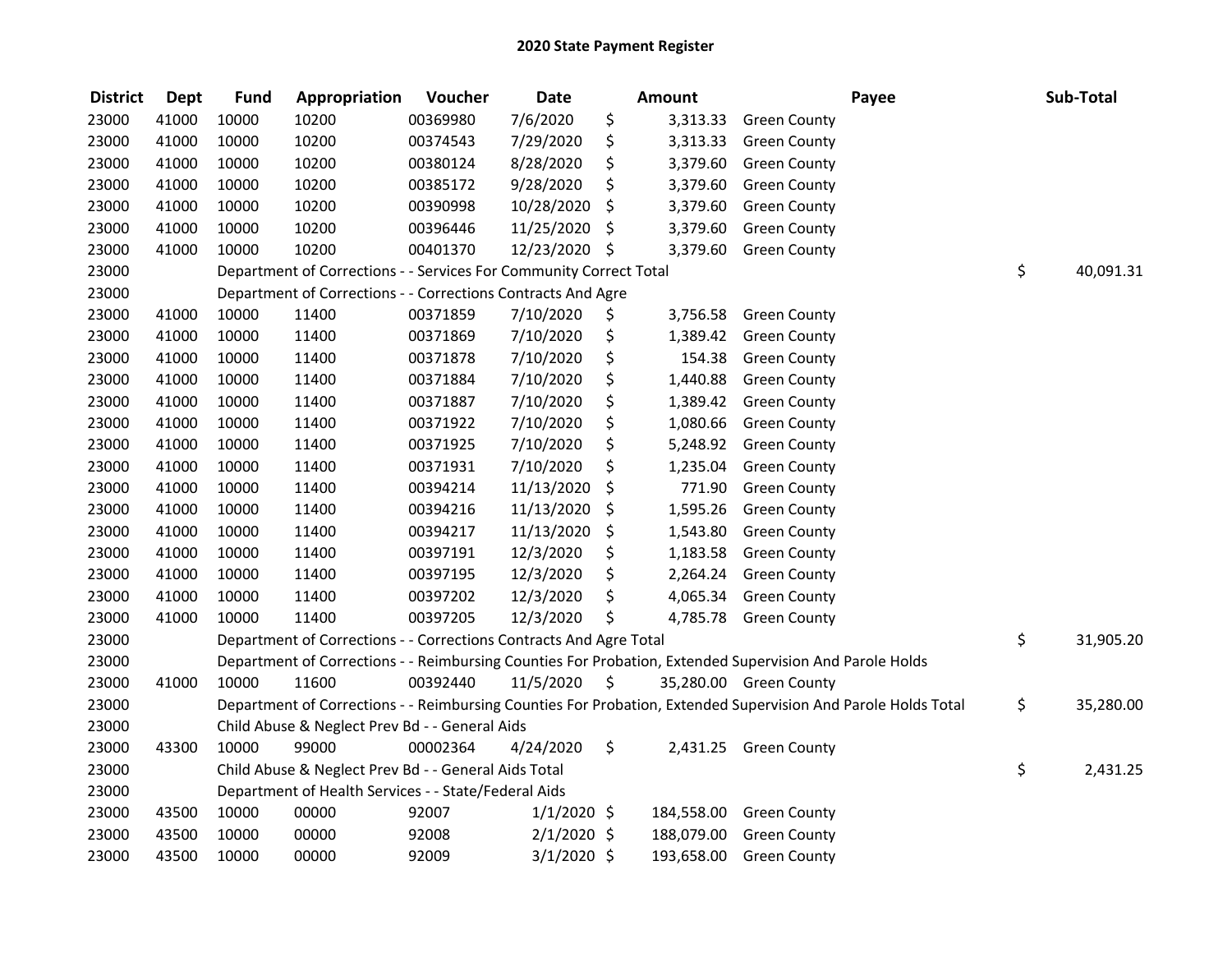| <b>District</b> | <b>Dept</b> | <b>Fund</b> | Appropriation                                                          | Voucher  | <b>Date</b>   |     | Amount     |                     | Payee | Sub-Total    |
|-----------------|-------------|-------------|------------------------------------------------------------------------|----------|---------------|-----|------------|---------------------|-------|--------------|
| 23000           | 43500       | 10000       | 00000                                                                  | 92010    | $4/1/2020$ \$ |     | 484,663.00 | <b>Green County</b> |       |              |
| 23000           | 43500       | 10000       | 00000                                                                  | 92011    | $5/1/2020$ \$ |     | 254,103.00 | <b>Green County</b> |       |              |
| 23000           | 43500       | 10000       | 00000                                                                  | 92012    | $6/1/2020$ \$ |     | 199,799.00 | <b>Green County</b> |       |              |
| 23000           | 43500       | 10000       | 00000                                                                  | 92013    | $6/1/2020$ \$ |     | 30,834.00  | <b>Green County</b> |       |              |
| 23000           | 43500       | 10000       | 00000                                                                  | 92100    | $7/1/2020$ \$ |     | 795,866.00 | <b>Green County</b> |       |              |
| 23000           | 43500       | 10000       | 00000                                                                  | 92101    | $8/1/2020$ \$ |     | 196,499.00 | <b>Green County</b> |       |              |
| 23000           | 43500       | 10000       | 00000                                                                  | 92102    | $9/1/2020$ \$ |     | 220,237.00 | <b>Green County</b> |       |              |
| 23000           | 43500       | 10000       | 00000                                                                  | 92103    | 10/1/2020 \$  |     | 267,405.00 | <b>Green County</b> |       |              |
| 23000           | 43500       | 10000       | 00000                                                                  | 92104    | 11/1/2020 \$  |     | 309,656.00 | <b>Green County</b> |       |              |
| 23000           | 43500       | 10000       | 00000                                                                  | 92105    | 12/1/2020 \$  |     | 361,119.00 | <b>Green County</b> |       |              |
| 23000           |             |             | Department of Health Services - - State/Federal Aids Total             |          |               |     |            |                     | \$    | 3,686,476.00 |
| 23000           |             |             | Department of Health Services - - Public Health Dispensaries And       |          |               |     |            |                     |       |              |
| 23000           | 43500       | 10000       | 10700                                                                  | 00357936 | 5/29/2020     | \$, | 23.52      | <b>Green County</b> |       |              |
| 23000           |             |             | Department of Health Services - - Public Health Dispensaries And Total |          |               |     |            |                     | \$    | 23.52        |
| 23000           |             |             | Department of Health Services - - General Program Operations           |          |               |     |            |                     |       |              |
| 23000           | 43500       | 10000       | 40100                                                                  | 00352904 | 4/7/2020      | \$  | 1.50       | <b>Green County</b> |       |              |
| 23000           | 43500       | 10000       | 40100                                                                  | 00352920 | 4/7/2020      | \$  | 1.50       | <b>Green County</b> |       |              |
| 23000           | 43500       | 10000       | 40100                                                                  | 00366767 | 7/8/2020      | \$  | 1.50       | <b>Green County</b> |       |              |
| 23000           | 43500       | 10000       | 40100                                                                  | 00378833 | 9/15/2020     | \$  | 1.50       | <b>Green County</b> |       |              |
| 23000           | 43500       | 10000       | 40100                                                                  | 00381384 | 9/29/2020     | \$  | 1.50       | <b>Green County</b> |       |              |
| 23000           |             |             | Department of Health Services - - General Program Operations Total     |          |               |     |            |                     | \$    | 7.50         |
| 23000           |             |             | Department of Health Services - - Medical Assistance State Admin       |          |               |     |            |                     |       |              |
| 23000           | 43500       | 10000       | 44000                                                                  | 00352904 | 4/7/2020      | \$  | 1.50       | <b>Green County</b> |       |              |
| 23000           | 43500       | 10000       | 44000                                                                  | 00352920 | 4/7/2020      | \$  | 1.50       | <b>Green County</b> |       |              |
| 23000           | 43500       | 10000       | 44000                                                                  | 00366767 | 7/8/2020      | \$  | 1.50       | <b>Green County</b> |       |              |
| 23000           | 43500       | 10000       | 44000                                                                  | 00378833 | 9/15/2020     | \$  | 1.50       | <b>Green County</b> |       |              |
| 23000           | 43500       | 10000       | 44000                                                                  | 00381384 | 9/29/2020     | \$  | 1.50       | <b>Green County</b> |       |              |
| 23000           |             |             | Department of Health Services - - Medical Assistance State Admin Total |          |               |     |            |                     | \$    | 7.50         |
| 23000           |             |             | Department of Health Services - - Nursing Facility Resident Prot       |          |               |     |            |                     |       |              |
| 23000           | 43500       | 10000       | 62100                                                                  | 00388687 | 11/5/2020     | \$  | 2,823.76   | <b>Green County</b> |       |              |
| 23000           |             |             | Department of Health Services - - Nursing Facility Resident Prot Total |          |               |     |            |                     | \$    | 2,823.76     |
| 23000           |             |             | Dept of Children and Families - - Fees For Administrative Servic       |          |               |     |            |                     |       |              |
| 23000           | 43700       | 10000       | 23100                                                                  | 00065099 | 1/27/2020     | \$  | 45.00      | <b>Green County</b> |       |              |
| 23000           | 43700       | 10000       | 23100                                                                  | 00069712 | 5/1/2020      | \$  | 95.00      | <b>Green County</b> |       |              |
| 23000           | 43700       | 10000       | 23100                                                                  | 00073002 | 7/23/2020     | \$  | 40.00      | <b>Green County</b> |       |              |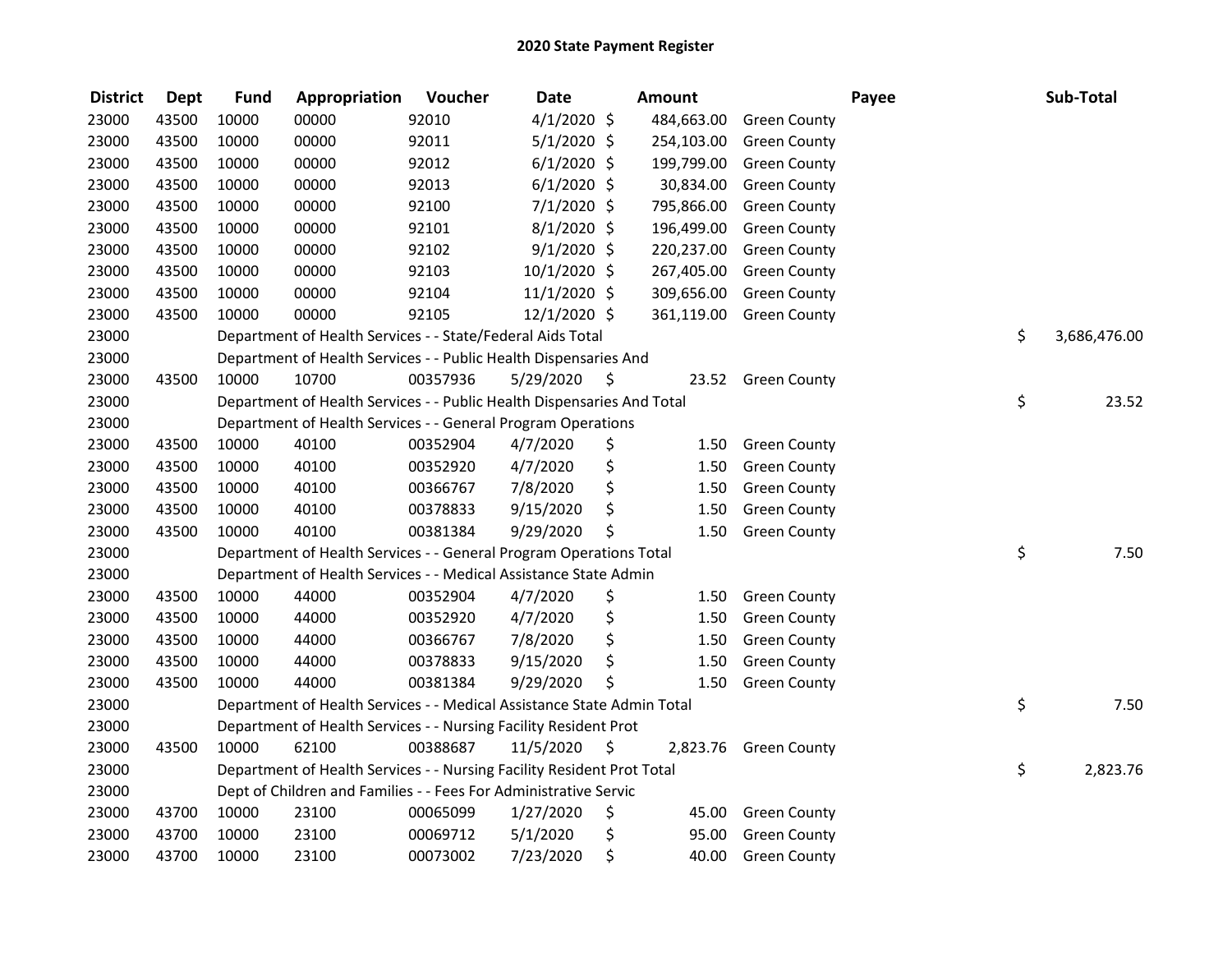| <b>District</b> | <b>Dept</b> | <b>Fund</b> | Appropriation                                                          | Voucher  | <b>Date</b> | <b>Amount</b>    |                     | Payee | Sub-Total          |
|-----------------|-------------|-------------|------------------------------------------------------------------------|----------|-------------|------------------|---------------------|-------|--------------------|
| 23000           |             |             | Dept of Children and Families - - Fees For Administrative Servic Total |          |             |                  |                     |       | \$<br>180.00       |
| 23000           |             |             | Dept of Children and Families - - General Aids                         |          |             |                  |                     |       |                    |
| 23000           | 43700       | 10000       | 99000                                                                  | 00064499 | 1/6/2020    | \$<br>13,388.90  | <b>Green County</b> |       |                    |
| 23000           | 43700       | 10000       | 99000                                                                  | 00065350 | 1/30/2020   | \$<br>81,970.75  | <b>Green County</b> |       |                    |
| 23000           | 43700       | 10000       | 99000                                                                  | 00065649 | 2/5/2020    | \$<br>29,542.23  | <b>Green County</b> |       |                    |
| 23000           | 43700       | 10000       | 99000                                                                  | 00066770 | 3/3/2020    | \$<br>445.68     | <b>Green County</b> |       |                    |
| 23000           | 43700       | 10000       | 99000                                                                  | 00066845 | 3/5/2020    | \$<br>25,952.21  | <b>Green County</b> |       |                    |
| 23000           | 43700       | 10000       | 99000                                                                  | 00066919 | 3/5/2020    | \$<br>380.24     | <b>Green County</b> |       |                    |
| 23000           | 43700       | 10000       | 99000                                                                  | 00068255 | 4/6/2020    | \$<br>120,450.68 | <b>Green County</b> |       |                    |
| 23000           | 43700       | 10000       | 99000                                                                  | 00069144 | 4/21/2020   | \$<br>9,149.00   | <b>Green County</b> |       |                    |
| 23000           | 43700       | 10000       | 99000                                                                  | 00069363 | 4/30/2020   | \$<br>89,575.46  | <b>Green County</b> |       |                    |
| 23000           | 43700       | 10000       | 99000                                                                  | 00069895 | 5/5/2020    | \$<br>146,038.60 | <b>Green County</b> |       |                    |
| 23000           | 43700       | 10000       | 99000                                                                  | 00070040 | 5/8/2020    | \$<br>3,920.00   | <b>Green County</b> |       |                    |
| 23000           | 43700       | 10000       | 99000                                                                  | 00070859 | 6/5/2020    | \$<br>74,966.35  | <b>Green County</b> |       |                    |
| 23000           | 43700       | 10000       | 99000                                                                  | 00072018 | 6/30/2020   | \$<br>10,268.71  | <b>Green County</b> |       |                    |
| 23000           | 43700       | 10000       | 99000                                                                  | 00072313 | 7/6/2020    | \$<br>4,231.12   | <b>Green County</b> |       |                    |
| 23000           | 43700       | 10000       | 99000                                                                  | 00073320 | 7/30/2020   | \$<br>76,593.25  | <b>Green County</b> |       |                    |
| 23000           | 43700       | 10000       | 99000                                                                  | 00073556 | 8/5/2020    | \$<br>78,996.60  | <b>Green County</b> |       |                    |
| 23000           | 43700       | 10000       | 99000                                                                  | 00073873 | 8/12/2020   | \$<br>20,823.00  | <b>Green County</b> |       |                    |
| 23000           | 43700       | 10000       | 99000                                                                  | 00074662 | 9/8/2020    | \$<br>10,370.86  | <b>Green County</b> |       |                    |
| 23000           | 43700       | 10000       | 99000                                                                  | 00074785 | 9/10/2020   | \$<br>538,433.83 | <b>Green County</b> |       |                    |
| 23000           | 43700       | 10000       | 99000                                                                  | 00075089 | 9/17/2020   | \$<br>31,550.57  | <b>Green County</b> |       |                    |
| 23000           | 43700       | 10000       | 99000                                                                  | 00075090 | 9/17/2020   | \$<br>1,295.00   | <b>Green County</b> |       |                    |
| 23000           | 43700       | 10000       | 99000                                                                  | 00075207 | 9/18/2020   | \$<br>20,906.26  | <b>Green County</b> |       |                    |
| 23000           | 43700       | 10000       | 99000                                                                  | 00075902 | 10/5/2020   | \$<br>57,626.55  | <b>Green County</b> |       |                    |
| 23000           | 43700       | 10000       | 99000                                                                  | 00076795 | 10/30/2020  | \$<br>73,916.87  | <b>Green County</b> |       |                    |
| 23000           | 43700       | 10000       | 99000                                                                  | 00077022 | 11/5/2020   | \$<br>23,966.65  | <b>Green County</b> |       |                    |
| 23000           | 43700       | 10000       | 99000                                                                  | 00077152 | 11/6/2020   | \$<br>2,356.00   | <b>Green County</b> |       |                    |
| 23000           | 43700       | 10000       | 99000                                                                  | 00077250 | 11/10/2020  | \$<br>2,933.00   | <b>Green County</b> |       |                    |
| 23000           | 43700       | 10000       | 99000                                                                  | 00078154 | 12/4/2020   | \$<br>3,880.00   | <b>Green County</b> |       |                    |
| 23000           | 43700       | 10000       | 99000                                                                  | 00078241 | 12/7/2020   | \$<br>23,258.71  | <b>Green County</b> |       |                    |
| 23000           |             |             | Dept of Children and Families - - General Aids Total                   |          |             |                  |                     |       | \$<br>1,577,187.08 |
| 23000           |             |             | Dept of Workforce Development - - Auxiliary Services                   |          |             |                  |                     |       |                    |
| 23000           | 44500       | 10000       | 13000                                                                  | 00304271 | 11/3/2020   | \$<br>40.00      | <b>Green County</b> |       |                    |
| 23000           | 44500       | 10000       | 13000                                                                  | 00307403 | 12/2/2020   | \$<br>25.00      | <b>Green County</b> |       |                    |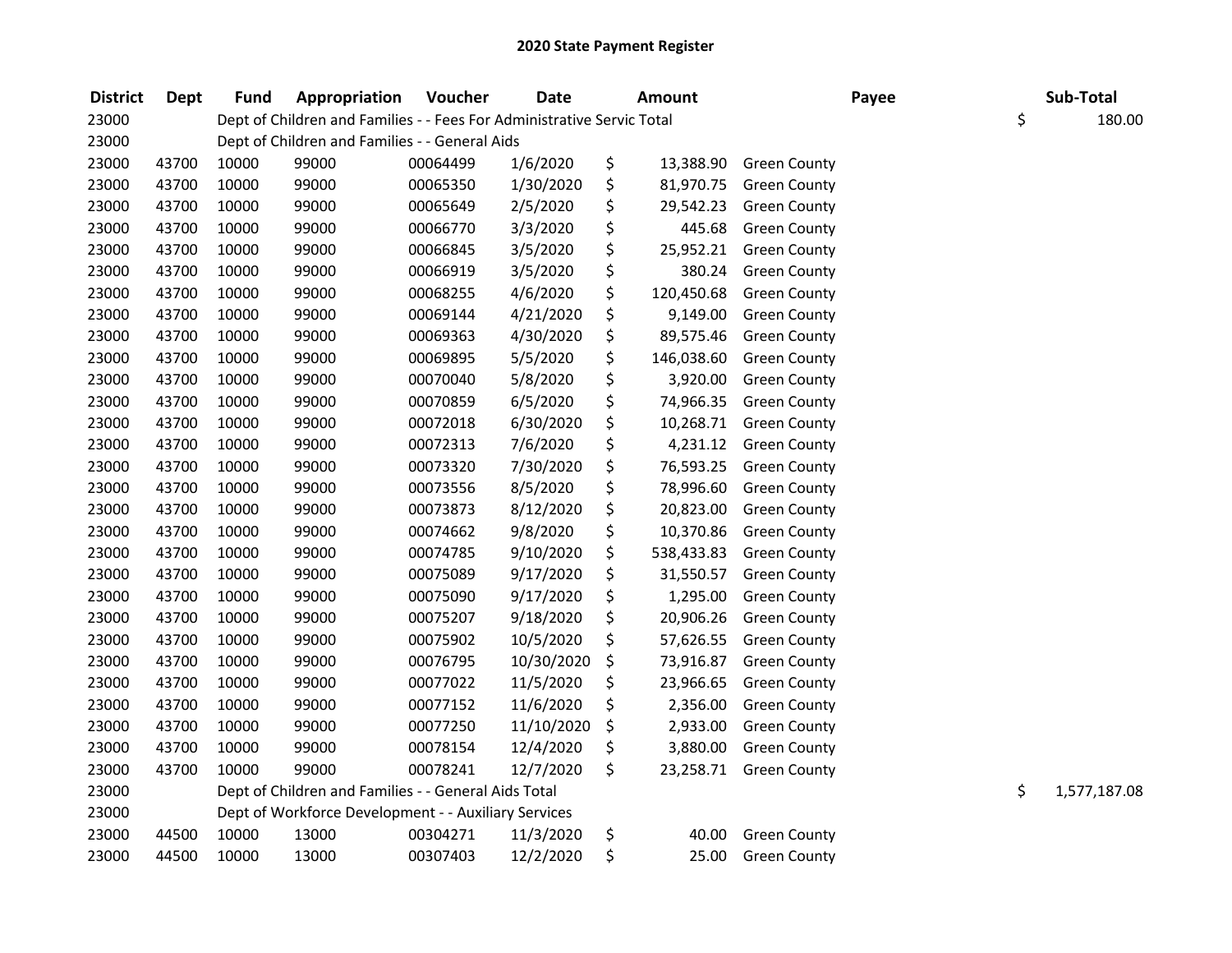| <b>District</b> | <b>Dept</b> | <b>Fund</b> | Appropriation                                                         | Voucher  | <b>Date</b> | <b>Amount</b>   |                     | Payee | Sub-Total        |
|-----------------|-------------|-------------|-----------------------------------------------------------------------|----------|-------------|-----------------|---------------------|-------|------------------|
| 23000           |             |             | Dept of Workforce Development - - Auxiliary Services Total            |          |             |                 |                     |       | \$<br>65.00      |
| 23000           |             |             | Dept of Workforce Development - - Ui Admin Fed                        |          |             |                 |                     |       |                  |
| 23000           | 44500       | 10000       | 15100                                                                 | 00267646 | 1/14/2020   | \$<br>30.00     | <b>Green County</b> |       |                  |
| 23000           | 44500       | 10000       | 15100                                                                 | 00270887 | 2/4/2020    | \$<br>45.00     | <b>Green County</b> |       |                  |
| 23000           | 44500       | 10000       | 15100                                                                 | 00275617 | 3/3/2020    | \$<br>35.00     | <b>Green County</b> |       |                  |
| 23000           | 44500       | 10000       | 15100                                                                 | 00280601 | 4/2/2020    | \$<br>45.00     | <b>Green County</b> |       |                  |
| 23000           | 44500       | 10000       | 15100                                                                 | 00284496 | 5/4/2020    | \$<br>55.00     | <b>Green County</b> |       |                  |
| 23000           | 44500       | 10000       | 15100                                                                 | 00287346 | 6/2/2020    | \$<br>25.00     | <b>Green County</b> |       |                  |
| 23000           | 44500       | 10000       | 15100                                                                 | 00290166 | 7/2/2020    | \$<br>10.00     | <b>Green County</b> |       |                  |
| 23000           | 44500       | 10000       | 15100                                                                 | 00293604 | 8/4/2020    | \$<br>15.00     | <b>Green County</b> |       |                  |
| 23000           | 44500       | 10000       | 15100                                                                 | 00296639 | 9/2/2020    | \$<br>25.00     | <b>Green County</b> |       |                  |
| 23000           | 44500       | 10000       | 15100                                                                 | 00300311 | 10/2/2020   | \$<br>20.00     | <b>Green County</b> |       |                  |
| 23000           |             |             | Dept of Workforce Development - - Ui Admin Fed Total                  |          |             |                 |                     |       | \$<br>305.00     |
| 23000           |             |             | Dept of Workforce Development - - Wc Ops Uninsured Emplyr Admin       |          |             |                 |                     |       |                  |
| 23000           | 44500       | 22700       | 17700                                                                 | 00282367 | 4/16/2020   | \$<br>35.00     | <b>Green County</b> |       |                  |
| 23000           | 44500       | 22700       | 17700                                                                 | 00282369 | 4/16/2020   | \$<br>30.00     | <b>Green County</b> |       |                  |
| 23000           | 44500       | 22700       | 17700                                                                 | 00296471 | 9/1/2020    | \$<br>5.00      | <b>Green County</b> |       |                  |
| 23000           | 44500       | 22700       | 17700                                                                 | 00296826 | 9/3/2020    | \$<br>20.00     | <b>Green County</b> |       |                  |
| 23000           |             |             | Dept of Workforce Development - - Wc Ops Uninsured Emplyr Admin Total |          |             |                 |                     |       | \$<br>90.00      |
| 23000           |             |             | Department of Justice - - Drug Courts                                 |          |             |                 |                     |       |                  |
| 23000           | 45500       | 10000       | 21700                                                                 | 00082094 | 4/6/2020    | \$<br>28,165.27 | <b>Green County</b> |       |                  |
| 23000           | 45500       | 10000       | 21700                                                                 | 00083678 | 5/18/2020   | \$<br>27,826.22 | <b>Green County</b> |       |                  |
| 23000           | 45500       | 10000       | 21700                                                                 | 00087181 | 8/13/2020   | \$<br>31,342.54 | <b>Green County</b> |       |                  |
| 23000           | 45500       | 10000       | 21700                                                                 | 00090134 | 11/9/2020   | \$<br>26,309.14 | <b>Green County</b> |       |                  |
| 23000           |             |             | Department of Justice - - Drug Courts Total                           |          |             |                 |                     |       | \$<br>113,643.17 |
| 23000           |             |             | Department of Justice - - Crime Laboratories, Dna                     |          |             |                 |                     |       |                  |
| 23000           | 45500       | 10000       | 22100                                                                 | 00085825 | 7/16/2020   | \$<br>810.00    | <b>Green County</b> |       |                  |
| 23000           |             |             | Department of Justice - - Crime Laboratories, Dna Total               |          |             |                 |                     |       | \$<br>810.00     |
| 23000           |             |             | Department of Justice - - Law Enforcement Train, Local                |          |             |                 |                     |       |                  |
| 23000           | 45500       | 10000       | 23100                                                                 | 00078271 | 1/14/2020   | \$<br>3,196.64  | <b>Green County</b> |       |                  |
| 23000           | 45500       | 10000       | 23100                                                                 | 00085998 | 9/3/2020    | \$<br>1,702.43  | <b>Green County</b> |       |                  |
| 23000           | 45500       | 10000       | 23100                                                                 | 00088517 | 9/25/2020   | \$<br>4,452.84  | <b>Green County</b> |       |                  |
| 23000           | 45500       | 10000       | 23100                                                                 | 00091452 | 12/4/2020   | \$<br>7,520.00  | <b>Green County</b> |       |                  |
| 23000           |             |             | Department of Justice - - Law Enforcement Train, Local Total          |          |             |                 |                     |       | \$<br>16,871.91  |
| 23000           |             |             | Department of Justice - - Federal Aid, Local Assistance               |          |             |                 |                     |       |                  |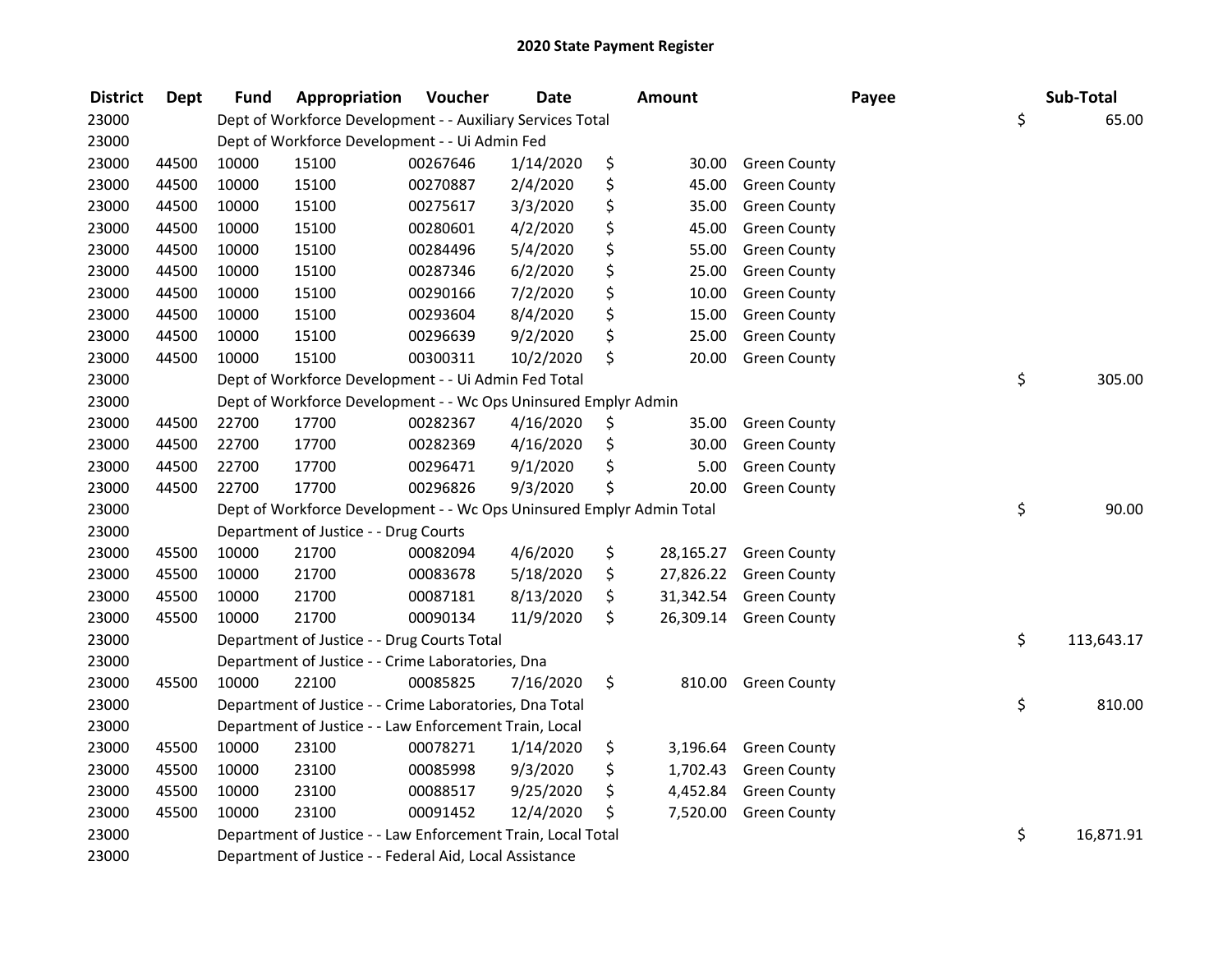| <b>District</b> | <b>Dept</b> | <b>Fund</b> | Appropriation                                                         | Voucher  | <b>Date</b> |      | Amount     |                     | Payee | Sub-Total        |
|-----------------|-------------|-------------|-----------------------------------------------------------------------|----------|-------------|------|------------|---------------------|-------|------------------|
| 23000           | 45500       | 10000       | 25100                                                                 | 00083195 | 5/7/2020    | \$   | 122.33     | <b>Green County</b> |       |                  |
| 23000           | 45500       | 10000       | 25100                                                                 | 00083518 | 5/14/2020   | \$   | 1,126.93   | <b>Green County</b> |       |                  |
| 23000           | 45500       | 10000       | 25100                                                                 | 00084378 | 6/2/2020    | \$   | 253.11     | <b>Green County</b> |       |                  |
| 23000           | 45500       | 10000       | 25100                                                                 | 00084620 | 6/10/2020   | \$   | 253.11     | <b>Green County</b> |       |                  |
| 23000           | 45500       | 10000       | 25100                                                                 | 00086871 | 8/6/2020    | \$   | 186.93     | <b>Green County</b> |       |                  |
| 23000           | 45500       | 10000       | 25100                                                                 | 00090601 | 11/16/2020  | \$   | 558.16     | <b>Green County</b> |       |                  |
| 23000           |             |             | Department of Justice - - Federal Aid, Local Assistance Total         |          |             |      |            |                     |       | \$<br>2,500.57   |
| 23000           |             |             | Department of Justice - - Child Advocacy Centers                      |          |             |      |            |                     |       |                  |
| 23000           | 45500       | 10000       | 52300                                                                 | 00080338 | 2/25/2020   | \$   | 8,500.00   | <b>Green County</b> |       |                  |
| 23000           | 45500       | 10000       | 52300                                                                 | 00090208 | 11/9/2020   | \$   | 8,500.00   | <b>Green County</b> |       |                  |
| 23000           |             |             | Department of Justice - - Child Advocacy Centers Total                |          |             |      |            |                     |       | \$<br>17,000.00  |
| 23000           |             |             | Department of Justice - - Crime Victim Witness Assist                 |          |             |      |            |                     |       |                  |
| 23000           | 45500       | 10000       | 53200                                                                 | 00080477 | 2/26/2020   | \$   | 13,144.86  | <b>Green County</b> |       |                  |
| 23000           | 45500       | 10000       | 53200                                                                 | 00086024 | 7/17/2020   | \$   | 13,993.58  | <b>Green County</b> |       |                  |
| 23000           |             |             | Department of Justice - - Crime Victim Witness Assist Total           |          |             |      |            |                     |       | \$<br>27,138.44  |
| 23000           |             |             | Department of Justice - - Federal Aid, Victim Assistance              |          |             |      |            |                     |       |                  |
| 23000           | 45500       | 10000       | 54200                                                                 | 00080087 | 2/18/2020   | \$   | 29,737.00  | <b>Green County</b> |       |                  |
| 23000           | 45500       | 10000       | 54200                                                                 | 00083581 | 5/22/2020   | \$   | 40,134.00  | <b>Green County</b> |       |                  |
| 23000           | 45500       | 10000       | 54200                                                                 | 00087224 | 8/14/2020   | \$   | 37,207.00  | <b>Green County</b> |       |                  |
| 23000           | 45500       | 10000       | 54200                                                                 | 00090785 | 11/19/2020  | \$   | 35,351.00  | <b>Green County</b> |       |                  |
| 23000           |             |             | Department of Justice - - Federal Aid, Victim Assistance Total        |          |             |      |            |                     |       | \$<br>142,429.00 |
| 23000           |             |             | Department of Military Affairs - - Emergency Response Equipment       |          |             |      |            |                     |       |                  |
| 23000           | 46500       | 10000       | 30800                                                                 | 00086180 | 12/7/2020   | - \$ | 881.43     | <b>Green County</b> |       |                  |
| 23000           |             |             | Department of Military Affairs - - Emergency Response Equipment Total |          |             |      |            |                     |       | \$<br>881.43     |
| 23000           |             |             | Department of Military Affairs - - Local Emer Planning Grants         |          |             |      |            |                     |       |                  |
| 23000           | 46500       | 10000       | 33700                                                                 | 00074380 | 2/20/2020   | \$   | 463.96     | <b>Green County</b> |       |                  |
| 23000           |             |             | Department of Military Affairs - - Local Emer Planning Grants Total   |          |             |      |            |                     |       | \$<br>463.96     |
| 23000           |             |             | Department of Veterans Affairs - - County Grants                      |          |             |      |            |                     |       |                  |
| 23000           | 48500       | 58200       | 26700                                                                 | 00077452 | 2/24/2020   | \$   | 10,000.00  | <b>Green County</b> |       |                  |
| 23000           |             |             | Department of Veterans Affairs - - County Grants Total                |          |             |      |            |                     |       | \$<br>10,000.00  |
| 23000           |             |             | Department of Administration - - Federal Aid                          |          |             |      |            |                     |       |                  |
| 23000           | 50500       | 10000       | 14200                                                                 | 00126636 | 8/12/2020   | \$   | 76,120.90  | <b>Green County</b> |       |                  |
| 23000           | 50500       | 10000       | 14200                                                                 | 00129875 | 10/2/2020   | \$   | 45,791.27  | <b>Green County</b> |       |                  |
| 23000           | 50500       | 10000       | 14200                                                                 | 00134515 | 12/10/2020  | \$   | 502,359.76 | <b>Green County</b> |       |                  |
| 23000           | 50500       | 10000       | 14200                                                                 | 00136267 | 12/17/2020  | \$   | 63,989.90  | <b>Green County</b> |       |                  |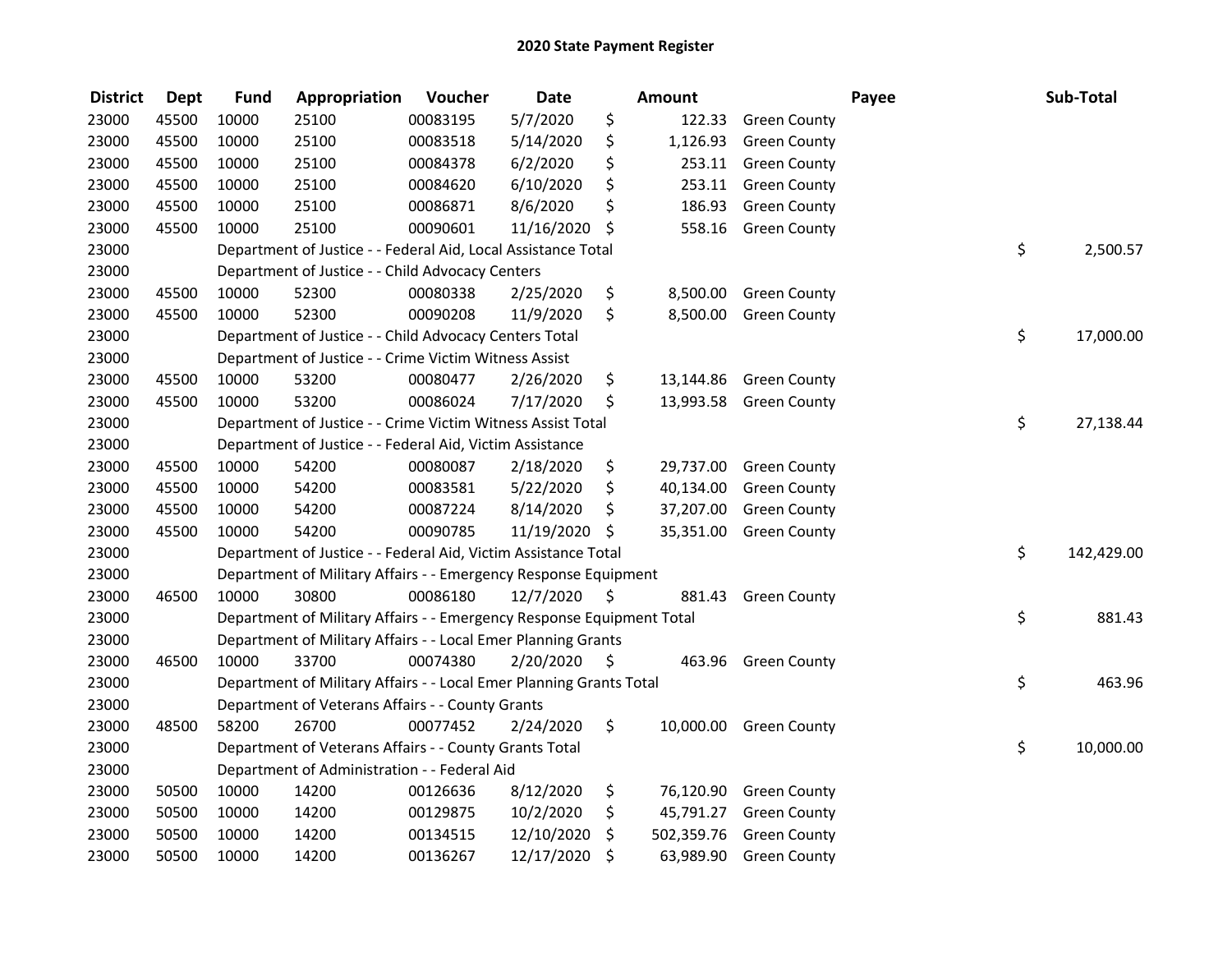| <b>District</b> | Dept  | <b>Fund</b> | Appropriation                                                         | Voucher  | <b>Date</b> | Amount          |                     | Payee | Sub-Total        |
|-----------------|-------|-------------|-----------------------------------------------------------------------|----------|-------------|-----------------|---------------------|-------|------------------|
| 23000           |       |             | Department of Administration - - Federal Aid Total                    |          |             |                 |                     |       | \$<br>688,261.83 |
| 23000           |       |             | Department of Administration - - Low-Income Assistance Grants         |          |             |                 |                     |       |                  |
| 23000           | 50500 | 23500       | 37100                                                                 | 00115863 | 1/15/2020   | \$<br>8,403.08  | <b>Green County</b> |       |                  |
| 23000           | 50500 | 23500       | 37100                                                                 | 00117651 | 2/18/2020   | \$<br>3,104.90  | <b>Green County</b> |       |                  |
| 23000           | 50500 | 23500       | 37100                                                                 | 00119391 | 3/17/2020   | \$<br>7,986.00  | <b>Green County</b> |       |                  |
| 23000           | 50500 | 23500       | 37100                                                                 | 00122601 | 5/15/2020   | \$<br>2,730.80  | <b>Green County</b> |       |                  |
| 23000           | 50500 | 23500       | 37100                                                                 | 00123097 | 5/29/2020   | \$<br>5,148.28  | <b>Green County</b> |       |                  |
| 23000           | 50500 | 23500       | 37100                                                                 | 00123934 | 6/16/2020   | \$<br>9,505.25  | <b>Green County</b> |       |                  |
| 23000           | 50500 | 23500       | 37100                                                                 | 00126087 | 7/29/2020   | \$<br>8,131.23  | <b>Green County</b> |       |                  |
| 23000           | 50500 | 23500       | 37100                                                                 | 00127894 | 8/31/2020   | \$<br>4,959.13  | <b>Green County</b> |       |                  |
| 23000           | 50500 | 23500       | 37100                                                                 | 00129585 | 9/29/2020   | \$<br>3,153.26  | <b>Green County</b> |       |                  |
| 23000           | 50500 | 23500       | 37100                                                                 | 00131692 | 10/29/2020  | \$<br>5,636.32  | <b>Green County</b> |       |                  |
| 23000           | 50500 | 23500       | 37100                                                                 | 00133613 | 12/1/2020   | \$<br>3,225.45  | <b>Green County</b> |       |                  |
| 23000           | 50500 | 23500       | 37100                                                                 | 00137233 | 12/22/2020  | \$<br>6,830.07  | <b>Green County</b> |       |                  |
| 23000           |       |             | Department of Administration - - Low-Income Assistance Grants Total   |          |             |                 |                     |       | \$<br>68,813.77  |
| 23000           |       |             | Department of Administration - - Land Information Program; Loca       |          |             |                 |                     |       |                  |
| 23000           | 50500 | 26900       | 17300                                                                 | 00117306 | 2/13/2020   | \$<br>1,000.00  | <b>Green County</b> |       |                  |
| 23000           | 50500 | 26900       | 17300                                                                 | 00119423 | 4/2/2020    | \$<br>53,128.00 | <b>Green County</b> |       |                  |
| 23000           | 50500 | 26900       | 17300                                                                 | 00120812 | 4/17/2020   | \$<br>25,000.00 | <b>Green County</b> |       |                  |
| 23000           | 50500 | 26900       | 17300                                                                 | 00122437 | 5/14/2020   | \$<br>20,000.00 | <b>Green County</b> |       |                  |
| 23000           |       |             | Department of Administration - - Land Information Program; Loca Total |          |             |                 |                     |       | \$<br>99,128.00  |
| 23000           |       |             | Elections Commission - - 2018 Hava Election Security                  |          |             |                 |                     |       |                  |
| 23000           | 51000 | 22000       | 18200                                                                 | 00004221 | 8/18/2020   | \$<br>43,527.80 | <b>Green County</b> |       |                  |
| 23000           | 51000 | 22000       | 18200                                                                 | 00004963 | 12/14/2020  | \$<br>3,706.08  | <b>Green County</b> |       |                  |
| 23000           |       |             | Elections Commission - - 2018 Hava Election Security Total            |          |             |                 |                     |       | \$<br>47,233.88  |
| 23000           |       |             | Public Defender Board - - Trial Representation                        |          |             |                 |                     |       |                  |
| 23000           | 55000 | 10000       | 10300                                                                 | 00229133 | 1/6/2020    | \$<br>1,705.65  | <b>Green County</b> |       |                  |
| 23000           | 55000 | 10000       | 10300                                                                 | 00231588 | 1/24/2020   | \$<br>1,705.65  | <b>Green County</b> |       |                  |
| 23000           | 55000 | 10000       | 10300                                                                 | 00235605 | 2/24/2020   | \$<br>1,705.65  | <b>Green County</b> |       |                  |
| 23000           | 55000 | 10000       | 10300                                                                 | 00239141 | 3/24/2020   | \$<br>1,705.65  | <b>Green County</b> |       |                  |
| 23000           | 55000 | 10000       | 10300                                                                 | 00244517 | 4/24/2020   | \$<br>1,705.65  | <b>Green County</b> |       |                  |
| 23000           | 55000 | 10000       | 10300                                                                 | 00248461 | 5/26/2020   | \$<br>1,705.65  | <b>Green County</b> |       |                  |
| 23000           | 55000 | 10000       | 10300                                                                 | 00254467 | 7/3/2020    | \$<br>1,705.65  | <b>Green County</b> |       |                  |
| 23000           | 55000 | 10000       | 10300                                                                 | 00257140 | 7/27/2020   | \$<br>1,705.65  | <b>Green County</b> |       |                  |
| 23000           | 55000 | 10000       | 10300                                                                 | 00259495 | 8/25/2020   | \$<br>1,705.65  | <b>Green County</b> |       |                  |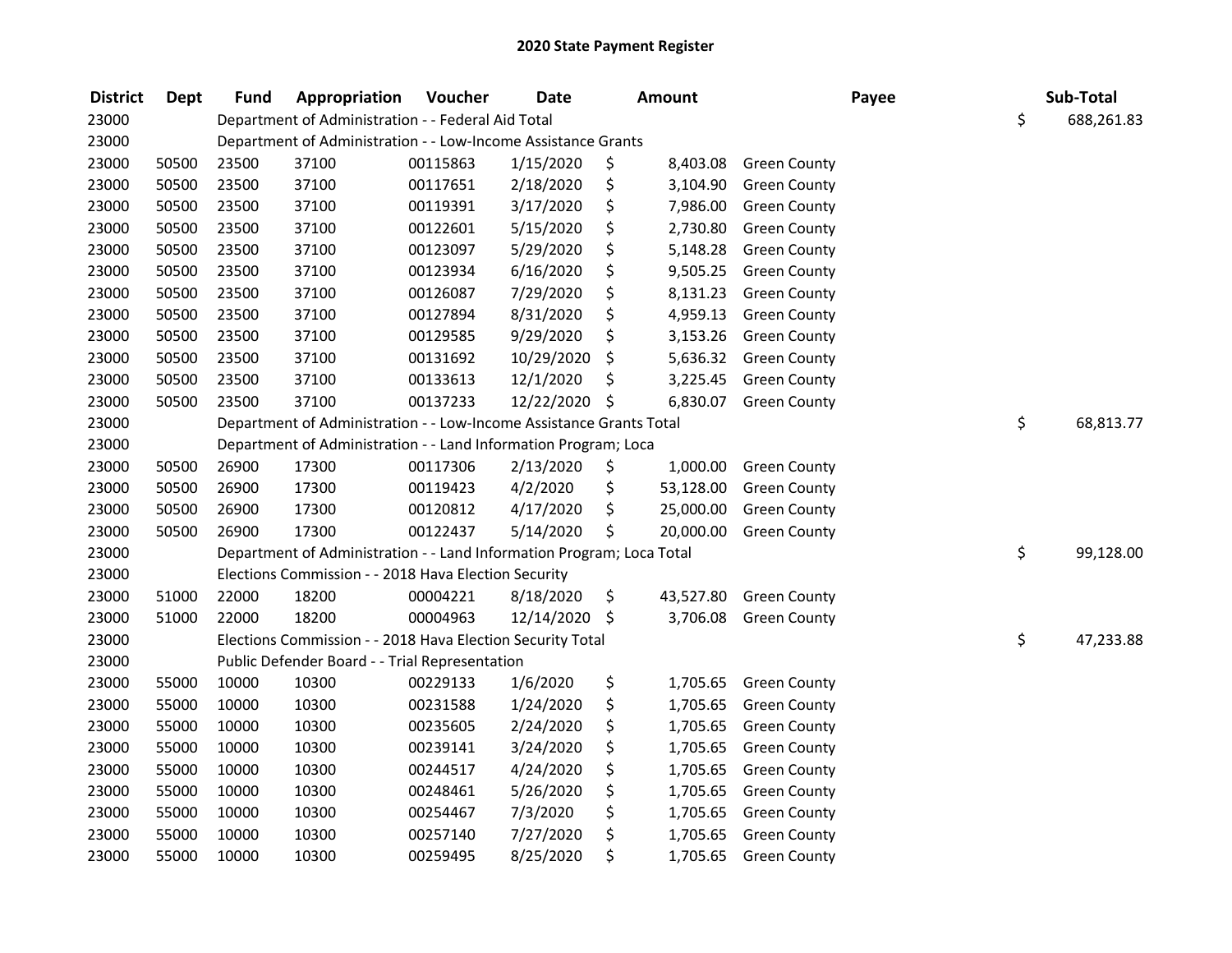| <b>District</b> | <b>Dept</b> | <b>Fund</b> | Appropriation                                                                                     | Voucher  | <b>Date</b>   |     | <b>Amount</b> |                     | Payee | Sub-Total       |
|-----------------|-------------|-------------|---------------------------------------------------------------------------------------------------|----------|---------------|-----|---------------|---------------------|-------|-----------------|
| 23000           | 55000       | 10000       | 10300                                                                                             | 00262204 | 9/25/2020     | \$  | 1,705.65      | <b>Green County</b> |       |                 |
| 23000           | 55000       | 10000       | 10300                                                                                             | 00265053 | 10/23/2020    | \$  | 1,705.65      | <b>Green County</b> |       |                 |
| 23000           | 55000       | 10000       | 10300                                                                                             | 00269405 | 11/25/2020    | -\$ | 1,705.65      | <b>Green County</b> |       |                 |
| 23000           | 55000       | 10000       | 10300                                                                                             | 00272190 | 12/23/2020 \$ |     | 1,705.65      | <b>Green County</b> |       |                 |
| 23000           |             |             | Public Defender Board - - Trial Representation Total                                              |          |               |     |               |                     |       | \$<br>22,173.45 |
| 23000           |             |             | Public Defender Board - - Transcript, Discovery and Records Provided to the Public Defender Board |          |               |     |               |                     |       |                 |
| 23000           | 55000       | 10000       | 10600                                                                                             | 00228578 | 1/3/2020      | \$  | 25.50         | <b>Green County</b> |       |                 |
| 23000           | 55000       | 10000       | 10600                                                                                             | 00234852 | 2/14/2020     | \$  | 26.99         | <b>Green County</b> |       |                 |
| 23000           | 55000       | 10000       | 10600                                                                                             | 00234853 | 2/14/2020     | \$  | 11.99         | <b>Green County</b> |       |                 |
| 23000           | 55000       | 10000       | 10600                                                                                             | 00234856 | 2/14/2020     | \$  | 23.79         | <b>Green County</b> |       |                 |
| 23000           | 55000       | 10000       | 10600                                                                                             | 00234857 | 2/14/2020     | \$  | 18.82         | <b>Green County</b> |       |                 |
| 23000           | 55000       | 10000       | 10600                                                                                             | 00234858 | 2/14/2020     | \$  | 6.99          | <b>Green County</b> |       |                 |
| 23000           | 55000       | 10000       | 10600                                                                                             | 00234859 | 2/14/2020     | \$  | 18.82         | <b>Green County</b> |       |                 |
| 23000           | 55000       | 10000       | 10600                                                                                             | 00234933 | 2/14/2020     | \$  | 150.40        | <b>Green County</b> |       |                 |
| 23000           | 55000       | 10000       | 10600                                                                                             | 00234934 | 2/14/2020     | \$  | 120.93        | <b>Green County</b> |       |                 |
| 23000           | 55000       | 10000       | 10600                                                                                             | 00234935 | 2/14/2020     | \$  | 146.23        | <b>Green County</b> |       |                 |
| 23000           | 55000       | 10000       | 10600                                                                                             | 00235649 | 2/21/2020     | \$  | 5.00          | <b>Green County</b> |       |                 |
| 23000           | 55000       | 10000       | 10600                                                                                             | 00235650 | 2/21/2020     | \$  | 12.66         | <b>Green County</b> |       |                 |
| 23000           | 55000       | 10000       | 10600                                                                                             | 00235651 | 2/21/2020     | \$  | 9.99          | <b>Green County</b> |       |                 |
| 23000           | 55000       | 10000       | 10600                                                                                             | 00235652 | 2/21/2020     | \$  | 5.00          | <b>Green County</b> |       |                 |
| 23000           | 55000       | 10000       | 10600                                                                                             | 00241261 | 4/1/2020      | \$  | 17.66         | <b>Green County</b> |       |                 |
| 23000           | 55000       | 10000       | 10600                                                                                             | 00241262 | 4/1/2020      | \$  | 46.99         | <b>Green County</b> |       |                 |
| 23000           | 55000       | 10000       | 10600                                                                                             | 00241263 | 4/1/2020      | \$  | 8.82          | <b>Green County</b> |       |                 |
| 23000           | 55000       | 10000       | 10600                                                                                             | 00241264 | 4/1/2020      | \$  | 21.99         | <b>Green County</b> |       |                 |
| 23000           | 55000       | 10000       | 10600                                                                                             | 00247378 | 5/13/2020     | \$  | 19.99         | <b>Green County</b> |       |                 |
| 23000           | 55000       | 10000       | 10600                                                                                             | 00247379 | 5/13/2020     | \$  | 8.82          | <b>Green County</b> |       |                 |
| 23000           | 55000       | 10000       | 10600                                                                                             | 00247380 | 5/13/2020     | \$  | 5.00          | <b>Green County</b> |       |                 |
| 23000           | 55000       | 10000       | 10600                                                                                             | 00247381 | 5/13/2020     | \$  | 18.82         | <b>Green County</b> |       |                 |
| 23000           | 55000       | 10000       | 10600                                                                                             | 00247394 | 5/13/2020     | \$  | 8.82          | <b>Green County</b> |       |                 |
| 23000           | 55000       | 10000       | 10600                                                                                             | 00253139 | 6/23/2020     | \$  | 4.99          | <b>Green County</b> |       |                 |
| 23000           | 55000       | 10000       | 10600                                                                                             | 00253300 | 6/26/2020     | \$  | 9.99          | <b>Green County</b> |       |                 |
| 23000           | 55000       | 10000       | 10600                                                                                             | 00254032 | 6/30/2020     | \$  | 18.79         | <b>Green County</b> |       |                 |
| 23000           | 55000       | 10000       | 10600                                                                                             | 00254063 | 6/30/2020     | \$  | 249.08        | <b>Green County</b> |       |                 |
| 23000           | 55000       | 10000       | 10600                                                                                             | 00254064 | 6/30/2020     | \$  | 333.37        | <b>Green County</b> |       |                 |
| 23000           | 55000       | 10000       | 10600                                                                                             | 00254065 | 6/30/2020     | \$  | 154.60        | <b>Green County</b> |       |                 |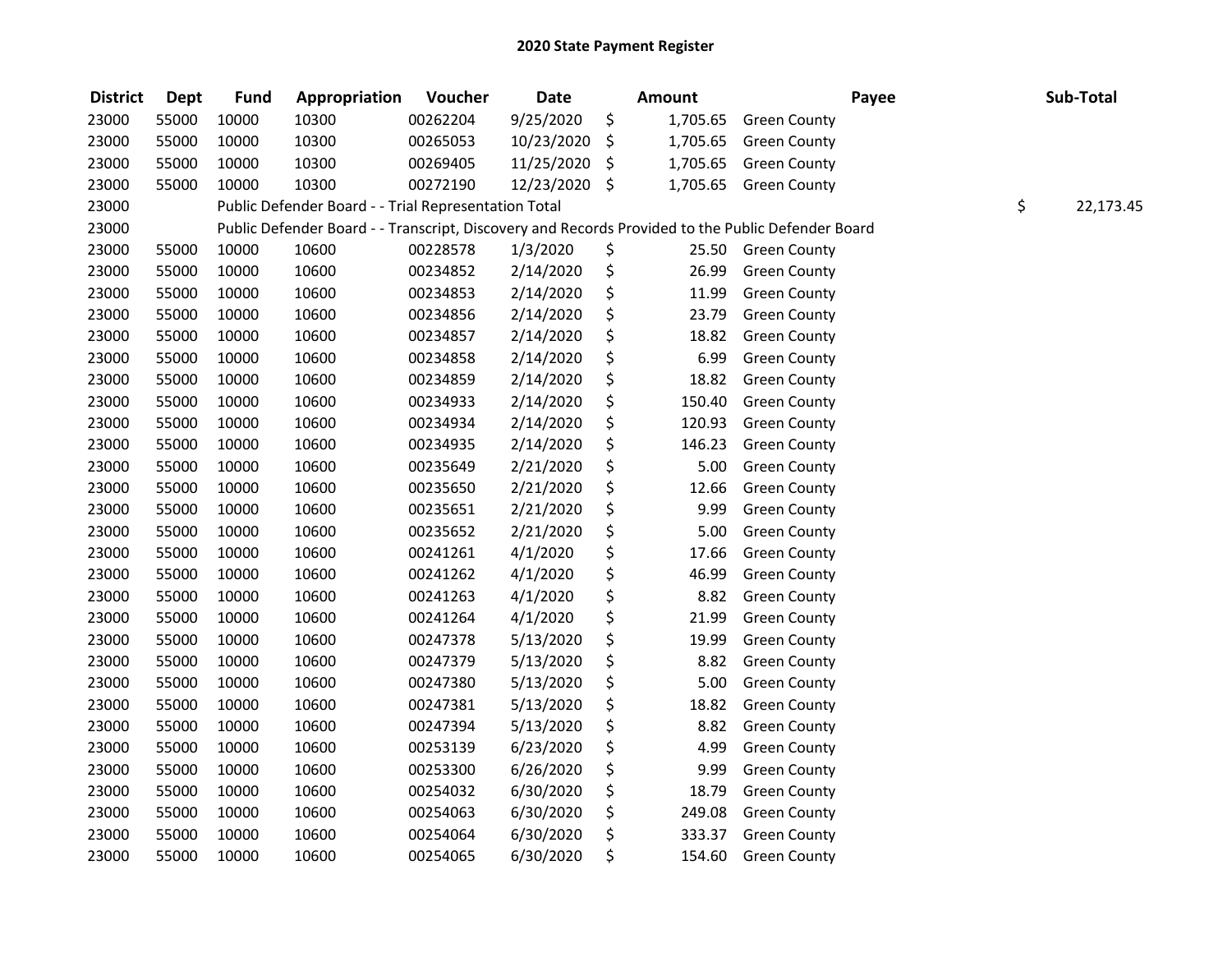| <b>District</b> | <b>Dept</b> | <b>Fund</b> | Appropriation | Voucher  | <b>Date</b> | <b>Amount</b> |                     | Payee | Sub-Total |
|-----------------|-------------|-------------|---------------|----------|-------------|---------------|---------------------|-------|-----------|
| 23000           | 55000       | 10000       | 10600         | 00254071 | 6/30/2020   | \$<br>3.82    | <b>Green County</b> |       |           |
| 23000           | 55000       | 10000       | 10600         | 00255941 | 7/15/2020   | \$<br>12.66   | <b>Green County</b> |       |           |
| 23000           | 55000       | 10000       | 10600         | 00255942 | 7/15/2020   | \$<br>3.82    | <b>Green County</b> |       |           |
| 23000           | 55000       | 10000       | 10600         | 00260285 | 9/2/2020    | \$<br>13.82   | <b>Green County</b> |       |           |
| 23000           | 55000       | 10000       | 10600         | 00260286 | 9/2/2020    | \$<br>21.99   | <b>Green County</b> |       |           |
| 23000           | 55000       | 10000       | 10600         | 00260287 | 9/2/2020    | \$<br>13.82   | <b>Green County</b> |       |           |
| 23000           | 55000       | 10000       | 10600         | 00260288 | 9/2/2020    | \$<br>16.99   | <b>Green County</b> |       |           |
| 23000           | 55000       | 10000       | 10600         | 00264717 | 10/19/2020  | \$<br>23.79   | <b>Green County</b> |       |           |
| 23000           | 55000       | 10000       | 10600         | 00264718 | 10/19/2020  | \$<br>25.99   | <b>Green County</b> |       |           |
| 23000           | 55000       | 10000       | 10600         | 00264719 | 10/19/2020  | \$<br>8.82    | <b>Green County</b> |       |           |
| 23000           | 55000       | 10000       | 10600         | 00264720 | 10/19/2020  | \$<br>22.66   | <b>Green County</b> |       |           |
| 23000           | 55000       | 10000       | 10600         | 00265175 | 10/23/2020  | \$<br>41.48   | <b>Green County</b> |       |           |
| 23000           | 55000       | 10000       | 10600         | 00265176 | 10/23/2020  | \$<br>16.99   | <b>Green County</b> |       |           |
| 23000           | 55000       | 10000       | 10600         | 00265177 | 10/23/2020  | \$<br>22.66   | <b>Green County</b> |       |           |
| 23000           | 55000       | 10000       | 10600         | 00265178 | 10/23/2020  | \$<br>22.66   | <b>Green County</b> |       |           |
| 23000           | 55000       | 10000       | 10600         | 00265179 | 10/23/2020  | \$<br>18.79   | <b>Green County</b> |       |           |
| 23000           | 55000       | 10000       | 10600         | 00265180 | 10/23/2020  | \$<br>22.66   | <b>Green County</b> |       |           |
| 23000           | 55000       | 10000       | 10600         | 00265181 | 10/23/2020  | \$<br>22.64   | <b>Green County</b> |       |           |
| 23000           | 55000       | 10000       | 10600         | 00265182 | 10/23/2020  | \$<br>5.00    | <b>Green County</b> |       |           |
| 23000           | 55000       | 10000       | 10600         | 00269450 | 12/1/2020   | \$<br>23.55   | <b>Green County</b> |       |           |
| 23000           | 55000       | 10000       | 10600         | 00269451 | 12/1/2020   | \$<br>190.93  | <b>Green County</b> |       |           |
| 23000           | 55000       | 10000       | 10600         | 00269452 | 12/1/2020   | \$<br>114.35  | <b>Green County</b> |       |           |
| 23000           | 55000       | 10000       | 10600         | 00269453 | 12/1/2020   | \$<br>3.82    | <b>Green County</b> |       |           |
| 23000           | 55000       | 10000       | 10600         | 00269454 | 12/1/2020   | \$<br>13.82   | <b>Green County</b> |       |           |
| 23000           | 55000       | 10000       | 10600         | 00269455 | 12/1/2020   | \$<br>27.99   | <b>Green County</b> |       |           |
| 23000           | 55000       | 10000       | 10600         | 00269456 | 12/1/2020   | \$<br>3.82    | <b>Green County</b> |       |           |
| 23000           | 55000       | 10000       | 10600         | 00269457 | 12/1/2020   | \$<br>8.82    | <b>Green County</b> |       |           |
| 23000           | 55000       | 10000       | 10600         | 00269458 | 12/1/2020   | \$<br>8.82    | <b>Green County</b> |       |           |
| 23000           | 55000       | 10000       | 10600         | 00269459 | 12/1/2020   | \$<br>26.99   | <b>Green County</b> |       |           |
| 23000           | 55000       | 10000       | 10600         | 00269460 | 12/1/2020   | \$<br>32.99   | <b>Green County</b> |       |           |
| 23000           | 55000       | 10000       | 10600         | 00269522 | 12/1/2020   | \$<br>94.15   | <b>Green County</b> |       |           |
| 23000           | 55000       | 10000       | 10600         | 00269523 | 12/1/2020   | \$<br>222.35  | <b>Green County</b> |       |           |
| 23000           | 55000       | 10000       | 10600         | 00269524 | 12/1/2020   | \$<br>148.75  | <b>Green County</b> |       |           |
| 23000           | 55000       | 10000       | 10600         | 00270636 | 12/11/2020  | \$<br>8.82    | <b>Green County</b> |       |           |
| 23000           | 55000       | 10000       | 10600         | 00270637 | 12/11/2020  | \$<br>8.82    | <b>Green County</b> |       |           |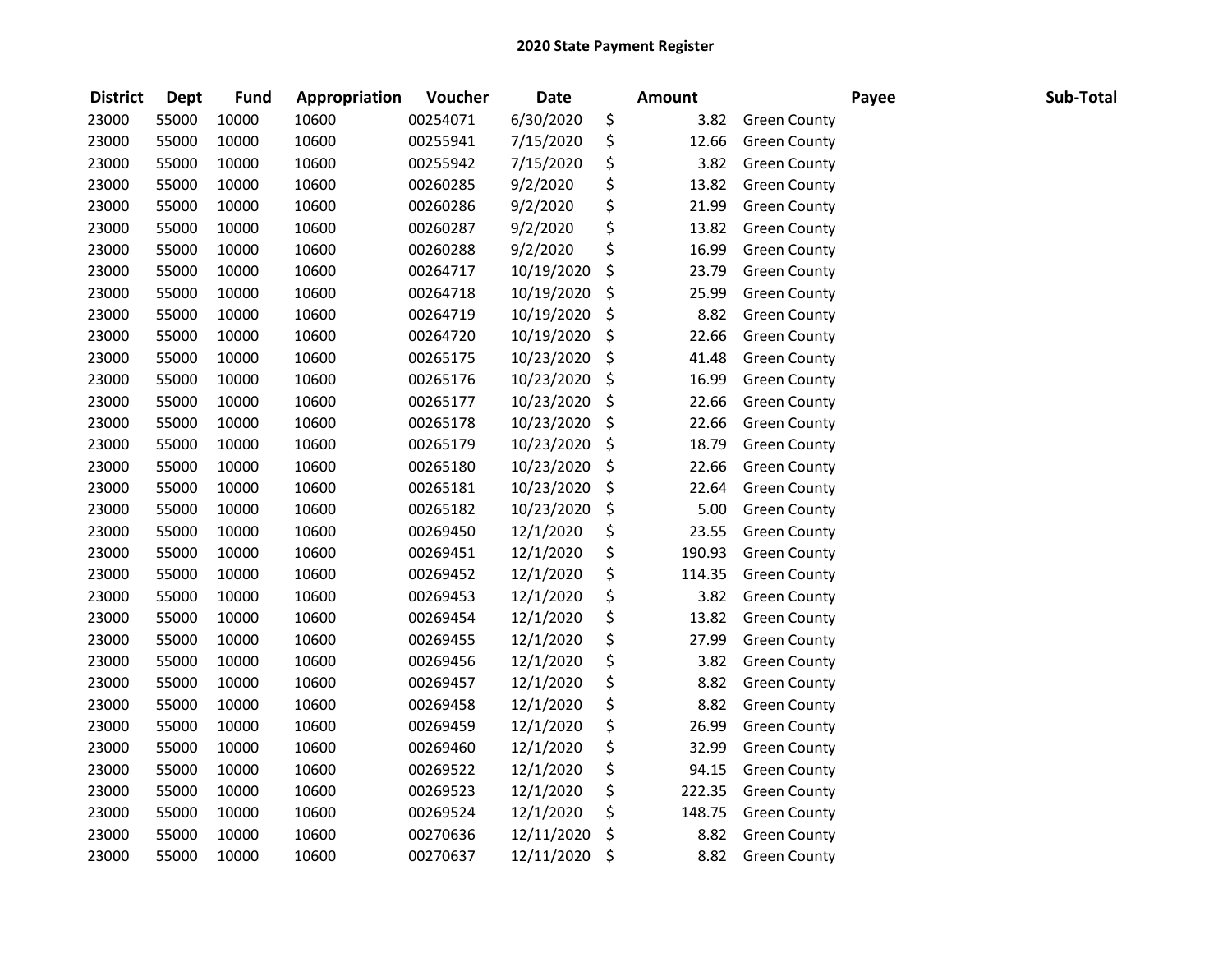| <b>District</b> | <b>Dept</b> | <b>Fund</b> | Appropriation                                                         | <b>Voucher</b> | <b>Date</b>   |    | <b>Amount</b> |                                                                                                         | Payee | Sub-Total     |
|-----------------|-------------|-------------|-----------------------------------------------------------------------|----------------|---------------|----|---------------|---------------------------------------------------------------------------------------------------------|-------|---------------|
| 23000           | 55000       | 10000       | 10600                                                                 | 00270820       | 12/15/2020 \$ |    |               | 17.66 Green County                                                                                      |       |               |
| 23000           |             |             |                                                                       |                |               |    |               | Public Defender Board - - Transcript, Discovery and Records Provided to the Public Defender Board Total | \$    | 2,808.35      |
| 23000           |             |             | Department of Revenue - - General Program Operations                  |                |               |    |               |                                                                                                         |       |               |
| 23000           | 56600       | 10000       | 20100                                                                 | 00163359       | 3/6/2020      | \$ | 33.18         | <b>Green County</b>                                                                                     |       |               |
| 23000           | 56600       | 10000       | 20100                                                                 | 00164382       | 3/16/2020     | \$ | 6.00          | <b>Green County</b>                                                                                     |       |               |
| 23000           |             |             | Department of Revenue - - General Program Operations Total            |                |               |    |               |                                                                                                         | \$    | 39.18         |
| 23000           |             |             | Circuit Courts - - Circuit Court Costs                                |                |               |    |               |                                                                                                         |       |               |
| 23000           | 62500       | 10000       | 10500                                                                 | 00001757       | 1/17/2020     | \$ |               | 73,132.00 Green County                                                                                  |       |               |
| 23000           | 62500       | 10000       | 10500                                                                 | 00001951       | 7/17/2020     | \$ | 126,397.00    | <b>Green County</b>                                                                                     |       |               |
| 23000           |             |             | Circuit Courts - - Circuit Court Costs Total                          |                |               |    |               |                                                                                                         | \$    | 199,529.00    |
| 23000           |             |             | Shared Revenue and Tax Relief - - County And Municipal Aid            |                |               |    |               |                                                                                                         |       |               |
| 23000           | 83500       | 10000       | 10500                                                                 | 00068093       | 7/27/2020     | S. |               | 47,518.24 Green County                                                                                  |       |               |
| 23000           | 83500       | 10000       | 10500                                                                 | 00072059       | 11/16/2020 \$ |    |               | 269,270.03 Green County                                                                                 |       |               |
| 23000           |             |             | Shared Revenue and Tax Relief - - County And Municipal Aid Total      |                |               |    |               |                                                                                                         | \$    | 316,788.27    |
| 23000           |             |             | Shared Revenue and Tax Relief - - Exempt Computer Aid                 |                |               |    |               |                                                                                                         |       |               |
| 23000           | 83500       | 10000       | 10900                                                                 | 00064595       | 7/27/2020     | \$ |               | 110,015.61 Green County                                                                                 |       |               |
| 23000           |             |             | Shared Revenue and Tax Relief - - Exempt Computer Aid Total           |                |               |    |               |                                                                                                         | \$    | 110,015.61    |
| 23000           |             |             | Shared Revenue and Tax Relief - - Utility Aid                         |                |               |    |               |                                                                                                         |       |               |
| 23000           | 83500       | 10000       | 11000                                                                 | 00068093       | 7/27/2020     | \$ |               | 5,667.71 Green County                                                                                   |       |               |
| 23000           | 83500       | 10000       | 11000                                                                 | 00072059       | 11/16/2020    | Ŝ. |               | 53,235.61 Green County                                                                                  |       |               |
| 23000           |             |             | Shared Revenue and Tax Relief - - Utility Aid Total                   |                |               |    |               |                                                                                                         | \$    | 58,903.32     |
| 23000           |             |             | Shared Revenue and Tax Relief - - Personal Property Aid               |                |               |    |               |                                                                                                         |       |               |
| 23000           | 83500       | 10000       | 11100                                                                 | 00059958       | 5/4/2020      | \$ |               | 83,938.43 Green County                                                                                  |       |               |
| 23000           |             |             | Shared Revenue and Tax Relief - - Personal Property Aid Total         |                |               |    |               |                                                                                                         | \$    | 83,938.43     |
| 23000           |             |             | Shared Revenue and Tax Relief - - School Lvy Tx/First Dollar Cr       |                |               |    |               |                                                                                                         |       |               |
| 23000           | 83500       | 10000       | 30200                                                                 | 00063934       | 7/27/2020     | \$ |               | 1,125,846.32 Green County                                                                               |       |               |
| 23000           | 83500       | 10000       | 30200                                                                 | 00067325       | 7/27/2020     | \$ |               | 6,128,819.37 Green County                                                                               |       |               |
| 23000           |             |             | Shared Revenue and Tax Relief - - School Lvy Tx/First Dollar Cr Total |                |               |    |               |                                                                                                         | \$    | 7,254,665.69  |
| 23000           |             |             | Shared Revenue and Tax Relief - - Lottery & Gaming Credit             |                |               |    |               |                                                                                                         |       |               |
| 23000           | 83500       | 52100       | 36300                                                                 | 00055657       | 3/23/2020     | \$ |               | 2,189,288.27 Green County                                                                               |       |               |
| 23000           |             |             | Shared Revenue and Tax Relief - - Lottery & Gaming Credit Total       |                |               |    |               |                                                                                                         | \$    | 2,189,288.27  |
| 23000 Total     |             |             |                                                                       |                |               |    |               |                                                                                                         | \$    | 19,413,028.31 |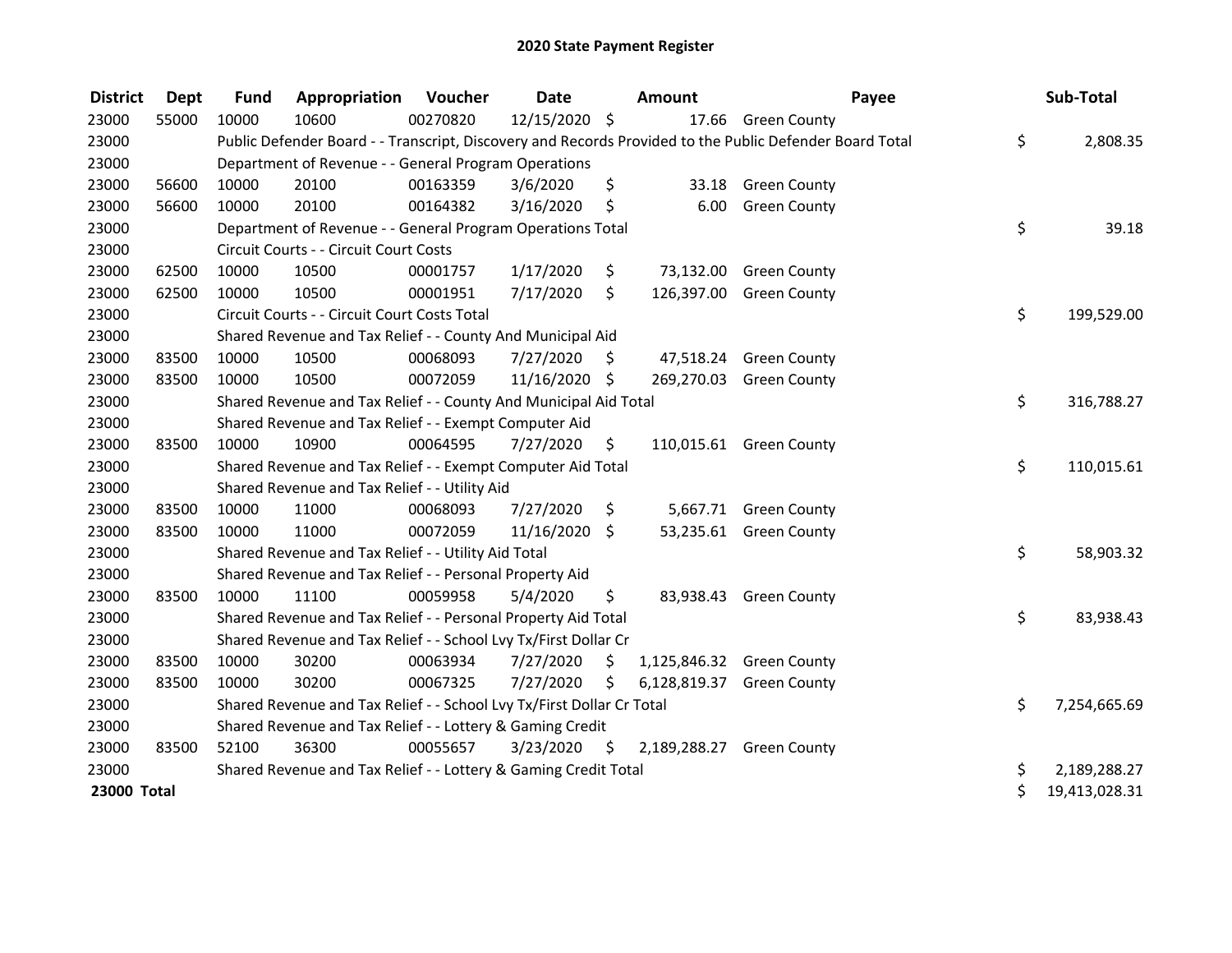| <b>District</b> | Dept  | Fund  | Appropriation                                                      | Voucher  | <b>Date</b>   |      | Amount | Payee                   | Sub-Total        |
|-----------------|-------|-------|--------------------------------------------------------------------|----------|---------------|------|--------|-------------------------|------------------|
| 23002           |       |       | Dept of Safety & Prof Services - - Fire Dues Distribution          |          |               |      |        |                         |                  |
| 23002           | 16500 | 10000 | 22500                                                              | 00036166 | 7/20/2020     | \$   |        | 2,087.67 Town Of Adams  |                  |
| 23002           |       |       | Dept of Safety & Prof Services - - Fire Dues Distribution Total    |          |               |      |        |                         | \$<br>2,087.67   |
| 23002           |       |       | Dept of Natural Resources - - Resaids - Cnty Forst, Cl & Mfl       |          |               |      |        |                         |                  |
| 23002           | 37000 | 21200 | 57100                                                              | 00417128 | 6/18/2020     | - \$ |        | 120.00 Town Of Adams    |                  |
| 23002           |       |       | Dept of Natural Resources - - Resaids - Cnty Forst, CI & Mfl Total |          |               |      |        |                         | \$<br>120.00     |
| 23002           |       |       | Dept of Natural Resources - - Fin Asst For Responsible Units       |          |               |      |        |                         |                  |
| 23002           | 37000 | 27400 | 67000                                                              | 00413354 | 5/29/2020     | - \$ |        | 1,721.70 Town Of Adams  |                  |
| 23002           |       |       | Dept of Natural Resources - - Fin Asst For Responsible Units Total |          |               |      |        |                         | \$<br>1,721.70   |
| 23002           |       |       | WI Dept of Transportation - - Trns Aids To Mnc.-Sf                 |          |               |      |        |                         |                  |
| 23002           | 39500 | 21100 | 19100                                                              | 00476107 | 1/6/2020      | \$   |        | 27,594.00 Town Of Adams |                  |
| 23002           | 39500 | 21100 | 19100                                                              | 00505962 | 4/6/2020      | \$   |        | 27,594.00 Town Of Adams |                  |
| 23002           | 39500 | 21100 | 19100                                                              | 00542954 | 7/6/2020      | \$   |        | 27,594.00 Town Of Adams |                  |
| 23002           | 39500 | 21100 | 19100                                                              | 00585780 | 10/5/2020     | \$   |        | 27,594.00 Town Of Adams |                  |
| 23002           |       |       | WI Dept of Transportation - - Trns Aids To Mnc.-Sf Total           |          |               |      |        |                         | \$<br>110,376.00 |
| 23002           |       |       | Department of Administration - - Federal Aid                       |          |               |      |        |                         |                  |
| 23002           | 50500 | 10000 | 14200                                                              | 00132147 | 11/13/2020 \$ |      |        | 1,578.07 Town Of Adams  |                  |
| 23002           | 50500 | 10000 | 14200                                                              | 00134516 | 12/10/2020 \$ |      |        | 2,265.53 Town Of Adams  |                  |
| 23002           |       |       | Department of Administration - - Federal Aid Total                 |          |               |      |        |                         | \$<br>3,843.60   |
| 23002           |       |       | Elections Commission - - 2018 Hava Election Security               |          |               |      |        |                         |                  |
| 23002           | 51000 | 22000 | 18200                                                              | 00003477 | 6/30/2020     | \$   |        | 569.60 Town Of Adams    |                  |
| 23002           |       |       | Elections Commission - - 2018 Hava Election Security Total         |          |               |      |        |                         | \$<br>569.60     |
| 23002           |       |       | Shared Revenue and Tax Relief - - County And Municipal Aid         |          |               |      |        |                         |                  |
| 23002           | 83500 | 10000 | 10500                                                              | 00068070 | 7/27/2020     | S    |        | 1,883.14 Town Of Adams  |                  |
| 23002           | 83500 | 10000 | 10500                                                              | 00072036 | 11/16/2020 \$ |      |        | 10,671.14 Town Of Adams |                  |
| 23002           |       |       | Shared Revenue and Tax Relief - - County And Municipal Aid Total   |          |               |      |        |                         | \$<br>12,554.28  |
| 23002           |       |       | Shared Revenue and Tax Relief - - Exempt Computer Aid              |          |               |      |        |                         |                  |
| 23002           | 83500 | 10000 | 10900                                                              | 00065223 | 7/27/2020     | \$.  | 2.08   | Town Of Adams           |                  |
| 23002           |       |       | Shared Revenue and Tax Relief - - Exempt Computer Aid Total        |          |               |      |        |                         | \$<br>2.08       |
| 23002           |       |       | Shared Revenue and Tax Relief - - Utility Aid                      |          |               |      |        |                         |                  |
| 23002           | 83500 | 10000 | 11000                                                              | 00068070 | 7/27/2020     | \$   |        | 19.91 Town Of Adams     |                  |
| 23002           | 83500 | 10000 | 11000                                                              | 00072036 | 11/16/2020 \$ |      |        | 170.02 Town Of Adams    |                  |
| 23002           |       |       | Shared Revenue and Tax Relief - - Utility Aid Total                |          |               |      |        |                         | \$<br>189.93     |
| 23002           |       |       | Shared Revenue and Tax Relief - - Personal Property Aid            |          |               |      |        |                         |                  |
| 23002           | 83500 | 10000 | 11100                                                              | 00060603 | 5/4/2020      | \$   |        | 53.22 Town Of Adams     |                  |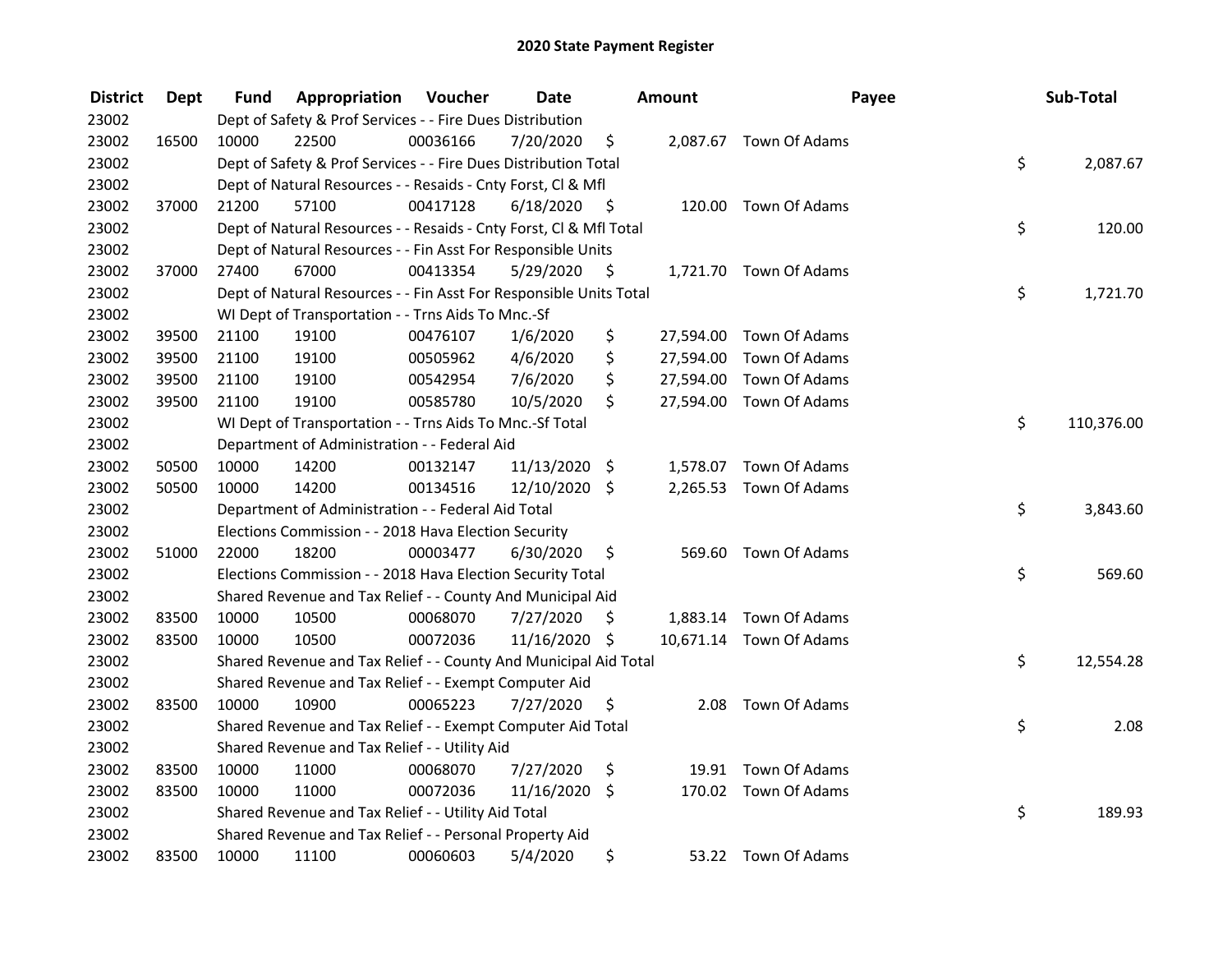| District    | Dept | <b>Fund Appropriation Voucher</b>                             | Date | Amount | Payee | Sub-Total  |
|-------------|------|---------------------------------------------------------------|------|--------|-------|------------|
| 23002       |      | Shared Revenue and Tax Relief - - Personal Property Aid Total |      |        |       | 53.22      |
| 23002 Total |      |                                                               |      |        |       | 131,518.08 |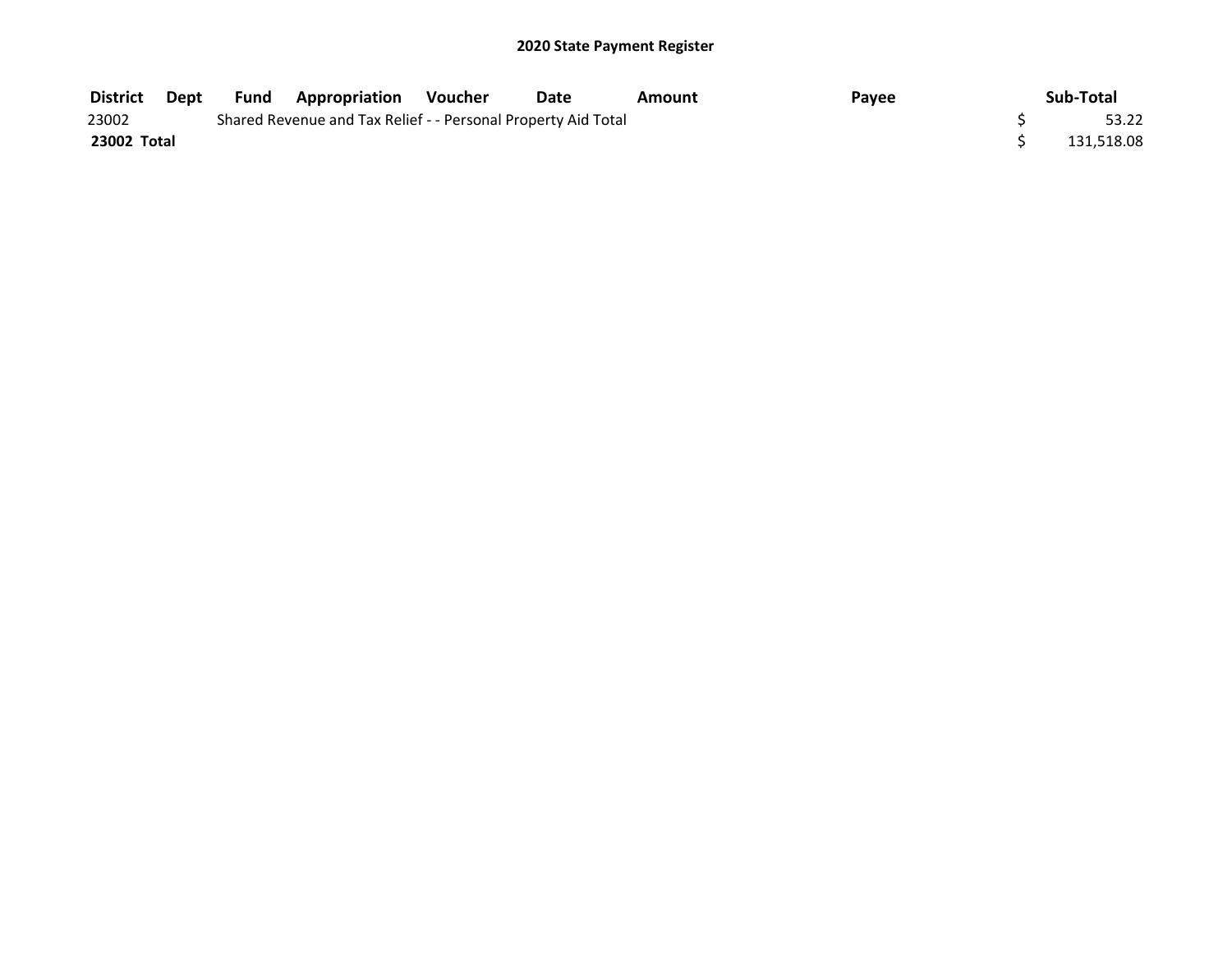| <b>District</b> | Dept  | Fund  | Appropriation                                                      | Voucher  | <b>Date</b>     |      | Amount    | Payee                    | Sub-Total        |
|-----------------|-------|-------|--------------------------------------------------------------------|----------|-----------------|------|-----------|--------------------------|------------------|
| 23004           |       |       | Dept of Safety & Prof Services - - Fire Dues Distribution          |          |                 |      |           |                          |                  |
| 23004           | 16500 | 10000 | 22500                                                              | 00036167 | 7/20/2020       | \$   |           | 4,540.45 Albany, Town of |                  |
| 23004           |       |       | Dept of Safety & Prof Services - - Fire Dues Distribution Total    |          |                 |      |           |                          | \$<br>4,540.45   |
| 23004           |       |       | Dept of Natural Resources - - Aids In Lieu Of Taxes - Gener        |          |                 |      |           |                          |                  |
| 23004           | 37000 | 10000 | 50300                                                              | 00404367 | 4/21/2020       | \$   | 923.22    | Albany, Town of          |                  |
| 23004           | 37000 | 10000 | 50300                                                              | 00404368 | 4/21/2020       | \$   | 32.76     | Albany, Town of          |                  |
| 23004           |       |       | Dept of Natural Resources - - Aids In Lieu Of Taxes - Gener Total  |          |                 |      |           |                          | \$<br>955.98     |
| 23004           |       |       | Dept of Natural Resources - - Resaids - Cnty Forst, CI & Mfl       |          |                 |      |           |                          |                  |
| 23004           | 37000 | 21200 | 57100                                                              | 00417129 | 6/18/2020       | - \$ |           | 24.90 Albany, Town of    |                  |
| 23004           |       |       | Dept of Natural Resources - - Resaids - Cnty Forst, Cl & Mfl Total |          |                 |      |           |                          | \$<br>24.90      |
| 23004           |       |       | Dept of Natural Resources - - Aids In Lieu Of Taxes - Sum S        |          |                 |      |           |                          |                  |
| 23004           | 37000 | 21200 | 57900                                                              | 00404369 | 4/21/2020       | -\$  | 492.30    | Albany, Town of          |                  |
| 23004           |       |       | Dept of Natural Resources - - Aids In Lieu Of Taxes - Sum S Total  |          |                 |      |           |                          | \$<br>492.30     |
| 23004           |       |       | WI Dept of Transportation - - Trns Aids To Mnc.-Sf                 |          |                 |      |           |                          |                  |
| 23004           | 39500 | 21100 | 19100                                                              | 00476108 | 1/6/2020        | \$   | 26,753.04 | Albany, Town of          |                  |
| 23004           | 39500 | 21100 | 19100                                                              | 00505963 | 4/6/2020        | \$   | 26,753.04 | Albany, Town of          |                  |
| 23004           | 39500 | 21100 | 19100                                                              | 00542955 | 7/6/2020        | \$   | 26,753.04 | Albany, Town of          |                  |
| 23004           | 39500 | 21100 | 19100                                                              | 00585781 | 10/5/2020       | \$   | 26,753.04 | Albany, Town of          |                  |
| 23004           |       |       | WI Dept of Transportation - - Trns Aids To Mnc.-Sf Total           |          |                 |      |           |                          | \$<br>107,012.16 |
| 23004           |       |       | WI Dept of Transportation - - Loc Rd Imp Prg St Fd                 |          |                 |      |           |                          |                  |
| 23004           | 39500 | 21100 | 27800                                                              | 00521287 | 5/1/2020        | \$   | 15,000.00 | Albany, Town of          |                  |
| 23004           |       |       | WI Dept of Transportation - - Loc Rd Imp Prg St Fd Total           |          |                 |      |           |                          | \$<br>15,000.00  |
| 23004           |       |       | Department of Administration - - Federal Aid                       |          |                 |      |           |                          |                  |
| 23004           | 50500 | 10000 | 14200                                                              | 00134517 | $12/10/2020$ \$ |      | 3,801.40  | Albany, Town of          |                  |
| 23004           |       |       | Department of Administration - - Federal Aid Total                 |          |                 |      |           |                          | \$<br>3,801.40   |
| 23004           |       |       | Elections Commission - - 2018 Hava Election Security               |          |                 |      |           |                          |                  |
| 23004           | 51000 | 22000 | 18200                                                              | 00004356 | 8/28/2020       | \$   |           | 1,025.00 Albany, Town of |                  |
| 23004           |       |       | Elections Commission - - 2018 Hava Election Security Total         |          |                 |      |           |                          | \$<br>1,025.00   |
| 23004           |       |       | Shared Revenue and Tax Relief - - County And Municipal Aid         |          |                 |      |           |                          |                  |
| 23004           | 83500 | 10000 | 10500                                                              | 00068071 | 7/27/2020       | \$   | 1,302.06  | Albany, Town of          |                  |
| 23004           | 83500 | 10000 | 10500                                                              | 00072037 | 11/16/2020 \$   |      | 7,378.37  | Albany, Town of          |                  |
| 23004           |       |       | Shared Revenue and Tax Relief - - County And Municipal Aid Total   |          |                 |      |           |                          | \$<br>8,680.43   |
| 23004           |       |       | Shared Revenue and Tax Relief - - Exempt Computer Aid              |          |                 |      |           |                          |                  |
| 23004           | 83500 | 10000 | 10900                                                              | 00065224 | 7/27/2020       | \$   | 3.11      | Albany, Town of          |                  |
| 23004           |       |       | Shared Revenue and Tax Relief - - Exempt Computer Aid Total        |          |                 |      |           |                          | \$<br>3.11       |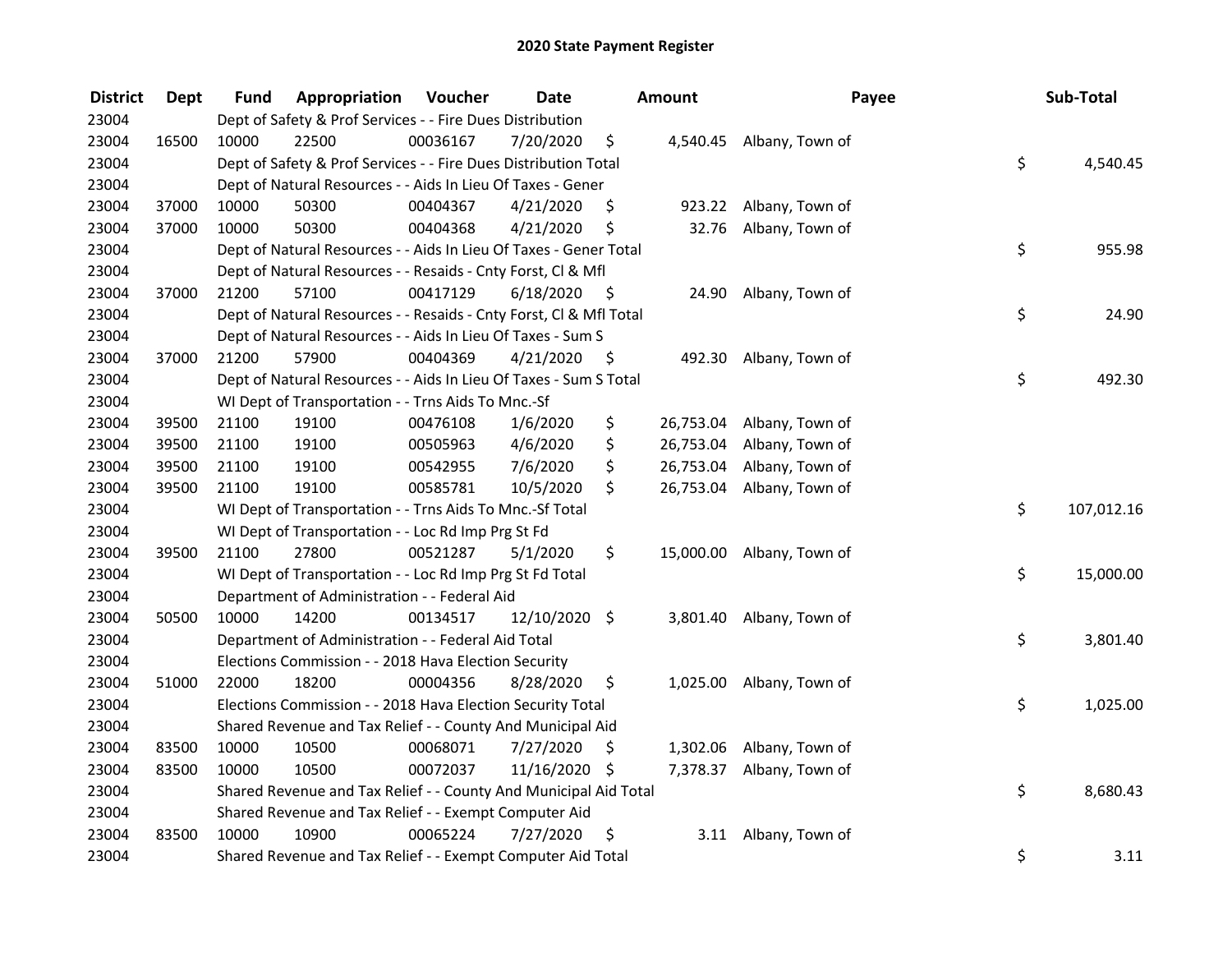| <b>District</b> | <b>Dept</b> | Fund  | Appropriation                                                 | Voucher  | Date     | Amount | Pavee                  | Sub-Total  |
|-----------------|-------------|-------|---------------------------------------------------------------|----------|----------|--------|------------------------|------------|
| 23004           |             |       | Shared Revenue and Tax Relief - - Personal Property Aid       |          |          |        |                        |            |
| 23004           | 83500       | 10000 | 11100                                                         | 00060604 | 5/4/2020 |        | 113.10 Albany, Town of |            |
| 23004           |             |       | Shared Revenue and Tax Relief - - Personal Property Aid Total |          |          |        |                        | 113.10     |
| 23004 Total     |             |       |                                                               |          |          |        |                        | 141,648.83 |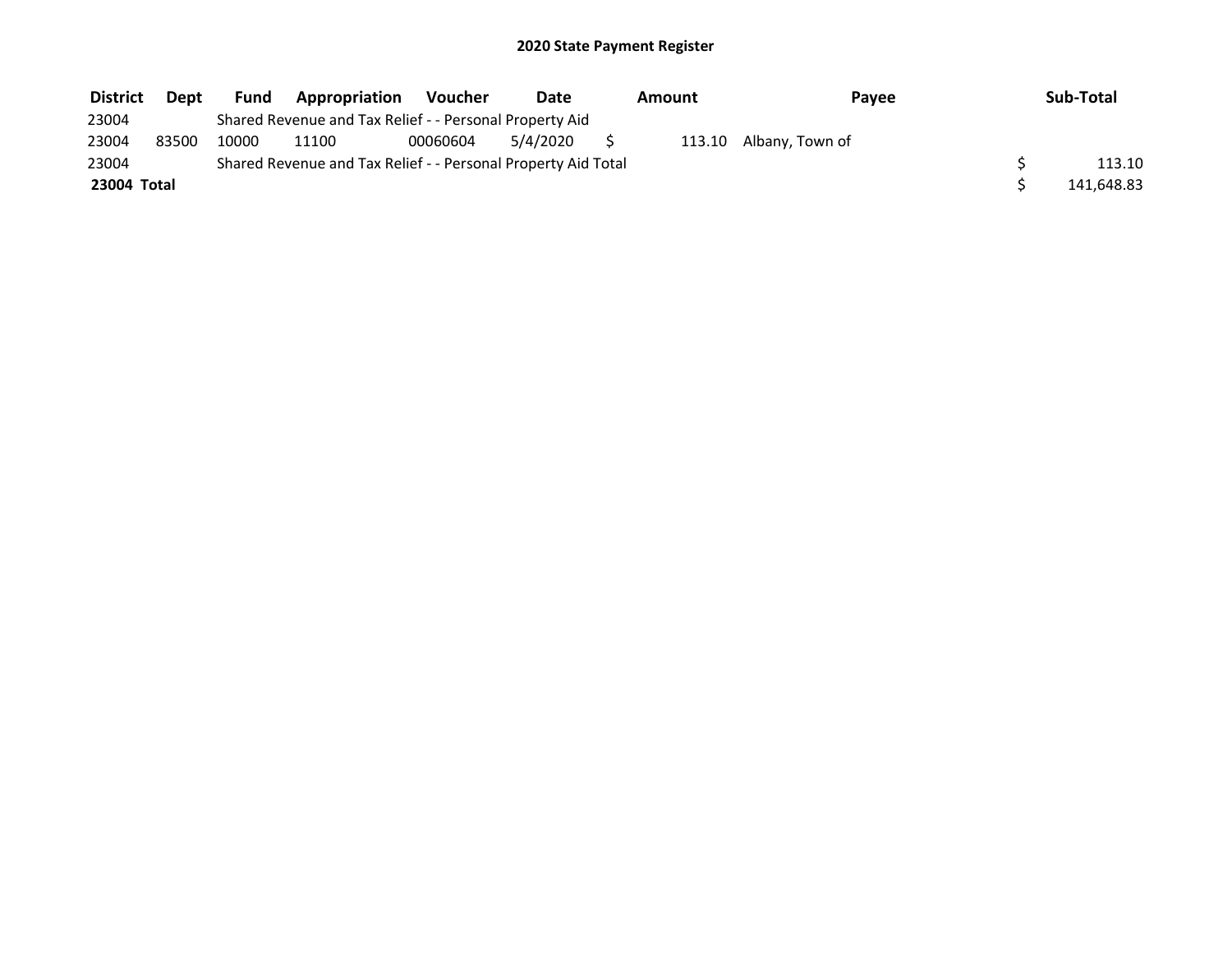| <b>District</b> | <b>Dept</b> | Fund  | Appropriation                                                      | Voucher  | <b>Date</b>   |      | <b>Amount</b> | Payee                      | Sub-Total        |
|-----------------|-------------|-------|--------------------------------------------------------------------|----------|---------------|------|---------------|----------------------------|------------------|
| 23006           |             |       | Dept of Safety & Prof Services - - Fire Dues Distribution          |          |               |      |               |                            |                  |
| 23006           | 16500       | 10000 | 22500                                                              | 00036168 | 7/20/2020     | \$   |               | 4,773.14 Town Of Brooklyn  |                  |
| 23006           |             |       | Dept of Safety & Prof Services - - Fire Dues Distribution Total    |          |               |      |               |                            | \$<br>4,773.14   |
| 23006           |             |       | Dept of Natural Resources - - Aids In Lieu Of Taxes - Gener        |          |               |      |               |                            |                  |
| 23006           | 37000       | 10000 | 50300                                                              | 00382748 | 1/15/2020     | \$   |               | 11,751.77 Town Of Brooklyn |                  |
| 23006           | 37000       | 10000 | 50300                                                              | 00404403 | 4/21/2020     | \$   |               | 579.22 Town Of Brooklyn    |                  |
| 23006           |             |       | Dept of Natural Resources - - Aids In Lieu Of Taxes - Gener Total  |          |               |      |               |                            | \$<br>12,330.99  |
| 23006           |             |       | Dept of Natural Resources - - Resaids - Cnty Forst, Cl & Mfl       |          |               |      |               |                            |                  |
| 23006           | 37000       | 21200 | 57100                                                              | 00417130 | 6/18/2020     | - \$ |               | 73.40 Town Of Brooklyn     |                  |
| 23006           |             |       | Dept of Natural Resources - - Resaids - Cnty Forst, Cl & Mfl Total |          |               |      |               |                            | \$<br>73.40      |
| 23006           |             |       | Dept of Natural Resources - - Aids In Lieu Of Taxes - Sum S        |          |               |      |               |                            |                  |
| 23006           | 37000       | 21200 | 57900                                                              | 00404404 | 4/21/2020     | -\$  |               | 72.00 Town Of Brooklyn     |                  |
| 23006           |             |       | Dept of Natural Resources - - Aids In Lieu Of Taxes - Sum S Total  |          |               |      |               |                            | \$<br>72.00      |
| 23006           |             |       | Dept of Natural Resources - - Fin Asst For Responsible Units       |          |               |      |               |                            |                  |
| 23006           | 37000       | 27400 | 67000                                                              | 00412685 | 5/29/2020     | \$   |               | 5,023.02 Town Of Brooklyn  |                  |
| 23006           |             |       | Dept of Natural Resources - - Fin Asst For Responsible Units Total |          |               |      |               |                            | \$<br>5,023.02   |
| 23006           |             |       | WI Dept of Transportation - - Trns Aids To Mnc.-Sf                 |          |               |      |               |                            |                  |
| 23006           | 39500       | 21100 | 19100                                                              | 00476109 | 1/6/2020      | \$   | 27,856.80     | Town Of Brooklyn           |                  |
| 23006           | 39500       | 21100 | 19100                                                              | 00505964 | 4/6/2020      | \$   | 27,856.80     | Town Of Brooklyn           |                  |
| 23006           | 39500       | 21100 | 19100                                                              | 00542956 | 7/6/2020      | \$   | 27,856.80     | Town Of Brooklyn           |                  |
| 23006           | 39500       | 21100 | 19100                                                              | 00585782 | 10/5/2020     | \$   |               | 27,856.80 Town Of Brooklyn |                  |
| 23006           |             |       | WI Dept of Transportation - - Trns Aids To Mnc.-Sf Total           |          |               |      |               |                            | \$<br>111,427.20 |
| 23006           |             |       | Department of Administration - - Federal Aid                       |          |               |      |               |                            |                  |
| 23006           | 50500       | 10000 | 14200                                                              | 00134518 | 12/10/2020 \$ |      |               | 1,482.10 Town Of Brooklyn  |                  |
| 23006           |             |       | Department of Administration - - Federal Aid Total                 |          |               |      |               |                            | \$<br>1,482.10   |
| 23006           |             |       | Elections Commission - - 2018 Hava Election Security               |          |               |      |               |                            |                  |
| 23006           | 51000       | 22000 | 18200                                                              | 00003621 | 6/30/2020     | \$   |               | 1,081.10 Town Of Brooklyn  |                  |
| 23006           |             |       | Elections Commission - - 2018 Hava Election Security Total         |          |               |      |               |                            | \$<br>1,081.10   |
| 23006           |             |       | Shared Revenue and Tax Relief - - County And Municipal Aid         |          |               |      |               |                            |                  |
| 23006           | 83500       | 10000 | 10500                                                              | 00068072 | 7/27/2020     | \$   |               | 1,709.53 Town Of Brooklyn  |                  |
| 23006           | 83500       | 10000 | 10500                                                              | 00072038 | 11/16/2020 \$ |      |               | 9,687.36 Town Of Brooklyn  |                  |
| 23006           |             |       | Shared Revenue and Tax Relief - - County And Municipal Aid Total   |          |               |      |               |                            | \$<br>11,396.89  |
| 23006           |             |       | Shared Revenue and Tax Relief - - Exempt Computer Aid              |          |               |      |               |                            |                  |
| 23006           | 83500       | 10000 | 10900                                                              | 00065225 | 7/27/2020     | \$   | 15.59         | Town Of Brooklyn           |                  |
| 23006           |             |       | Shared Revenue and Tax Relief - - Exempt Computer Aid Total        |          |               |      |               |                            | \$<br>15.59      |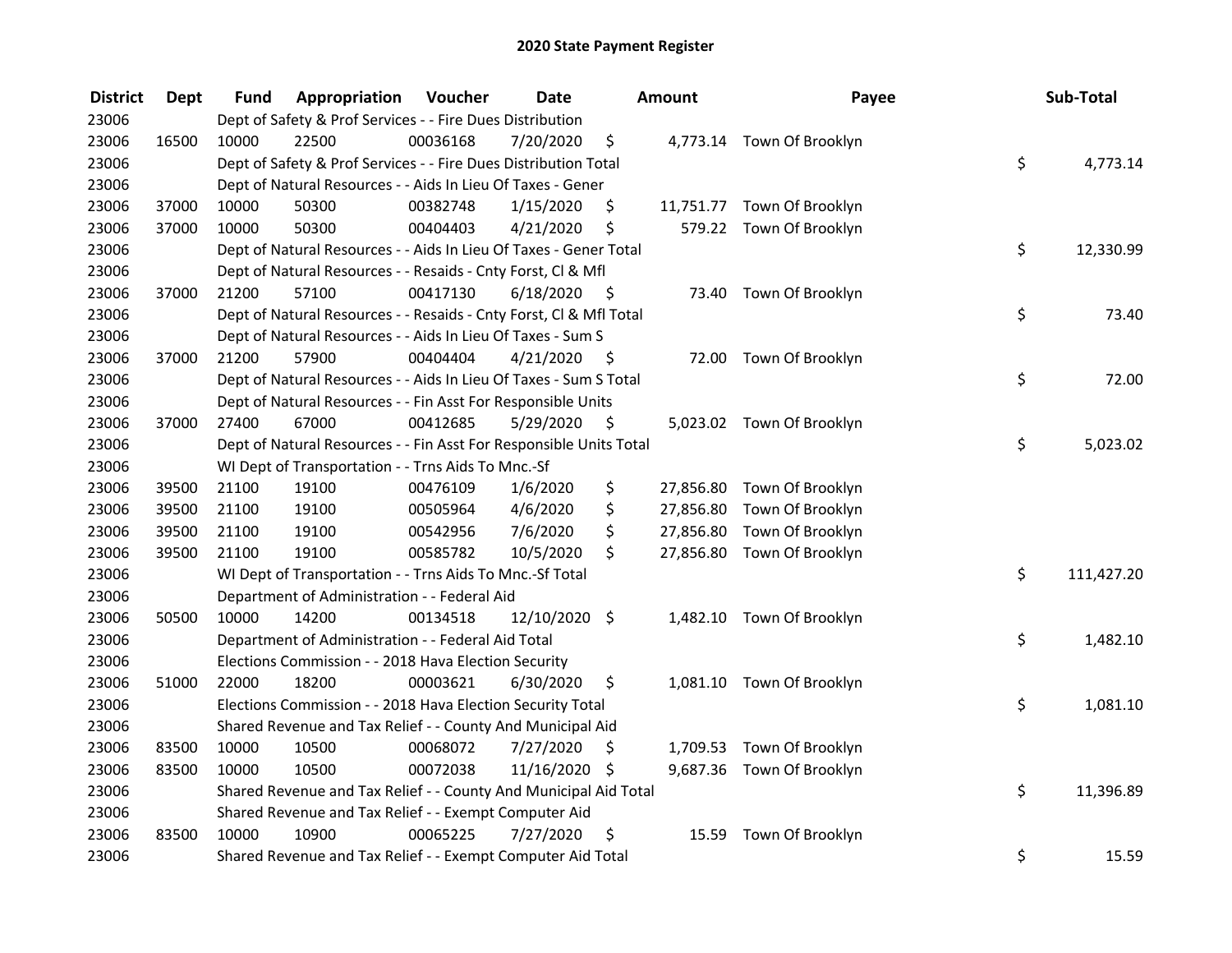| <b>District</b> | <b>Dept</b> | <b>Fund</b> | Appropriation                                                 | Voucher  | Date     | Amount | Payee            | Sub-Total  |
|-----------------|-------------|-------------|---------------------------------------------------------------|----------|----------|--------|------------------|------------|
| 23006           |             |             | Shared Revenue and Tax Relief - - Personal Property Aid       |          |          |        |                  |            |
| 23006           | 83500       | 10000       | 11100                                                         | 00060605 | 5/4/2020 | 92.49  | Town Of Brooklyn |            |
| 23006           |             |             | Shared Revenue and Tax Relief - - Personal Property Aid Total |          |          |        |                  | 92.49      |
| 23006 Total     |             |             |                                                               |          |          |        |                  | 147,767.92 |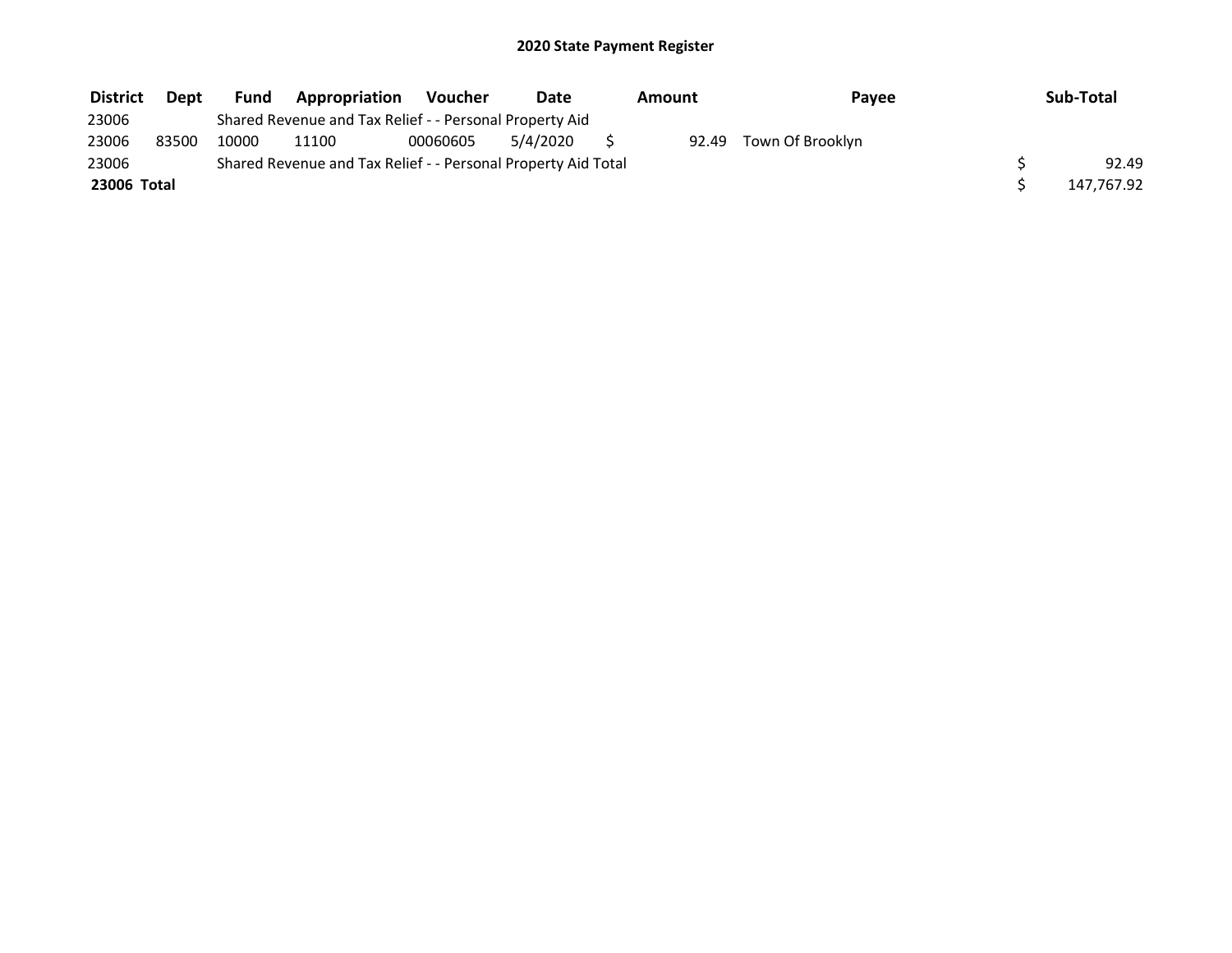| <b>District</b> | Dept  | Fund  | Appropriation                                                      | Voucher  | <b>Date</b>   |      | <b>Amount</b> |                         | Payee | Sub-Total  |
|-----------------|-------|-------|--------------------------------------------------------------------|----------|---------------|------|---------------|-------------------------|-------|------------|
| 23008           |       |       | Dept of Safety & Prof Services - - Fire Dues Distribution          |          |               |      |               |                         |       |            |
| 23008           | 16500 | 10000 | 22500                                                              | 00036169 | 7/20/2020     | \$   |               | 2,820.06 Town Of Cadiz  |       |            |
| 23008           |       |       | Dept of Safety & Prof Services - - Fire Dues Distribution Total    |          |               |      |               |                         | \$    | 2,820.06   |
| 23008           |       |       | Dept of Natural Resources - - Aids In Lieu Of Taxes - Gener        |          |               |      |               |                         |       |            |
| 23008           | 37000 | 10000 | 50300                                                              | 00405259 | 4/21/2020     | \$   |               | 20.36 Town Of Cadiz     |       |            |
| 23008           | 37000 | 10000 | 50300                                                              | 00405262 | 4/21/2020     | \$   |               | 137.42 Town Of Cadiz    |       |            |
| 23008           |       |       | Dept of Natural Resources - - Aids In Lieu Of Taxes - Gener Total  |          |               |      |               |                         | \$    | 157.78     |
| 23008           |       |       | Dept of Natural Resources - - Resaids - Cnty Forst, Cl & Mfl       |          |               |      |               |                         |       |            |
| 23008           | 37000 | 21200 | 57100                                                              | 00417131 | 6/18/2020     | - \$ |               | 83.64 Town Of Cadiz     |       |            |
| 23008           |       |       | Dept of Natural Resources - - Resaids - Cnty Forst, Cl & Mfl Total |          |               |      |               |                         | \$    | 83.64      |
| 23008           |       |       | Dept of Natural Resources - - Aids In Lieu Of Taxes - Sum S        |          |               |      |               |                         |       |            |
| 23008           | 37000 | 21200 | 57900                                                              | 00405260 | 4/21/2020     | \$.  | 186.74        | Town Of Cadiz           |       |            |
| 23008           | 37000 | 21200 | 57900                                                              | 00405261 | 4/21/2020     | S    |               | 103.50 Town Of Cadiz    |       |            |
| 23008           |       |       | Dept of Natural Resources - - Aids In Lieu Of Taxes - Sum S Total  |          |               |      |               |                         | \$    | 290.24     |
| 23008           |       |       | Dept of Natural Resources - - Fin Asst For Responsible Units       |          |               |      |               |                         |       |            |
| 23008           | 37000 | 27400 | 67000                                                              | 00413236 | 5/29/2020     | \$   |               | 1,780.24 Town Of Cadiz  |       |            |
| 23008           |       |       | Dept of Natural Resources - - Fin Asst For Responsible Units Total |          |               |      |               |                         | \$    | 1,780.24   |
| 23008           |       |       | WI Dept of Transportation - - Trns Aids To Mnc.-Sf                 |          |               |      |               |                         |       |            |
| 23008           | 39500 | 21100 | 19100                                                              | 00476110 | 1/6/2020      | \$   |               | 36,305.82 Town Of Cadiz |       |            |
| 23008           | 39500 | 21100 | 19100                                                              | 00505965 | 4/6/2020      | \$   |               | 36,305.82 Town Of Cadiz |       |            |
| 23008           | 39500 | 21100 | 19100                                                              | 00542957 | 7/6/2020      | \$   |               | 36,305.82 Town Of Cadiz |       |            |
| 23008           | 39500 | 21100 | 19100                                                              | 00585783 | 10/5/2020     | \$   |               | 36,305.82 Town Of Cadiz |       |            |
| 23008           |       |       | WI Dept of Transportation - - Trns Aids To Mnc.-Sf Total           |          |               |      |               |                         | \$    | 145,223.28 |
| 23008           |       |       | Department of Administration - - Federal Aid                       |          |               |      |               |                         |       |            |
| 23008           | 50500 | 10000 | 14200                                                              | 00129876 | 10/2/2020     | \$   | 283.77        | Town Of Cadiz           |       |            |
| 23008           | 50500 | 10000 | 14200                                                              | 00134519 | 12/10/2020 \$ |      | 303.54        | Town Of Cadiz           |       |            |
| 23008           |       |       | Department of Administration - - Federal Aid Total                 |          |               |      |               |                         | \$    | 587.31     |
| 23008           |       |       | Elections Commission - - 2018 Hava Election Security               |          |               |      |               |                         |       |            |
| 23008           | 51000 | 22000 | 18200                                                              | 00003888 | 7/20/2020     | \$   |               | 751.10 Town Of Cadiz    |       |            |
| 23008           |       |       | Elections Commission - - 2018 Hava Election Security Total         |          |               |      |               |                         | \$    | 751.10     |
| 23008           |       |       | Shared Revenue and Tax Relief - - County And Municipal Aid         |          |               |      |               |                         |       |            |
| 23008           | 83500 | 10000 | 10500                                                              | 00068073 | 7/27/2020     | \$   |               | 4,603.01 Town Of Cadiz  |       |            |
| 23008           | 83500 | 10000 | 10500                                                              | 00072039 | 11/16/2020 \$ |      |               | 26,083.73 Town Of Cadiz |       |            |
| 23008           |       |       | Shared Revenue and Tax Relief - - County And Municipal Aid Total   |          |               |      |               |                         | \$    | 30,686.74  |
| 23008           |       |       | Shared Revenue and Tax Relief - - Exempt Computer Aid              |          |               |      |               |                         |       |            |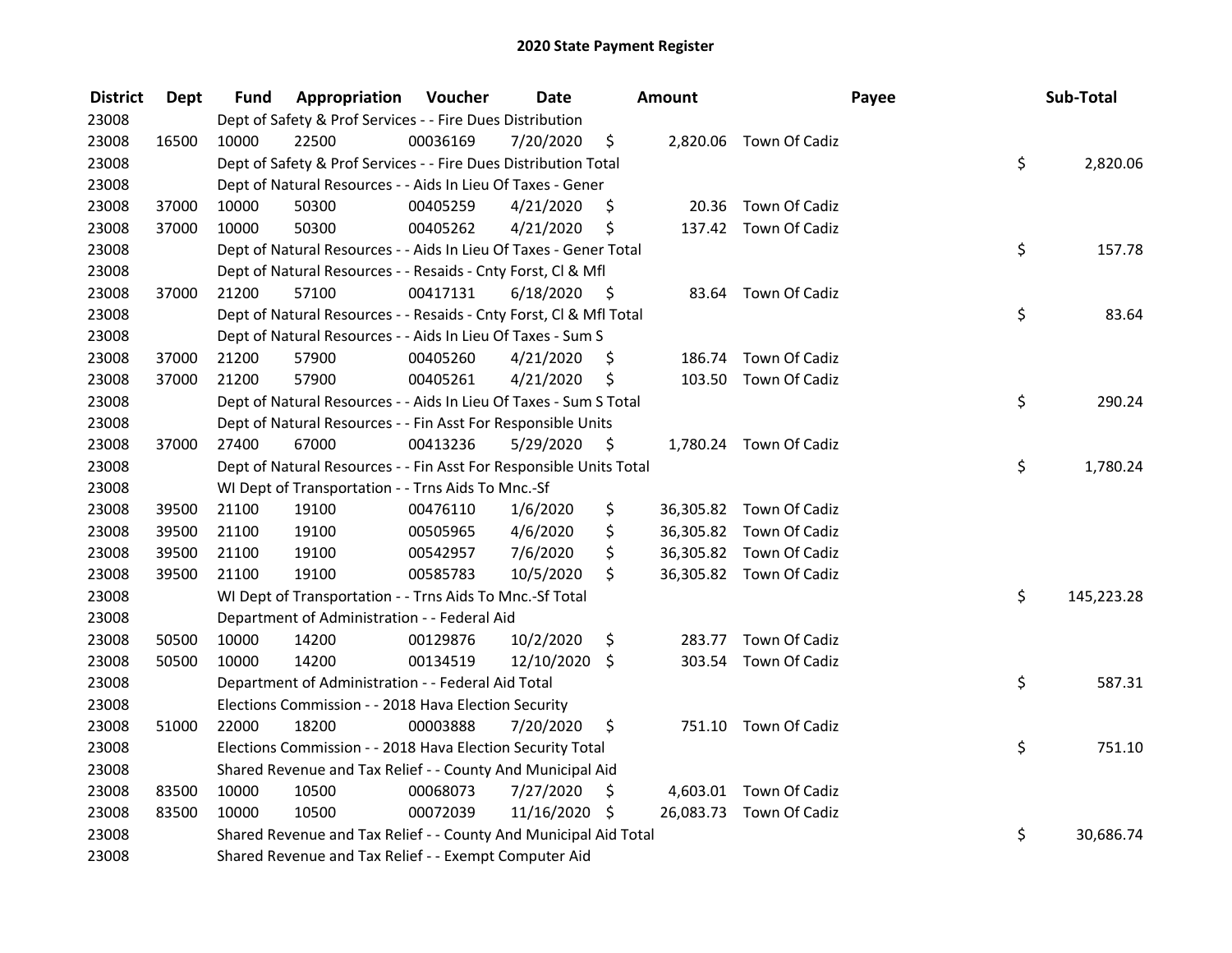| <b>District</b> | Dept  | <b>Fund</b> | Appropriation                                                       | <b>Voucher</b> | <b>Date</b> |    | Amount   |               | Payee | Sub-Total  |
|-----------------|-------|-------------|---------------------------------------------------------------------|----------------|-------------|----|----------|---------------|-------|------------|
| 23008           | 83500 | 10000       | 10900                                                               | 00065226       | 7/27/2020   | S  | 160.04   | Town Of Cadiz |       |            |
| 23008           |       |             | Shared Revenue and Tax Relief - - Exempt Computer Aid Total         |                |             |    |          |               | \$    | 160.04     |
| 23008           |       |             | Shared Revenue and Tax Relief - - Personal Property Aid             |                |             |    |          |               |       |            |
| 23008           | 83500 | 10000       | 11100                                                               | 00060606       | 5/4/2020    | S  | 1.589.13 | Town Of Cadiz |       |            |
| 23008           |       |             | Shared Revenue and Tax Relief - - Personal Property Aid Total       |                |             |    |          |               |       | 1,589.13   |
| 23008           |       |             | Shared Revenue and Tax Relief - - Payments For Municipal Svcs       |                |             |    |          |               |       |            |
| 23008           | 83500 | 10000       | 50100                                                               | 00054950       | 2/3/2020    | Ś. | 42.48    | Town Of Cadiz |       |            |
| 23008           |       |             | Shared Revenue and Tax Relief - - Payments For Municipal Svcs Total |                |             |    |          |               |       | 42.48      |
| 23008           |       |             | Shared Revenue and Tax Relief - - Lottery & Gaming Credit           |                |             |    |          |               |       |            |
| 23008           | 83500 | 52100       | 36300                                                               | 00055308       | 3/23/2020   | S  | 990.84   | Town Of Cadiz |       |            |
| 23008           |       |             | Shared Revenue and Tax Relief - - Lottery & Gaming Credit Total     |                |             |    |          |               |       | 990.84     |
| 23008 Total     |       |             |                                                                     |                |             |    |          |               |       | 185,162.88 |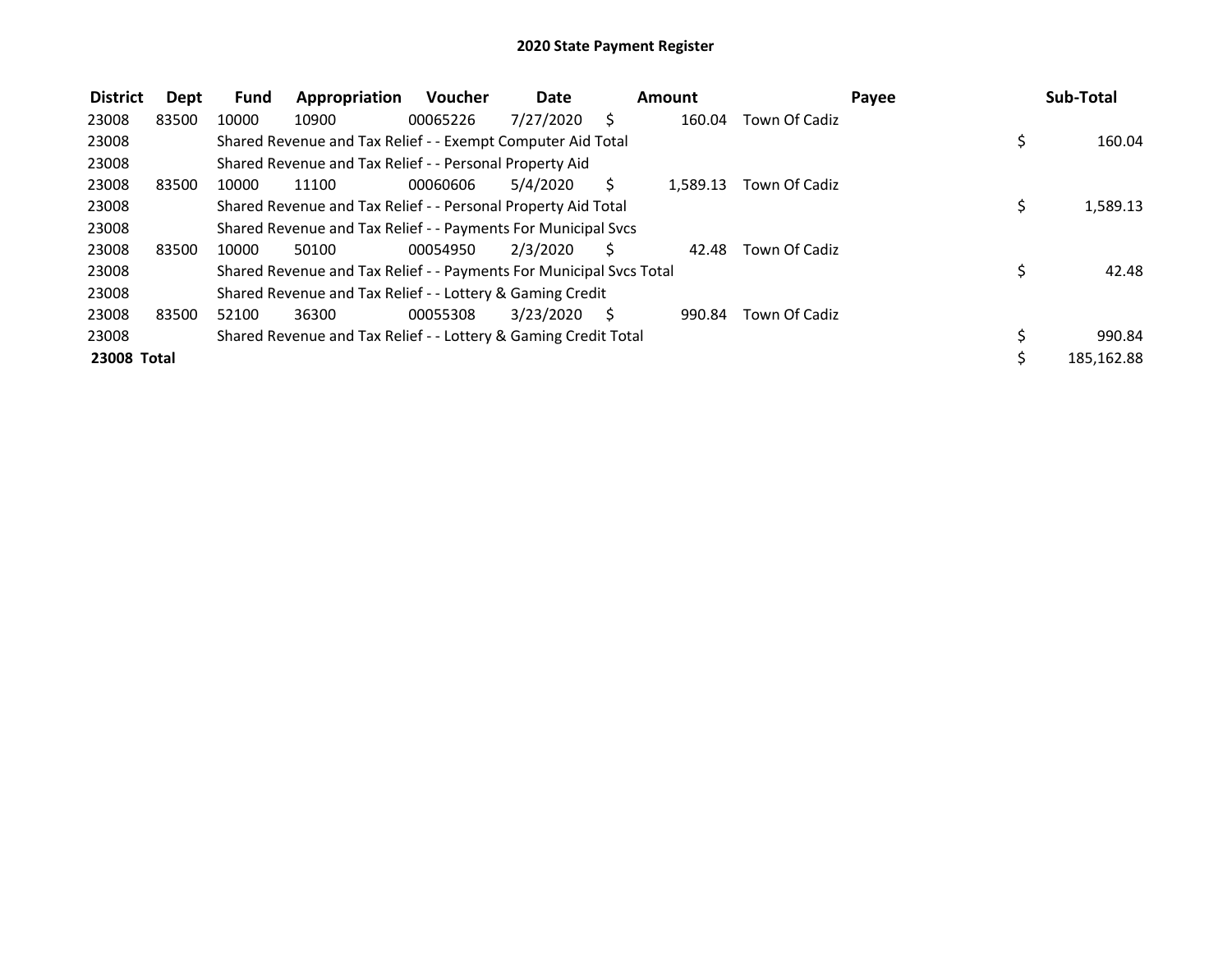| <b>District</b> | Dept  | Fund  | Appropriation                                                      | Voucher  | <b>Date</b>   |      | <b>Amount</b> | Payee                    | Sub-Total        |
|-----------------|-------|-------|--------------------------------------------------------------------|----------|---------------|------|---------------|--------------------------|------------------|
| 23010           |       |       | Dept of Safety & Prof Services - - Fire Dues Distribution          |          |               |      |               |                          |                  |
| 23010           | 16500 | 10000 | 22500                                                              | 00036170 | 7/20/2020     | \$   |               | 4,406.99 Town Of Clarno  |                  |
| 23010           |       |       | Dept of Safety & Prof Services - - Fire Dues Distribution Total    |          |               |      |               |                          | \$<br>4,406.99   |
| 23010           |       |       | Dept of Natural Resources - - Resaids - Cnty Forst, Cl & Mfl       |          |               |      |               |                          |                  |
| 23010           | 37000 | 21200 | 57100                                                              | 00417132 | 6/18/2020     | - \$ |               | 15.80 Town Of Clarno     |                  |
| 23010           |       |       | Dept of Natural Resources - - Resaids - Cnty Forst, Cl & Mfl Total |          |               |      |               |                          | \$<br>15.80      |
| 23010           |       |       | Dept of Natural Resources - - Fin Asst For Responsible Units       |          |               |      |               |                          |                  |
| 23010           | 37000 | 27400 | 67000                                                              | 00413156 | 5/29/2020     | - \$ |               | 1,856.30 Town Of Clarno  |                  |
| 23010           |       |       | Dept of Natural Resources - - Fin Asst For Responsible Units Total |          |               |      |               |                          | \$<br>1,856.30   |
| 23010           |       |       | WI Dept of Transportation - - Trns Aids To Mnc.-Sf                 |          |               |      |               |                          |                  |
| 23010           | 39500 | 21100 | 19100                                                              | 00476111 | 1/6/2020      | \$   |               | 40,694.58 Town Of Clarno |                  |
| 23010           | 39500 | 21100 | 19100                                                              | 00505966 | 4/6/2020      | \$   | 40,694.58     | Town Of Clarno           |                  |
| 23010           | 39500 | 21100 | 19100                                                              | 00542958 | 7/6/2020      | \$   | 40,694.58     | Town Of Clarno           |                  |
| 23010           | 39500 | 21100 | 19100                                                              | 00585784 | 10/5/2020     | \$   |               | 40,694.58 Town Of Clarno |                  |
| 23010           |       |       | WI Dept of Transportation - - Trns Aids To Mnc.-Sf Total           |          |               |      |               |                          | \$<br>162,778.32 |
| 23010           |       |       | Department of Administration - - Federal Aid                       |          |               |      |               |                          |                  |
| 23010           | 50500 | 10000 | 14200                                                              | 00134520 | 12/10/2020 \$ |      |               | 12,765.94 Town Of Clarno |                  |
| 23010           |       |       | Department of Administration - - Federal Aid Total                 |          |               |      |               |                          | \$<br>12,765.94  |
| 23010           |       |       | Elections Commission - - 2018 Hava Election Security               |          |               |      |               |                          |                  |
| 23010           | 51000 | 22000 | 18200                                                              | 00004589 | 9/18/2020     | \$   |               | 971.10 Town Of Clarno    |                  |
| 23010           |       |       | Elections Commission - - 2018 Hava Election Security Total         |          |               |      |               |                          | \$<br>971.10     |
| 23010           |       |       | Shared Revenue and Tax Relief - - County And Municipal Aid         |          |               |      |               |                          |                  |
| 23010           | 83500 | 10000 | 10500                                                              | 00068074 | 7/27/2020     | \$.  |               | 3,295.76 Town Of Clarno  |                  |
| 23010           | 83500 | 10000 | 10500                                                              | 00072040 | 11/16/2020 \$ |      |               | 18,676.00 Town Of Clarno |                  |
| 23010           |       |       | Shared Revenue and Tax Relief - - County And Municipal Aid Total   |          |               |      |               |                          | \$<br>21,971.76  |
| 23010           |       |       | Shared Revenue and Tax Relief - - Exempt Computer Aid              |          |               |      |               |                          |                  |
| 23010           | 83500 | 10000 | 10900                                                              | 00065227 | 7/27/2020     | S    |               | 47.81 Town Of Clarno     |                  |
| 23010           |       |       | Shared Revenue and Tax Relief - - Exempt Computer Aid Total        |          |               |      |               |                          | \$<br>47.81      |
| 23010           |       |       | Shared Revenue and Tax Relief - - Personal Property Aid            |          |               |      |               |                          |                  |
| 23010           | 83500 | 10000 | 11100                                                              | 00060607 | 5/4/2020      | \$   |               | 3,059.30 Town Of Clarno  |                  |
| 23010           |       |       | Shared Revenue and Tax Relief - - Personal Property Aid Total      |          |               |      |               |                          | \$<br>3,059.30   |
| 23010           |       |       | Shared Revenue and Tax Relief - - Lottery & Gaming Credit          |          |               |      |               |                          |                  |
| 23010           | 83500 | 52100 | 36300                                                              | 00055309 | 3/23/2020     | - \$ |               | 201.24 Town Of Clarno    |                  |
| 23010           |       |       | Shared Revenue and Tax Relief - - Lottery & Gaming Credit Total    |          |               |      |               |                          | \$<br>201.24     |
| 23010 Total     |       |       |                                                                    |          |               |      |               |                          | \$<br>208,074.56 |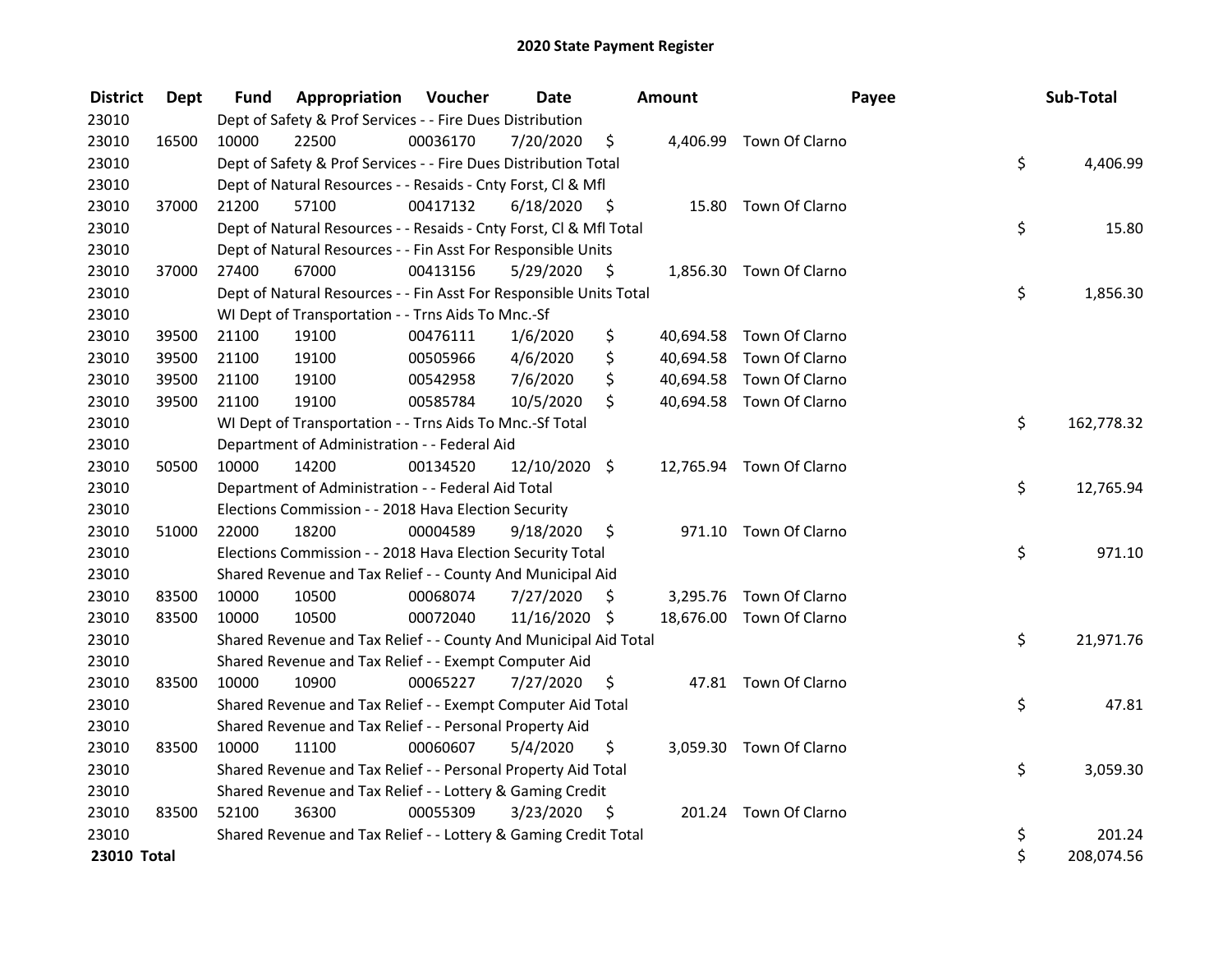| <b>District</b> | <b>Dept</b> | Fund  | Appropriation                                                       | Voucher  | <b>Date</b>   |      | Amount    | Payee                     | Sub-Total        |
|-----------------|-------------|-------|---------------------------------------------------------------------|----------|---------------|------|-----------|---------------------------|------------------|
| 23012           |             |       | Dept of Safety & Prof Services - - Fire Dues Distribution           |          |               |      |           |                           |                  |
| 23012           | 16500       | 10000 | 22500                                                               | 00036171 | 7/20/2020     | \$   |           | 6,750.26 Town Of Decatur  |                  |
| 23012           |             |       | Dept of Safety & Prof Services - - Fire Dues Distribution Total     |          |               |      |           |                           | \$<br>6,750.26   |
| 23012           |             |       | Dept of Natural Resources - - Aids In Lieu Of Taxes - Gener         |          |               |      |           |                           |                  |
| 23012           | 37000       | 10000 | 50300                                                               | 00382745 | 1/15/2020     | \$   |           | 5,954.48 Town Of Decatur  |                  |
| 23012           | 37000       | 10000 | 50300                                                               | 00404355 | 4/21/2020     | \$   | 31.44     | Town Of Decatur           |                  |
| 23012           |             |       | Dept of Natural Resources - - Aids In Lieu Of Taxes - Gener Total   |          |               |      |           |                           | \$<br>5,985.92   |
| 23012           |             |       | Dept of Natural Resources - - Resaids - Cnty Forst, Cl & Mfl        |          |               |      |           |                           |                  |
| 23012           | 37000       | 21200 | 57100                                                               | 00417133 | 6/18/2020     | - \$ |           | 72.80 Town Of Decatur     |                  |
| 23012           |             |       | Dept of Natural Resources - - Resaids - Cnty Forst, CI & Mfl Total  |          |               |      |           |                           | \$<br>72.80      |
| 23012           |             |       | Dept of Natural Resources - - Fin Asst For Responsible Units        |          |               |      |           |                           |                  |
| 23012           | 37000       | 27400 | 67000                                                               | 00413115 | 5/29/2020     | \$   |           | 1,652.69 Town Of Decatur  |                  |
| 23012           |             |       | Dept of Natural Resources - - Fin Asst For Responsible Units Total  |          |               |      |           |                           | \$<br>1,652.69   |
| 23012           |             |       | WI Dept of Transportation - - Trns Aids To Mnc.-Sf                  |          |               |      |           |                           |                  |
| 23012           | 39500       | 21100 | 19100                                                               | 00476112 | 1/6/2020      | \$   | 27,180.09 | Town Of Decatur           |                  |
| 23012           | 39500       | 21100 | 19100                                                               | 00505967 | 4/6/2020      | \$   | 27,180.09 | Town Of Decatur           |                  |
| 23012           | 39500       | 21100 | 19100                                                               | 00542959 | 7/6/2020      | \$   | 27,180.09 | Town Of Decatur           |                  |
| 23012           | 39500       | 21100 | 19100                                                               | 00585785 | 10/5/2020     | \$   |           | 27,180.09 Town Of Decatur |                  |
| 23012           |             |       | WI Dept of Transportation - - Trns Aids To Mnc.-Sf Total            |          |               |      |           |                           | \$<br>108,720.36 |
| 23012           |             |       | Department of Military Affairs - - Major Disaster Assist; Pif       |          |               |      |           |                           |                  |
| 23012           | 46500       | 27200 | 36500                                                               | 00075377 | 3/17/2020     | - \$ |           | 6,912.10 Town Of Decatur  |                  |
| 23012           |             |       | Department of Military Affairs - - Major Disaster Assist; Pif Total |          |               |      |           |                           | \$<br>6,912.10   |
| 23012           |             |       | Department of Administration - - Federal Aid                        |          |               |      |           |                           |                  |
| 23012           | 50500       | 10000 | 14200                                                               | 00129877 | 10/2/2020     | \$   |           | 491.73 Town Of Decatur    |                  |
| 23012           | 50500       | 10000 | 14200                                                               | 00132148 | 11/13/2020    | \$   | 559.63    | Town Of Decatur           |                  |
| 23012           | 50500       | 10000 | 14200                                                               | 00134521 | 12/10/2020    | Ŝ.   |           | 2,332.33 Town Of Decatur  |                  |
| 23012           |             |       | Department of Administration - - Federal Aid Total                  |          |               |      |           |                           | \$<br>3,383.69   |
| 23012           |             |       | Elections Commission - - 2018 Hava Election Security                |          |               |      |           |                           |                  |
| 23012           | 51000       | 22000 | 18200                                                               | 00003467 | 6/29/2020     | \$   |           | 1,377.00 Town Of Decatur  |                  |
| 23012           |             |       | Elections Commission - - 2018 Hava Election Security Total          |          |               |      |           |                           | \$<br>1,377.00   |
| 23012           |             |       | Shared Revenue and Tax Relief - - County And Municipal Aid          |          |               |      |           |                           |                  |
| 23012           | 83500       | 10000 | 10500                                                               | 00068075 | 7/27/2020     | \$   |           | 2,430.98 Town Of Decatur  |                  |
| 23012           | 83500       | 10000 | 10500                                                               | 00072041 | 11/16/2020 \$ |      |           | 13,775.55 Town Of Decatur |                  |
| 23012           |             |       | Shared Revenue and Tax Relief - - County And Municipal Aid Total    |          |               |      |           |                           | \$<br>16,206.53  |
| 23012           |             |       | Shared Revenue and Tax Relief - - Exempt Computer Aid               |          |               |      |           |                           |                  |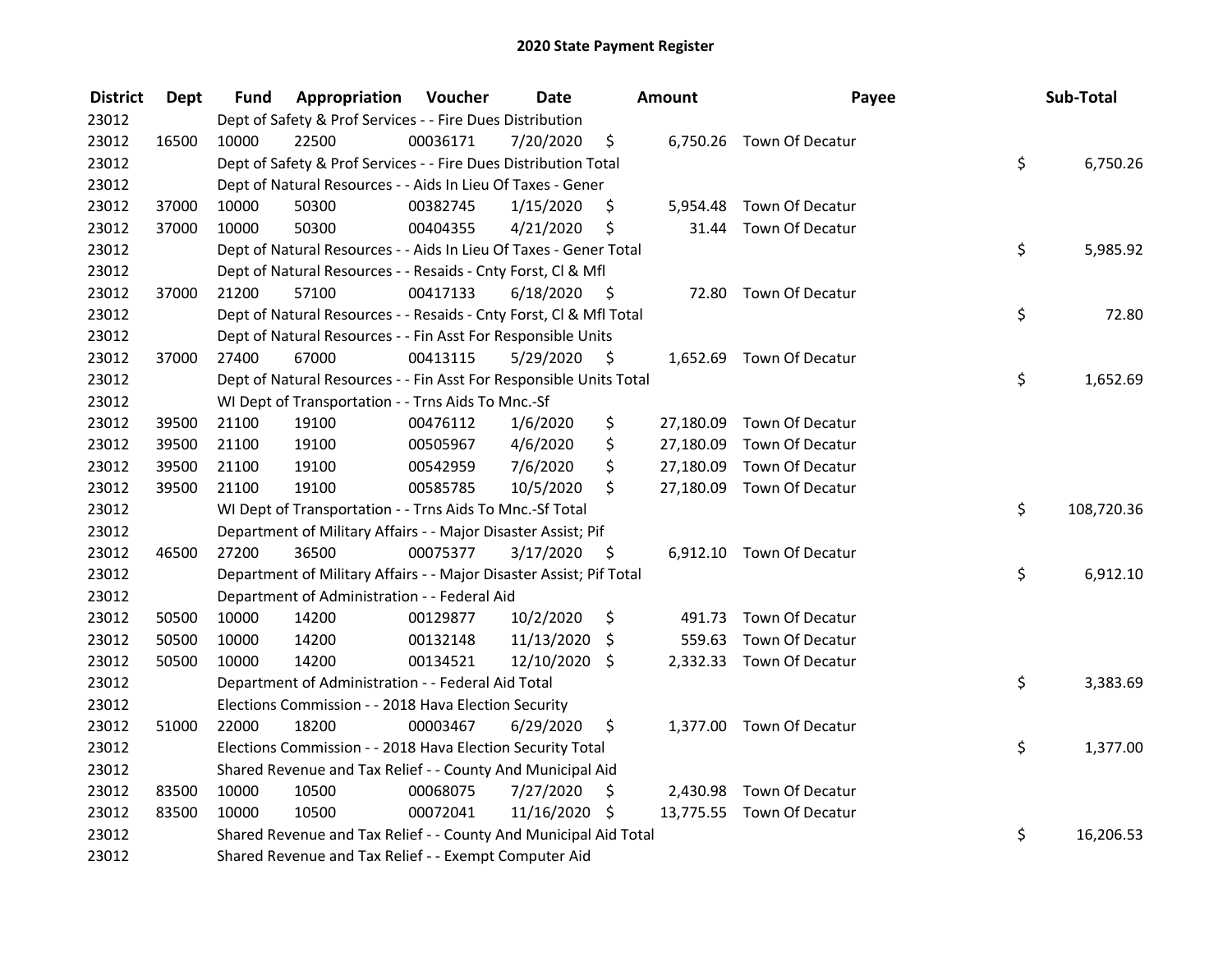| <b>District</b> | Dept  | <b>Fund</b> | Appropriation                                                   | Voucher  | Date            |     | Amount   | Payee           | Sub-Total        |
|-----------------|-------|-------------|-----------------------------------------------------------------|----------|-----------------|-----|----------|-----------------|------------------|
| 23012           | 83500 | 10000       | 10900                                                           | 00065228 | 7/27/2020       | S   | 32.22    | Town Of Decatur |                  |
| 23012           |       |             | Shared Revenue and Tax Relief - - Exempt Computer Aid Total     |          |                 |     |          |                 | \$<br>32.22      |
| 23012           |       |             | Shared Revenue and Tax Relief - - Utility Aid                   |          |                 |     |          |                 |                  |
| 23012           | 83500 | 10000       | 11000                                                           | 00068075 | 7/27/2020       | S.  | 20.68    | Town Of Decatur |                  |
| 23012           | 83500 | 10000       | 11000                                                           | 00072041 | $11/16/2020$ \$ |     | 122.47   | Town Of Decatur |                  |
| 23012           |       |             | Shared Revenue and Tax Relief - - Utility Aid Total             |          |                 |     |          |                 | \$<br>143.15     |
| 23012           |       |             | Shared Revenue and Tax Relief - - Personal Property Aid         |          |                 |     |          |                 |                  |
| 23012           | 83500 | 10000       | 11100                                                           | 00060608 | 5/4/2020        | S   | 382.04   | Town Of Decatur |                  |
| 23012           |       |             | Shared Revenue and Tax Relief - - Personal Property Aid Total   |          |                 |     |          |                 | \$<br>382.04     |
| 23012           |       |             | Shared Revenue and Tax Relief - - Lottery & Gaming Credit       |          |                 |     |          |                 |                  |
| 23012           | 83500 | 52100       | 36300                                                           | 00055310 | 3/23/2020       | - S | 1,149.48 | Town Of Decatur |                  |
| 23012           |       |             | Shared Revenue and Tax Relief - - Lottery & Gaming Credit Total |          |                 |     |          |                 | 1,149.48         |
| 23012 Total     |       |             |                                                                 |          |                 |     |          |                 | \$<br>152,768.24 |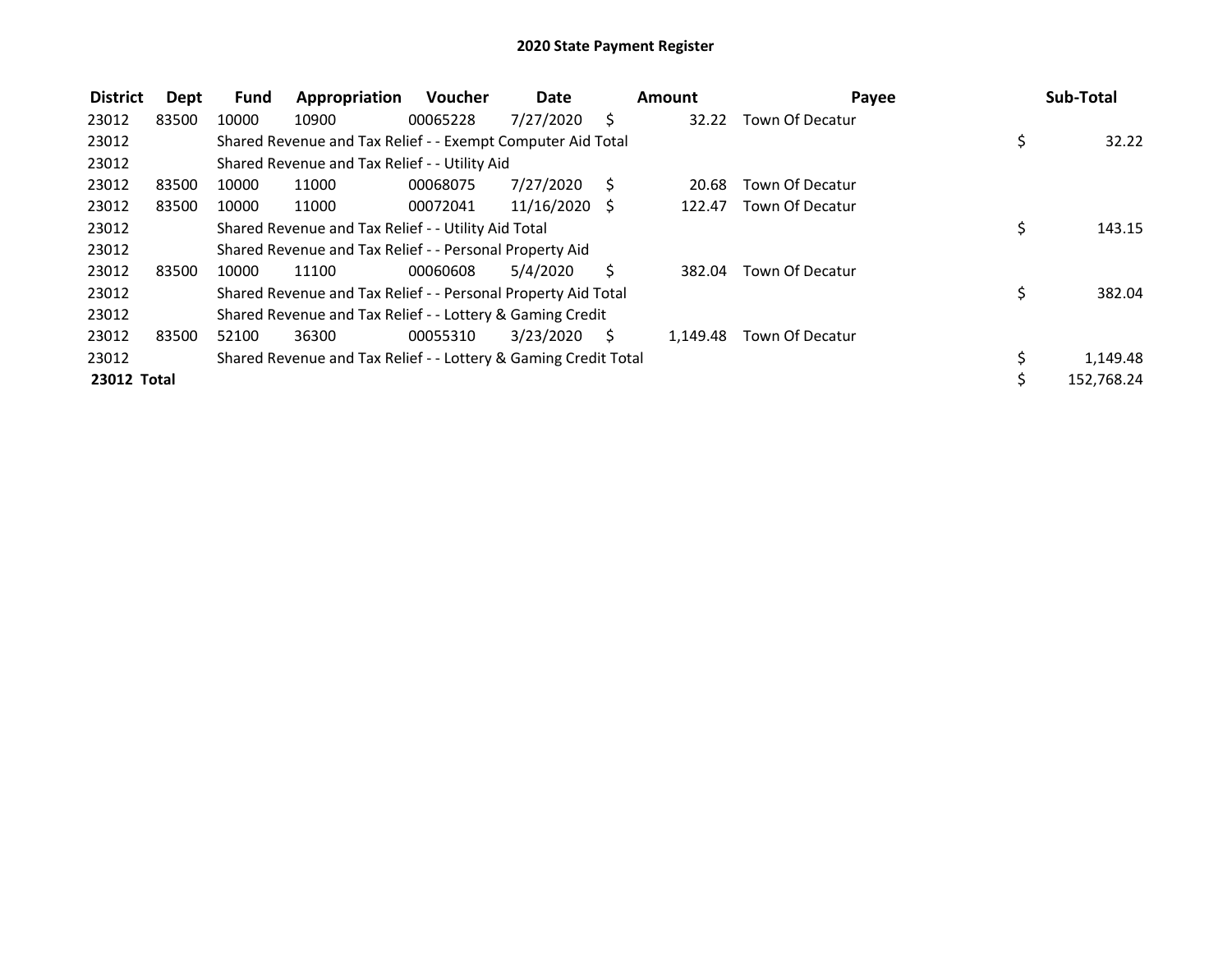| <b>District</b> | <b>Dept</b> | Fund  | Appropriation                                                      | Voucher  | <b>Date</b>   |      | Amount | Payee                    | Sub-Total        |
|-----------------|-------------|-------|--------------------------------------------------------------------|----------|---------------|------|--------|--------------------------|------------------|
| 23014           |             |       | Dept of Safety & Prof Services - - Fire Dues Distribution          |          |               |      |        |                          |                  |
| 23014           | 16500       | 10000 | 22500                                                              | 00036172 | 7/20/2020     | \$   |        | 10,216.85 Town Of Exeter |                  |
| 23014           |             |       | Dept of Safety & Prof Services - - Fire Dues Distribution Total    |          |               |      |        |                          | \$<br>10,216.85  |
| 23014           |             |       | Dept of Natural Resources - - Aids In Lieu Of Taxes - Gener        |          |               |      |        |                          |                  |
| 23014           | 37000       | 10000 | 50300                                                              | 00404514 | 4/21/2020     | \$   |        | 215.61 Town Of Exeter    |                  |
| 23014           | 37000       | 10000 | 50300                                                              | 00404516 | 4/21/2020     | \$   | 112.53 | Town Of Exeter           |                  |
| 23014           | 37000       | 10000 | 50300                                                              | 00404517 | 4/21/2020     | \$   | 16.88  | Town Of Exeter           |                  |
| 23014           |             |       | Dept of Natural Resources - - Aids In Lieu Of Taxes - Gener Total  |          |               |      |        |                          | \$<br>345.02     |
| 23014           |             |       | Dept of Natural Resources - - Resaids - Cnty Forst, Cl & Mfl       |          |               |      |        |                          |                  |
| 23014           | 37000       | 21200 | 57100                                                              | 00417134 | 6/18/2020     | - \$ |        | 48.06 Town Of Exeter     |                  |
| 23014           |             |       | Dept of Natural Resources - - Resaids - Cnty Forst, Cl & Mfl Total |          |               |      |        |                          | \$<br>48.06      |
| 23014           |             |       | Dept of Natural Resources - - Aids In Lieu Of Taxes - Sum S        |          |               |      |        |                          |                  |
| 23014           | 37000       | 21200 | 57900                                                              | 00404515 | 4/21/2020     | - \$ |        | 211.20 Town Of Exeter    |                  |
| 23014           |             |       | Dept of Natural Resources - - Aids In Lieu Of Taxes - Sum S Total  |          |               |      |        |                          | \$<br>211.20     |
| 23014           |             |       | Dept of Natural Resources - - Fin Asst For Responsible Units       |          |               |      |        |                          |                  |
| 23014           | 37000       | 27400 | 67000                                                              | 00413153 | 5/29/2020     | \$.  |        | 2,268.29 Town Of Exeter  |                  |
| 23014           |             |       | Dept of Natural Resources - - Fin Asst For Responsible Units Total |          |               |      |        |                          | \$<br>2,268.29   |
| 23014           |             |       | WI Dept of Transportation - - Trns Aids To Mnc.-Sf                 |          |               |      |        |                          |                  |
| 23014           | 39500       | 21100 | 19100                                                              | 00476113 | 1/6/2020      | \$   |        | 27,745.11 Town Of Exeter |                  |
| 23014           | 39500       | 21100 | 19100                                                              | 00505968 | 4/6/2020      | \$   |        | 27,745.11 Town Of Exeter |                  |
| 23014           | 39500       | 21100 | 19100                                                              | 00542960 | 7/6/2020      | \$   |        | 27,745.11 Town Of Exeter |                  |
| 23014           | 39500       | 21100 | 19100                                                              | 00585786 | 10/5/2020     | \$   |        | 27,745.11 Town Of Exeter |                  |
| 23014           |             |       | WI Dept of Transportation - - Trns Aids To Mnc.-Sf Total           |          |               |      |        |                          | \$<br>110,980.44 |
| 23014           |             |       | WI Dept of Transportation - - Loc Rd Imp Prg St Fd                 |          |               |      |        |                          |                  |
| 23014           | 39500       | 21100 | 27800                                                              | 00554558 | 7/23/2020     | \$   |        | 33,633.00 Town Of Exeter |                  |
| 23014           |             |       | WI Dept of Transportation - - Loc Rd Imp Prg St Fd Total           |          |               |      |        |                          | \$<br>33,633.00  |
| 23014           |             |       | Department of Administration - - Federal Aid                       |          |               |      |        |                          |                  |
| 23014           | 50500       | 10000 | 14200                                                              | 00134522 | 12/10/2020 \$ |      |        | 32,134.88 Town Of Exeter |                  |
| 23014           |             |       | Department of Administration - - Federal Aid Total                 |          |               |      |        |                          | \$<br>32,134.88  |
| 23014           |             |       | Elections Commission - - 2018 Hava Election Security               |          |               |      |        |                          |                  |
| 23014           | 51000       | 22000 | 18200                                                              | 00004328 | 8/31/2020     | \$   |        | 1,719.10 Town Of Exeter  |                  |
| 23014           |             |       | Elections Commission - - 2018 Hava Election Security Total         |          |               |      |        |                          | \$<br>1,719.10   |
| 23014           |             |       | Shared Revenue and Tax Relief - - County And Municipal Aid         |          |               |      |        |                          |                  |
| 23014           | 83500       | 10000 | 10500                                                              | 00068076 | 7/27/2020     | \$   |        | 1,706.81 Town Of Exeter  |                  |
| 23014           | 83500       | 10000 | 10500                                                              | 00072042 | 11/16/2020    | \$   |        | 9,671.93 Town Of Exeter  |                  |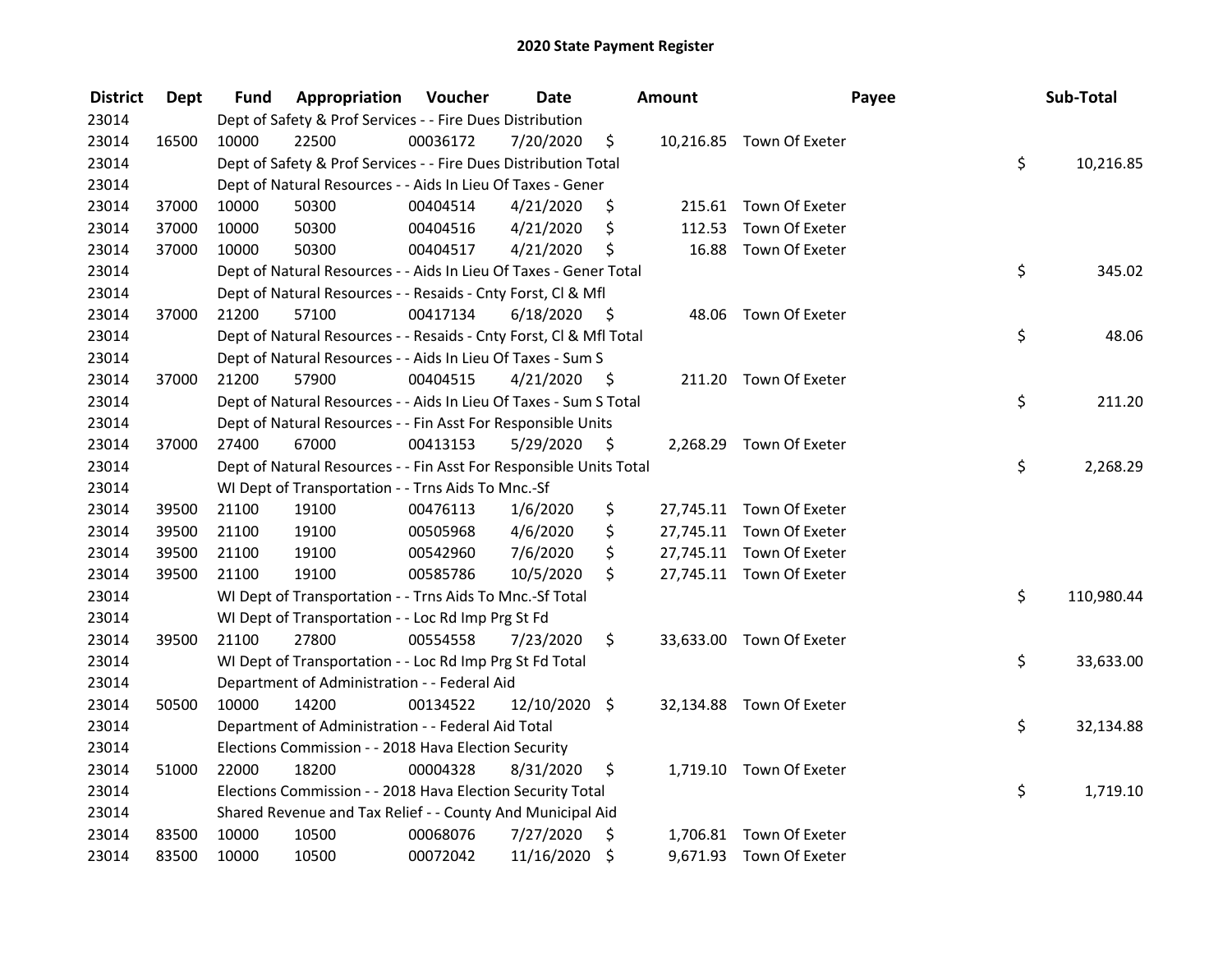| <b>District</b> | Dept  | <b>Fund</b> | Appropriation                                                    | <b>Voucher</b> | Date          |     | Amount   | Payee          |     | Sub-Total  |
|-----------------|-------|-------------|------------------------------------------------------------------|----------------|---------------|-----|----------|----------------|-----|------------|
| 23014           |       |             | Shared Revenue and Tax Relief - - County And Municipal Aid Total |                |               |     |          |                | \$. | 11,378.74  |
| 23014           |       |             | Shared Revenue and Tax Relief - - Exempt Computer Aid            |                |               |     |          |                |     |            |
| 23014           | 83500 | 10000       | 10900                                                            | 00065229       | 7/27/2020     | - S | 13.51    | Town Of Exeter |     |            |
| 23014           |       |             | Shared Revenue and Tax Relief - - Exempt Computer Aid Total      |                |               |     |          |                | \$  | 13.51      |
| 23014           |       |             | Shared Revenue and Tax Relief - - Utility Aid                    |                |               |     |          |                |     |            |
| 23014           | 83500 | 10000       | 11000                                                            | 00068076       | 7/27/2020     | -S  | 33.77    | Town Of Exeter |     |            |
| 23014           | 83500 | 10000       | 11000                                                            | 00072042       | 11/16/2020 \$ |     | 207.45   | Town Of Exeter |     |            |
| 23014           |       |             | Shared Revenue and Tax Relief - - Utility Aid Total              |                |               |     |          |                | \$  | 241.22     |
| 23014           |       |             | Shared Revenue and Tax Relief - - Personal Property Aid          |                |               |     |          |                |     |            |
| 23014           | 83500 | 10000       | 11100                                                            | 00060609       | 5/4/2020      | S   | 2.767.85 | Town Of Exeter |     |            |
| 23014           |       |             | Shared Revenue and Tax Relief - - Personal Property Aid Total    |                |               |     |          |                |     | 2,767.85   |
| 23014 Total     |       |             |                                                                  |                |               |     |          |                |     | 205,958.16 |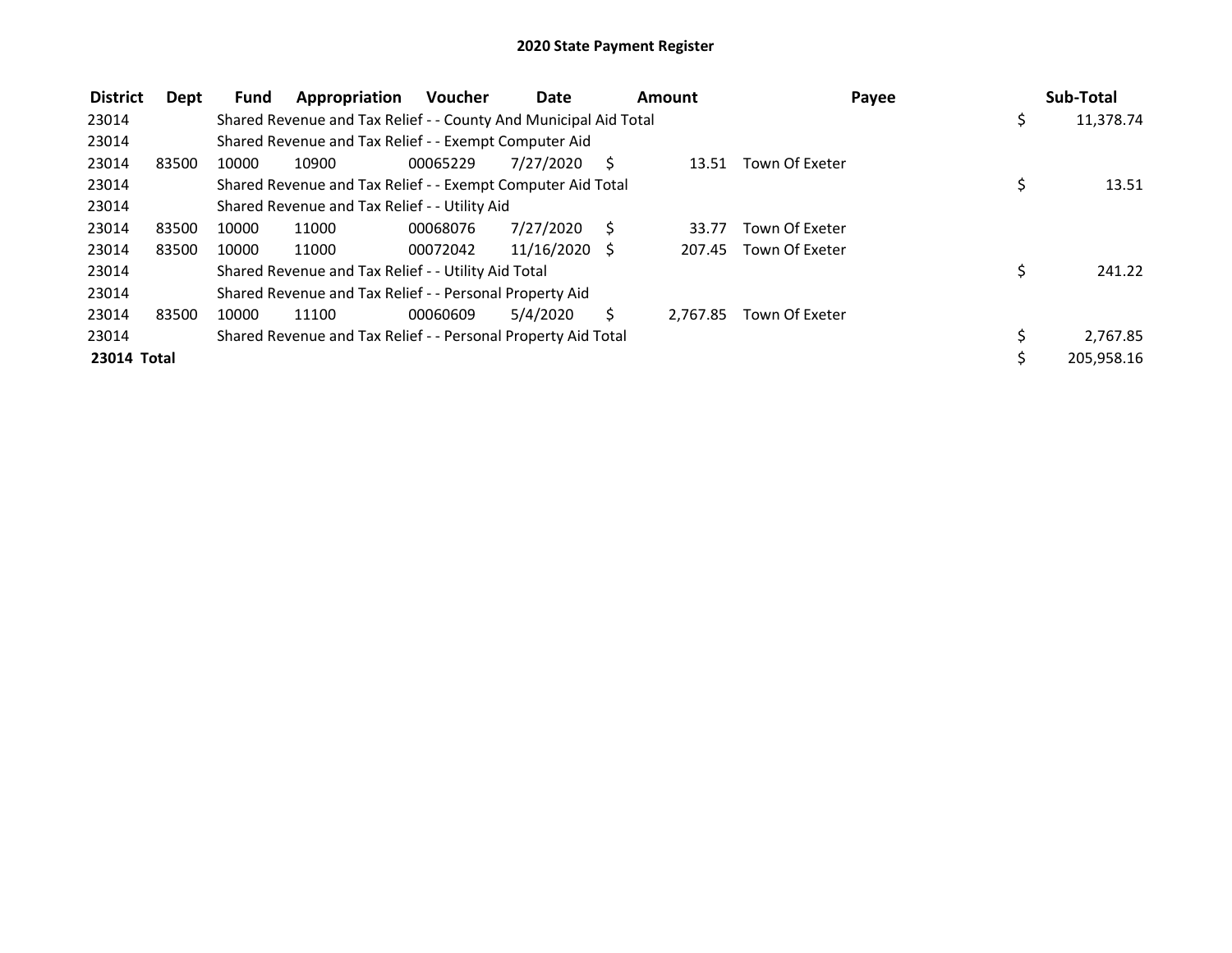| <b>District</b> | Dept  | Fund  | Appropriation                                                      | Voucher  | <b>Date</b>   |      | Amount | Payee                       | Sub-Total        |
|-----------------|-------|-------|--------------------------------------------------------------------|----------|---------------|------|--------|-----------------------------|------------------|
| 23016           |       |       | Dept of Safety & Prof Services - - Fire Dues Distribution          |          |               |      |        |                             |                  |
| 23016           | 16500 | 10000 | 22500                                                              | 00036173 | 7/20/2020     | \$   |        | 4,246.50 Town Of Jefferson  |                  |
| 23016           |       |       | Dept of Safety & Prof Services - - Fire Dues Distribution Total    |          |               |      |        |                             | \$<br>4,246.50   |
| 23016           |       |       | Dept of Natural Resources - - Resaids - Cnty Forst, Cl & Mfl       |          |               |      |        |                             |                  |
| 23016           | 37000 | 21200 | 57100                                                              | 00417135 | 6/18/2020     | - \$ |        | 16.10 Town Of Jefferson     |                  |
| 23016           |       |       | Dept of Natural Resources - - Resaids - Cnty Forst, Cl & Mfl Total |          |               |      |        |                             | \$<br>16.10      |
| 23016           |       |       | Dept of Natural Resources - - Fin Asst For Responsible Units       |          |               |      |        |                             |                  |
| 23016           | 37000 | 27400 | 67000                                                              | 00413007 | 5/29/2020     | - \$ |        | 4,839.90 Town Of Jefferson  |                  |
| 23016           |       |       | Dept of Natural Resources - - Fin Asst For Responsible Units Total |          |               |      |        |                             | \$<br>4,839.90   |
| 23016           |       |       | WI Dept of Transportation - - Trns Aids To Mnc.-Sf                 |          |               |      |        |                             |                  |
| 23016           | 39500 | 21100 | 19100                                                              | 00476114 | 1/6/2020      | \$   |        | 38,211.12 Town Of Jefferson |                  |
| 23016           | 39500 | 21100 | 19100                                                              | 00505969 | 4/6/2020      | \$   |        | 38,211.12 Town Of Jefferson |                  |
| 23016           | 39500 | 21100 | 19100                                                              | 00542961 | 7/6/2020      | \$   |        | 38,211.12 Town Of Jefferson |                  |
| 23016           | 39500 | 21100 | 19100                                                              | 00585787 | 10/5/2020     | \$   |        | 38,211.12 Town Of Jefferson |                  |
| 23016           |       |       | WI Dept of Transportation - - Trns Aids To Mnc.-Sf Total           |          |               |      |        |                             | \$<br>152,844.48 |
| 23016           |       |       | Department of Administration - - Federal Aid                       |          |               |      |        |                             |                  |
| 23016           | 50500 | 10000 | 14200                                                              | 00134523 | 12/10/2020 \$ |      |        | 17,008.66 Town Of Jefferson |                  |
| 23016           |       |       | Department of Administration - - Federal Aid Total                 |          |               |      |        |                             | \$<br>17,008.66  |
| 23016           |       |       | Elections Commission - - 2018 Hava Election Security               |          |               |      |        |                             |                  |
| 23016           | 51000 | 22000 | 18200                                                              | 00003721 | 7/6/2020      | \$   |        | 995.30 Town Of Jefferson    |                  |
| 23016           |       |       | Elections Commission - - 2018 Hava Election Security Total         |          |               |      |        |                             | \$<br>995.30     |
| 23016           |       |       | Shared Revenue and Tax Relief - - County And Municipal Aid         |          |               |      |        |                             |                  |
| 23016           | 83500 | 10000 | 10500                                                              | 00068077 | 7/27/2020     | S    |        | 4,121.89 Town Of Jefferson  |                  |
| 23016           | 83500 | 10000 | 10500                                                              | 00072043 | 11/16/2020 \$ |      |        | 23,357.37 Town Of Jefferson |                  |
| 23016           |       |       | Shared Revenue and Tax Relief - - County And Municipal Aid Total   |          |               |      |        |                             | \$<br>27,479.26  |
| 23016           |       |       | Shared Revenue and Tax Relief - - Exempt Computer Aid              |          |               |      |        |                             |                  |
| 23016           | 83500 | 10000 | 10900                                                              | 00065230 | 7/27/2020     | \$   |        | 164.20 Town Of Jefferson    |                  |
| 23016           |       |       | Shared Revenue and Tax Relief - - Exempt Computer Aid Total        |          |               |      |        |                             | \$<br>164.20     |
| 23016           |       |       | Shared Revenue and Tax Relief - - Utility Aid                      |          |               |      |        |                             |                  |
| 23016           | 83500 | 10000 | 11000                                                              | 00068077 | 7/27/2020     | \$   |        | 70.17 Town Of Jefferson     |                  |
| 23016           | 83500 | 10000 | 11000                                                              | 00072043 | 11/16/2020    | \$   |        | 8,261.49 Town Of Jefferson  |                  |
| 23016           |       |       | Shared Revenue and Tax Relief - - Utility Aid Total                |          |               |      |        |                             | \$<br>8,331.66   |
| 23016           |       |       | Shared Revenue and Tax Relief - - Personal Property Aid            |          |               |      |        |                             |                  |
| 23016           | 83500 | 10000 | 11100                                                              | 00060610 | 5/4/2020      | \$   |        | 2,165.68 Town Of Jefferson  |                  |
| 23016           |       |       | Shared Revenue and Tax Relief - - Personal Property Aid Total      |          |               |      |        |                             | \$<br>2,165.68   |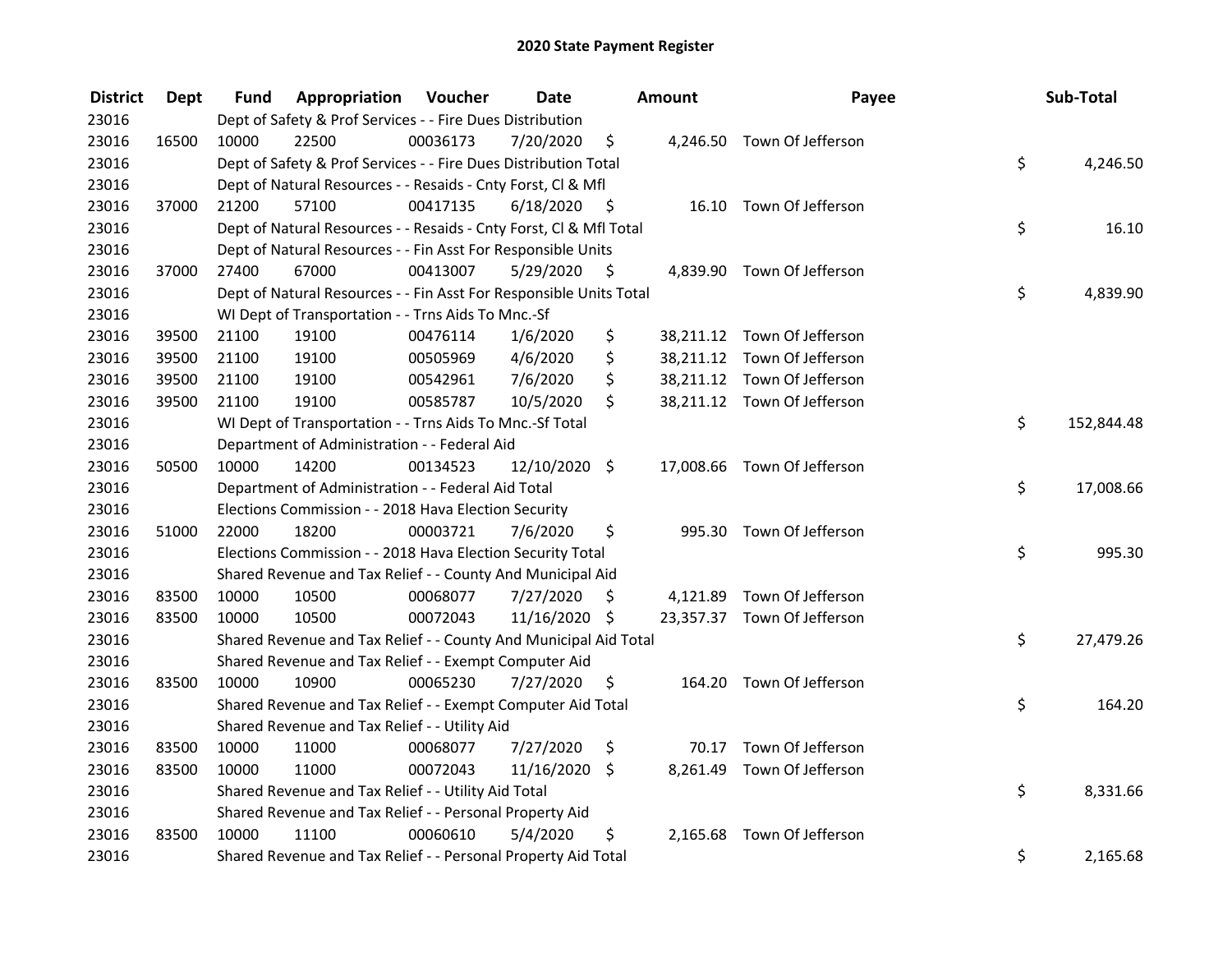|             |  | District Dept Fund Appropriation Voucher | Date | Amount | Payee | Sub-Total  |
|-------------|--|------------------------------------------|------|--------|-------|------------|
| 23016 Total |  |                                          |      |        |       | 218,091.74 |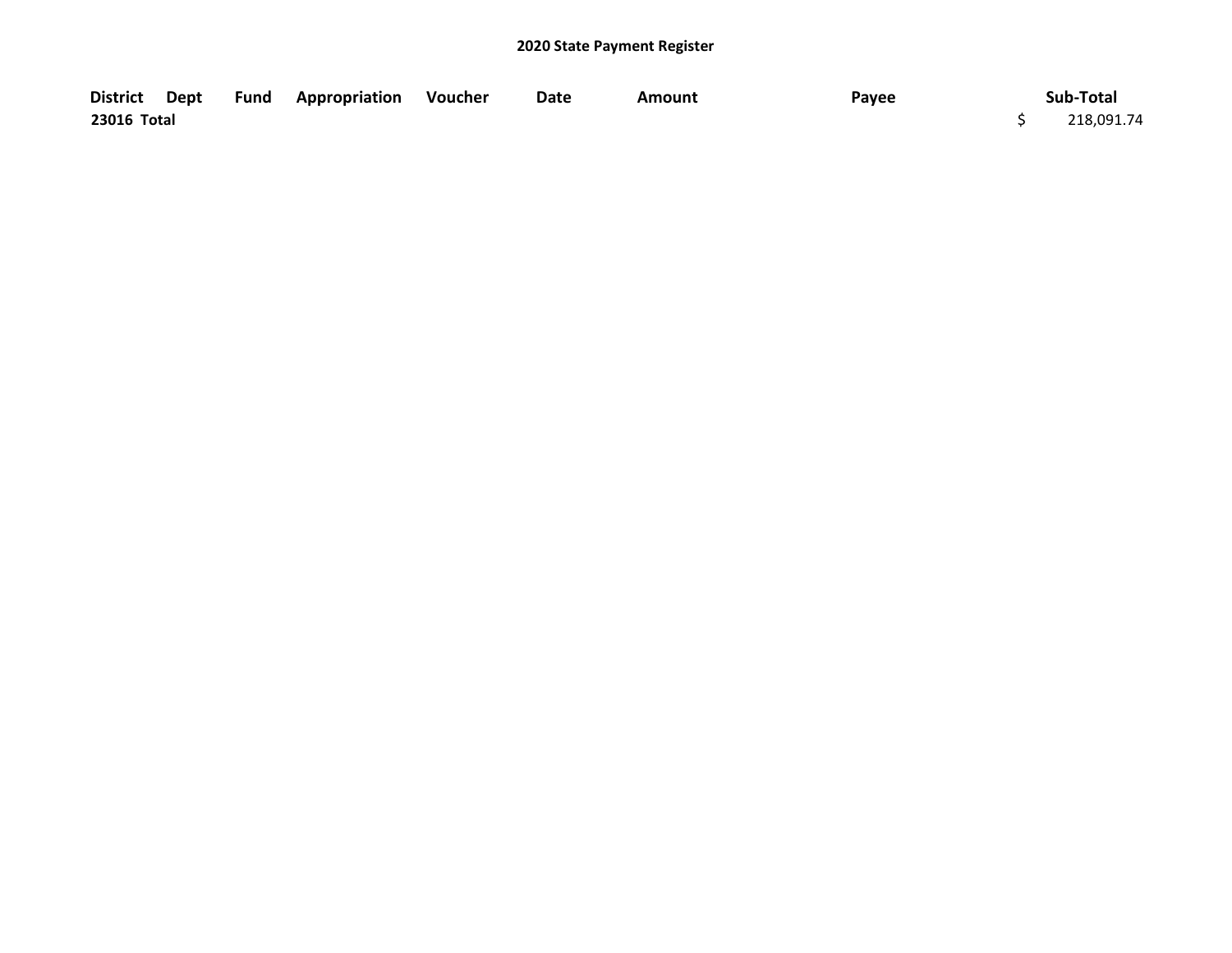| <b>District</b> | <b>Dept</b> | <b>Fund</b> | <b>Appropriation Voucher</b>                                       |          | <b>Date</b>   |      | <b>Amount</b> |                          | Payee | Sub-Total  |
|-----------------|-------------|-------------|--------------------------------------------------------------------|----------|---------------|------|---------------|--------------------------|-------|------------|
| 23018           |             |             | Dept of Safety & Prof Services - - Fire Dues Distribution          |          |               |      |               |                          |       |            |
| 23018           | 16500       | 10000       | 22500                                                              | 00036174 | 7/20/2020     | \$   |               | 2,786.94 Town Of Jordan  |       |            |
| 23018           |             |             | Dept of Safety & Prof Services - - Fire Dues Distribution Total    |          |               |      |               |                          | \$    | 2,786.94   |
| 23018           |             |             | Dept of Natural Resources - - Resaids - Cnty Forst, Cl & Mfl       |          |               |      |               |                          |       |            |
| 23018           | 37000       | 21200       | 57100                                                              | 00417136 | 6/18/2020     | - \$ | 165.00        | Town Of Jordan           |       |            |
| 23018           |             |             | Dept of Natural Resources - - Resaids - Cnty Forst, Cl & Mfl Total |          |               |      |               |                          | \$    | 165.00     |
| 23018           |             |             | Dept of Natural Resources - - Fin Asst For Responsible Units       |          |               |      |               |                          |       |            |
| 23018           | 37000       | 27400       | 67000                                                              | 00413192 | 5/29/2020     | \$   |               | 2,006.83 Town Of Jordan  |       |            |
| 23018           |             |             | Dept of Natural Resources - - Fin Asst For Responsible Units Total |          |               |      |               |                          | \$    | 2,006.83   |
| 23018           |             |             | WI Dept of Transportation - - Trns Aids To Mnc.-Sf                 |          |               |      |               |                          |       |            |
| 23018           | 39500       | 21100       | 19100                                                              | 00476115 | 1/6/2020      | \$   | 29,026.26     | Town Of Jordan           |       |            |
| 23018           | 39500       | 21100       | 19100                                                              | 00505970 | 4/6/2020      | \$   | 29,026.26     | Town Of Jordan           |       |            |
| 23018           | 39500       | 21100       | 19100                                                              | 00542962 | 7/6/2020      | \$   |               | 29,026.26 Town Of Jordan |       |            |
| 23018           | 39500       | 21100       | 19100                                                              | 00585788 | 10/5/2020     | \$   |               | 29,026.26 Town Of Jordan |       |            |
| 23018           |             |             | WI Dept of Transportation - - Trns Aids To Mnc.-Sf Total           |          |               |      |               |                          | \$    | 116,105.04 |
| 23018           |             |             | Department of Administration - - Federal Aid                       |          |               |      |               |                          |       |            |
| 23018           | 50500       | 10000       | 14200                                                              | 00134524 | 12/10/2020 \$ |      |               | 10,164.87 Town Of Jordan |       |            |
| 23018           |             |             | Department of Administration - - Federal Aid Total                 |          |               |      |               |                          | \$    | 10,164.87  |
| 23018           |             |             | Elections Commission - - 2018 Hava Election Security               |          |               |      |               |                          |       |            |
| 23018           | 51000       | 22000       | 18200                                                              | 00004392 | 9/9/2020      | \$   | 563.00        | Town Of Jordan           |       |            |
| 23018           |             |             | Elections Commission - - 2018 Hava Election Security Total         |          |               |      |               |                          | \$    | 563.00     |
| 23018           |             |             | Shared Revenue and Tax Relief - - County And Municipal Aid         |          |               |      |               |                          |       |            |
| 23018           | 83500       | 10000       | 10500                                                              | 00068078 | 7/27/2020     | \$   | 2,249.65      | Town Of Jordan           |       |            |
| 23018           | 83500       | 10000       | 10500                                                              | 00072044 | 11/16/2020 \$ |      | 12,748.03     | Town Of Jordan           |       |            |
| 23018           |             |             | Shared Revenue and Tax Relief - - County And Municipal Aid Total   |          |               |      |               |                          | \$    | 14,997.68  |
| 23018           |             |             | Shared Revenue and Tax Relief - - Exempt Computer Aid              |          |               |      |               |                          |       |            |
| 23018           | 83500       | 10000       | 10900                                                              | 00065231 | 7/27/2020     | S    | 221.36        | Town Of Jordan           |       |            |
| 23018           |             |             | Shared Revenue and Tax Relief - - Exempt Computer Aid Total        |          |               |      |               |                          | \$    | 221.36     |
| 23018           |             |             | Shared Revenue and Tax Relief - - Personal Property Aid            |          |               |      |               |                          |       |            |
| 23018           | 83500       | 10000       | 11100                                                              | 00060611 | 5/4/2020      | \$   |               | 1,423.43 Town Of Jordan  |       |            |
| 23018           |             |             | Shared Revenue and Tax Relief - - Personal Property Aid Total      |          |               |      |               |                          | \$    | 1,423.43   |
| 23018 Total     |             |             |                                                                    |          |               |      |               |                          | \$    | 148,434.15 |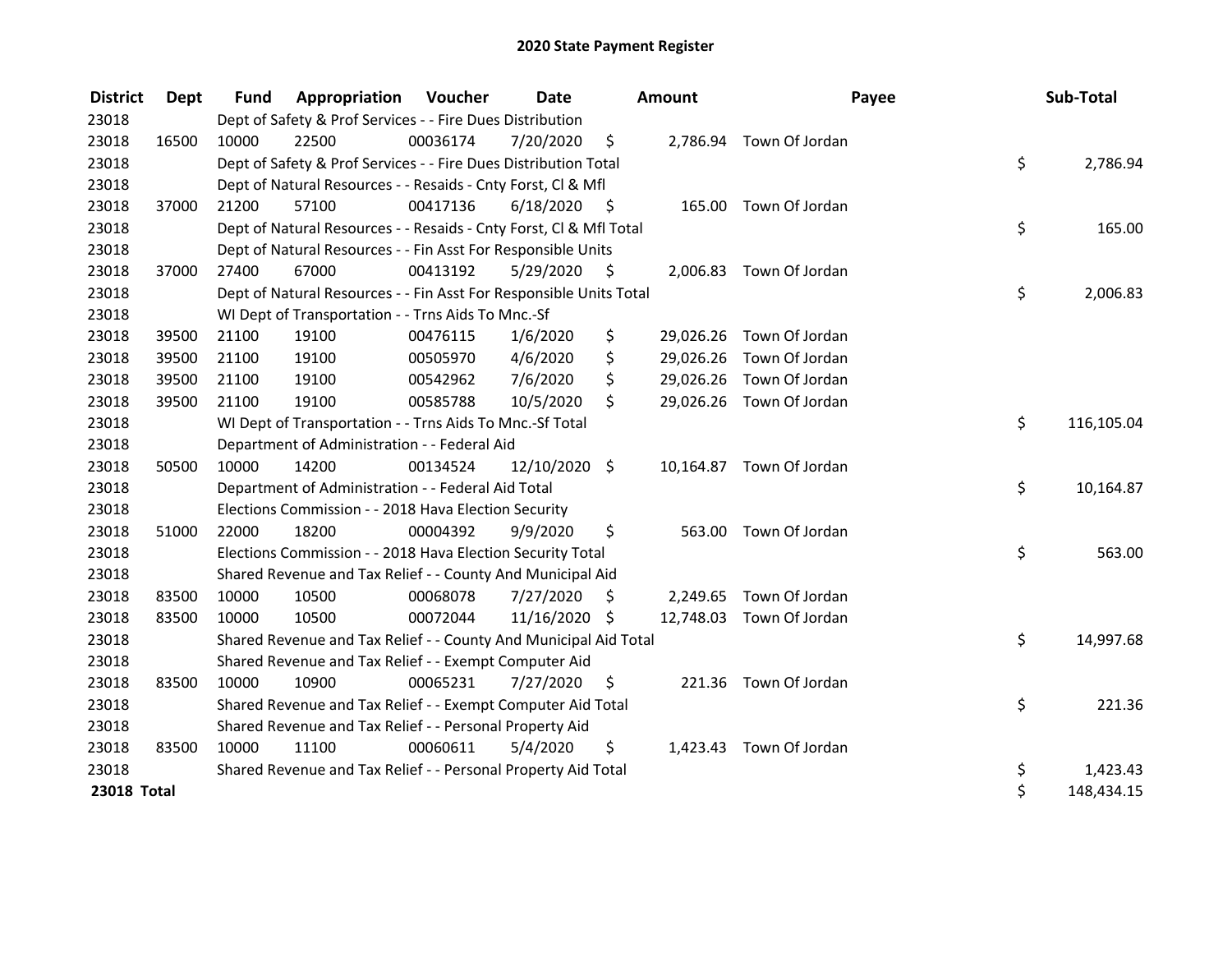| <b>District</b> | <b>Dept</b> | Fund  | Appropriation                                                      | Voucher  | <b>Date</b>   |      | Amount | Payee                    | Sub-Total       |
|-----------------|-------------|-------|--------------------------------------------------------------------|----------|---------------|------|--------|--------------------------|-----------------|
| 23020           |             |       | Dept of Safety & Prof Services - - Fire Dues Distribution          |          |               |      |        |                          |                 |
| 23020           | 16500       | 10000 | 22500                                                              | 00036175 | 7/20/2020     | \$   |        | 5,288.12 Town Of Monroe  |                 |
| 23020           |             |       | Dept of Safety & Prof Services - - Fire Dues Distribution Total    |          |               |      |        |                          | \$<br>5,288.12  |
| 23020           |             |       | Dept of Natural Resources - - Resaids - Cnty Forst, Cl & Mfl       |          |               |      |        |                          |                 |
| 23020           | 37000       | 21200 | 57100                                                              | 00417137 | 6/18/2020     | - \$ |        | 37.03 Town Of Monroe     |                 |
| 23020           |             |       | Dept of Natural Resources - - Resaids - Cnty Forst, Cl & Mfl Total |          |               |      |        |                          | \$<br>37.03     |
| 23020           |             |       | Dept of Natural Resources - - Fin Asst For Responsible Units       |          |               |      |        |                          |                 |
| 23020           | 37000       | 27400 | 67000                                                              | 00413339 | 5/29/2020     | - \$ |        | 1,861.06 Town Of Monroe  |                 |
| 23020           |             |       | Dept of Natural Resources - - Fin Asst For Responsible Units Total |          |               |      |        |                          | \$<br>1,861.06  |
| 23020           |             |       | WI Dept of Transportation - - Trns Aids To Mnc.-Sf                 |          |               |      |        |                          |                 |
| 23020           | 39500       | 21100 | 19100                                                              | 00476116 | 1/6/2020      | \$   |        | 21,602.16 Town Of Monroe |                 |
| 23020           | 39500       | 21100 | 19100                                                              | 00505971 | 4/6/2020      | \$   |        | 21,602.16 Town Of Monroe |                 |
| 23020           | 39500       | 21100 | 19100                                                              | 00542963 | 7/6/2020      | \$   |        | 21,602.16 Town Of Monroe |                 |
| 23020           | 39500       | 21100 | 19100                                                              | 00585789 | 10/5/2020     | \$   |        | 21,602.16 Town Of Monroe |                 |
| 23020           |             |       | WI Dept of Transportation - - Trns Aids To Mnc.-Sf Total           |          |               |      |        |                          | \$<br>86,408.64 |
| 23020           |             |       | Department of Administration - - Federal Aid                       |          |               |      |        |                          |                 |
| 23020           | 50500       | 10000 | 14200                                                              | 00134525 | 12/10/2020 \$ |      |        | 16,272.97 Town Of Monroe |                 |
| 23020           |             |       | Department of Administration - - Federal Aid Total                 |          |               |      |        |                          | \$<br>16,272.97 |
| 23020           |             |       | Elections Commission - - 2018 Hava Election Security               |          |               |      |        |                          |                 |
| 23020           | 51000       | 22000 | 18200                                                              | 00004564 | 9/15/2020     | \$   |        | 1,023.90 Town Of Monroe  |                 |
| 23020           |             |       | Elections Commission - - 2018 Hava Election Security Total         |          |               |      |        |                          | \$<br>1,023.90  |
| 23020           |             |       | Shared Revenue and Tax Relief - - County And Municipal Aid         |          |               |      |        |                          |                 |
| 23020           | 83500       | 10000 | 10500                                                              | 00068079 | 7/27/2020     | S    |        | 2,181.81 Town Of Monroe  |                 |
| 23020           | 83500       | 10000 | 10500                                                              | 00072045 | 11/16/2020 \$ |      |        | 12,363.56 Town Of Monroe |                 |
| 23020           |             |       | Shared Revenue and Tax Relief - - County And Municipal Aid Total   |          |               |      |        |                          | \$<br>14,545.37 |
| 23020           |             |       | Shared Revenue and Tax Relief - - Exempt Computer Aid              |          |               |      |        |                          |                 |
| 23020           | 83500       | 10000 | 10900                                                              | 00065232 | 7/27/2020     | \$   |        | 31.18 Town Of Monroe     |                 |
| 23020           |             |       | Shared Revenue and Tax Relief - - Exempt Computer Aid Total        |          |               |      |        |                          | \$<br>31.18     |
| 23020           |             |       | Shared Revenue and Tax Relief - - Utility Aid                      |          |               |      |        |                          |                 |
| 23020           | 83500       | 10000 | 11000                                                              | 00068079 | 7/27/2020     | \$   |        | 1,352.18 Town Of Monroe  |                 |
| 23020           | 83500       | 10000 | 11000                                                              | 00072045 | 11/16/2020    | \$   |        | 9,879.78 Town Of Monroe  |                 |
| 23020           |             |       | Shared Revenue and Tax Relief - - Utility Aid Total                |          |               |      |        |                          | \$<br>11,231.96 |
| 23020           |             |       | Shared Revenue and Tax Relief - - Personal Property Aid            |          |               |      |        |                          |                 |
| 23020           | 83500       | 10000 | 11100                                                              | 00060612 | 5/4/2020      | \$   |        | 1,391.55 Town Of Monroe  |                 |
| 23020           |             |       | Shared Revenue and Tax Relief - - Personal Property Aid Total      |          |               |      |        |                          | \$<br>1,391.55  |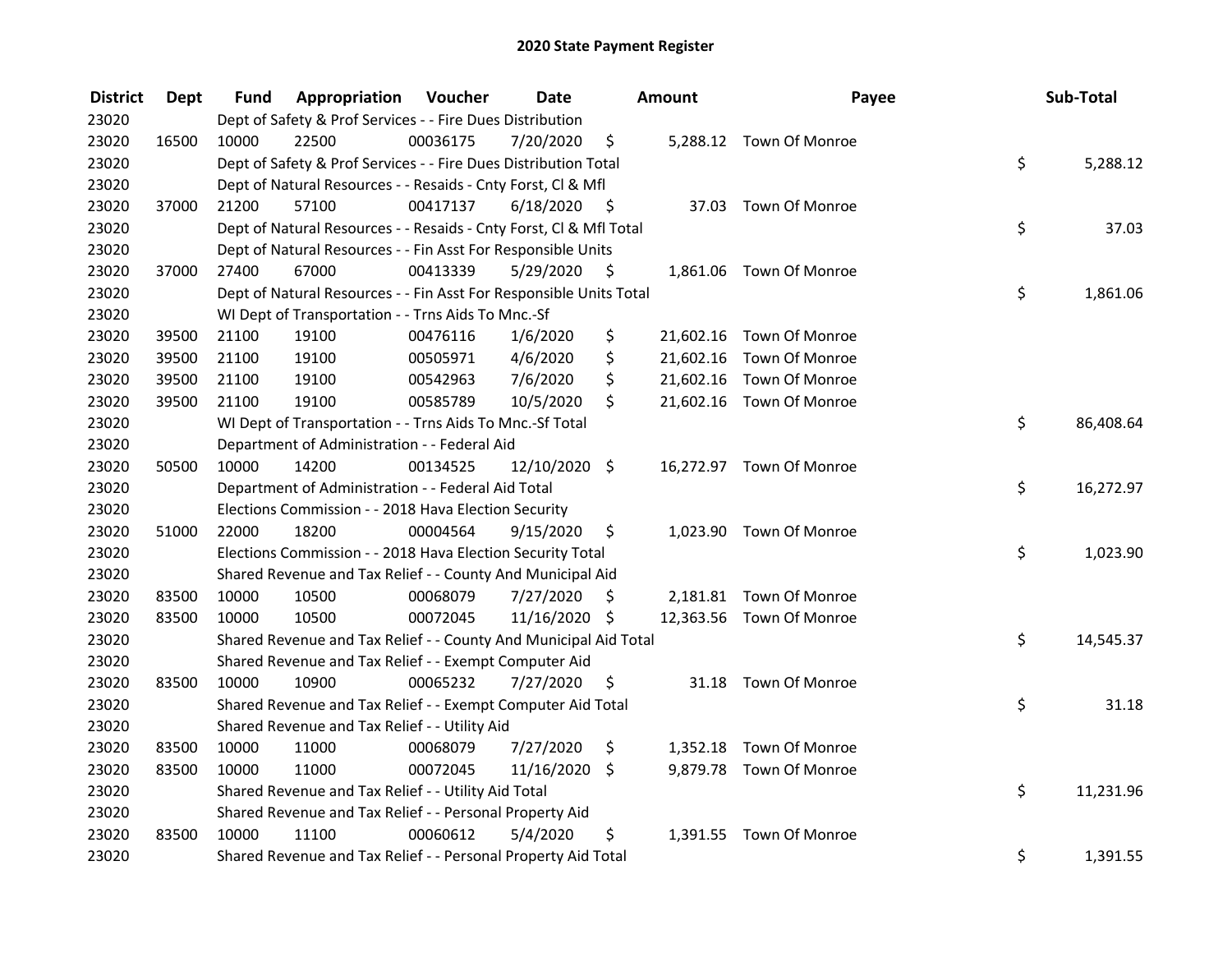|             |  | District Dept Fund Appropriation Voucher | Date | Amount | Payee | Sub-Total  |
|-------------|--|------------------------------------------|------|--------|-------|------------|
| 23020 Total |  |                                          |      |        |       | 138,091.78 |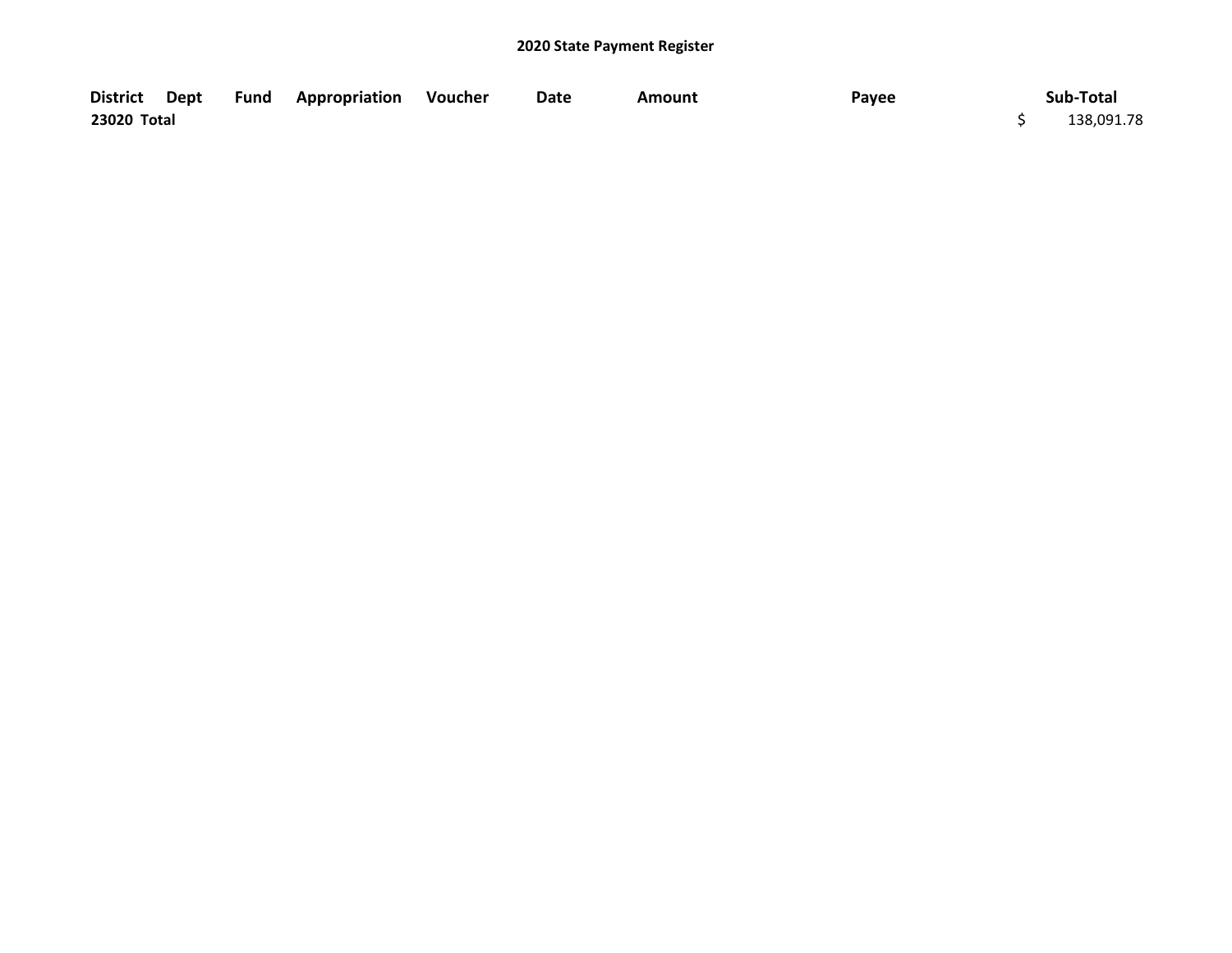| <b>District</b> | <b>Dept</b> | Fund  | Appropriation                                                      | Voucher  | <b>Date</b>   |      | <b>Amount</b> | Payee                         | Sub-Total        |
|-----------------|-------------|-------|--------------------------------------------------------------------|----------|---------------|------|---------------|-------------------------------|------------------|
| 23022           |             |       | Dept of Safety & Prof Services - - Fire Dues Distribution          |          |               |      |               |                               |                  |
| 23022           | 16500       | 10000 | 22500                                                              | 00036176 | 7/20/2020     | \$   |               | 2,319.58 Town Of Mt Pleasant  |                  |
| 23022           |             |       | Dept of Safety & Prof Services - - Fire Dues Distribution Total    |          |               |      |               |                               | \$<br>2,319.58   |
| 23022           |             |       | Dept of Natural Resources - - Aids In Lieu Of Taxes - Gener        |          |               |      |               |                               |                  |
| 23022           | 37000       | 10000 | 50300                                                              | 00382750 | 1/15/2020     | \$   |               | 103.97 Town Of Mt Pleasant    |                  |
| 23022           | 37000       | 10000 | 50300                                                              | 00404492 | 4/21/2020     | \$   | 43.49         | Town Of Mt Pleasant           |                  |
| 23022           | 37000       | 10000 | 50300                                                              | 00404493 | 4/21/2020     | \$   |               | 445.77 Town Of Mt Pleasant    |                  |
| 23022           |             |       | Dept of Natural Resources - - Aids In Lieu Of Taxes - Gener Total  |          |               |      |               |                               | \$<br>593.23     |
| 23022           |             |       | Dept of Natural Resources - - Resaids - Cnty Forst, Cl & Mfl       |          |               |      |               |                               |                  |
| 23022           | 37000       | 21200 | 57100                                                              | 00417138 | 6/18/2020     | - \$ |               | 29.77 Town Of Mt Pleasant     |                  |
| 23022           |             |       | Dept of Natural Resources - - Resaids - Cnty Forst, Cl & Mfl Total |          |               |      |               |                               | \$<br>29.77      |
| 23022           |             |       | Dept of Natural Resources - - Fin Asst For Responsible Units       |          |               |      |               |                               |                  |
| 23022           | 37000       | 27400 | 67000                                                              | 00412504 | 5/29/2020     | \$   |               | 1,159.10 Town Of Mt Pleasant  |                  |
| 23022           |             |       | Dept of Natural Resources - - Fin Asst For Responsible Units Total |          |               |      |               |                               | \$<br>1,159.10   |
| 23022           |             |       | WI Dept of Transportation - - Trns Aids To Mnc.-Sf                 |          |               |      |               |                               |                  |
| 23022           | 39500       | 21100 | 19100                                                              | 00476117 | 1/6/2020      | \$   |               | 25,314.21 Town Of Mt Pleasant |                  |
| 23022           | 39500       | 21100 | 19100                                                              | 00505972 | 4/6/2020      | \$   |               | 25,314.21 Town Of Mt Pleasant |                  |
| 23022           | 39500       | 21100 | 19100                                                              | 00542964 | 7/6/2020      | \$   |               | 25,314.21 Town Of Mt Pleasant |                  |
| 23022           | 39500       | 21100 | 19100                                                              | 00585790 | 10/5/2020     | \$   |               | 25,314.21 Town Of Mt Pleasant |                  |
| 23022           |             |       | WI Dept of Transportation - - Trns Aids To Mnc.-Sf Total           |          |               |      |               |                               | \$<br>101,256.84 |
| 23022           |             |       | WI Dept of Transportation - - Loc Rd Imp Prg St Fd                 |          |               |      |               |                               |                  |
| 23022           | 39500       | 21100 | 27800                                                              | 00549794 | 7/9/2020      | \$   |               | 57,446.87 Town Of Mt Pleasant |                  |
| 23022           |             |       | WI Dept of Transportation - - Loc Rd Imp Prg St Fd Total           |          |               |      |               |                               | \$<br>57,446.87  |
| 23022           |             |       | Department of Administration - - Federal Aid                       |          |               |      |               |                               |                  |
| 23022           | 50500       | 10000 | 14200                                                              | 00129878 | 10/2/2020     | \$   |               | 3,864.85 Town Of Mt Pleasant  |                  |
| 23022           | 50500       | 10000 | 14200                                                              | 00134526 | 12/10/2020    | \$   |               | 5,971.15 Town Of Mt Pleasant  |                  |
| 23022           | 50500       | 10000 | 14200                                                              | 00136268 | 12/17/2020 \$ |      |               | 1,043.92 Town Of Mt Pleasant  |                  |
| 23022           |             |       | Department of Administration - - Federal Aid Total                 |          |               |      |               |                               | \$<br>10,879.92  |
| 23022           |             |       | Elections Commission - - 2018 Hava Election Security               |          |               |      |               |                               |                  |
| 23022           | 51000       | 22000 | 18200                                                              | 00004076 | 8/4/2020      | \$   |               | 633.40 Town Of Mt Pleasant    |                  |
| 23022           |             |       | Elections Commission - - 2018 Hava Election Security Total         |          |               |      |               |                               | \$<br>633.40     |
| 23022           |             |       | Shared Revenue and Tax Relief - - County And Municipal Aid         |          |               |      |               |                               |                  |
| 23022           | 83500       | 10000 | 10500                                                              | 00068080 | 7/27/2020     | \$   |               | 2,203.57 Town Of Mt Pleasant  |                  |
| 23022           | 83500       | 10000 | 10500                                                              | 00072046 | 11/16/2020    | - \$ |               | 12,486.92 Town Of Mt Pleasant |                  |
| 23022           |             |       | Shared Revenue and Tax Relief - - County And Municipal Aid Total   |          |               |      |               |                               | \$<br>14,690.49  |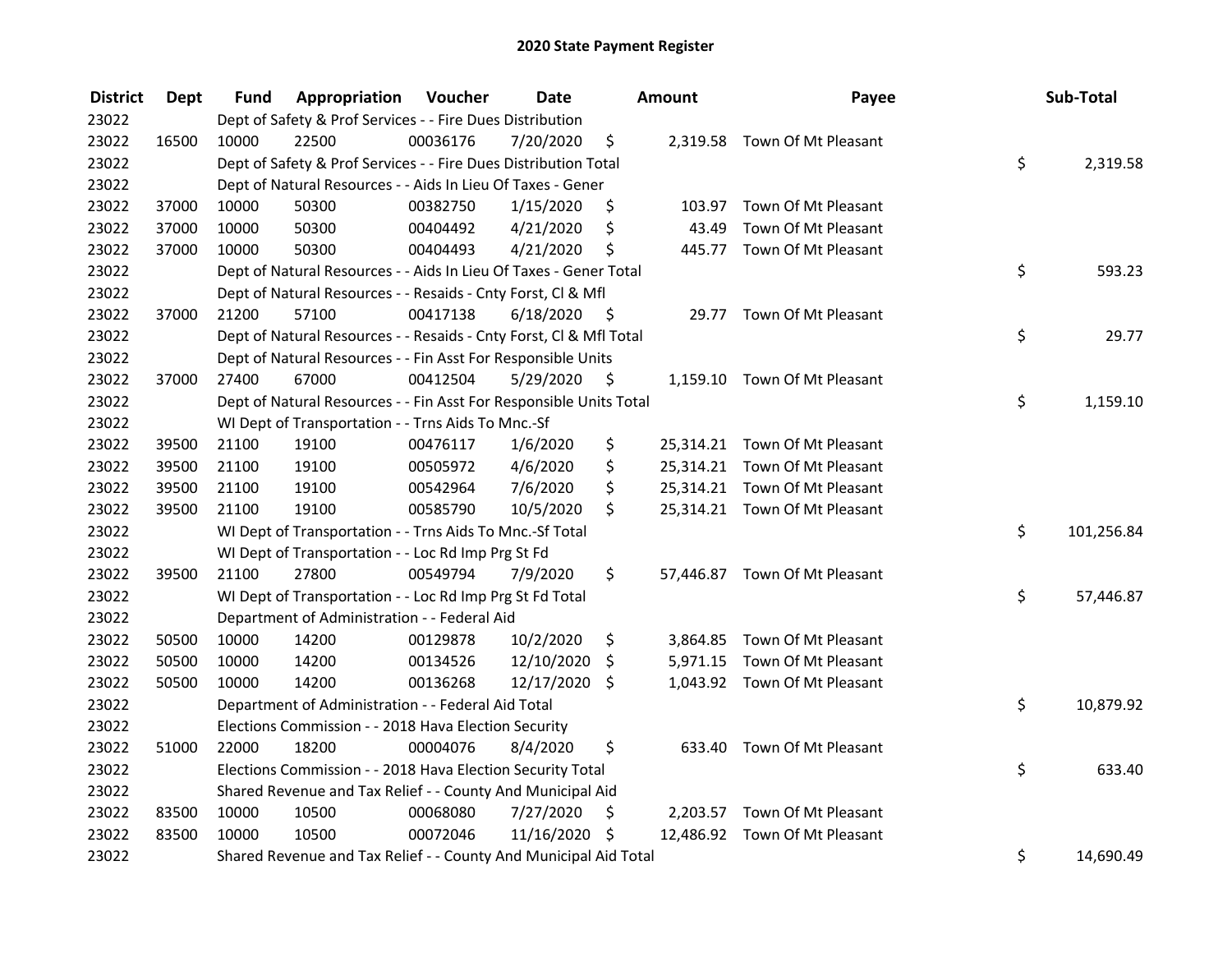| <b>District</b> | Dept  | Fund  | Appropriation                                                       | <b>Voucher</b> | Date            |     | <b>Amount</b> | Payee               | Sub-Total        |
|-----------------|-------|-------|---------------------------------------------------------------------|----------------|-----------------|-----|---------------|---------------------|------------------|
| 23022           |       |       | Shared Revenue and Tax Relief - - Exempt Computer Aid               |                |                 |     |               |                     |                  |
| 23022           | 83500 | 10000 | 10900                                                               | 00065233       | 7/27/2020       | S   | 47.81         | Town Of Mt Pleasant |                  |
| 23022           |       |       | Shared Revenue and Tax Relief - - Exempt Computer Aid Total         |                |                 |     |               |                     | \$<br>47.81      |
| 23022           |       |       | Shared Revenue and Tax Relief - - Utility Aid                       |                |                 |     |               |                     |                  |
| 23022           | 83500 | 10000 | 11000                                                               | 00068080       | 7/27/2020       | - S | 24.71         | Town Of Mt Pleasant |                  |
| 23022           | 83500 | 10000 | 11000                                                               | 00072046       | $11/16/2020$ \$ |     | 144.58        | Town Of Mt Pleasant |                  |
| 23022           |       |       | Shared Revenue and Tax Relief - - Utility Aid Total                 |                |                 |     |               |                     | \$<br>169.29     |
| 23022           |       |       | Shared Revenue and Tax Relief - - Personal Property Aid             |                |                 |     |               |                     |                  |
| 23022           | 83500 | 10000 | 11100                                                               | 00060613       | 5/4/2020        | Ś   | 105.00        | Town Of Mt Pleasant |                  |
| 23022           |       |       | Shared Revenue and Tax Relief - - Personal Property Aid Total       |                |                 |     |               |                     | \$<br>105.00     |
| 23022           |       |       | Shared Revenue and Tax Relief - - Payments For Municipal Svcs       |                |                 |     |               |                     |                  |
| 23022           | 83500 | 10000 | 50100                                                               | 00054734       | 2/3/2020        | S   | 46.23         | Town Of Mt Pleasant |                  |
| 23022           |       |       | Shared Revenue and Tax Relief - - Payments For Municipal Svcs Total |                |                 |     |               |                     | \$<br>46.23      |
| 23022 Total     |       |       |                                                                     |                |                 |     |               |                     | \$<br>189,377.53 |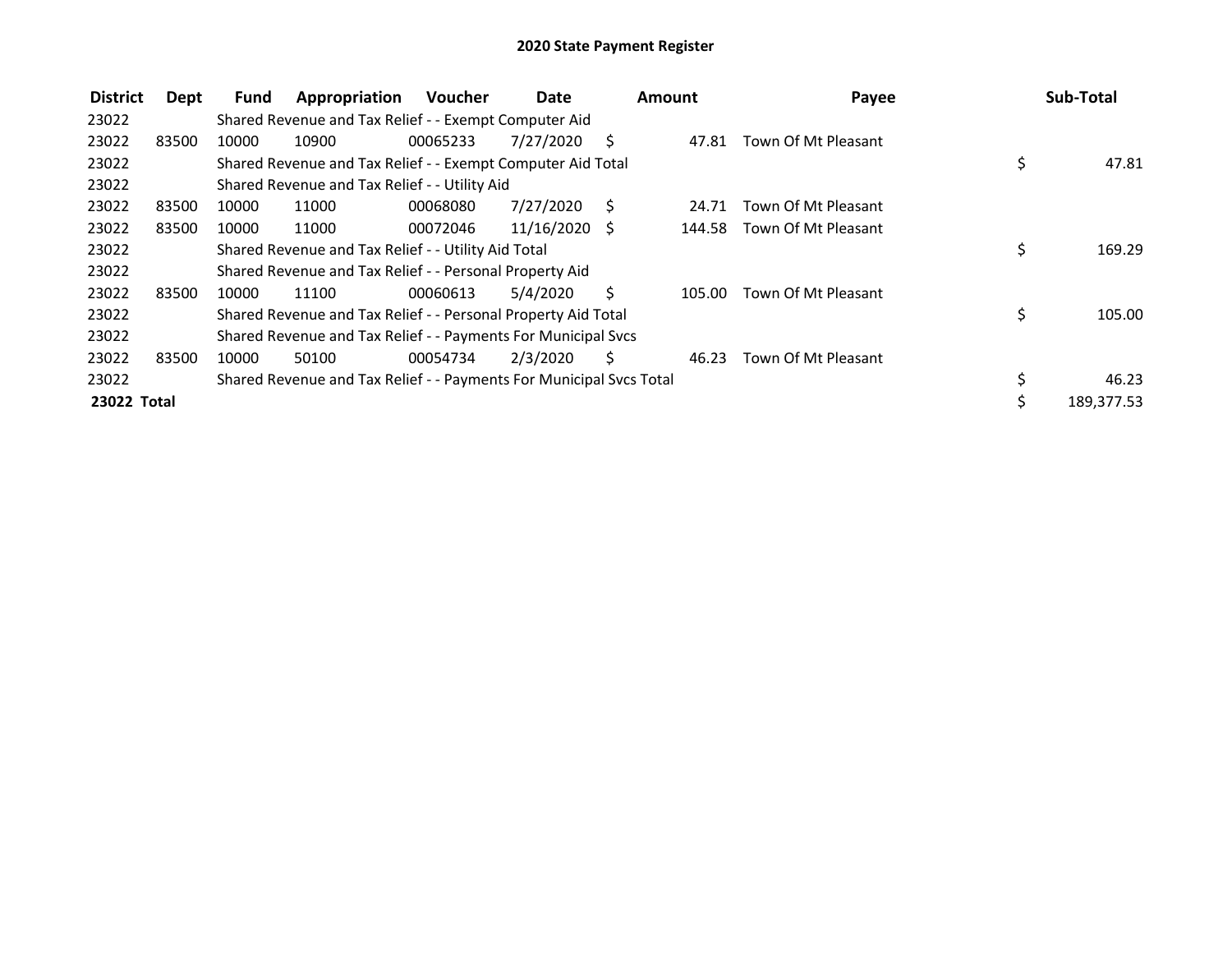| <b>District</b> | <b>Dept</b> | Fund  | Appropriation                                                      | Voucher  | <b>Date</b>   |      | Amount | Payee                        | Sub-Total        |
|-----------------|-------------|-------|--------------------------------------------------------------------|----------|---------------|------|--------|------------------------------|------------------|
| 23024           |             |       | Dept of Safety & Prof Services - - Fire Dues Distribution          |          |               |      |        |                              |                  |
| 23024           | 16500       | 10000 | 22500                                                              | 00036177 | 7/20/2020     | \$   |        | 7,518.75 Town Of New Glarus  |                  |
| 23024           |             |       | Dept of Safety & Prof Services - - Fire Dues Distribution Total    |          |               |      |        |                              | \$<br>7,518.75   |
| 23024           |             |       | Dept of Natural Resources - - Aids In Lieu Of Taxes - Gener        |          |               |      |        |                              |                  |
| 23024           | 37000       | 10000 | 50300                                                              | 00382762 | 1/15/2020     | \$   |        | 6,078.91 Town Of New Glarus  |                  |
| 23024           | 37000       | 10000 | 50300                                                              | 00404890 | 4/21/2020     | \$   |        | 368.66 Town Of New Glarus    |                  |
| 23024           |             |       | Dept of Natural Resources - - Aids In Lieu Of Taxes - Gener Total  |          |               |      |        |                              | \$<br>6,447.57   |
| 23024           |             |       | Dept of Natural Resources - - Resaids - Cnty Forst, Cl & Mfl       |          |               |      |        |                              |                  |
| 23024           | 37000       | 21200 | 57100                                                              | 00417139 | 6/18/2020     | - \$ |        | 125.11 Town Of New Glarus    |                  |
| 23024           |             |       | Dept of Natural Resources - - Resaids - Cnty Forst, CI & Mfl Total |          |               |      |        |                              | \$<br>125.11     |
| 23024           |             |       | Dept of Natural Resources - - Aids In Lieu Of Taxes - Sum S        |          |               |      |        |                              |                  |
| 23024           | 37000       | 21200 | 57900                                                              | 00404891 | 4/21/2020     | -S   |        | 73.81 Town Of New Glarus     |                  |
| 23024           |             |       | Dept of Natural Resources - - Aids In Lieu Of Taxes - Sum S Total  |          |               |      |        |                              | \$<br>73.81      |
| 23024           |             |       | Dept of Natural Resources - - Fin Asst For Responsible Units       |          |               |      |        |                              |                  |
| 23024           | 37000       | 27400 | 67000                                                              | 00412733 | 5/29/2020     | \$   | 999.85 | Town Of New Glarus           |                  |
| 23024           |             |       | Dept of Natural Resources - - Fin Asst For Responsible Units Total |          |               |      |        |                              | \$<br>999.85     |
| 23024           |             |       | WI Dept of Transportation - - Trns Aids To Mnc.-Sf                 |          |               |      |        |                              |                  |
| 23024           | 39500       | 21100 | 19100                                                              | 00476118 | 1/6/2020      | \$   |        | 27,311.49 Town Of New Glarus |                  |
| 23024           | 39500       | 21100 | 19100                                                              | 00505973 | 4/6/2020      | \$   |        | 27,311.49 Town Of New Glarus |                  |
| 23024           | 39500       | 21100 | 19100                                                              | 00542965 | 7/6/2020      | \$   |        | 27,311.49 Town Of New Glarus |                  |
| 23024           | 39500       | 21100 | 19100                                                              | 00585791 | 10/5/2020     | \$   |        | 27,311.49 Town Of New Glarus |                  |
| 23024           |             |       | WI Dept of Transportation - - Trns Aids To Mnc.-Sf Total           |          |               |      |        |                              | \$<br>109,245.96 |
| 23024           |             |       | Department of Administration - - Federal Aid                       |          |               |      |        |                              |                  |
| 23024           | 50500       | 10000 | 14200                                                              | 00129879 | 10/2/2020     | \$   |        | 570.27 Town Of New Glarus    |                  |
| 23024           | 50500       | 10000 | 14200                                                              | 00134527 | 12/10/2020    | \$   |        | 22,043.73 Town Of New Glarus |                  |
| 23024           | 50500       | 10000 | 14200                                                              | 00136269 | 12/17/2020    | Ŝ.   |        | 1,026.14 Town Of New Glarus  |                  |
| 23024           |             |       | Department of Administration - - Federal Aid Total                 |          |               |      |        |                              | \$<br>23,640.14  |
| 23024           |             |       | Elections Commission - - 2018 Hava Election Security               |          |               |      |        |                              |                  |
| 23024           | 51000       | 22000 | 18200                                                              | 00003341 | 6/24/2020     | \$   |        | 1,227.40 Town Of New Glarus  |                  |
| 23024           |             |       | Elections Commission - - 2018 Hava Election Security Total         |          |               |      |        |                              | \$<br>1,227.40   |
| 23024           |             |       | Shared Revenue and Tax Relief - - County And Municipal Aid         |          |               |      |        |                              |                  |
| 23024           | 83500       | 10000 | 10500                                                              | 00068081 | 7/27/2020     | \$   |        | 1,371.43 Town Of New Glarus  |                  |
| 23024           | 83500       | 10000 | 10500                                                              | 00072047 | 11/16/2020 \$ |      |        | 7,771.45 Town Of New Glarus  |                  |
| 23024           |             |       | Shared Revenue and Tax Relief - - County And Municipal Aid Total   |          |               |      |        |                              | \$<br>9,142.88   |
| 23024           |             |       | Shared Revenue and Tax Relief - - Exempt Computer Aid              |          |               |      |        |                              |                  |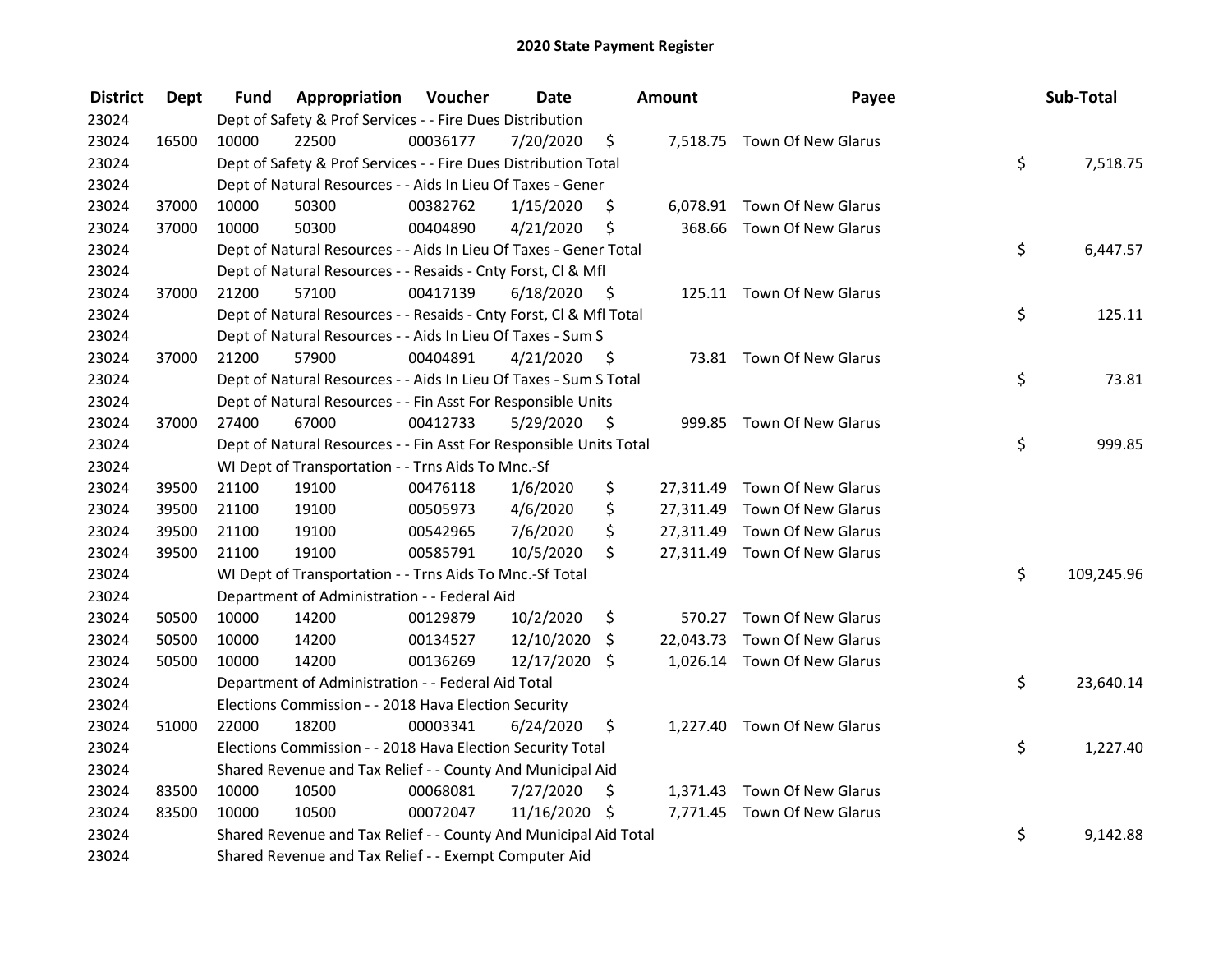| <b>District</b> | Dept  | <b>Fund</b> | Appropriation                                                       | Voucher  | <b>Date</b>     |              | Amount | Payee              | Sub-Total    |
|-----------------|-------|-------------|---------------------------------------------------------------------|----------|-----------------|--------------|--------|--------------------|--------------|
| 23024           | 83500 | 10000       | 10900                                                               | 00065234 | 7/27/2020       | S            | 56.12  | Town Of New Glarus |              |
| 23024           |       |             | Shared Revenue and Tax Relief - - Exempt Computer Aid Total         |          |                 |              |        |                    | \$<br>56.12  |
| 23024           |       |             | Shared Revenue and Tax Relief - - Utility Aid                       |          |                 |              |        |                    |              |
| 23024           | 83500 | 10000       | 11000                                                               | 00068081 | 7/27/2020       | <sub>S</sub> | 76.01  | Town Of New Glarus |              |
| 23024           | 83500 | 10000       | 11000                                                               | 00072047 | $11/16/2020$ \$ |              | 498.61 | Town Of New Glarus |              |
| 23024           |       |             | Shared Revenue and Tax Relief - - Utility Aid Total                 |          |                 |              |        |                    | \$<br>574.62 |
| 23024           |       |             | Shared Revenue and Tax Relief - - Personal Property Aid             |          |                 |              |        |                    |              |
| 23024           | 83500 | 10000       | 11100                                                               | 00060614 | 5/4/2020        | Ś.           | 475.54 | Town Of New Glarus |              |
| 23024           |       |             | Shared Revenue and Tax Relief - - Personal Property Aid Total       |          |                 |              |        |                    | \$<br>475.54 |
| 23024           |       |             | Shared Revenue and Tax Relief - - Payments For Municipal Svcs       |          |                 |              |        |                    |              |
| 23024           | 83500 | 10000       | 50100                                                               | 00054865 | 2/3/2020        | \$           | 71.62  | Town Of New Glarus |              |
| 23024           |       |             | Shared Revenue and Tax Relief - - Payments For Municipal Svcs Total |          |                 |              |        |                    | 71.62        |
| 23024 Total     |       |             |                                                                     |          |                 |              |        |                    | 159,599.37   |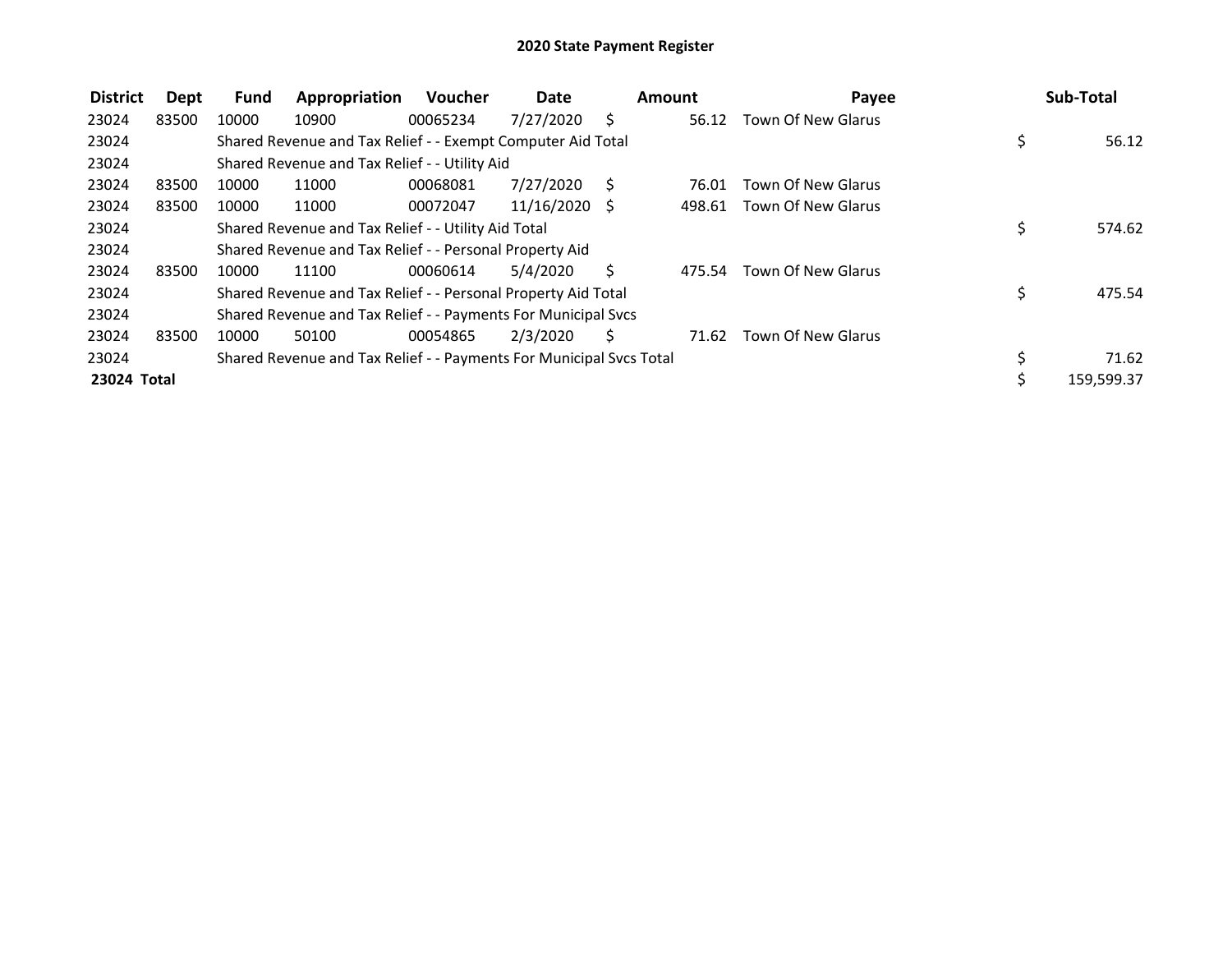| <b>District</b> | <b>Dept</b> | <b>Fund</b> | Appropriation                                                      | Voucher  | Date          |      | <b>Amount</b> | Payee                          | Sub-Total        |
|-----------------|-------------|-------------|--------------------------------------------------------------------|----------|---------------|------|---------------|--------------------------------|------------------|
| 23026           |             |             | Dept of Safety & Prof Services - - Fire Dues Distribution          |          |               |      |               |                                |                  |
| 23026           | 16500       | 10000       | 22500                                                              | 00036178 | 7/20/2020     | \$   |               | 3,603.38 Town Of Spring Grove  |                  |
| 23026           |             |             | Dept of Safety & Prof Services - - Fire Dues Distribution Total    |          |               |      |               |                                | \$<br>3,603.38   |
| 23026           |             |             | Dept of Natural Resources - - Aids In Lieu Of Taxes - Gener        |          |               |      |               |                                |                  |
| 23026           | 37000       | 10000       | 50300                                                              | 00405293 | 4/21/2020     | \$   |               | 32.30 Town Of Spring Grove     |                  |
| 23026           |             |             | Dept of Natural Resources - - Aids In Lieu Of Taxes - Gener Total  |          |               |      |               |                                | \$<br>32.30      |
| 23026           |             |             | Dept of Natural Resources - - Resaids - Cnty Forst, Cl & Mfl       |          |               |      |               |                                |                  |
| 23026           | 37000       | 21200       | 57100                                                              | 00417140 | 6/18/2020     | - \$ |               | 42.78 Town Of Spring Grove     |                  |
| 23026           |             |             | Dept of Natural Resources - - Resaids - Cnty Forst, Cl & Mfl Total |          |               |      |               |                                | \$<br>42.78      |
| 23026           |             |             | Dept of Natural Resources - - Fin Asst For Responsible Units       |          |               |      |               |                                |                  |
| 23026           | 37000       | 27400       | 67000                                                              | 00413368 | 5/29/2020     | \$   |               | 1,556.82 Town Of Spring Grove  |                  |
| 23026           |             |             | Dept of Natural Resources - - Fin Asst For Responsible Units Total |          |               |      |               |                                | \$<br>1,556.82   |
| 23026           |             |             | WI Dept of Transportation - - Trns Aids To Mnc.-Sf                 |          |               |      |               |                                |                  |
| 23026           | 39500       | 21100       | 19100                                                              | 00476119 | 1/6/2020      | \$   |               | 33,638.40 Town Of Spring Grove |                  |
| 23026           | 39500       | 21100       | 19100                                                              | 00505974 | 4/6/2020      | \$   | 33,638.40     | Town Of Spring Grove           |                  |
| 23026           | 39500       | 21100       | 19100                                                              | 00542966 | 7/6/2020      | \$   | 33,638.40     | Town Of Spring Grove           |                  |
| 23026           | 39500       | 21100       | 19100                                                              | 00585792 | 10/5/2020     | \$   |               | 33,638.40 Town Of Spring Grove |                  |
| 23026           |             |             | WI Dept of Transportation - - Trns Aids To Mnc.-Sf Total           |          |               |      |               |                                | \$<br>134,553.60 |
| 23026           |             |             | Shared Revenue and Tax Relief - - County And Municipal Aid         |          |               |      |               |                                |                  |
| 23026           | 83500       | 10000       | 10500                                                              | 00068082 | 7/27/2020     | \$.  |               | 1,468.87 Town Of Spring Grove  |                  |
| 23026           | 83500       | 10000       | 10500                                                              | 00072048 | 11/16/2020 \$ |      |               | 8,323.61 Town Of Spring Grove  |                  |
| 23026           |             |             | Shared Revenue and Tax Relief - - County And Municipal Aid Total   |          |               |      |               |                                | \$<br>9,792.48   |
| 23026           |             |             | Shared Revenue and Tax Relief - - Exempt Computer Aid              |          |               |      |               |                                |                  |
| 23026           | 83500       | 10000       | 10900                                                              | 00065235 | 7/27/2020     | \$.  |               | 138.23 Town Of Spring Grove    |                  |
| 23026           |             |             | Shared Revenue and Tax Relief - - Exempt Computer Aid Total        |          |               |      |               |                                | \$<br>138.23     |
| 23026           |             |             | Shared Revenue and Tax Relief - - Utility Aid                      |          |               |      |               |                                |                  |
| 23026           | 83500       | 10000       | 11000                                                              | 00068082 | 7/27/2020     | \$   | 64.75         | Town Of Spring Grove           |                  |
| 23026           | 83500       | 10000       | 11000                                                              | 00072048 | 11/16/2020    | \$   |               | 375.77 Town Of Spring Grove    |                  |
| 23026           |             |             | Shared Revenue and Tax Relief - - Utility Aid Total                |          |               |      |               |                                | \$<br>440.52     |
| 23026           |             |             | Shared Revenue and Tax Relief - - Personal Property Aid            |          |               |      |               |                                |                  |
| 23026           | 83500       | 10000       | 11100                                                              | 00060615 | 5/4/2020      | \$   |               | 495.37 Town Of Spring Grove    |                  |
| 23026           |             |             | Shared Revenue and Tax Relief - - Personal Property Aid Total      |          |               |      |               |                                | \$<br>495.37     |
| 23026 Total     |             |             |                                                                    |          |               |      |               |                                | \$<br>150,655.48 |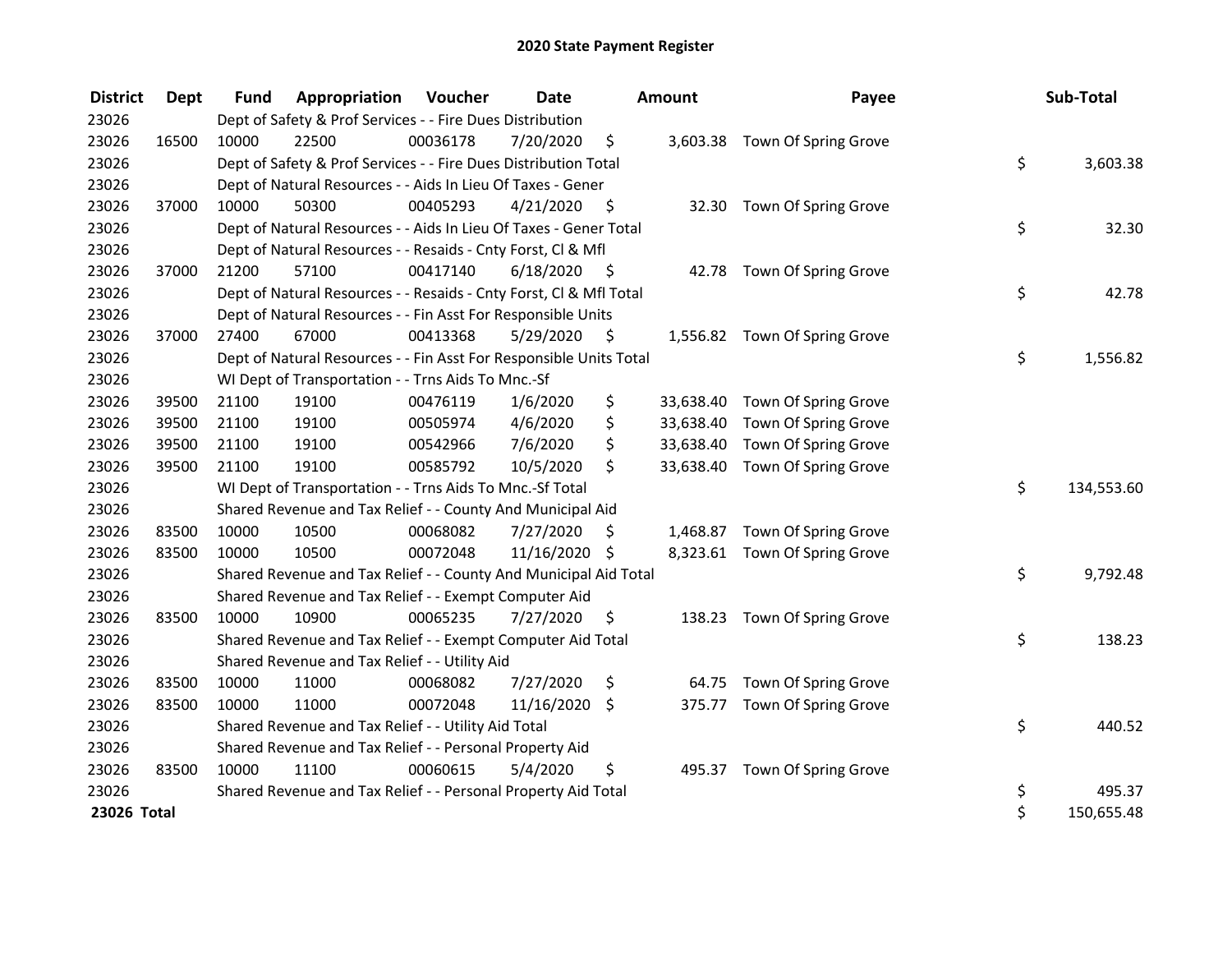| <b>District</b> | <b>Dept</b> | Fund  | Appropriation                                                      | Voucher  | <b>Date</b>   |      | Amount    | Payee                        | Sub-Total        |
|-----------------|-------------|-------|--------------------------------------------------------------------|----------|---------------|------|-----------|------------------------------|------------------|
| 23028           |             |       | Dept of Safety & Prof Services - - Fire Dues Distribution          |          |               |      |           |                              |                  |
| 23028           | 16500       | 10000 | 22500                                                              | 00036179 | 7/20/2020     | \$   |           | 5,841.17 Sylvester, Town of  |                  |
| 23028           |             |       | Dept of Safety & Prof Services - - Fire Dues Distribution Total    |          |               |      |           |                              | \$<br>5,841.17   |
| 23028           |             |       | Dept of Natural Resources - - Resaids - Cnty Forst, Cl & Mfl       |          |               |      |           |                              |                  |
| 23028           | 37000       | 21200 | 57100                                                              | 00417141 | 6/18/2020     | - \$ |           | 22.00 Sylvester, Town of     |                  |
| 23028           |             |       | Dept of Natural Resources - - Resaids - Cnty Forst, Cl & Mfl Total |          |               |      |           |                              | \$<br>22.00      |
| 23028           |             |       | Dept of Natural Resources - - Fin Asst For Responsible Units       |          |               |      |           |                              |                  |
| 23028           | 37000       | 27400 | 67000                                                              | 00413337 | 5/29/2020     | - \$ |           | 1,125.03 Sylvester, Town of  |                  |
| 23028           |             |       | Dept of Natural Resources - - Fin Asst For Responsible Units Total |          |               |      |           |                              | \$<br>1,125.03   |
| 23028           |             |       | WI Dept of Transportation - - Trns Aids To Mnc.-Sf                 |          |               |      |           |                              |                  |
| 23028           | 39500       | 21100 | 19100                                                              | 00476120 | 1/6/2020      | \$   |           | 29,045.97 Sylvester, Town of |                  |
| 23028           | 39500       | 21100 | 19100                                                              | 00505975 | 4/6/2020      | \$   | 29,045.97 | Sylvester, Town of           |                  |
| 23028           | 39500       | 21100 | 19100                                                              | 00542967 | 7/6/2020      | \$   | 29,045.97 | Sylvester, Town of           |                  |
| 23028           | 39500       | 21100 | 19100                                                              | 00585793 | 10/5/2020     | \$   | 29,045.97 | Sylvester, Town of           |                  |
| 23028           |             |       | WI Dept of Transportation - - Trns Aids To Mnc.-Sf Total           |          |               |      |           |                              | \$<br>116,183.88 |
| 23028           |             |       | Department of Administration - - Federal Aid                       |          |               |      |           |                              |                  |
| 23028           | 50500       | 10000 | 14200                                                              | 00134528 | 12/10/2020 \$ |      | 16,647.84 | Sylvester, Town of           |                  |
| 23028           |             |       | Department of Administration - - Federal Aid Total                 |          |               |      |           |                              | \$<br>16,647.84  |
| 23028           |             |       | Elections Commission - - 2018 Hava Election Security               |          |               |      |           |                              |                  |
| 23028           | 51000       | 22000 | 18200                                                              | 00004506 | 9/9/2020      | \$   |           | 921.60 Sylvester, Town of    |                  |
| 23028           |             |       | Elections Commission - - 2018 Hava Election Security Total         |          |               |      |           |                              | \$<br>921.60     |
| 23028           |             |       | Shared Revenue and Tax Relief - - County And Municipal Aid         |          |               |      |           |                              |                  |
| 23028           | 83500       | 10000 | 10500                                                              | 00068083 | 7/27/2020     | S    |           | 1,495.01 Sylvester, Town of  |                  |
| 23028           | 83500       | 10000 | 10500                                                              | 00072049 | 11/16/2020 \$ |      |           | 8,471.71 Sylvester, Town of  |                  |
| 23028           |             |       | Shared Revenue and Tax Relief - - County And Municipal Aid Total   |          |               |      |           |                              | \$<br>9,966.72   |
| 23028           |             |       | Shared Revenue and Tax Relief - - Exempt Computer Aid              |          |               |      |           |                              |                  |
| 23028           | 83500       | 10000 | 10900                                                              | 00065236 | 7/27/2020     | \$   |           | 100.81 Sylvester, Town of    |                  |
| 23028           |             |       | Shared Revenue and Tax Relief - - Exempt Computer Aid Total        |          |               |      |           |                              | \$<br>100.81     |
| 23028           |             |       | Shared Revenue and Tax Relief - - Utility Aid                      |          |               |      |           |                              |                  |
| 23028           | 83500       | 10000 | 11000                                                              | 00068083 | 7/27/2020     | \$   | 3.73      | Sylvester, Town of           |                  |
| 23028           | 83500       | 10000 | 11000                                                              | 00072049 | 11/16/2020    | \$   | 21.70     | Sylvester, Town of           |                  |
| 23028           |             |       | Shared Revenue and Tax Relief - - Utility Aid Total                |          |               |      |           |                              | \$<br>25.43      |
| 23028           |             |       | Shared Revenue and Tax Relief - - Personal Property Aid            |          |               |      |           |                              |                  |
| 23028           | 83500       | 10000 | 11100                                                              | 00060616 | 5/4/2020      | \$   | 32.69     | Sylvester, Town of           |                  |
| 23028           |             |       | Shared Revenue and Tax Relief - - Personal Property Aid Total      |          |               |      |           |                              | \$<br>32.69      |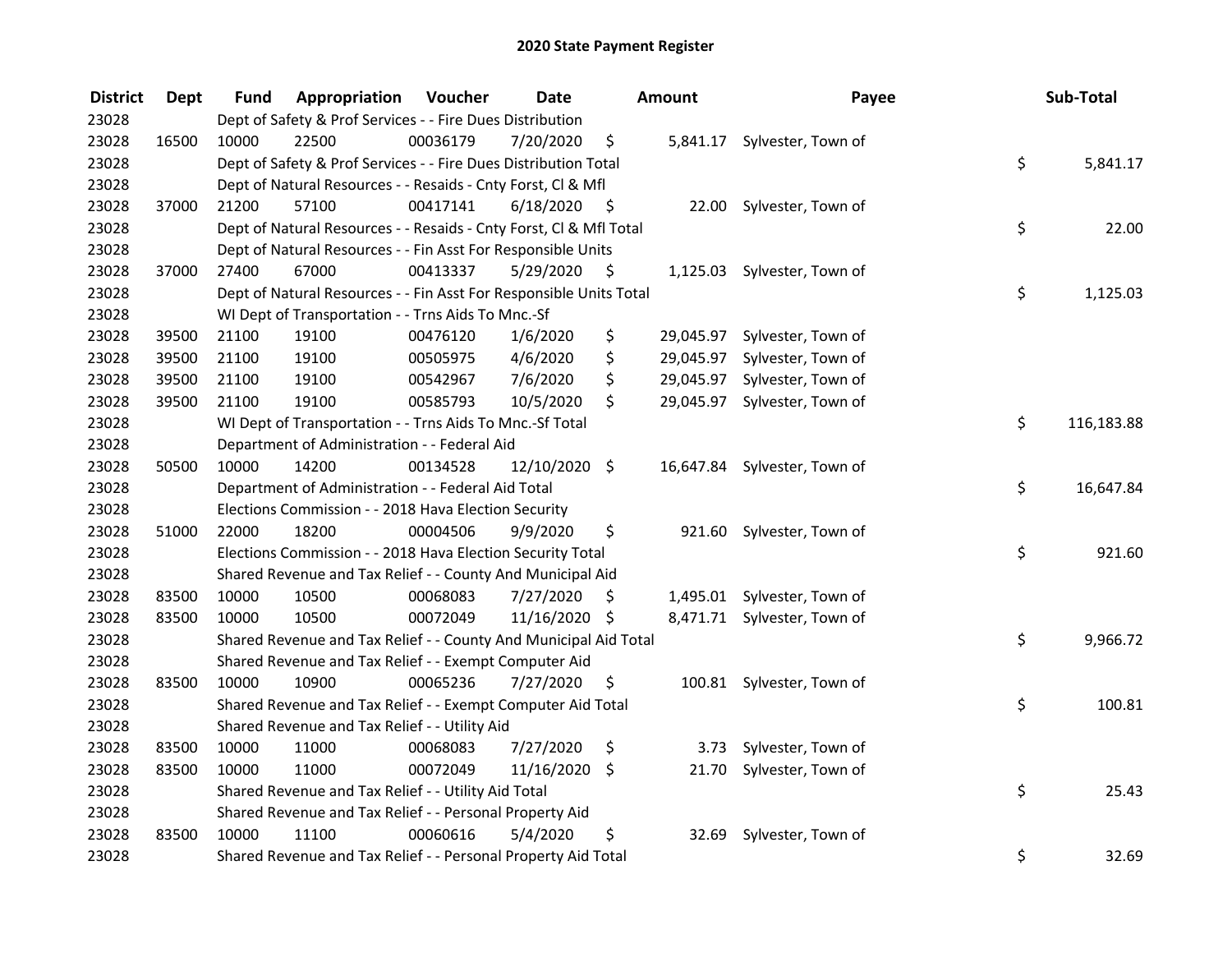|             |  | District Dept Fund Appropriation Voucher | Date | Amount | Payee | Sub-Total  |
|-------------|--|------------------------------------------|------|--------|-------|------------|
| 23028 Total |  |                                          |      |        |       | 150,867.17 |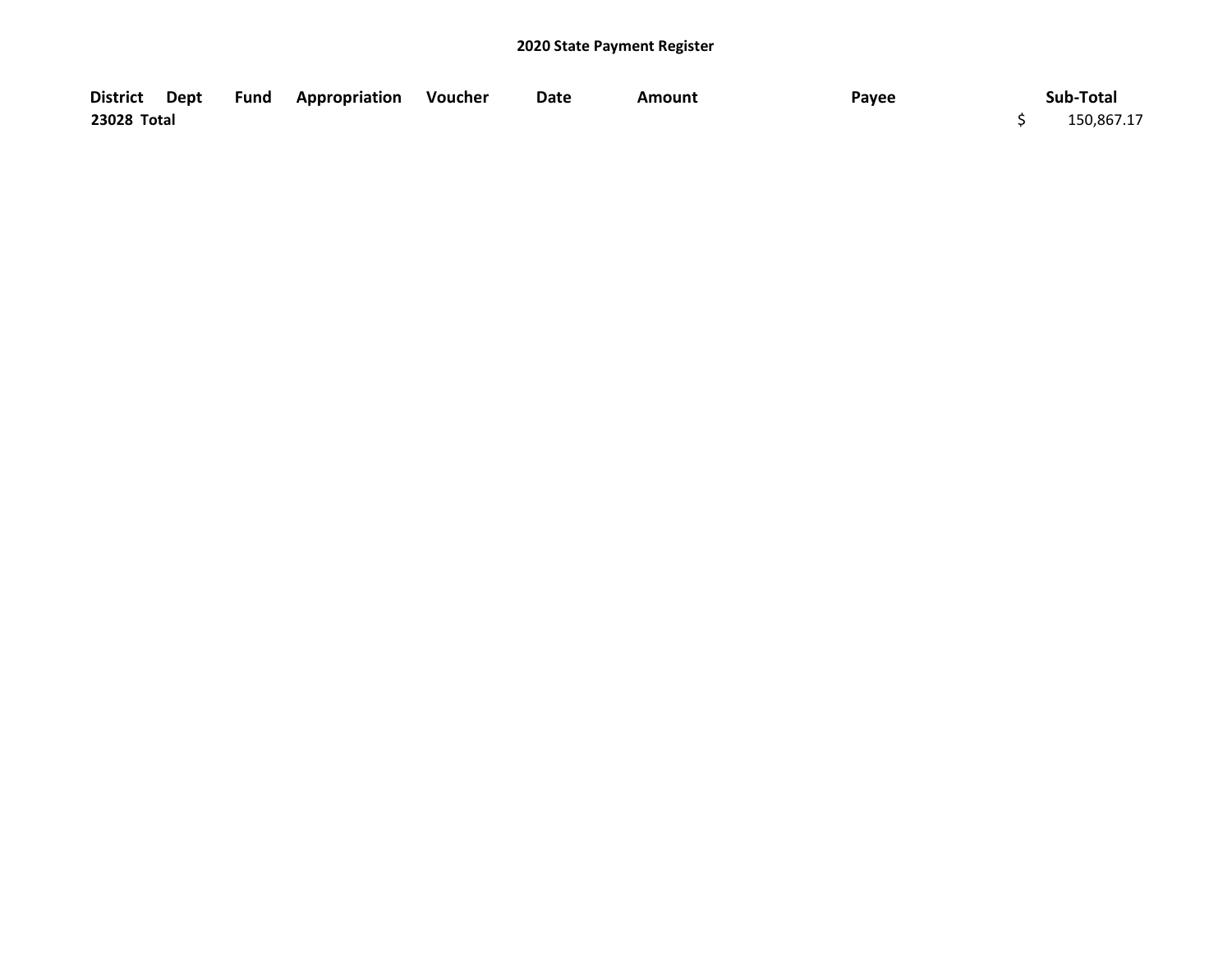| <b>District</b> | <b>Dept</b> | <b>Fund</b> | Appropriation                                                       | Voucher  | Date          |      | <b>Amount</b> | Payee                        | Sub-Total        |
|-----------------|-------------|-------------|---------------------------------------------------------------------|----------|---------------|------|---------------|------------------------------|------------------|
| 23030           |             |             | Dept of Safety & Prof Services - - Fire Dues Distribution           |          |               |      |               |                              |                  |
| 23030           | 16500       | 10000       | 22500                                                               | 00036180 | 7/20/2020     | \$   |               | 3,290.32 Town Of Washington  |                  |
| 23030           |             |             | Dept of Safety & Prof Services - - Fire Dues Distribution Total     |          |               |      |               |                              | \$<br>3,290.32   |
| 23030           |             |             | Dept of Natural Resources - - Resaids - Cnty Forst, Cl & Mfl        |          |               |      |               |                              |                  |
| 23030           | 37000       | 21200       | 57100                                                               | 00417142 | 6/18/2020     | - \$ |               | 84.19 Town Of Washington     |                  |
| 23030           |             |             | Dept of Natural Resources - - Resaids - Cnty Forst, Cl & Mfl Total  |          |               |      |               |                              | \$<br>84.19      |
| 23030           |             |             | Dept of Natural Resources - - Fin Asst For Responsible Units        |          |               |      |               |                              |                  |
| 23030           | 37000       | 27400       | 67000                                                               | 00412967 | 5/29/2020     | - \$ |               | 2,116.17 Town Of Washington  |                  |
| 23030           |             |             | Dept of Natural Resources - - Fin Asst For Responsible Units Total  |          |               |      |               |                              | \$<br>2,116.17   |
| 23030           |             |             | WI Dept of Transportation - - Trns Aids To Mnc.-Sf                  |          |               |      |               |                              |                  |
| 23030           | 39500       | 21100       | 19100                                                               | 00476121 | 1/6/2020      | \$   |               | 28,474.38 Town Of Washington |                  |
| 23030           | 39500       | 21100       | 19100                                                               | 00505976 | 4/6/2020      | \$   |               | 28,474.38 Town Of Washington |                  |
| 23030           | 39500       | 21100       | 19100                                                               | 00542968 | 7/6/2020      | \$   |               | 28,474.38 Town Of Washington |                  |
| 23030           | 39500       | 21100       | 19100                                                               | 00585794 | 10/5/2020     | \$   |               | 28,474.38 Town Of Washington |                  |
| 23030           |             |             | WI Dept of Transportation - - Trns Aids To Mnc.-Sf Total            |          |               |      |               |                              | \$<br>113,897.52 |
| 23030           |             |             | Department of Administration - - Federal Aid                        |          |               |      |               |                              |                  |
| 23030           | 50500       | 10000       | 14200                                                               | 00134529 | 12/10/2020 \$ |      | 13,396.00     | Town Of Washington           |                  |
| 23030           | 50500       | 10000       | 14200                                                               | 00136270 | 12/17/2020 \$ |      |               | 1,421.75 Town Of Washington  |                  |
| 23030           |             |             | Department of Administration - - Federal Aid Total                  |          |               |      |               |                              | \$<br>14,817.75  |
| 23030           |             |             | Shared Revenue and Tax Relief - - County And Municipal Aid          |          |               |      |               |                              |                  |
| 23030           | 83500       | 10000       | 10500                                                               | 00068084 | 7/27/2020     | \$.  |               | 1,164.16 Town Of Washington  |                  |
| 23030           | 83500       | 10000       | 10500                                                               | 00072050 | 11/16/2020 \$ |      |               | 6,596.91 Town Of Washington  |                  |
| 23030           |             |             | Shared Revenue and Tax Relief - - County And Municipal Aid Total    |          |               |      |               |                              | \$<br>7,761.07   |
| 23030           |             |             | Shared Revenue and Tax Relief - - Exempt Computer Aid               |          |               |      |               |                              |                  |
| 23030           | 83500       | 10000       | 10900                                                               | 00065237 | 7/27/2020     | \$.  | 58.20         | Town Of Washington           |                  |
| 23030           |             |             | Shared Revenue and Tax Relief - - Exempt Computer Aid Total         |          |               |      |               |                              | \$<br>58.20      |
| 23030           |             |             | Shared Revenue and Tax Relief - - Personal Property Aid             |          |               |      |               |                              |                  |
| 23030           | 83500       | 10000       | 11100                                                               | 00060617 | 5/4/2020      | \$   |               | 1,016.18 Town Of Washington  |                  |
| 23030           |             |             | Shared Revenue and Tax Relief - - Personal Property Aid Total       |          |               |      |               |                              | \$<br>1,016.18   |
| 23030           |             |             | Shared Revenue and Tax Relief - - Payments For Municipal Svcs       |          |               |      |               |                              |                  |
| 23030           | 83500       | 10000       | 50100                                                               | 00054683 | 2/3/2020      | \$   |               | 109.88 Town Of Washington    |                  |
| 23030           |             |             | Shared Revenue and Tax Relief - - Payments For Municipal Svcs Total |          |               |      |               |                              | \$<br>109.88     |
| 23030 Total     |             |             |                                                                     |          |               |      |               |                              | \$<br>143,151.28 |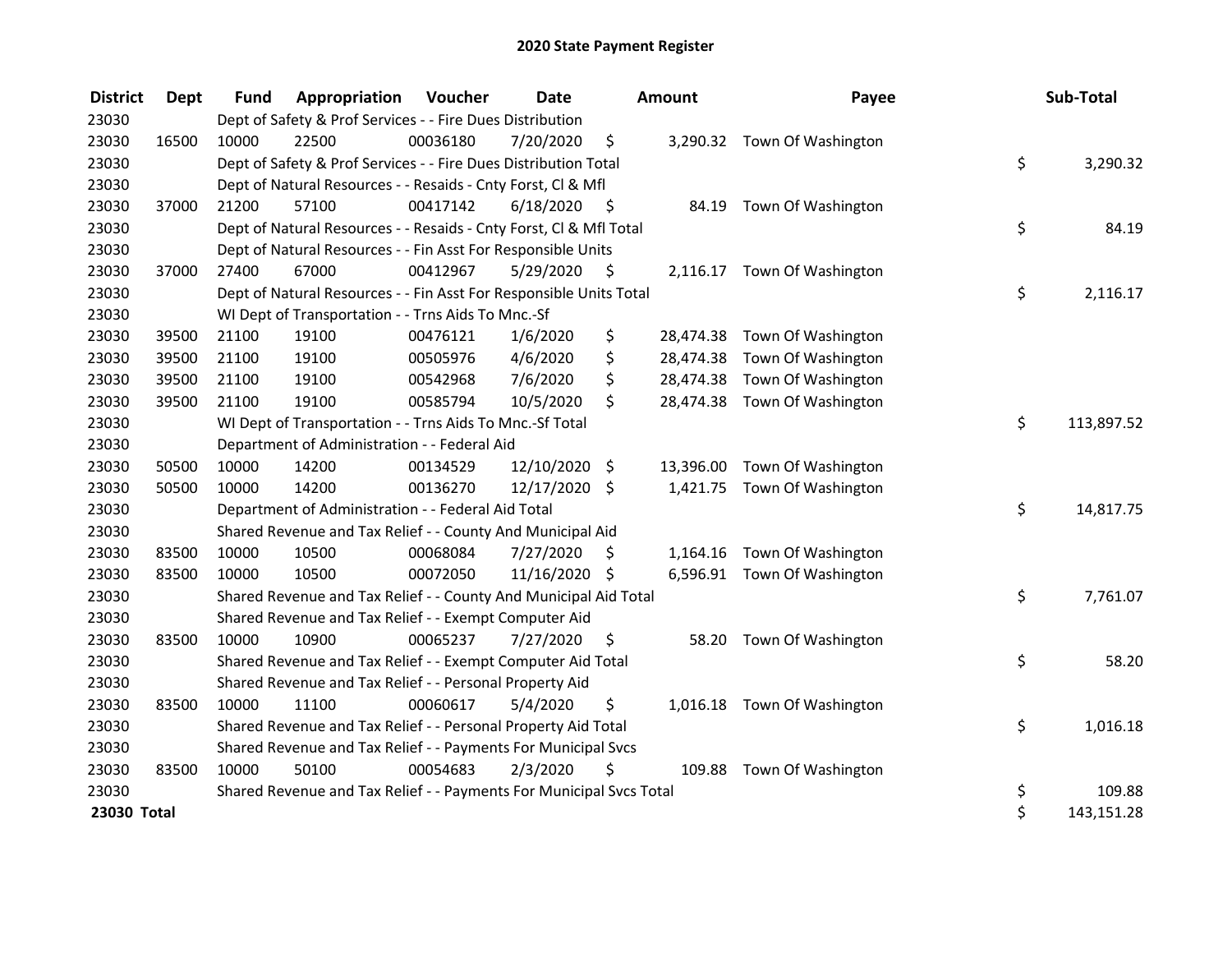| <b>District</b> | Dept  | Fund  | Appropriation                                                      | Voucher  | <b>Date</b>   |      | Amount    |                        | Payee | Sub-Total  |
|-----------------|-------|-------|--------------------------------------------------------------------|----------|---------------|------|-----------|------------------------|-------|------------|
| 23032           |       |       | Dept of Safety & Prof Services - - Fire Dues Distribution          |          |               |      |           |                        |       |            |
| 23032           | 16500 | 10000 | 22500                                                              | 00036181 | 7/20/2020     | \$   |           | 4,638.12 Town Of York  |       |            |
| 23032           |       |       | Dept of Safety & Prof Services - - Fire Dues Distribution Total    |          |               |      |           |                        | \$    | 4,638.12   |
| 23032           |       |       | Dept of Natural Resources - - Aids In Lieu Of Taxes - Gener        |          |               |      |           |                        |       |            |
| 23032           | 37000 | 10000 | 50300                                                              | 00382769 | 1/15/2020     | \$   |           | 9,690.44 Town Of York  |       |            |
| 23032           |       |       | Dept of Natural Resources - - Aids In Lieu Of Taxes - Gener Total  |          |               |      |           |                        | \$    | 9,690.44   |
| 23032           |       |       | Dept of Natural Resources - - Resaids - Cnty Forst, CI & Mfl       |          |               |      |           |                        |       |            |
| 23032           | 37000 | 21200 | 57100                                                              | 00417143 | 6/18/2020     | - \$ |           | 187.28 Town Of York    |       |            |
| 23032           |       |       | Dept of Natural Resources - - Resaids - Cnty Forst, Cl & Mfl Total |          |               |      |           |                        | \$    | 187.28     |
| 23032           |       |       | Dept of Natural Resources - - Fin Asst For Responsible Units       |          |               |      |           |                        |       |            |
| 23032           | 37000 | 27400 | 67000                                                              | 00413220 | 5/29/2020     | - \$ |           | 882.60 Town Of York    |       |            |
| 23032           |       |       | Dept of Natural Resources - - Fin Asst For Responsible Units Total |          |               |      |           |                        | \$    | 882.60     |
| 23032           |       |       | WI Dept of Transportation - - Trns Aids To Mnc.-Sf                 |          |               |      |           |                        |       |            |
| 23032           | 39500 | 21100 | 19100                                                              | 00476122 | 1/6/2020      | \$   | 27,048.69 | Town Of York           |       |            |
| 23032           | 39500 | 21100 | 19100                                                              | 00505977 | 4/6/2020      | \$   | 27,048.69 | Town Of York           |       |            |
| 23032           | 39500 | 21100 | 19100                                                              | 00542969 | 7/6/2020      | \$   | 27,048.69 | Town Of York           |       |            |
| 23032           | 39500 | 21100 | 19100                                                              | 00585795 | 10/5/2020     | \$.  |           | 27,048.69 Town Of York |       |            |
| 23032           |       |       | WI Dept of Transportation - - Trns Aids To Mnc.-Sf Total           |          |               |      |           |                        | \$    | 108,194.76 |
| 23032           |       |       | Department of Administration - - Federal Aid                       |          |               |      |           |                        |       |            |
| 23032           | 50500 | 10000 | 14200                                                              | 00132149 | 11/13/2020 \$ |      |           | 1,036.71 Town Of York  |       |            |
| 23032           | 50500 | 10000 | 14200                                                              | 00134530 | 12/10/2020 \$ |      |           | 5,079.95 Town Of York  |       |            |
| 23032           |       |       | Department of Administration - - Federal Aid Total                 |          |               |      |           |                        | \$    | 6,116.66   |
| 23032           |       |       | Elections Commission - - 2018 Hava Election Security               |          |               |      |           |                        |       |            |
| 23032           | 51000 | 22000 | 18200                                                              | 00003882 | 7/16/2020     | \$   |           | 927.10 Town Of York    |       |            |
| 23032           |       |       | Elections Commission - - 2018 Hava Election Security Total         |          |               |      |           |                        | \$    | 927.10     |
| 23032           |       |       | Shared Revenue and Tax Relief - - County And Municipal Aid         |          |               |      |           |                        |       |            |
| 23032           | 83500 | 10000 | 10500                                                              | 00068085 | 7/27/2020     | \$   |           | 1,077.93 Town Of York  |       |            |
| 23032           | 83500 | 10000 | 10500                                                              | 00072051 | 11/16/2020 \$ |      |           | 6,108.30 Town Of York  |       |            |
| 23032           |       |       | Shared Revenue and Tax Relief - - County And Municipal Aid Total   |          |               |      |           |                        | \$    | 7,186.23   |
| 23032           |       |       | Shared Revenue and Tax Relief - - Exempt Computer Aid              |          |               |      |           |                        |       |            |
| 23032           | 83500 | 10000 | 10900                                                              | 00065238 | 7/27/2020     | \$   |           | 1.03 Town Of York      |       |            |
| 23032           |       |       | Shared Revenue and Tax Relief - - Exempt Computer Aid Total        |          |               |      |           |                        | \$    | 1.03       |
| 23032           |       |       | Shared Revenue and Tax Relief - - Personal Property Aid            |          |               |      |           |                        |       |            |
| 23032           | 83500 | 10000 | 11100                                                              | 00060618 | 5/4/2020      | \$   | 124.98    | Town Of York           |       |            |
| 23032           |       |       | Shared Revenue and Tax Relief - - Personal Property Aid Total      |          |               |      |           |                        | \$    | 124.98     |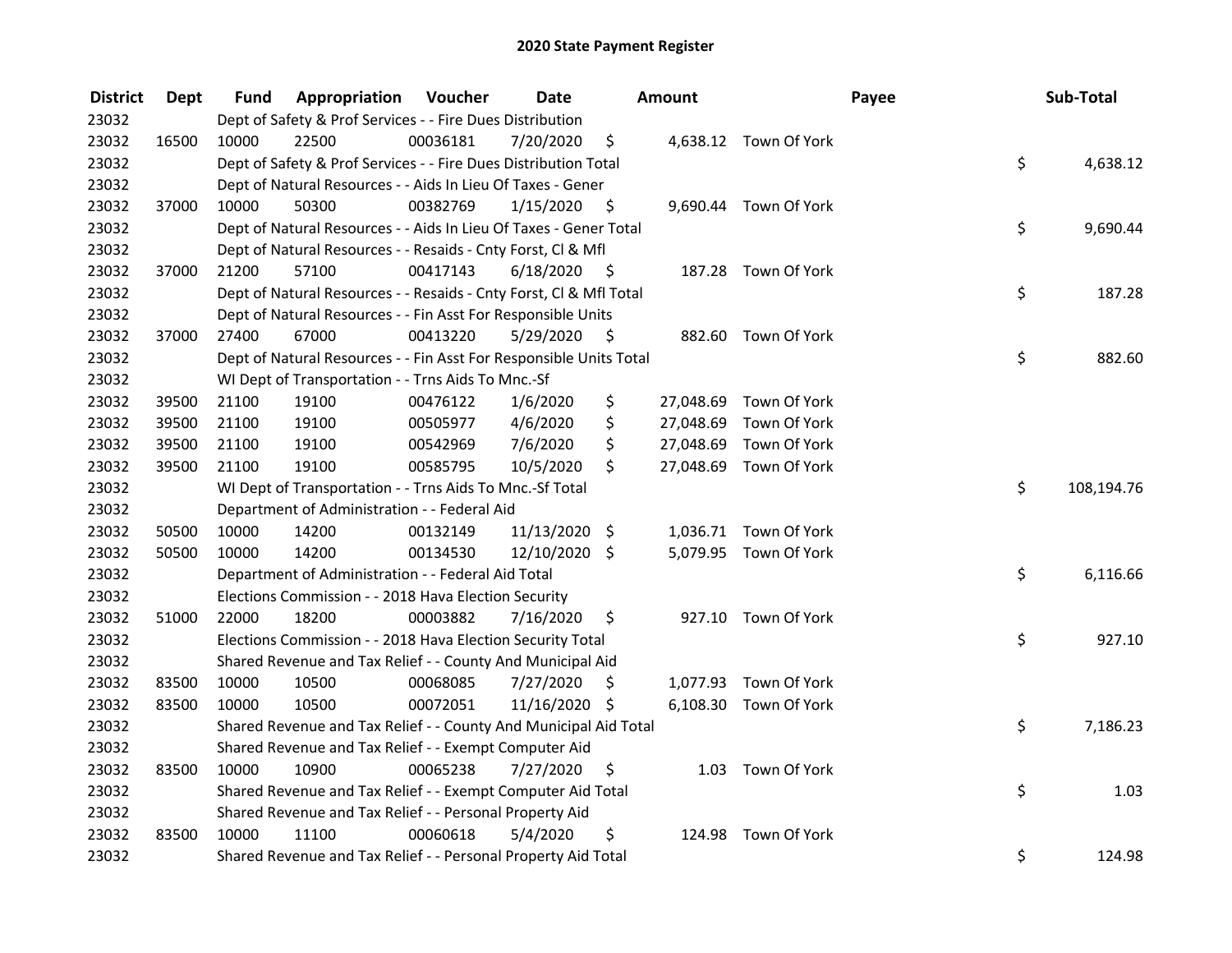|             |  | District Dept Fund Appropriation Voucher | Date | Amount | Payee | Sub-Total  |
|-------------|--|------------------------------------------|------|--------|-------|------------|
| 23032 Total |  |                                          |      |        |       | 137,949.20 |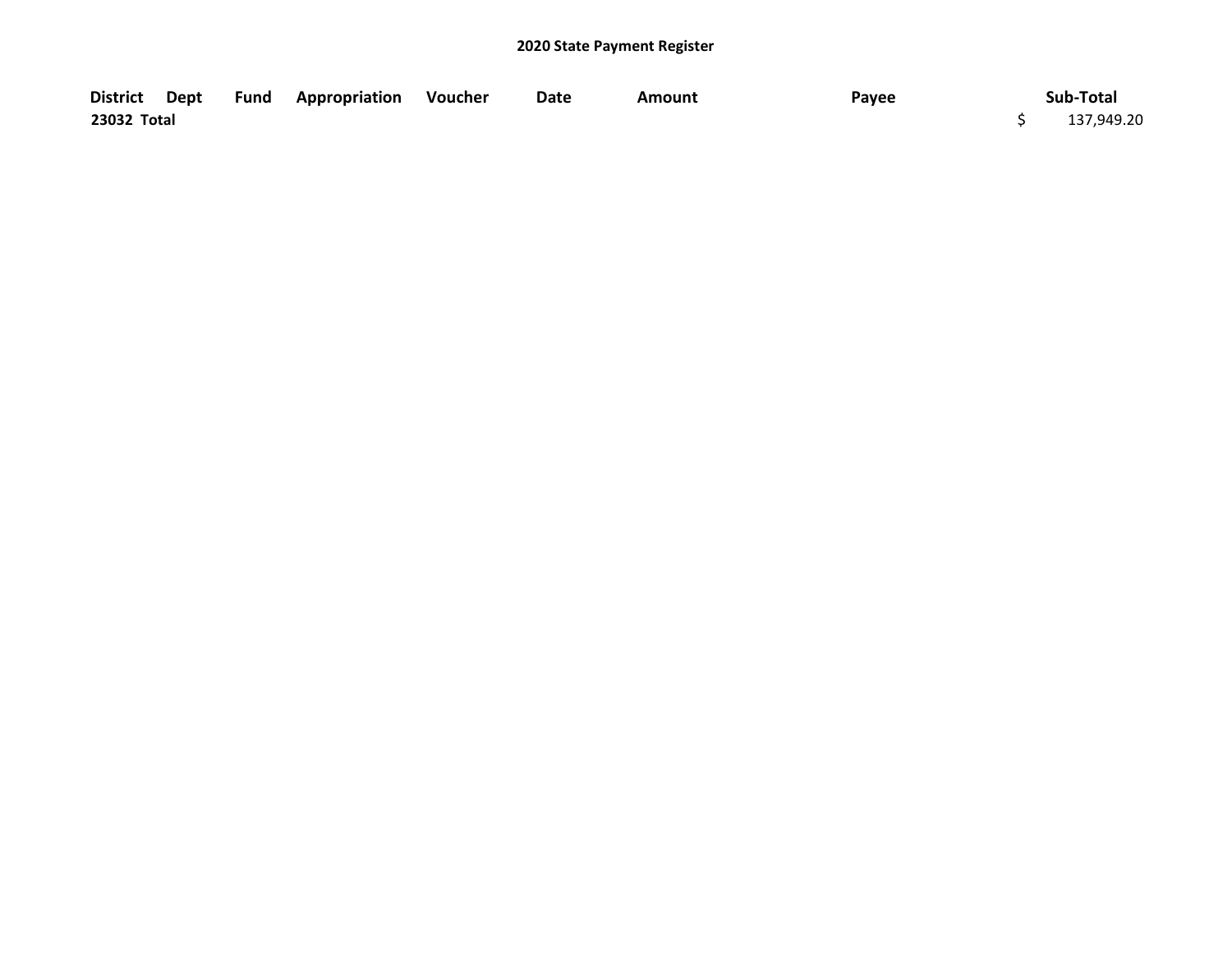| <b>District</b> | <b>Dept</b> | Fund  | Appropriation                                                         | Voucher  | <b>Date</b>   |      | <b>Amount</b> | Payee                        | Sub-Total        |
|-----------------|-------------|-------|-----------------------------------------------------------------------|----------|---------------|------|---------------|------------------------------|------------------|
| 23101           |             |       | Dept of Safety & Prof Services - - Fire Dues Distribution             |          |               |      |               |                              |                  |
| 23101           | 16500       | 10000 | 22500                                                                 | 00036182 | 7/20/2020     | \$   |               | 2,557.59 Village Of Albany   |                  |
| 23101           |             |       | Dept of Safety & Prof Services - - Fire Dues Distribution Total       |          |               |      |               |                              | \$<br>2,557.59   |
| 23101           |             |       | Dept of Natural Resources - - Aids In Lieu Of Taxes - Gener           |          |               |      |               |                              |                  |
| 23101           | 37000       | 10000 | 50300                                                                 | 00405096 | 4/21/2020     | \$   |               | 30.07 Village Of Albany      |                  |
| 23101           |             |       | Dept of Natural Resources - - Aids In Lieu Of Taxes - Gener Total     |          |               |      |               |                              | \$<br>30.07      |
| 23101           |             |       | Dept of Natural Resources - - Gen Program Ops-State Funds             |          |               |      |               |                              |                  |
| 23101           | 37000       | 21200 | 16100                                                                 | 00381466 | 1/10/2020     | \$   |               | 125.21 Village Of Albany     |                  |
| 23101           | 37000       | 21200 | 16100                                                                 | 00400756 | 4/13/2020     | \$   |               | 110.21 Village Of Albany     |                  |
| 23101           | 37000       | 21200 | 16100                                                                 | 00423455 | 7/9/2020      | \$   | 123.05        | Village Of Albany            |                  |
| 23101           | 37000       | 21200 | 16100                                                                 | 00441513 | 10/15/2020    | \$   | 137.37        | Village Of Albany            |                  |
| 23101           |             |       | Dept of Natural Resources - - Gen Program Ops-State Funds Total       |          |               |      |               |                              | \$<br>495.84     |
| 23101           |             |       | Dept of Natural Resources - - Fin Asst For Responsible Units          |          |               |      |               |                              |                  |
| 23101           | 37000       | 27400 | 67000                                                                 | 00413300 | 5/29/2020     | -\$  |               | 9,692.72 Village Of Albany   |                  |
| 23101           |             |       | Dept of Natural Resources - - Fin Asst For Responsible Units Total    |          |               |      |               |                              | \$<br>9,692.72   |
| 23101           |             |       | Dept of Natural Resources - - Land Acquisition                        |          |               |      |               |                              |                  |
| 23101           | 37000       | 36300 | TA100                                                                 | 00397421 | 3/20/2020     | \$   |               | 104,274.40 Village Of Albany |                  |
| 23101           |             |       | Dept of Natural Resources - - Land Acquisition Total                  |          |               |      |               |                              | \$<br>104,274.40 |
| 23101           |             |       | WI Dept of Transportation - - Trns Aids To Mnc.-Sf                    |          |               |      |               |                              |                  |
| 23101           | 39500       | 21100 | 19100                                                                 | 00476123 | 1/6/2020      | \$   |               | 32,159.62 Village Of Albany  |                  |
| 23101           | 39500       | 21100 | 19100                                                                 | 00505978 | 4/6/2020      | \$   |               | 32,159.62 Village Of Albany  |                  |
| 23101           | 39500       | 21100 | 19100                                                                 | 00542970 | 7/6/2020      | \$   |               | 32,159.62 Village Of Albany  |                  |
| 23101           | 39500       | 21100 | 19100                                                                 | 00585796 | 10/5/2020     | \$   |               | 32,159.64 Village Of Albany  |                  |
| 23101           |             |       | WI Dept of Transportation - - Trns Aids To Mnc.-Sf Total              |          |               |      |               |                              | \$<br>128,638.50 |
| 23101           |             |       | Department of Justice - - Law Enforcement Train, Local                |          |               |      |               |                              |                  |
| 23101           | 45500       | 10000 | 23100                                                                 | 00090816 | 11/25/2020 \$ |      |               | 1,440.00 Village Of Albany   |                  |
| 23101           |             |       | Department of Justice - - Law Enforcement Train, Local Total          |          |               |      |               |                              | \$<br>1,440.00   |
| 23101           |             |       | Department of Administration - - Telecom Access; School Dist          |          |               |      |               |                              |                  |
| 23101           | 50500       | 25500 | 46600                                                                 | 00127916 | 9/24/2020     | \$   |               | 155.00 Village Of Albany     |                  |
| 23101           |             |       | Department of Administration - - Telecom Access; School Dist Total    |          |               |      |               |                              | \$<br>155.00     |
| 23101           |             |       | Shared Revenue and Tax Relief - - Expenditure Restraint Program       |          |               |      |               |                              |                  |
| 23101           | 83500       | 10000 | 10100                                                                 | 00068086 | 7/27/2020     | - \$ |               | 19,057.97 Village Of Albany  |                  |
| 23101           |             |       | Shared Revenue and Tax Relief - - Expenditure Restraint Program Total |          |               |      |               |                              | \$<br>19,057.97  |
| 23101           |             |       | Shared Revenue and Tax Relief - - County And Municipal Aid            |          |               |      |               |                              |                  |
| 23101           | 83500       | 10000 | 10500                                                                 | 00068086 | 7/27/2020     | \$   |               | 37,299.10 Village Of Albany  |                  |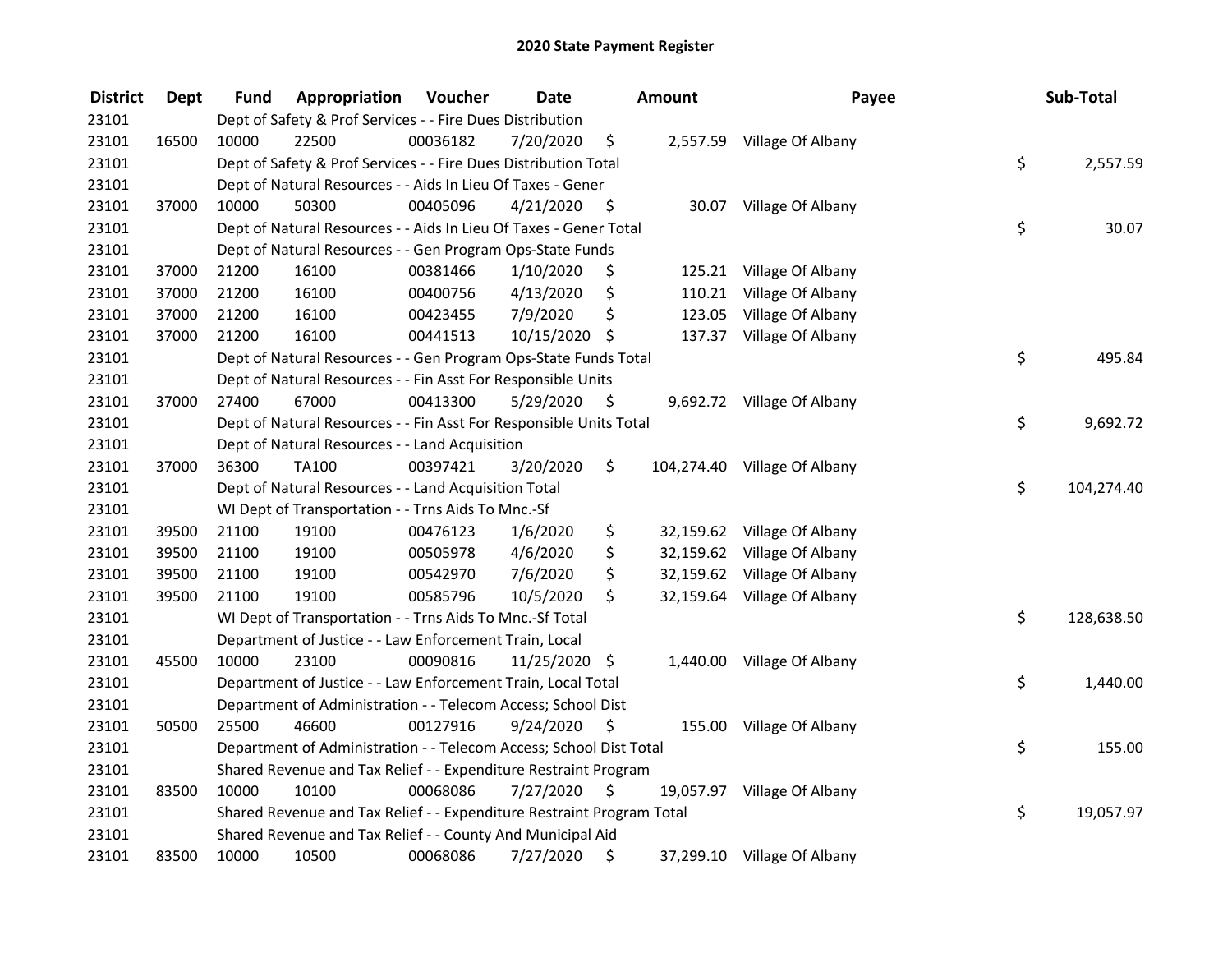| <b>District</b> | Dept  | <b>Fund</b> | Appropriation                                                       | Voucher  | Date            |    | <b>Amount</b> | Payee             | Sub-Total        |
|-----------------|-------|-------------|---------------------------------------------------------------------|----------|-----------------|----|---------------|-------------------|------------------|
| 23101           | 83500 | 10000       | 10500                                                               | 00072052 | $11/16/2020$ \$ |    | 211,361.59    | Village Of Albany |                  |
| 23101           |       |             | Shared Revenue and Tax Relief - - County And Municipal Aid Total    |          |                 |    |               |                   | \$<br>248,660.69 |
| 23101           |       |             | Shared Revenue and Tax Relief - - Exempt Computer Aid               |          |                 |    |               |                   |                  |
| 23101           | 83500 | 10000       | 10900                                                               | 00065239 | 7/27/2020       | S. | 2,171.54      | Village Of Albany |                  |
| 23101           |       |             | Shared Revenue and Tax Relief - - Exempt Computer Aid Total         |          |                 |    |               |                   | \$<br>2,171.54   |
| 23101           |       |             | Shared Revenue and Tax Relief - - Utility Aid                       |          |                 |    |               |                   |                  |
| 23101           | 83500 | 10000       | 11000                                                               | 00068086 | 7/27/2020       | S  | 6.91          | Village Of Albany |                  |
| 23101           | 83500 | 10000       | 11000                                                               | 00072052 | $11/16/2020$ \$ |    | 41.53         | Village Of Albany |                  |
| 23101           |       |             | Shared Revenue and Tax Relief - - Utility Aid Total                 |          |                 |    |               |                   | \$<br>48.44      |
| 23101           |       |             | Shared Revenue and Tax Relief - - Personal Property Aid             |          |                 |    |               |                   |                  |
| 23101           | 83500 | 10000       | 11100                                                               | 00060619 | 5/4/2020        | Ś. | 1,134.25      | Village Of Albany |                  |
| 23101           |       |             | Shared Revenue and Tax Relief - - Personal Property Aid Total       |          |                 |    |               |                   | \$<br>1,134.25   |
| 23101           |       |             | Shared Revenue and Tax Relief - - Payments For Municipal Svcs       |          |                 |    |               |                   |                  |
| 23101           | 83500 | 10000       | 50100                                                               | 00054900 | 2/3/2020        | S  | 89.15         | Village Of Albany |                  |
| 23101           |       |             | Shared Revenue and Tax Relief - - Payments For Municipal Svcs Total |          |                 |    |               |                   | \$<br>89.15      |
| 23101 Total     |       |             |                                                                     |          |                 |    |               |                   | 518,446.16       |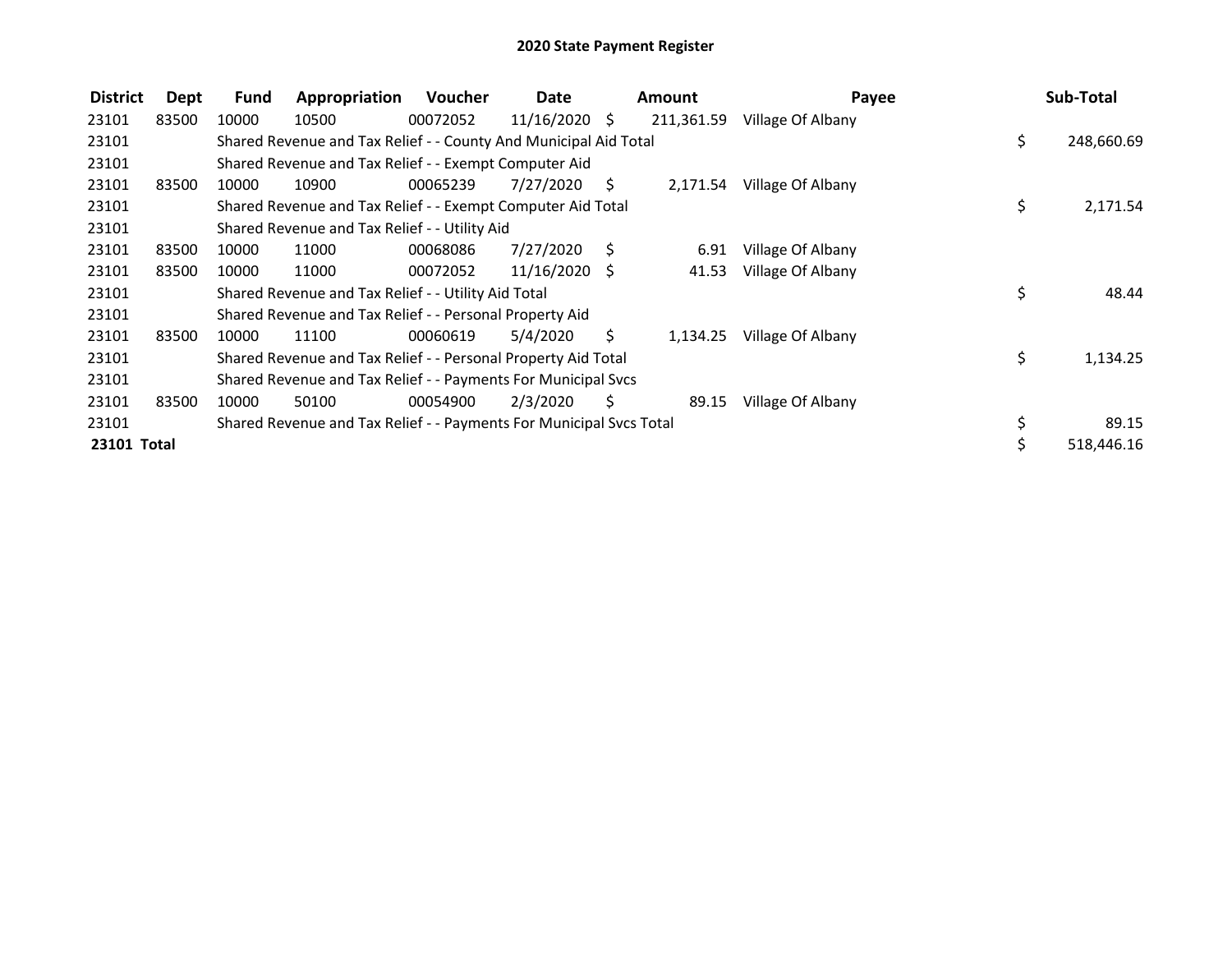| <b>District</b> | <b>Dept</b> | <b>Fund</b> | <b>Appropriation</b>                                        | Voucher  | Date         | Amount |      | Payee                 | Sub-Total |
|-----------------|-------------|-------------|-------------------------------------------------------------|----------|--------------|--------|------|-----------------------|-----------|
| 23106           |             |             | Shared Revenue and Tax Relief - - Exempt Computer Aid       |          |              |        |      |                       |           |
| 23106           | 83500       | 10000       | 10900                                                       | 00065240 | 7/27/2020 \$ |        | 3.11 | Village Of Belleville |           |
| 23106           |             |             | Shared Revenue and Tax Relief - - Exempt Computer Aid Total |          |              |        |      |                       | 3.11      |
| 23106 Total     |             |             |                                                             |          |              |        |      |                       | 3.11      |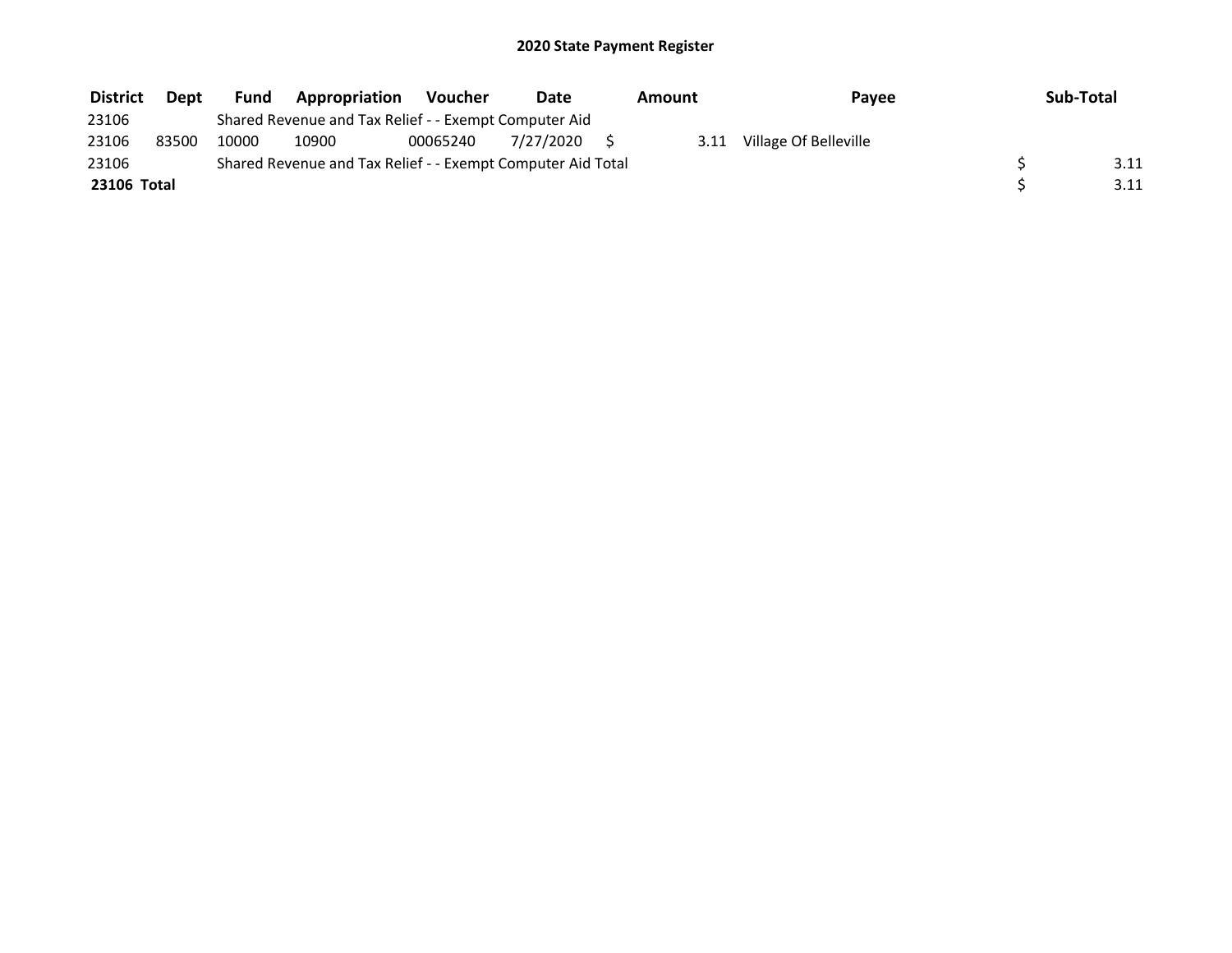| <b>District</b> | <b>Dept</b> | Fund  | Appropriation                                                                   | Voucher  | <b>Date</b>             |      | Amount | Payee                          | Sub-Total        |
|-----------------|-------------|-------|---------------------------------------------------------------------------------|----------|-------------------------|------|--------|--------------------------------|------------------|
| 23109           |             |       | Dept of Safety & Prof Services - - Fire Dues Distribution                       |          |                         |      |        |                                |                  |
| 23109           | 16500       | 10000 | 22500                                                                           | 00036183 | 7/20/2020               | \$   |        | 4,253.72 VILLAGE OF BROOKLYN   |                  |
| 23109           |             |       | Dept of Safety & Prof Services - - Fire Dues Distribution Total                 |          |                         |      |        |                                | \$<br>4,253.72   |
| 23109           |             |       | Dept of Natural Resources - - Fin Asst For Responsible Units                    |          |                         |      |        |                                |                  |
| 23109           | 37000       | 27400 | 67000                                                                           | 00412881 | 5/29/2020               | \$   |        | 3,160.39 VILLAGE OF BROOKLYN   |                  |
| 23109           |             |       | Dept of Natural Resources - - Fin Asst For Responsible Units Total              |          |                         |      |        |                                | \$<br>3,160.39   |
| 23109           |             |       | Dept of Natural Resources - - Recycling Consolidation Grants                    |          |                         |      |        |                                |                  |
| 23109           | 37000       | 27400 | 67300                                                                           | 00412881 | 5/29/2020               | - \$ |        | 362.70 VILLAGE OF BROOKLYN     |                  |
| 23109           |             |       | Dept of Natural Resources - - Recycling Consolidation Grants Total              |          |                         |      |        |                                | \$<br>362.70     |
| 23109           |             |       | WI Dept of Transportation - - Trns Aids To Mnc.-Sf                              |          |                         |      |        |                                |                  |
| 23109           | 39500       | 21100 | 19100                                                                           | 00476124 | 1/6/2020                | \$   |        | 17,337.88 VILLAGE OF BROOKLYN  |                  |
| 23109           | 39500       | 21100 | 19100                                                                           | 00505979 | 4/6/2020                | \$   |        | 17,337.88 VILLAGE OF BROOKLYN  |                  |
| 23109           | 39500       | 21100 | 19100                                                                           | 00542971 | 7/6/2020                | \$   |        | 17,337.88 VILLAGE OF BROOKLYN  |                  |
| 23109           | 39500       | 21100 | 19100                                                                           | 00585797 | 10/5/2020               | \$   |        | 17,337.90 VILLAGE OF BROOKLYN  |                  |
| 23109           |             |       | WI Dept of Transportation - - Trns Aids To Mnc.-Sf Total                        |          |                         |      |        |                                | \$<br>69,351.54  |
| 23109           |             |       | Department of Health Services - - Prepaid Medical Transport Reimbursement       |          |                         |      |        |                                |                  |
| 23109           | 43500       | 10000 | 16300                                                                           |          | AMBULANCE 11/16/2020 \$ |      |        | 2,000.00 VILLAGE OF BROOKLYN   |                  |
| 23109           |             |       | Department of Health Services - - Prepaid Medical Transport Reimbursement Total |          |                         |      |        |                                | \$<br>2,000.00   |
| 23109           |             |       | Shared Revenue and Tax Relief - - Expenditure Restraint Program                 |          |                         |      |        |                                |                  |
| 23109           | 83500       | 10000 | 10100                                                                           | 00068087 | 7/27/2020               | - \$ |        | 22,377.47 VILLAGE OF BROOKLYN  |                  |
| 23109           |             |       | Shared Revenue and Tax Relief - - Expenditure Restraint Program Total           |          |                         |      |        |                                | \$<br>22,377.47  |
| 23109           |             |       | Shared Revenue and Tax Relief - - County And Municipal Aid                      |          |                         |      |        |                                |                  |
| 23109           | 83500       | 10000 | 10500                                                                           | 00068087 | 7/27/2020               | \$   |        | 22,704.42 VILLAGE OF BROOKLYN  |                  |
| 23109           | 83500       | 10000 | 10500                                                                           | 00072053 | 11/16/2020 \$           |      |        | 126,658.38 VILLAGE OF BROOKLYN |                  |
| 23109           |             |       | Shared Revenue and Tax Relief - - County And Municipal Aid Total                |          |                         |      |        |                                | \$<br>149,362.80 |
| 23109           |             |       | Shared Revenue and Tax Relief - - Exempt Computer Aid                           |          |                         |      |        |                                |                  |
| 23109           | 83500       | 10000 | 10900                                                                           | 00065241 | 7/27/2020               | \$   |        | 482.21 VILLAGE OF BROOKLYN     |                  |
| 23109           |             |       | Shared Revenue and Tax Relief - - Exempt Computer Aid Total                     |          |                         |      |        |                                | \$<br>482.21     |
| 23109           |             |       | Shared Revenue and Tax Relief - - Personal Property Aid                         |          |                         |      |        |                                |                  |
| 23109           | 83500       | 10000 | 11100                                                                           | 00060620 | 5/4/2020                | \$   |        | 468.46 VILLAGE OF BROOKLYN     |                  |
| 23109           |             |       | Shared Revenue and Tax Relief - - Personal Property Aid Total                   |          |                         |      |        |                                | \$<br>468.46     |
| 23109           |             |       | Shared Revenue and Tax Relief - - State Aid; Video Service Provider Fee         |          |                         |      |        |                                |                  |
| 23109           | 83500       | 10000 | 11200                                                                           | 00064211 | 7/27/2020               | \$   |        | 1,455.04 VILLAGE OF BROOKLYN   |                  |
| 23109           |             |       | Shared Revenue and Tax Relief - - State Aid; Video Service Provider Fee Total   |          |                         |      |        |                                | \$<br>1,455.04   |
| 23109 Total     |             |       |                                                                                 |          |                         |      |        |                                | \$<br>253,274.33 |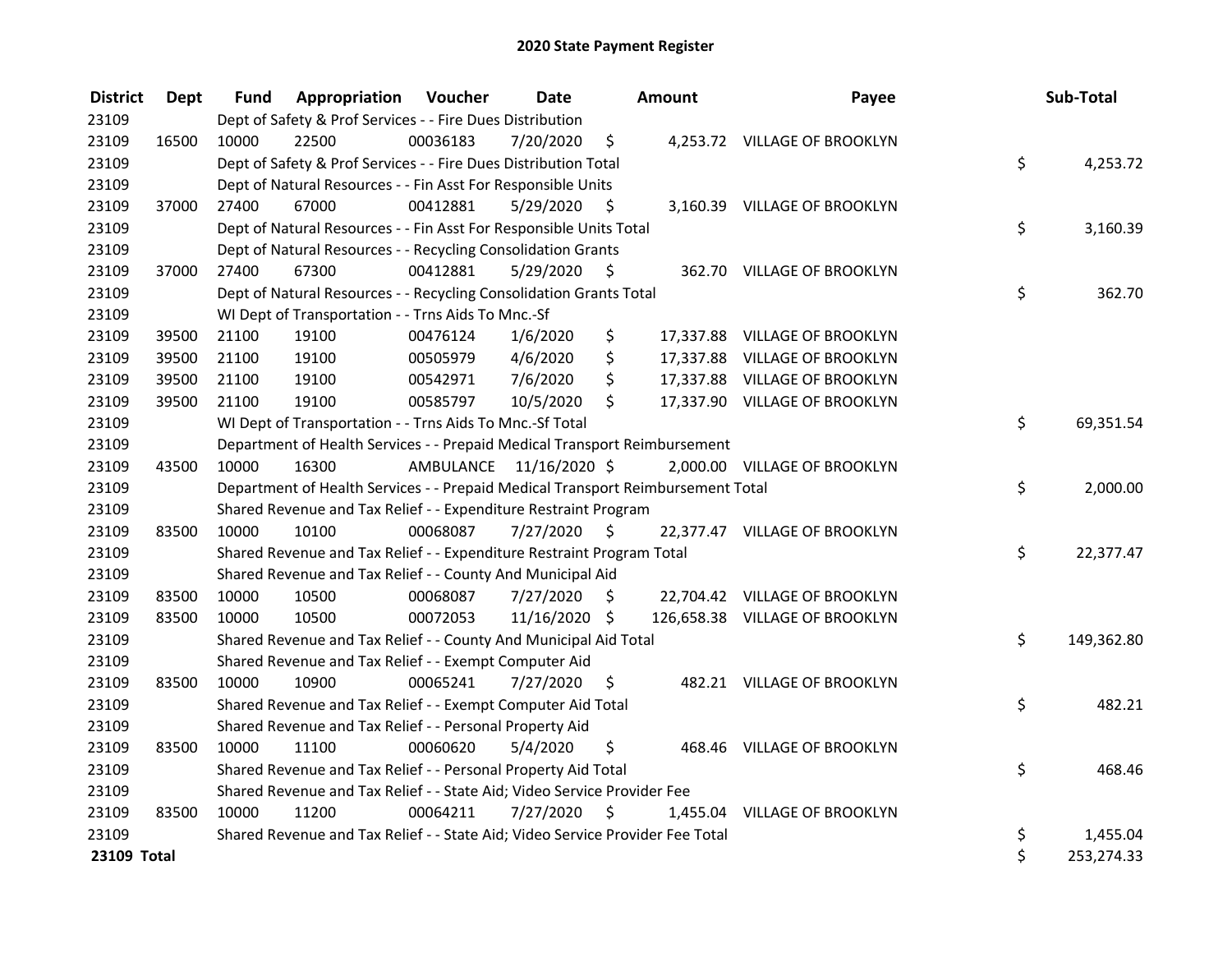| <b>District</b>    | <b>Dept</b> | <b>Fund</b> | Appropriation                                                      | <b>Voucher</b> | <b>Date</b>   |     | <b>Amount</b> | Payee                          | Sub-Total        |
|--------------------|-------------|-------------|--------------------------------------------------------------------|----------------|---------------|-----|---------------|--------------------------------|------------------|
| 23110              |             |             | Dept of Safety & Prof Services - - Fire Dues Distribution          |                |               |     |               |                                |                  |
| 23110              | 16500       | 10000       | 22500                                                              | 00036184       | 7/20/2020     | \$  |               | 630.18 Village Of Browntown    |                  |
| 23110              |             |             | Dept of Safety & Prof Services - - Fire Dues Distribution Total    |                |               |     |               |                                | \$<br>630.18     |
| 23110              |             |             | Dept of Natural Resources - - Aids In Lieu Of Taxes - Sum S        |                |               |     |               |                                |                  |
| 23110              | 37000       | 21200       | 57900                                                              | 00405102       | 4/21/2020     | \$  | 57.20         | Village Of Browntown           |                  |
| 23110              | 37000       | 21200       | 57900                                                              | 00405103       | 4/21/2020     | \$  | 68.20         | Village Of Browntown           |                  |
| 23110              |             |             | Dept of Natural Resources - - Aids In Lieu Of Taxes - Sum S Total  |                |               |     |               |                                | \$<br>125.40     |
| 23110              |             |             | Dept of Natural Resources - - Fin Asst For Responsible Units       |                |               |     |               |                                |                  |
| 23110              | 37000       | 27400       | 67000                                                              | 00413441       | 5/29/2020     | \$  |               | 1,569.31 Village Of Browntown  |                  |
| 23110              |             |             | Dept of Natural Resources - - Fin Asst For Responsible Units Total |                |               |     |               |                                | \$<br>1,569.31   |
| 23110              |             |             | WI Dept of Transportation - - Trns Aids To Mnc.-Sf                 |                |               |     |               |                                |                  |
| 23110              | 39500       | 21100       | 19100                                                              | 00476125       | 1/6/2020      | \$  | 3,831.84      | Village Of Browntown           |                  |
| 23110              | 39500       | 21100       | 19100                                                              | 00505980       | 4/6/2020      | \$  | 3,831.84      | Village Of Browntown           |                  |
| 23110              | 39500       | 21100       | 19100                                                              | 00542972       | 7/6/2020      | \$  | 3,831.84      | Village Of Browntown           |                  |
| 23110              | 39500       | 21100       | 19100                                                              | 00585798       | 10/5/2020     | \$  | 3,831.85      | Village Of Browntown           |                  |
| 23110              |             |             | WI Dept of Transportation - - Trns Aids To Mnc.-Sf Total           |                |               |     |               |                                | \$<br>15,327.37  |
| 23110              |             |             | Shared Revenue and Tax Relief - - County And Municipal Aid         |                |               |     |               |                                |                  |
| 23110              | 83500       | 10000       | 10500                                                              | 00068088       | 7/27/2020     | \$. |               | 12,283.36 Village Of Browntown |                  |
| 23110              | 83500       | 10000       | 10500                                                              | 00072054       | 11/16/2020 \$ |     |               | 69,605.72 Village Of Browntown |                  |
| 23110              |             |             | Shared Revenue and Tax Relief - - County And Municipal Aid Total   |                |               |     |               |                                | \$<br>81,889.08  |
| 23110              |             |             | Shared Revenue and Tax Relief - - Exempt Computer Aid              |                |               |     |               |                                |                  |
| 23110              | 83500       | 10000       | 10900                                                              | 00065242       | 7/27/2020     | \$  | 95.61         | Village Of Browntown           |                  |
| 23110              |             |             | Shared Revenue and Tax Relief - - Exempt Computer Aid Total        |                |               |     |               |                                | \$<br>95.61      |
| 23110              |             |             | Shared Revenue and Tax Relief - - Utility Aid                      |                |               |     |               |                                |                  |
| 23110              | 83500       | 10000       | 11000                                                              | 00068088       | 7/27/2020     | \$. | 270.19        | Village Of Browntown           |                  |
| 23110              | 83500       | 10000       | 11000                                                              | 00072054       | 11/16/2020    | \$  | 1,564.96      | Village Of Browntown           |                  |
| 23110              |             |             | Shared Revenue and Tax Relief - - Utility Aid Total                |                |               |     |               |                                | \$<br>1,835.15   |
| 23110              |             |             | Shared Revenue and Tax Relief - - Personal Property Aid            |                |               |     |               |                                |                  |
| 23110              | 83500       | 10000       | 11100                                                              | 00060621       | 5/4/2020      | \$  |               | 525.19 Village Of Browntown    |                  |
| 23110              |             |             | Shared Revenue and Tax Relief - - Personal Property Aid Total      |                |               |     |               |                                | \$<br>525.19     |
| <b>23110 Total</b> |             |             |                                                                    |                |               |     |               |                                | \$<br>101,997.29 |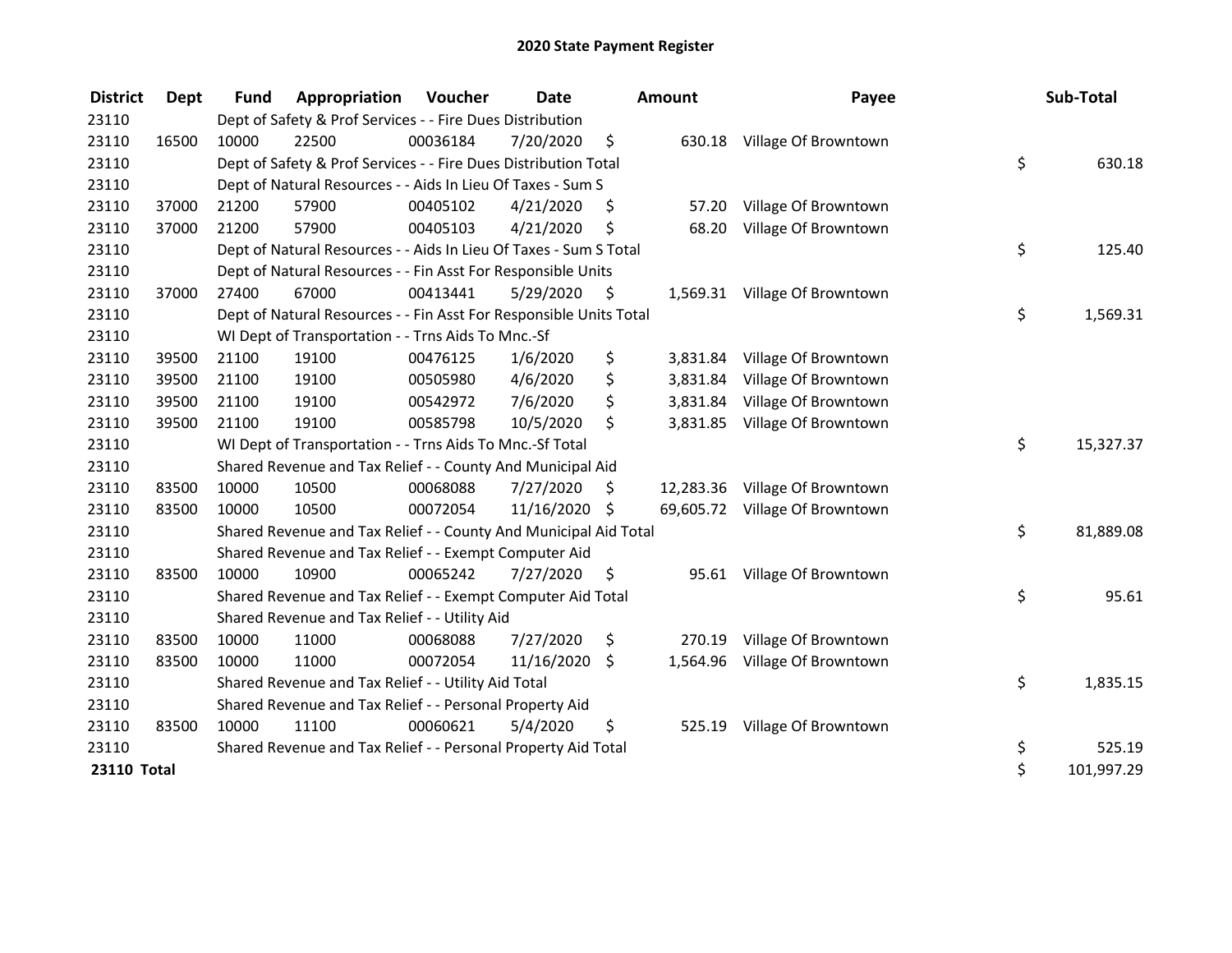| <b>District</b> | <b>Dept</b> | Fund  | Appropriation                                                      | Voucher  | <b>Date</b>   |      | <b>Amount</b> | Payee                           | Sub-Total       |
|-----------------|-------------|-------|--------------------------------------------------------------------|----------|---------------|------|---------------|---------------------------------|-----------------|
| 23151           |             |       | Dept of Safety & Prof Services - - Fire Dues Distribution          |          |               |      |               |                                 |                 |
| 23151           | 16500       | 10000 | 22500                                                              | 00036185 | 7/20/2020     | \$   |               | 3,806.55 Village Of Monticello  |                 |
| 23151           |             |       | Dept of Safety & Prof Services - - Fire Dues Distribution Total    |          |               |      |               |                                 | \$<br>3,806.55  |
| 23151           |             |       | Dept of Natural Resources - - Aids In Lieu Of Taxes - Gener        |          |               |      |               |                                 |                 |
| 23151           | 37000       | 10000 | 50300                                                              | 00405120 | 4/21/2020     | \$   | 9.11          | Village Of Monticello           |                 |
| 23151           |             |       | Dept of Natural Resources - - Aids In Lieu Of Taxes - Gener Total  |          |               |      |               |                                 | \$<br>9.11      |
| 23151           |             |       | Dept of Natural Resources - - Gen Program Ops-State Funds          |          |               |      |               |                                 |                 |
| 23151           | 37000       | 21200 | 16100                                                              | 00383266 | 1/16/2020     | \$   | 18.00         | Village Of Monticello           |                 |
| 23151           | 37000       | 21200 | 16100                                                              | 00389603 | 2/13/2020     | \$   | 18.00         | Village Of Monticello           |                 |
| 23151           | 37000       | 21200 | 16100                                                              | 00395409 | 3/12/2020     | \$   | 18.00         | Village Of Monticello           |                 |
| 23151           | 37000       | 21200 | 16100                                                              | 00401043 | 4/14/2020     | \$   | 18.00         | Village Of Monticello           |                 |
| 23151           | 37000       | 21200 | 16100                                                              | 00409934 | 5/14/2020     | \$   | 18.00         | Village Of Monticello           |                 |
| 23151           | 37000       | 21200 | 16100                                                              | 00416138 | 6/12/2020     | \$   | 18.00         | Village Of Monticello           |                 |
| 23151           | 37000       | 21200 | 16100                                                              | 00424195 | 7/13/2020     | \$   | 18.00         | Village Of Monticello           |                 |
| 23151           | 37000       | 21200 | 16100                                                              | 00428981 | 8/13/2020     | \$   | 18.73         | Village Of Monticello           |                 |
| 23151           | 37000       | 21200 | 16100                                                              | 00435616 | 9/15/2020     | \$   | 18.77         | Village Of Monticello           |                 |
| 23151           | 37000       | 21200 | 16100                                                              | 00441944 | 10/16/2020    | \$   | 33.97         | Village Of Monticello           |                 |
| 23151           | 37000       | 21200 | 16100                                                              | 00447674 | 11/17/2020    | \$   | 24.55         | Village Of Monticello           |                 |
| 23151           | 37000       | 21200 | 16100                                                              | 00452435 | 12/16/2020 \$ |      | 18.00         | Village Of Monticello           |                 |
| 23151           |             |       | Dept of Natural Resources - - Gen Program Ops-State Funds Total    |          |               |      |               |                                 | \$<br>240.02    |
| 23151           |             |       | Dept of Natural Resources - - Fin Asst For Responsible Units       |          |               |      |               |                                 |                 |
| 23151           | 37000       | 27400 | 67000                                                              | 00413437 | 5/29/2020     | - \$ | 7,298.27      | Village Of Monticello           |                 |
| 23151           |             |       | Dept of Natural Resources - - Fin Asst For Responsible Units Total |          |               |      |               |                                 | \$<br>7,298.27  |
| 23151           |             |       | WI Dept of Transportation - - Trns Aids To Mnc.-Sf                 |          |               |      |               |                                 |                 |
| 23151           | 39500       | 21100 | 19100                                                              | 00476126 | 1/6/2020      | \$   | 17,951.45     | Village Of Monticello           |                 |
| 23151           | 39500       | 21100 | 19100                                                              | 00505981 | 4/6/2020      | \$   | 17,951.45     | Village Of Monticello           |                 |
| 23151           | 39500       | 21100 | 19100                                                              | 00542973 | 7/6/2020      | \$   | 17,951.45     | Village Of Monticello           |                 |
| 23151           | 39500       | 21100 | 19100                                                              | 00585799 | 10/5/2020     | \$   | 17,951.48     | Village Of Monticello           |                 |
| 23151           |             |       | WI Dept of Transportation - - Trns Aids To Mnc.-Sf Total           |          |               |      |               |                                 | \$<br>71,805.83 |
| 23151           |             |       | Department of Justice - - Law Enforcement Train, Local             |          |               |      |               |                                 |                 |
| 23151           | 45500       | 10000 | 23100                                                              | 00091496 | 12/7/2020     | \$   | 800.00        | Village Of Monticello           |                 |
| 23151           |             |       | Department of Justice - - Law Enforcement Train, Local Total       |          |               |      |               |                                 | \$<br>800.00    |
| 23151           |             |       | Department of Administration - - Federal Aid                       |          |               |      |               |                                 |                 |
| 23151           | 50500       | 10000 | 14200                                                              | 00129880 | 10/2/2020     | \$   | 5,908.38      | Village Of Monticello           |                 |
| 23151           | 50500       | 10000 | 14200                                                              | 00134531 | 12/10/2020    | \$   |               | 13,811.62 Village Of Monticello |                 |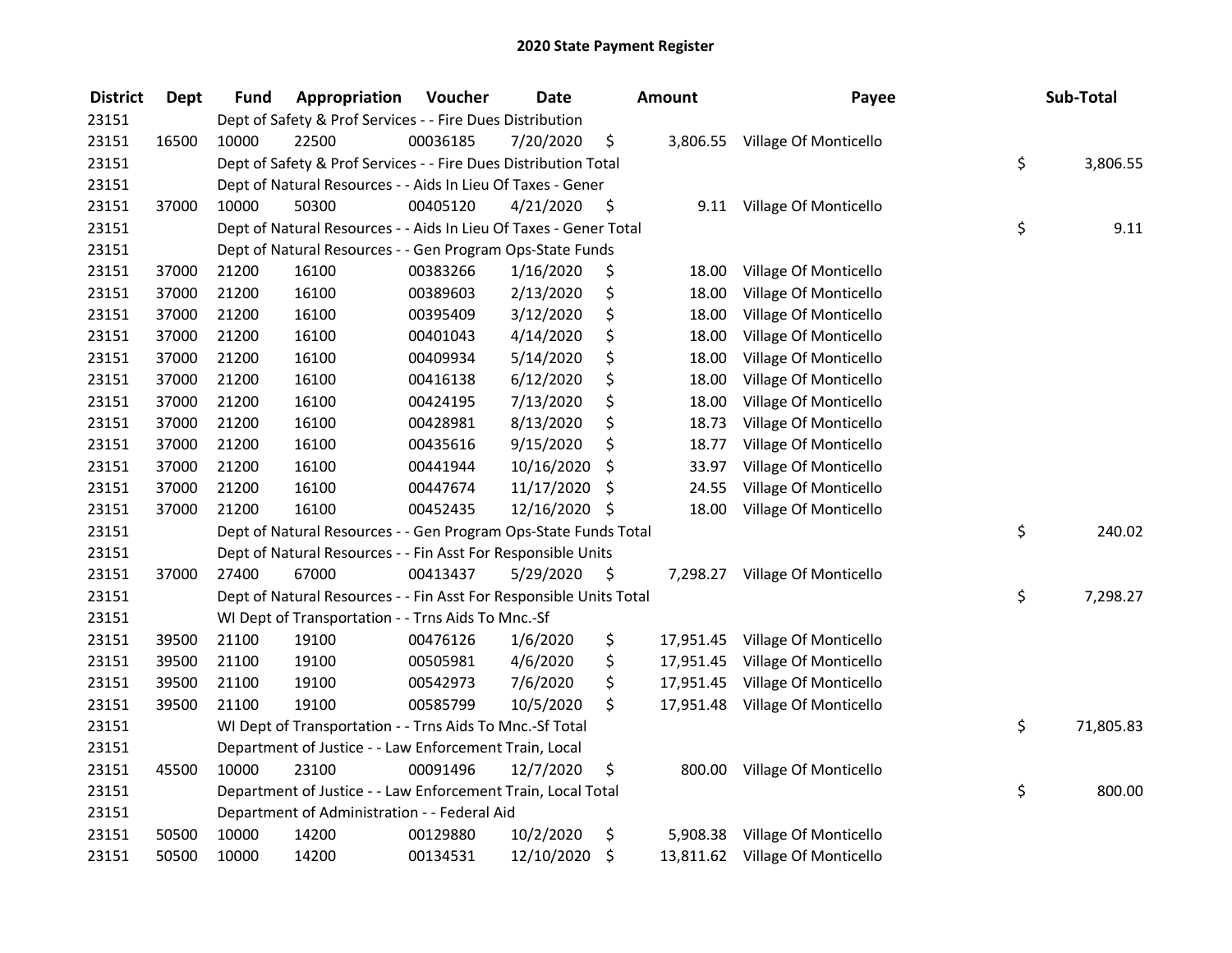| <b>District</b> | Dept  | Fund  | Appropriation                                                    | Voucher  | Date            |     | Amount     | Payee                           | Sub-Total        |
|-----------------|-------|-------|------------------------------------------------------------------|----------|-----------------|-----|------------|---------------------------------|------------------|
| 23151           | 50500 | 10000 | 14200                                                            | 00136271 | 12/17/2020 \$   |     | 1,218.68   | Village Of Monticello           |                  |
| 23151           |       |       | Department of Administration - - Federal Aid Total               |          |                 |     |            |                                 | \$<br>20,938.68  |
| 23151           |       |       | Elections Commission - - 2018 Hava Election Security             |          |                 |     |            |                                 |                  |
| 23151           | 51000 | 22000 | 18200                                                            | 00003762 | 7/6/2020        | \$  | 948.00     | Village Of Monticello           |                  |
| 23151           |       |       | Elections Commission - - 2018 Hava Election Security Total       |          |                 |     |            |                                 | \$<br>948.00     |
| 23151           |       |       | Shared Revenue and Tax Relief - - County And Municipal Aid       |          |                 |     |            |                                 |                  |
| 23151           | 83500 | 10000 | 10500                                                            | 00068089 | 7/27/2020       | S.  | 39,204.14  | Village Of Monticello           |                  |
| 23151           | 83500 | 10000 | 10500                                                            | 00072055 | $11/16/2020$ \$ |     | 222,156.82 | Village Of Monticello           |                  |
| 23151           |       |       | Shared Revenue and Tax Relief - - County And Municipal Aid Total |          |                 |     |            |                                 | \$<br>261,360.96 |
| 23151           |       |       | Shared Revenue and Tax Relief - - Exempt Computer Aid            |          |                 |     |            |                                 |                  |
| 23151           | 83500 | 10000 | 10900                                                            | 00065243 | 7/27/2020       | \$  | 1,180.60   | Village Of Monticello           |                  |
| 23151           |       |       | Shared Revenue and Tax Relief - - Exempt Computer Aid Total      |          |                 |     |            |                                 | \$<br>1,180.60   |
| 23151           |       |       | Shared Revenue and Tax Relief - - Utility Aid                    |          |                 |     |            |                                 |                  |
| 23151           | 83500 | 10000 | 11000                                                            | 00068089 | 7/27/2020       | \$  | 310.55     | Village Of Monticello           |                  |
| 23151           | 83500 | 10000 | 11000                                                            | 00072055 | $11/16/2020$ \$ |     | 1,810.26   | Village Of Monticello           |                  |
| 23151           |       |       | Shared Revenue and Tax Relief - - Utility Aid Total              |          |                 |     |            |                                 | \$<br>2,120.81   |
| 23151           |       |       | Shared Revenue and Tax Relief - - Personal Property Aid          |          |                 |     |            |                                 |                  |
| 23151           | 83500 | 10000 | 11100                                                            | 00060622 | 5/4/2020        | \$. |            | 15,223.54 Village Of Monticello |                  |
| 23151           |       |       | Shared Revenue and Tax Relief - - Personal Property Aid Total    |          |                 |     |            |                                 | \$<br>15,223.54  |
| 23151           |       |       | Shared Revenue and Tax Relief - - Lottery & Gaming Credit        |          |                 |     |            |                                 |                  |
| 23151           | 83500 | 52100 | 36300                                                            | 00055311 | 3/23/2020       | -\$ | 746.88     | Village Of Monticello           |                  |
| 23151           |       |       | Shared Revenue and Tax Relief - - Lottery & Gaming Credit Total  |          |                 |     |            |                                 | \$<br>746.88     |
| 23151 Total     |       |       |                                                                  |          |                 |     |            |                                 | \$<br>386,479.25 |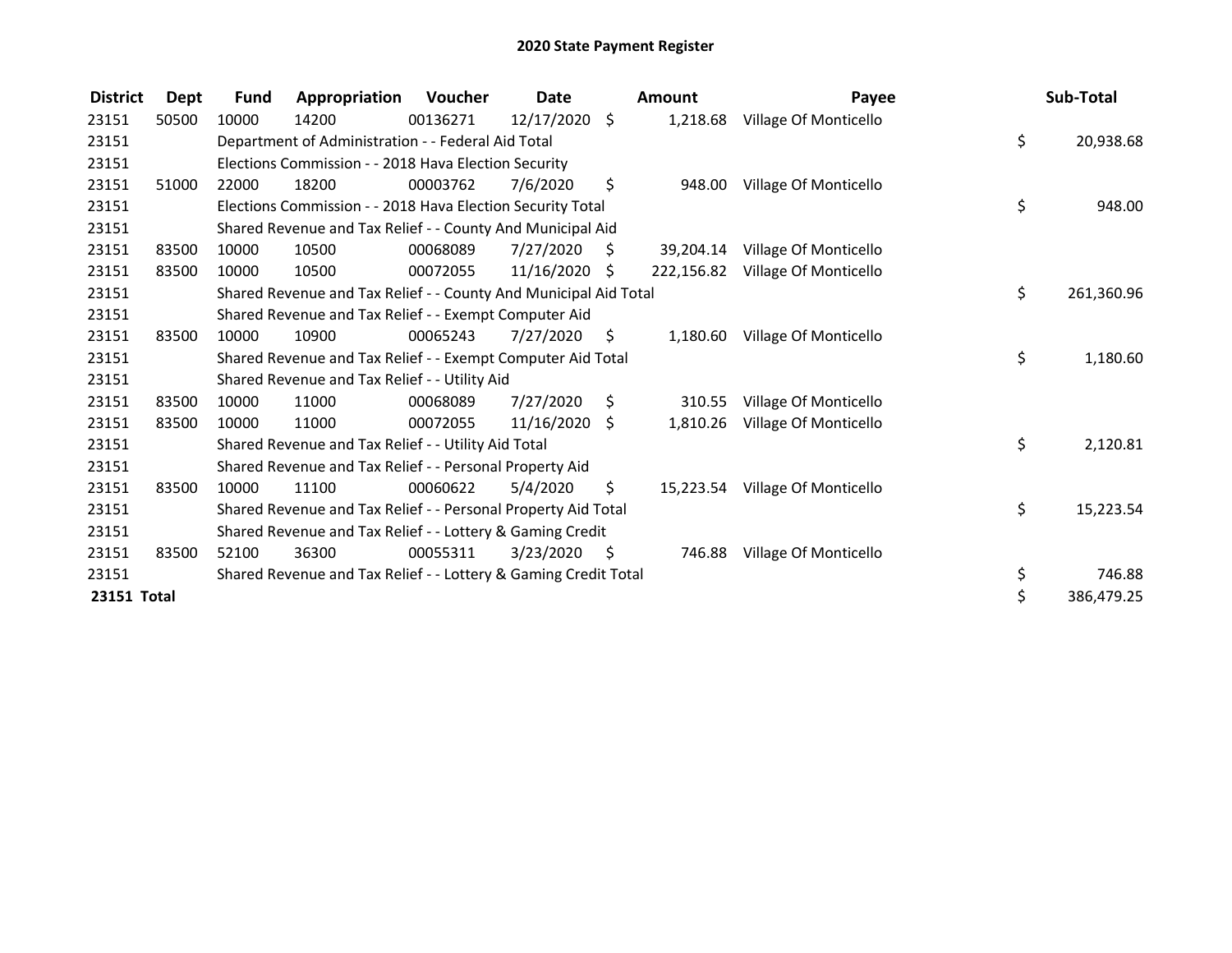| <b>District</b> | <b>Dept</b> | Fund  | Appropriation                                                      | Voucher  | <b>Date</b> |      | Amount    | Payee                          | Sub-Total        |
|-----------------|-------------|-------|--------------------------------------------------------------------|----------|-------------|------|-----------|--------------------------------|------------------|
| 23161           |             |       | Dept of Safety & Prof Services - - Fire Dues Distribution          |          |             |      |           |                                |                  |
| 23161           | 16500       | 10000 | 22500                                                              | 00036186 | 7/20/2020   | \$   |           | 8,374.13 Village Of New Glarus |                  |
| 23161           |             |       | Dept of Safety & Prof Services - - Fire Dues Distribution Total    |          |             |      |           |                                | \$<br>8,374.13   |
| 23161           |             |       | Dept of Natural Resources - - Aids In Lieu Of Taxes - Gener        |          |             |      |           |                                |                  |
| 23161           | 37000       | 10000 | 50300                                                              | 00405123 | 4/21/2020   | \$   | 177.56    | Village Of New Glarus          |                  |
| 23161           |             |       | Dept of Natural Resources - - Aids In Lieu Of Taxes - Gener Total  |          |             |      |           |                                | \$<br>177.56     |
| 23161           |             |       | Dept of Natural Resources - - Fin Asst For Responsible Units       |          |             |      |           |                                |                  |
| 23161           | 37000       | 27400 | 67000                                                              | 00413263 | 5/29/2020   | - \$ |           | 7,758.18 Village Of New Glarus |                  |
| 23161           |             |       | Dept of Natural Resources - - Fin Asst For Responsible Units Total |          |             |      |           |                                | \$<br>7,758.18   |
| 23161           |             |       | WI Dept of Transportation - - Hwy Sfty Loc Aid Ffd                 |          |             |      |           |                                |                  |
| 23161           | 39500       | 21100 | 18500                                                              | 00592458 | 9/30/2020   | \$   | 4,000.00  | Village Of New Glarus          |                  |
| 23161           |             |       | WI Dept of Transportation - - Hwy Sfty Loc Aid Ffd Total           |          |             |      |           |                                | \$<br>4,000.00   |
| 23161           |             |       | WI Dept of Transportation - - Trns Aids To Mnc.-Sf                 |          |             |      |           |                                |                  |
| 23161           | 39500       | 21100 | 19100                                                              | 00476127 | 1/6/2020    | \$   | 38,637.94 | Village Of New Glarus          |                  |
| 23161           | 39500       | 21100 | 19100                                                              | 00505982 | 4/6/2020    | \$   | 38,637.94 | Village Of New Glarus          |                  |
| 23161           | 39500       | 21100 | 19100                                                              | 00542974 | 7/6/2020    | \$   | 38,637.94 | Village Of New Glarus          |                  |
| 23161           | 39500       | 21100 | 19100                                                              | 00585800 | 10/5/2020   | \$   | 38,637.97 | Village Of New Glarus          |                  |
| 23161           |             |       | WI Dept of Transportation - - Trns Aids To Mnc.-Sf Total           |          |             |      |           |                                | \$<br>154,551.79 |
| 23161           |             |       | WI Dept of Transportation - - Hwy Mgmt & Opers Sf                  |          |             |      |           |                                |                  |
| 23161           | 39500       | 21100 | 36500                                                              | 00481435 | 1/14/2020   | \$   | 75.48     | Village Of New Glarus          |                  |
| 23161           | 39500       | 21100 | 36500                                                              | 00491304 | 2/11/2020   | \$   | 79.60     | Village Of New Glarus          |                  |
| 23161           | 39500       | 21100 | 36500                                                              | 00501647 | 3/11/2020   | \$   | 58.66     | Village Of New Glarus          |                  |
| 23161           | 39500       | 21100 | 36500                                                              | 00514029 | 4/10/2020   | \$   | 57.99     | Village Of New Glarus          |                  |
| 23161           | 39500       | 21100 | 36500                                                              | 00523997 | 5/8/2020    | \$   | 46.45     | Village Of New Glarus          |                  |
| 23161           | 39500       | 21100 | 36500                                                              | 00535037 | 6/9/2020    | \$   | 43.47     | Village Of New Glarus          |                  |
| 23161           | 39500       | 21100 | 36500                                                              | 00551656 | 7/14/2020   | \$   | 52.35     | Village Of New Glarus          |                  |
| 23161           | 39500       | 21100 | 36500                                                              | 00564951 | 8/11/2020   | \$   | 50.09     | Village Of New Glarus          |                  |
| 23161           | 39500       | 21100 | 36500                                                              | 00580633 | 9/10/2020   | \$   | 50.32     | Village Of New Glarus          |                  |
| 23161           | 39500       | 21100 | 36500                                                              | 00599279 | 10/13/2020  | \$   | 60.24     | Village Of New Glarus          |                  |
| 23161           | 39500       | 21100 | 36500                                                              | 00614487 | 11/12/2020  | \$   | 61.01     | Village Of New Glarus          |                  |
| 23161           | 39500       | 21100 | 36500                                                              | 00625187 | 12/9/2020   | \$   | 59.88     | Village Of New Glarus          |                  |
| 23161           |             |       | WI Dept of Transportation - - Hwy Mgmt & Opers Sf Total            |          |             |      |           |                                | \$<br>695.54     |
| 23161           |             |       | Department of Justice - - Law Enforcement Train, Local             |          |             |      |           |                                |                  |
| 23161           | 45500       | 10000 | 23100                                                              | 00091511 | 12/7/2020   | \$   | 800.00    | Village Of New Glarus          |                  |
| 23161           |             |       | Department of Justice - - Law Enforcement Train, Local Total       |          |             |      |           |                                | \$<br>800.00     |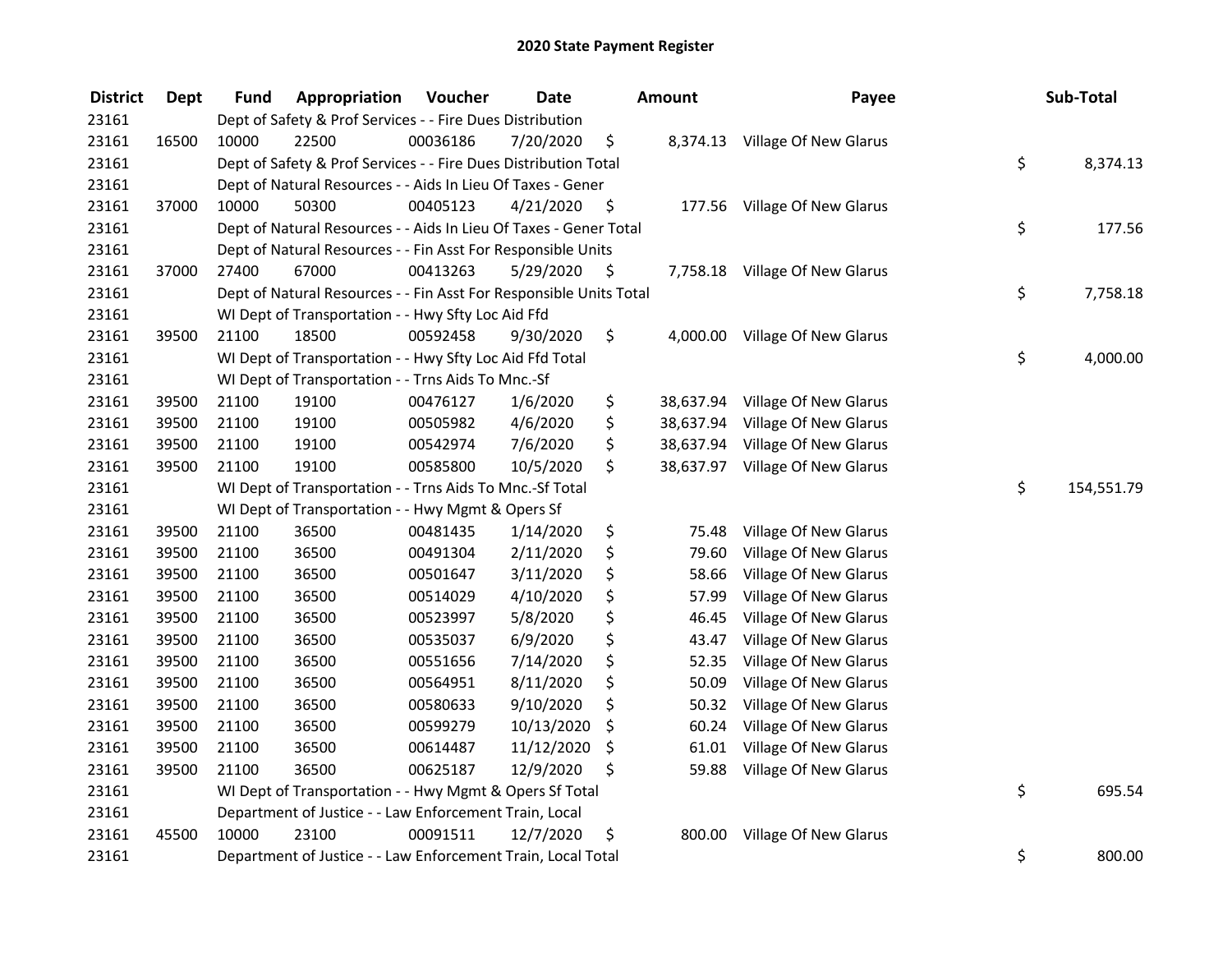| <b>District</b> | <b>Dept</b> | <b>Fund</b> | Appropriation                                                           | Voucher  | <b>Date</b>   | <b>Amount</b>  | Payee                                                                                                   | Sub-Total        |
|-----------------|-------------|-------------|-------------------------------------------------------------------------|----------|---------------|----------------|---------------------------------------------------------------------------------------------------------|------------------|
| 23161           |             |             | Department of Administration - - Federal Aid                            |          |               |                |                                                                                                         |                  |
| 23161           | 50500       | 10000       | 14200                                                                   | 00126637 | 8/12/2020     | \$             | 10,011.83 Village Of New Glarus                                                                         |                  |
| 23161           | 50500       | 10000       | 14200                                                                   | 00129881 | 10/2/2020     | \$<br>4,923.69 | Village Of New Glarus                                                                                   |                  |
| 23161           | 50500       | 10000       | 14200                                                                   | 00134532 | 12/10/2020    | \$             | 20,571.26 Village Of New Glarus                                                                         |                  |
| 23161           |             |             | Department of Administration - - Federal Aid Total                      |          |               |                |                                                                                                         | \$<br>35,506.78  |
| 23161           |             |             | Elections Commission - - 2018 Hava Election Security                    |          |               |                |                                                                                                         |                  |
| 23161           | 51000       | 22000       | 18200                                                                   | 00003366 | 6/26/2020     | \$             | 1,725.70 Village Of New Glarus                                                                          |                  |
| 23161           |             |             | Elections Commission - - 2018 Hava Election Security Total              |          |               |                |                                                                                                         | \$<br>1,725.70   |
| 23161           |             |             | Public Defender Board - - Trial Representation                          |          |               |                |                                                                                                         |                  |
| 23161           | 55000       | 10000       | 10300                                                                   | 00254092 | 7/16/2020     | \$             | 5.65 Village Of New Glarus                                                                              |                  |
| 23161           |             |             | Public Defender Board - - Trial Representation Total                    |          |               |                |                                                                                                         | \$<br>5.65       |
| 23161           |             |             |                                                                         |          |               |                | Public Defender Board - - Transcript, Discovery and Records Provided to the Public Defender Board       |                  |
| 23161           | 55000       | 10000       | 10600                                                                   | 00237516 | 3/10/2020     | \$             | 15.00 Village Of New Glarus                                                                             |                  |
| 23161           | 55000       | 10000       | 10600                                                                   | 00254040 | 6/30/2020     | \$             | 10.00 Village Of New Glarus                                                                             |                  |
| 23161           |             |             |                                                                         |          |               |                | Public Defender Board - - Transcript, Discovery and Records Provided to the Public Defender Board Total | \$<br>25.00      |
| 23161           |             |             | Shared Revenue and Tax Relief - - Expenditure Restraint Program         |          |               |                |                                                                                                         |                  |
| 23161           | 83500       | 10000       | 10100                                                                   | 00068090 | 7/27/2020     | \$             | 42,386.58 Village Of New Glarus                                                                         |                  |
| 23161           |             |             | Shared Revenue and Tax Relief - - Expenditure Restraint Program Total   |          |               |                |                                                                                                         | \$<br>42,386.58  |
| 23161           |             |             | Shared Revenue and Tax Relief - - County And Municipal Aid              |          |               |                |                                                                                                         |                  |
| 23161           | 83500       | 10000       | 10500                                                                   | 00068090 | 7/27/2020     | \$             | 28,678.46 Village Of New Glarus                                                                         |                  |
| 23161           | 83500       | 10000       | 10500                                                                   | 00072056 | 11/16/2020 \$ |                | 162,511.26 Village Of New Glarus                                                                        |                  |
| 23161           |             |             | Shared Revenue and Tax Relief - - County And Municipal Aid Total        |          |               |                |                                                                                                         | \$<br>191,189.72 |
| 23161           |             |             | Shared Revenue and Tax Relief - - Exempt Computer Aid                   |          |               |                |                                                                                                         |                  |
| 23161           | 83500       | 10000       | 10900                                                                   | 00065244 | 7/27/2020     | \$             | 5,139.12 Village Of New Glarus                                                                          |                  |
| 23161           | 83500       | 10000       | 10900                                                                   | 00067032 | 7/27/2020     | \$             | 7,375.25 Village Of New Glarus                                                                          |                  |
| 23161           |             |             | Shared Revenue and Tax Relief - - Exempt Computer Aid Total             |          |               |                |                                                                                                         | \$<br>12,514.37  |
| 23161           |             |             | Shared Revenue and Tax Relief - - Utility Aid                           |          |               |                |                                                                                                         |                  |
| 23161           | 83500       | 10000       | 11000                                                                   | 00068090 | 7/27/2020     | \$<br>113.69   | Village Of New Glarus                                                                                   |                  |
| 23161           | 83500       | 10000       | 11000                                                                   | 00072056 | 11/16/2020 \$ |                | 659.52 Village Of New Glarus                                                                            |                  |
| 23161           |             |             | Shared Revenue and Tax Relief - - Utility Aid Total                     |          |               |                |                                                                                                         | \$<br>773.21     |
| 23161           |             |             | Shared Revenue and Tax Relief - - Personal Property Aid                 |          |               |                |                                                                                                         |                  |
| 23161           | 83500       | 10000       | 11100                                                                   | 00060623 | 5/4/2020      | \$             | 12,416.57 Village Of New Glarus                                                                         |                  |
| 23161           | 83500       | 10000       | 11100                                                                   | 00062470 | 5/4/2020      | \$<br>655.65   | <b>Village Of New Glarus</b>                                                                            |                  |
| 23161           |             |             | Shared Revenue and Tax Relief - - Personal Property Aid Total           |          |               |                |                                                                                                         | \$<br>13,072.22  |
| 23161           |             |             | Shared Revenue and Tax Relief - - State Aid; Video Service Provider Fee |          |               |                |                                                                                                         |                  |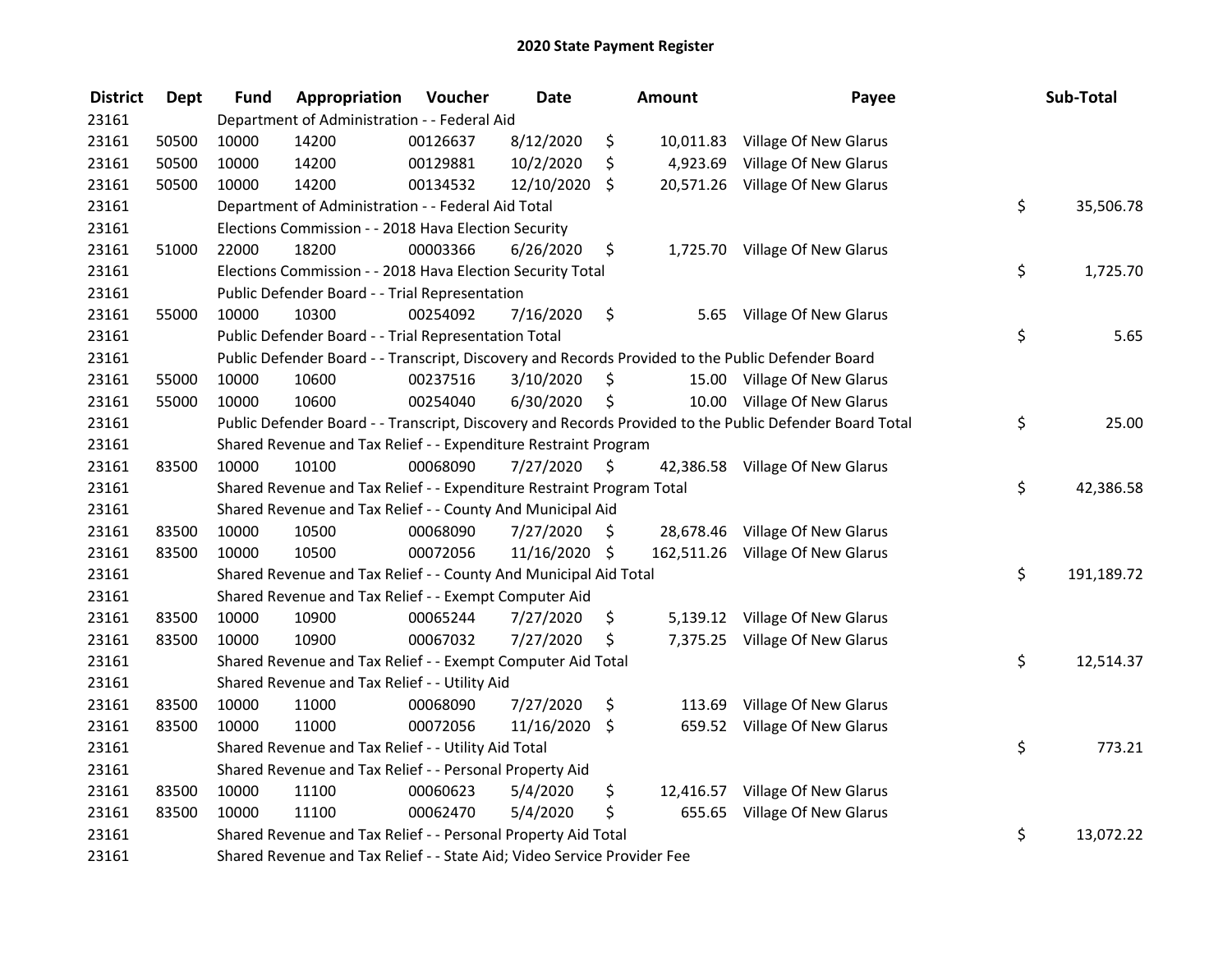| <b>District</b>    | Dept  | Fund  | Appropriation                                                                 | <b>Voucher</b> | <b>Date</b> | <b>Amount</b> | Payee                 | Sub-Total  |
|--------------------|-------|-------|-------------------------------------------------------------------------------|----------------|-------------|---------------|-----------------------|------------|
| 23161              | 83500 | 10000 | 11200                                                                         | 00064212       | 7/27/2020   | 2,536.48      | Village Of New Glarus |            |
| 23161              |       |       | Shared Revenue and Tax Relief - - State Aid; Video Service Provider Fee Total |                |             |               |                       | 2,536.48   |
| 23161              |       |       | Shared Revenue and Tax Relief - - Payments For Municipal Svcs                 |                |             |               |                       |            |
| 23161              | 83500 | 10000 | 50100                                                                         | 00054910       | 2/3/2020    | 293.72        | Village Of New Glarus |            |
| 23161              |       |       | Shared Revenue and Tax Relief - - Payments For Municipal Svcs Total           |                |             |               |                       | 293.72     |
| 23161              |       |       | Shared Revenue and Tax Relief - - Lottery & Gaming Credit                     |                |             |               |                       |            |
| 23161              | 83500 | 52100 | 36300                                                                         | 00055312       | 3/23/2020   | 4.222.77      | Village Of New Glarus |            |
| 23161              |       |       | Shared Revenue and Tax Relief - - Lottery & Gaming Credit Total               |                |             |               |                       | 4.222.77   |
| <b>23161 Total</b> |       |       |                                                                               |                |             |               |                       | 480,609.40 |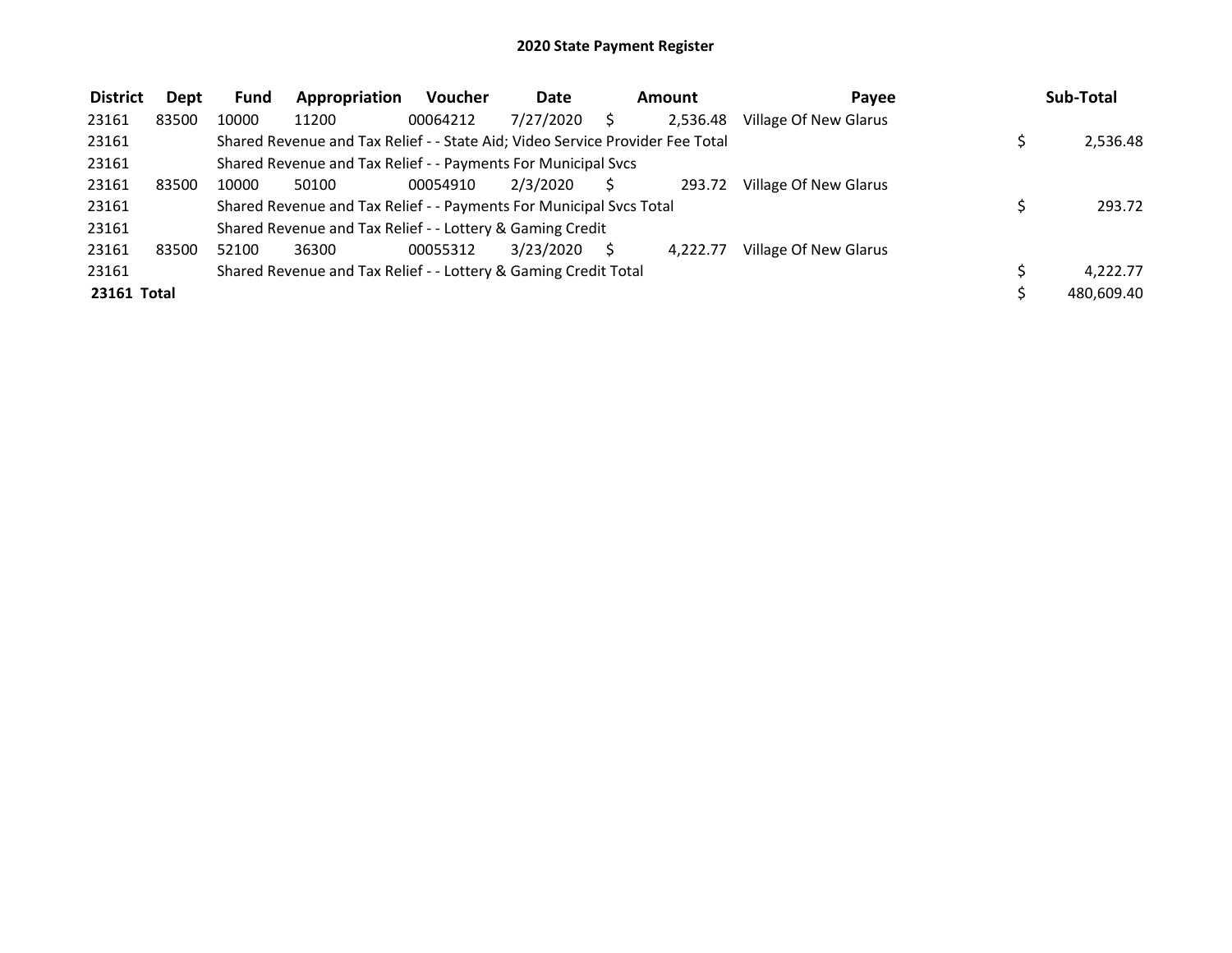| <b>District</b> | Dept  | Fund  | Appropriation                                                      | Voucher  | <b>Date</b>   |      | <b>Amount</b> | Payee                       | Sub-Total        |
|-----------------|-------|-------|--------------------------------------------------------------------|----------|---------------|------|---------------|-----------------------------|------------------|
| 23206           |       |       | Dept of Safety & Prof Services - - Fire Dues Distribution          |          |               |      |               |                             |                  |
| 23206           | 16500 | 10000 | 22500                                                              | 00036187 | 7/20/2020     | \$   | 8,693.08      | City Of Brodhead            |                  |
| 23206           |       |       | Dept of Safety & Prof Services - - Fire Dues Distribution Total    |          |               |      |               |                             | \$<br>8,693.08   |
| 23206           |       |       | Dept of Natural Resources - - Aids In Lieu Of Taxes - Gener        |          |               |      |               |                             |                  |
| 23206           | 37000 | 10000 | 50300                                                              | 00404563 | 4/21/2020     | \$   | 9.91          | City Of Brodhead            |                  |
| 23206           |       |       | Dept of Natural Resources - - Aids In Lieu Of Taxes - Gener Total  |          |               |      |               |                             | \$<br>9.91       |
| 23206           |       |       | Dept of Natural Resources - - GPO - Federal Funds                  |          |               |      |               |                             |                  |
| 23206           | 37000 | 10000 | 94100                                                              | 00411097 | 5/22/2020     | \$   |               | 163,785.87 City Of Brodhead |                  |
| 23206           |       |       | Dept of Natural Resources - - GPO - Federal Funds Total            |          |               |      |               |                             | \$<br>163,785.87 |
| 23206           |       |       | Dept of Natural Resources - - Gen Program Ops-State Funds          |          |               |      |               |                             |                  |
| 23206           | 37000 | 21200 | 16100                                                              | 00382136 | 1/14/2020     | Ş    | 31.25         | City Of Brodhead            |                  |
| 23206           | 37000 | 21200 | 16100                                                              | 00389844 | 2/18/2020     | \$   | 31.25         | City Of Brodhead            |                  |
| 23206           | 37000 | 21200 | 16100                                                              | 00400774 | 4/13/2020     | \$   | 31.25         | City Of Brodhead            |                  |
| 23206           | 37000 | 21200 | 16100                                                              | 00410150 | 5/15/2020     | \$   | 62.50         | City Of Brodhead            |                  |
| 23206           | 37000 | 21200 | 16100                                                              | 00415749 | 6/9/2020      | \$   | 31.25         | City Of Brodhead            |                  |
| 23206           | 37000 | 21200 | 16100                                                              | 00423451 | 7/9/2020      | \$   | 31.25         | City Of Brodhead            |                  |
| 23206           | 37000 | 21200 | 16100                                                              | 00428912 | 8/17/2020     | \$   | 34.87         | City Of Brodhead            |                  |
| 23206           | 37000 | 21200 | 16100                                                              | 00434593 | 9/14/2020     | \$   | 35.73         | City Of Brodhead            |                  |
| 23206           | 37000 | 21200 | 16100                                                              | 00441477 | 10/14/2020    | \$   | 36.90         | City Of Brodhead            |                  |
| 23206           | 37000 | 21200 | 16100                                                              | 00446708 | 11/12/2020    | \$   | 36.58         | City Of Brodhead            |                  |
| 23206           | 37000 | 21200 | 16100                                                              | 00451663 | 12/11/2020 \$ |      | 33.44         | City Of Brodhead            |                  |
| 23206           |       |       | Dept of Natural Resources - - Gen Program Ops-State Funds Total    |          |               |      |               |                             | \$<br>396.27     |
| 23206           |       |       | Dept of Natural Resources - - Fin Asst For Responsible Units       |          |               |      |               |                             |                  |
| 23206           | 37000 | 27400 | 67000                                                              | 00413317 | 5/29/2020     | - \$ | 12,294.87     | City Of Brodhead            |                  |
| 23206           |       |       | Dept of Natural Resources - - Fin Asst For Responsible Units Total |          |               |      |               |                             | \$<br>12,294.87  |
| 23206           |       |       | Dept of Natural Resources - - Recycling Consolidation Grants       |          |               |      |               |                             |                  |
| 23206           | 37000 | 27400 | 67300                                                              | 00413317 | 5/29/2020     | \$   | 831.16        | City Of Brodhead            |                  |
| 23206           |       |       | Dept of Natural Resources - - Recycling Consolidation Grants Total |          |               |      |               |                             | \$<br>831.16     |
| 23206           |       |       | Dept of Natural Resources - - Land Acquisition                     |          |               |      |               |                             |                  |
| 23206           | 37000 | 36300 | <b>TA100</b>                                                       | 00424295 | 7/14/2020     | \$   | 72,998.40     | City Of Brodhead            |                  |
| 23206           |       |       | Dept of Natural Resources - - Land Acquisition Total               |          |               |      |               |                             | \$<br>72,998.40  |
| 23206           |       |       | WI Dept of Transportation - - Conn Hwy Aids St Fds                 |          |               |      |               |                             |                  |
| 23206           | 39500 | 21100 | 16200                                                              | 00477374 | 1/6/2020      | \$   | 5,389.73      | City Of Brodhead            |                  |
| 23206           | 39500 | 21100 | 16200                                                              | 00507229 | 4/6/2020      | \$   | 5,389.73      | City Of Brodhead            |                  |
| 23206           | 39500 | 21100 | 16200                                                              | 00544221 | 7/6/2020      | \$   | 5,389.73      | City Of Brodhead            |                  |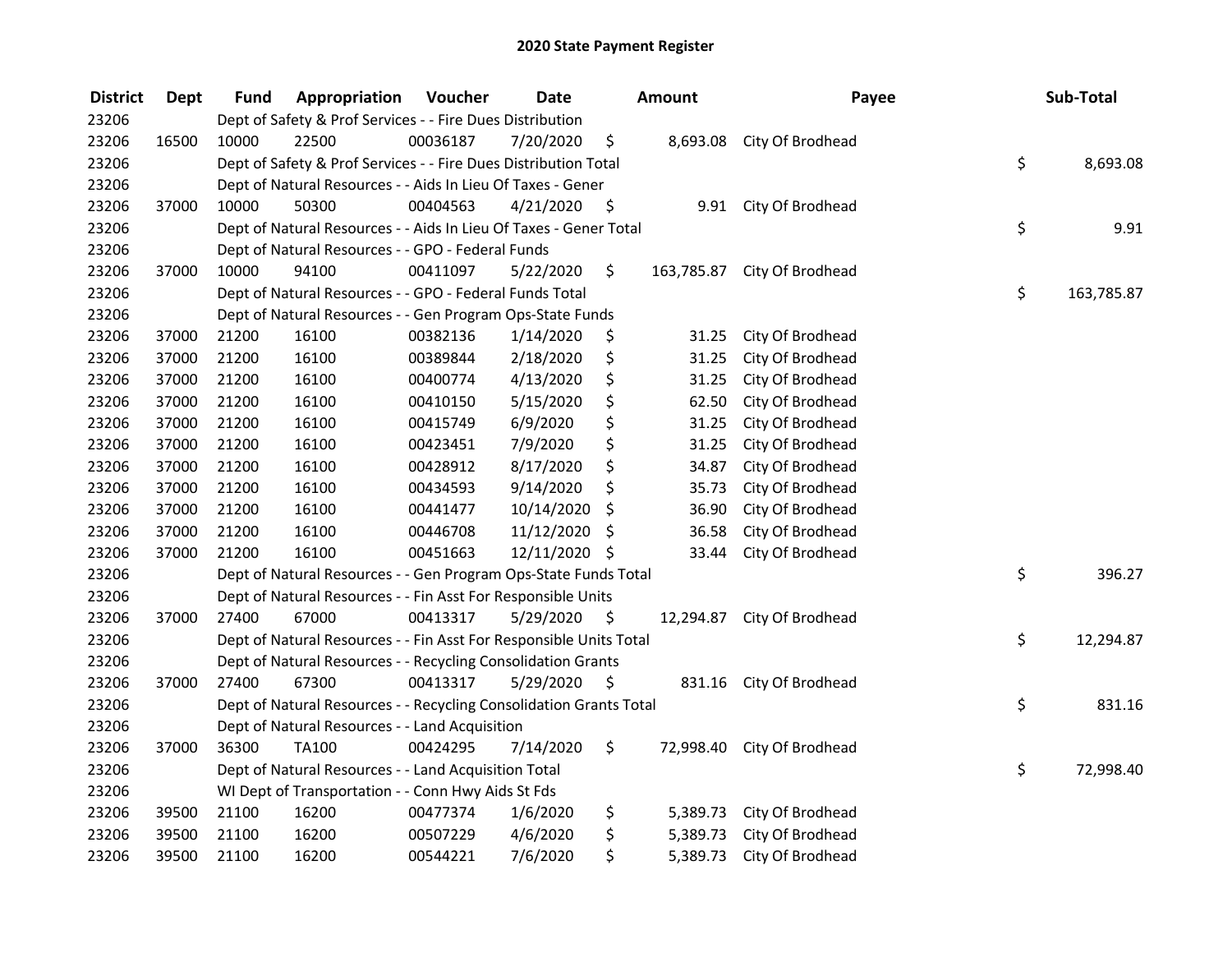| <b>District</b> | <b>Dept</b> | <b>Fund</b> | Appropriation                                            | Voucher  | <b>Date</b> | <b>Amount</b>   | Payee            | Sub-Total       |
|-----------------|-------------|-------------|----------------------------------------------------------|----------|-------------|-----------------|------------------|-----------------|
| 23206           | 39500       | 21100       | 16200                                                    | 00587047 | 10/5/2020   | \$<br>5,389.75  | City Of Brodhead |                 |
| 23206           |             |             | WI Dept of Transportation - - Conn Hwy Aids St Fds Total |          |             |                 |                  | \$<br>21,558.94 |
| 23206           |             |             | WI Dept of Transportation - - Hwy Sfty Loc Aid Ffd       |          |             |                 |                  |                 |
| 23206           | 39500       | 21100       | 18500                                                    | 00480184 | 1/10/2020   | \$<br>1,077.90  | City Of Brodhead |                 |
| 23206           | 39500       | 21100       | 18500                                                    | 00480186 | 1/10/2020   | \$<br>2,199.15  | City Of Brodhead |                 |
| 23206           | 39500       | 21100       | 18500                                                    | 00490590 | 2/10/2020   | \$<br>1,290.10  | City Of Brodhead |                 |
| 23206           | 39500       | 21100       | 18500                                                    | 00501013 | 3/10/2020   | \$<br>1,148.24  | City Of Brodhead |                 |
| 23206           | 39500       | 21100       | 18500                                                    | 00501020 | 3/10/2020   | \$<br>1,060.32  | City Of Brodhead |                 |
| 23206           | 39500       | 21100       | 18500                                                    | 00514191 | 4/10/2020   | \$<br>208.36    | City Of Brodhead |                 |
| 23206           | 39500       | 21100       | 18500                                                    | 00514197 | 4/10/2020   | \$<br>701.82    | City Of Brodhead |                 |
| 23206           | 39500       | 21100       | 18500                                                    | 00534863 | 6/9/2020    | \$<br>368.80    | City Of Brodhead |                 |
| 23206           | 39500       | 21100       | 18500                                                    | 00534867 | 6/9/2020    | \$<br>1,531.32  | City Of Brodhead |                 |
| 23206           | 39500       | 21100       | 18500                                                    | 00555738 | 7/27/2020   | \$<br>740.34    | City Of Brodhead |                 |
| 23206           | 39500       | 21100       | 18500                                                    | 00555750 | 7/27/2020   | \$<br>1,181.68  | City Of Brodhead |                 |
| 23206           | 39500       | 21100       | 18500                                                    | 00555753 | 7/27/2020   | \$<br>5,682.08  | City Of Brodhead |                 |
| 23206           | 39500       | 21100       | 18500                                                    | 00564773 | 8/11/2020   | \$<br>772.48    | City Of Brodhead |                 |
| 23206           | 39500       | 21100       | 18500                                                    | 00564774 | 8/11/2020   | \$<br>6,494.96  | City Of Brodhead |                 |
| 23206           | 39500       | 21100       | 18500                                                    | 00564775 | 8/11/2020   | \$<br>6,400.40  | City Of Brodhead |                 |
| 23206           | 39500       | 21100       | 18500                                                    | 00570495 | 8/19/2020   | \$<br>4,000.00  | City Of Brodhead |                 |
| 23206           | 39500       | 21100       | 18500                                                    | 00579796 | 9/8/2020    | \$<br>4,183.66  | City Of Brodhead |                 |
| 23206           | 39500       | 21100       | 18500                                                    | 00579798 | 9/8/2020    | \$<br>1,556.36  | City Of Brodhead |                 |
| 23206           | 39500       | 21100       | 18500                                                    | 00581239 | 9/11/2020   | \$<br>7,482.48  | City Of Brodhead |                 |
| 23206           | 39500       | 21100       | 18500                                                    | 00597914 | 10/13/2020  | \$<br>5,286.97  | City Of Brodhead |                 |
| 23206           | 39500       | 21100       | 18500                                                    | 00597917 | 10/13/2020  | \$<br>5,337.78  | City Of Brodhead |                 |
| 23206           | 39500       | 21100       | 18500                                                    | 00597918 | 10/13/2020  | \$<br>1,002.72  | City Of Brodhead |                 |
| 23206           | 39500       | 21100       | 18500                                                    | 00616953 | 11/18/2020  | \$<br>2,937.27  | City Of Brodhead |                 |
| 23206           | 39500       | 21100       | 18500                                                    | 00616956 | 11/18/2020  | \$<br>2,055.32  | City Of Brodhead |                 |
| 23206           | 39500       | 21100       | 18500                                                    | 00626198 | 12/11/2020  | \$<br>341.85    | City Of Brodhead |                 |
| 23206           | 39500       | 21100       | 18500                                                    | 00626199 | 12/11/2020  | \$<br>3,427.32  | City Of Brodhead |                 |
| 23206           |             |             | WI Dept of Transportation - - Hwy Sfty Loc Aid Ffd Total |          |             |                 |                  | \$<br>68,469.68 |
| 23206           |             |             | WI Dept of Transportation - - Trns Aids To Mnc.-Sf       |          |             |                 |                  |                 |
| 23206           | 39500       | 21100       | 19100                                                    | 00476128 | 1/6/2020    | \$<br>41,691.11 | City Of Brodhead |                 |
| 23206           | 39500       | 21100       | 19100                                                    | 00505983 | 4/6/2020    | \$<br>41,691.11 | City Of Brodhead |                 |
| 23206           | 39500       | 21100       | 19100                                                    | 00542975 | 7/6/2020    | \$<br>41,691.11 | City Of Brodhead |                 |
| 23206           | 39500       | 21100       | 19100                                                    | 00585801 | 10/5/2020   | \$<br>41,691.11 | City Of Brodhead |                 |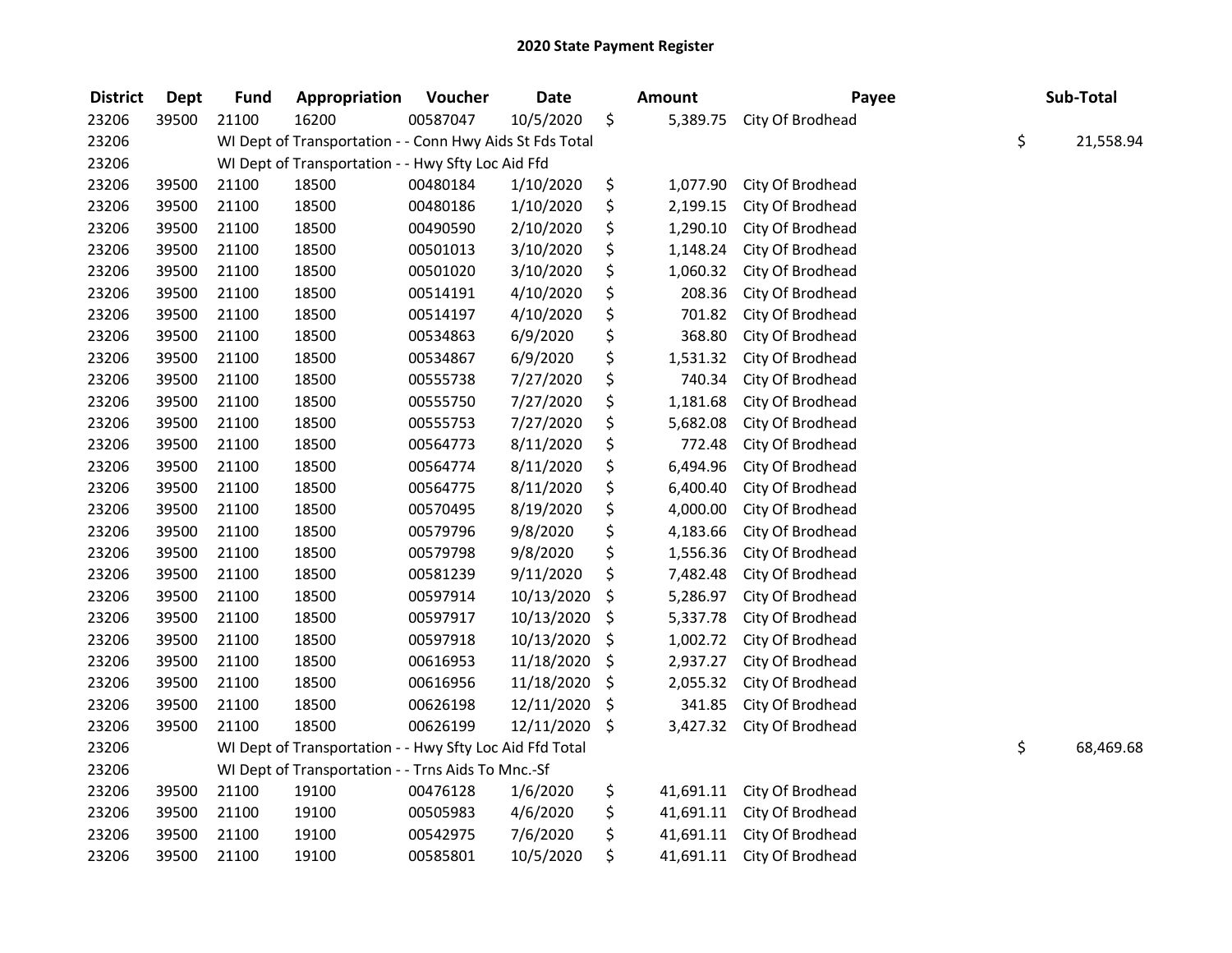| <b>District</b> | <b>Dept</b> | Fund  | Appropriation                                                         | Voucher  | <b>Date</b>   | Amount           | Payee                                                                                                   | Sub-Total        |
|-----------------|-------------|-------|-----------------------------------------------------------------------|----------|---------------|------------------|---------------------------------------------------------------------------------------------------------|------------------|
| 23206           |             |       | WI Dept of Transportation - - Trns Aids To Mnc.-Sf Total              |          |               |                  |                                                                                                         | \$<br>166,764.44 |
| 23206           |             |       | Department of Justice - - Law Enforcement Train, Local                |          |               |                  |                                                                                                         |                  |
| 23206           | 45500       | 10000 | 23100                                                                 | 00091072 | 11/27/2020 \$ | 1,120.00         | City Of Brodhead                                                                                        |                  |
| 23206           |             |       | Department of Justice - - Law Enforcement Train, Local Total          |          |               |                  |                                                                                                         | \$<br>1,120.00   |
| 23206           |             |       | Department of Administration - - Federal Aid                          |          |               |                  |                                                                                                         |                  |
| 23206           | 50500       | 10000 | 14200                                                                 | 00129873 | 10/2/2020     | \$<br>12,598.31  | City Of Brodhead                                                                                        |                  |
| 23206           | 50500       | 10000 | 14200                                                                 | 00134513 | 12/10/2020    | \$<br>40,937.69  | City Of Brodhead                                                                                        |                  |
| 23206           | 50500       | 10000 | 14200                                                                 | 00136266 | 12/17/2020 \$ | 5,681.88         | City Of Brodhead                                                                                        |                  |
| 23206           |             |       | Department of Administration - - Federal Aid Total                    |          |               |                  |                                                                                                         | \$<br>59,217.88  |
| 23206           |             |       |                                                                       |          |               |                  | Public Defender Board - - Transcript, Discovery and Records Provided to the Public Defender Board       |                  |
| 23206           | 55000       | 10000 | 10600                                                                 | 00228567 | 1/3/2020      | \$<br>15.00      | City Of Brodhead                                                                                        |                  |
| 23206           | 55000       | 10000 | 10600                                                                 | 00228568 | 1/3/2020      | \$<br>5.00       | City Of Brodhead                                                                                        |                  |
| 23206           | 55000       | 10000 | 10600                                                                 | 00247367 | 5/13/2020     | \$<br>5.00       | City Of Brodhead                                                                                        |                  |
| 23206           | 55000       | 10000 | 10600                                                                 | 00250055 | 6/8/2020      | \$<br>5.00       | City Of Brodhead                                                                                        |                  |
| 23206           | 55000       | 10000 | 10600                                                                 | 00254024 | 6/30/2020     | \$<br>10.00      | City Of Brodhead                                                                                        |                  |
| 23206           | 55000       | 10000 | 10600                                                                 | 00255927 | 7/15/2020     | \$<br>20.00      | City Of Brodhead                                                                                        |                  |
| 23206           | 55000       | 10000 | 10600                                                                 | 00255928 | 7/15/2020     | \$<br>10.00      | City Of Brodhead                                                                                        |                  |
| 23206           | 55000       | 10000 | 10600                                                                 | 00255929 | 7/15/2020     | \$<br>10.00      | City Of Brodhead                                                                                        |                  |
| 23206           | 55000       | 10000 | 10600                                                                 | 00265151 | 10/23/2020    | \$<br>5.00       | City Of Brodhead                                                                                        |                  |
| 23206           | 55000       | 10000 | 10600                                                                 | 00270776 | 12/15/2020    | \$<br>5.00       | City Of Brodhead                                                                                        |                  |
| 23206           | 55000       | 10000 | 10600                                                                 | 00270777 | 12/15/2020 \$ | 20.00            | City Of Brodhead                                                                                        |                  |
| 23206           |             |       |                                                                       |          |               |                  | Public Defender Board - - Transcript, Discovery and Records Provided to the Public Defender Board Total | \$<br>110.00     |
| 23206           |             |       | Shared Revenue and Tax Relief - - Expenditure Restraint Program       |          |               |                  |                                                                                                         |                  |
| 23206           | 83500       | 10000 | 10100                                                                 | 00068091 | 7/27/2020     | \$<br>62,497.18  | City Of Brodhead                                                                                        |                  |
| 23206           |             |       | Shared Revenue and Tax Relief - - Expenditure Restraint Program Total |          |               |                  |                                                                                                         | \$<br>62,497.18  |
| 23206           |             |       | Shared Revenue and Tax Relief - - County And Municipal Aid            |          |               |                  |                                                                                                         |                  |
| 23206           | 83500       | 10000 | 10500                                                                 | 00068091 | 7/27/2020     | \$<br>109,279.77 | City Of Brodhead                                                                                        |                  |
| 23206           | 83500       | 10000 | 10500                                                                 | 00072057 | 11/16/2020 \$ | 619,252.04       | City Of Brodhead                                                                                        |                  |
| 23206           |             |       | Shared Revenue and Tax Relief - - County And Municipal Aid Total      |          |               |                  |                                                                                                         | \$<br>728,531.81 |
| 23206           |             |       | Shared Revenue and Tax Relief - - Exempt Computer Aid                 |          |               |                  |                                                                                                         |                  |
| 23206           | 83500       | 10000 | 10900                                                                 | 00065245 | 7/27/2020     | \$<br>3,217.53   | City Of Brodhead                                                                                        |                  |
| 23206           | 83500       | 10000 | 10900                                                                 | 00067033 | 7/27/2020     | \$<br>2,401.93   | City Of Brodhead                                                                                        |                  |
| 23206           |             |       | Shared Revenue and Tax Relief - - Exempt Computer Aid Total           |          |               |                  |                                                                                                         | \$<br>5,619.46   |
| 23206           |             |       | Shared Revenue and Tax Relief - - Utility Aid                         |          |               |                  |                                                                                                         |                  |
| 23206           | 83500       | 10000 | 11000                                                                 | 00068091 | 7/27/2020     | \$<br>51.82      | City Of Brodhead                                                                                        |                  |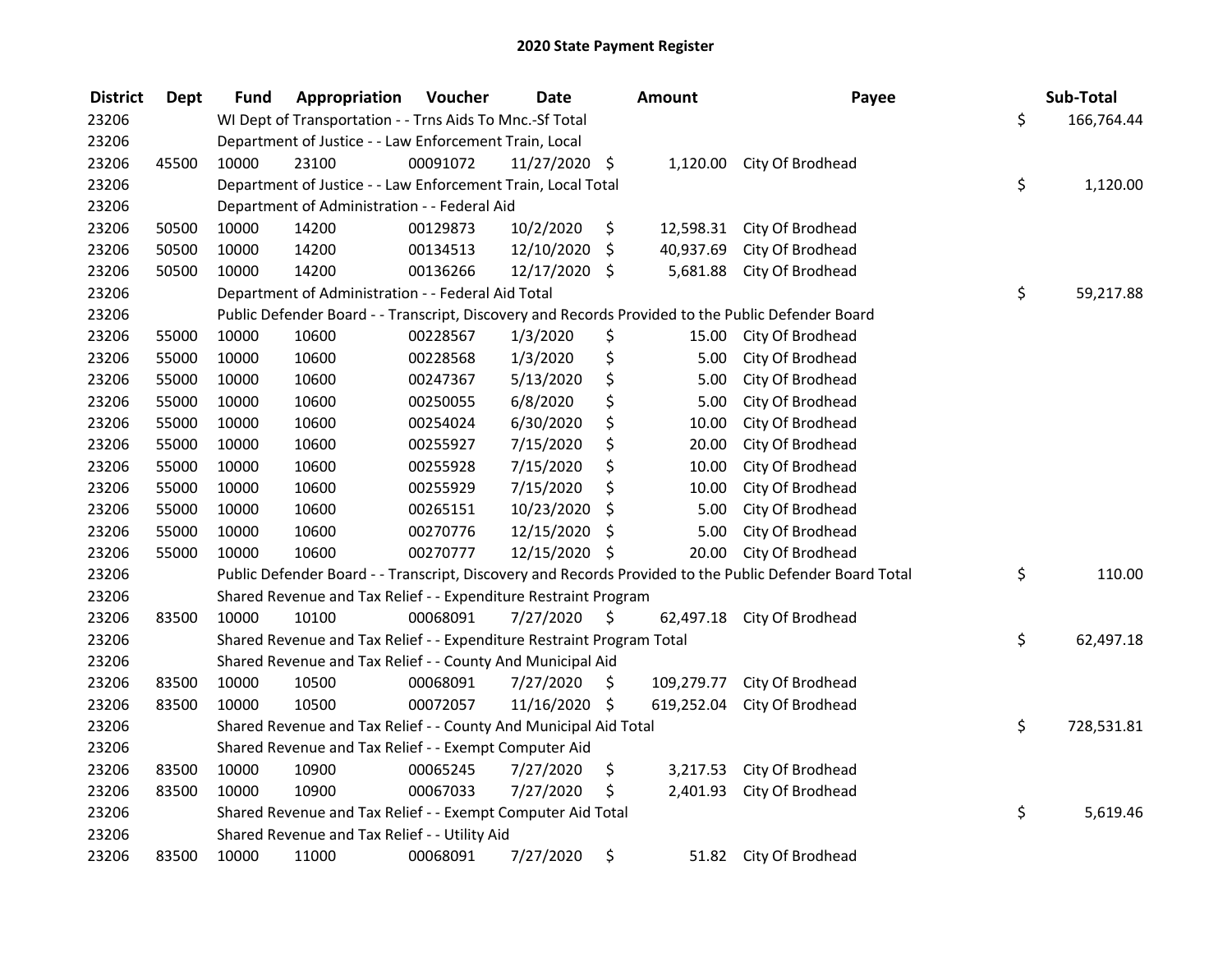| <b>District</b> | Dept  | <b>Fund</b> | Appropriation                                                                 | Voucher  | <b>Date</b>     |    | <b>Amount</b> | Payee            |     | Sub-Total    |
|-----------------|-------|-------------|-------------------------------------------------------------------------------|----------|-----------------|----|---------------|------------------|-----|--------------|
| 23206           | 83500 | 10000       | 11000                                                                         | 00072057 | $11/16/2020$ \$ |    | 595.02        | City Of Brodhead |     |              |
| 23206           |       |             | Shared Revenue and Tax Relief - - Utility Aid Total                           |          |                 |    |               |                  | \$, | 646.84       |
| 23206           |       |             | Shared Revenue and Tax Relief - - Personal Property Aid                       |          |                 |    |               |                  |     |              |
| 23206           | 83500 | 10000       | 11100                                                                         | 00060624 | 5/4/2020        | S. | 10.436.60     | City Of Brodhead |     |              |
| 23206           | 83500 | 10000       | 11100                                                                         | 00062471 | 5/4/2020        |    | 1,997.53      | City Of Brodhead |     |              |
| 23206           |       |             | Shared Revenue and Tax Relief - - Personal Property Aid Total                 |          |                 |    |               |                  | \$  | 12,434.13    |
| 23206           |       |             | Shared Revenue and Tax Relief - - State Aid; Video Service Provider Fee       |          |                 |    |               |                  |     |              |
| 23206           | 83500 | 10000       | 11200                                                                         | 00064213 | 7/27/2020       | S. | 3.553.13      | City Of Brodhead |     |              |
| 23206           |       |             | Shared Revenue and Tax Relief - - State Aid; Video Service Provider Fee Total |          |                 |    |               |                  | \$  | 3,553.13     |
| 23206           |       |             | Shared Revenue and Tax Relief - - Lottery & Gaming Credit                     |          |                 |    |               |                  |     |              |
| 23206           | 83500 | 52100       | 36300                                                                         | 00055313 | 3/23/2020       | S. | 4,654.03      | City Of Brodhead |     |              |
| 23206           |       |             | Shared Revenue and Tax Relief - - Lottery & Gaming Credit Total               |          |                 |    |               |                  |     | 4,654.03     |
| 23206 Total     |       |             |                                                                               |          |                 |    |               |                  |     | 1,394,187.08 |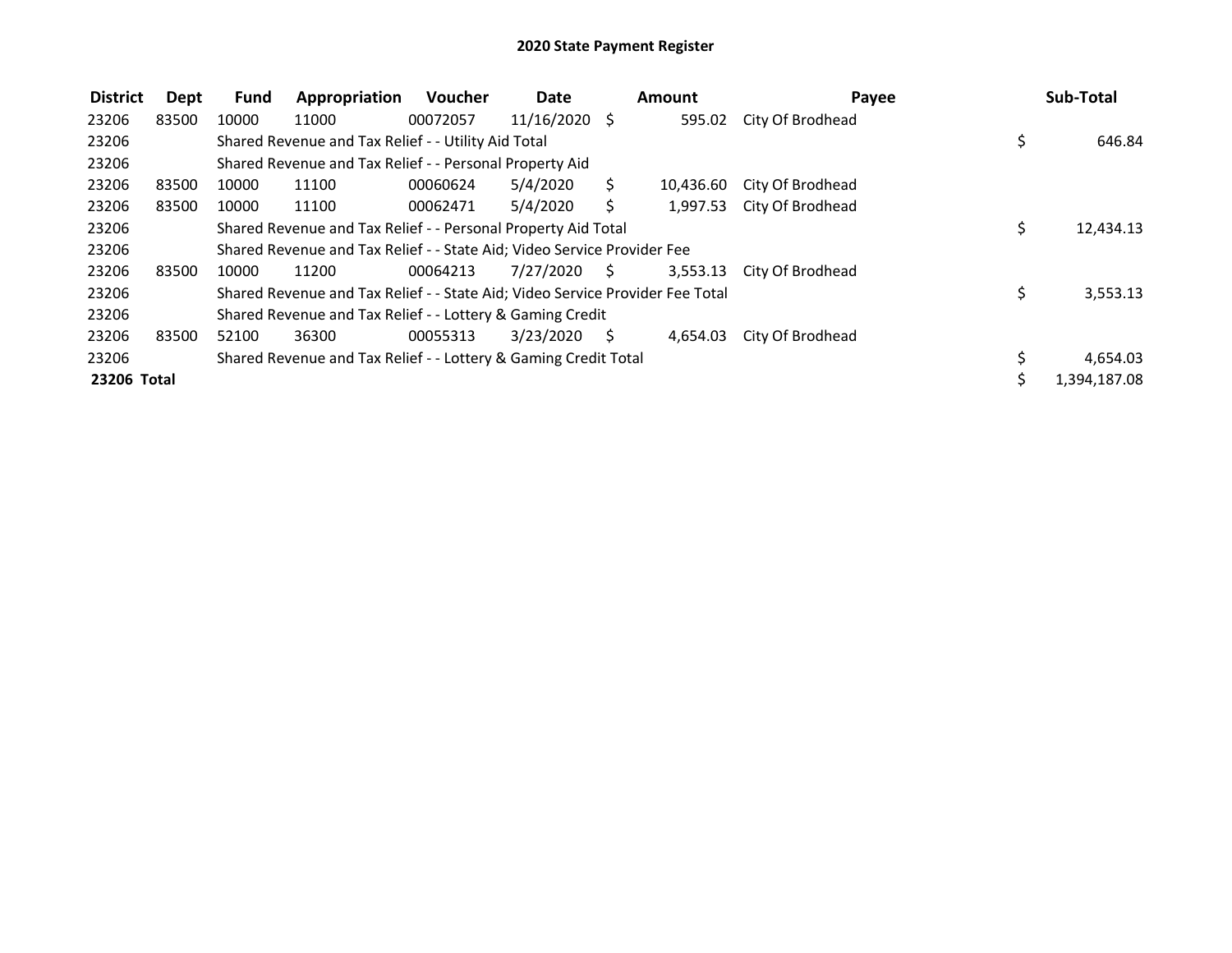| <b>District</b> | <b>Dept</b> | Fund  | Appropriation                                                      | Voucher  | <b>Date</b> |     | Amount     | Payee                    | Sub-Total        |
|-----------------|-------------|-------|--------------------------------------------------------------------|----------|-------------|-----|------------|--------------------------|------------------|
| 23251           |             |       | Dept of Safety & Prof Services - - Fire Dues Distribution          |          |             |     |            |                          |                  |
| 23251           | 16500       | 10000 | 22500                                                              | 00036188 | 7/17/2020   | \$  |            | 34,907.83 City Of Monroe |                  |
| 23251           |             |       | Dept of Safety & Prof Services - - Fire Dues Distribution Total    |          |             |     |            |                          | \$<br>34,907.83  |
| 23251           |             |       | Dept of Natural Resources - - Resaids - Urban Forestry Grant       |          |             |     |            |                          |                  |
| 23251           | 37000       | 21200 | 58700                                                              | 00382378 | 1/16/2020   | -\$ |            | 25,000.00 City Of Monroe |                  |
| 23251           |             |       | Dept of Natural Resources - - Resaids - Urban Forestry Grant Total |          |             |     |            |                          | \$<br>25,000.00  |
| 23251           |             |       | Dept of Natural Resources - - Fin Asst For Responsible Units       |          |             |     |            |                          |                  |
| 23251           | 37000       | 27400 | 67000                                                              | 00413020 | 6/1/2020    | \$  |            | 71,452.39 City Of Monroe |                  |
| 23251           |             |       | Dept of Natural Resources - - Fin Asst For Responsible Units Total |          |             |     |            |                          | \$<br>71,452.39  |
| 23251           |             |       | Dept of Natural Resources - - Recycling Consolidation Grants       |          |             |     |            |                          |                  |
| 23251           | 37000       | 27400 | 67300                                                              | 00413020 | 6/1/2020    | \$  |            | 2,703.22 City Of Monroe  |                  |
| 23251           |             |       | Dept of Natural Resources - - Recycling Consolidation Grants Total |          |             |     |            |                          | \$<br>2,703.22   |
| 23251           |             |       | Dept of Natural Resources - - Land Acquisition                     |          |             |     |            |                          |                  |
| 23251           | 37000       | 36300 | TA100                                                              | 00424287 | 7/14/2020   | \$  | 15,375.00  | City Of Monroe           |                  |
| 23251           |             |       | Dept of Natural Resources - - Land Acquisition Total               |          |             |     |            |                          | \$<br>15,375.00  |
| 23251           |             |       | WI Dept of Transportation - - Conn Hwy Aids St Fds                 |          |             |     |            |                          |                  |
| 23251           | 39500       | 21100 | 16200                                                              | 00477375 | 1/6/2020    | \$  | 11,799.51  | City Of Monroe           |                  |
| 23251           | 39500       | 21100 | 16200                                                              | 00507230 | 4/6/2020    | \$  | 11,799.51  | City Of Monroe           |                  |
| 23251           | 39500       | 21100 | 16200                                                              | 00544222 | 7/6/2020    | \$  | 11,799.51  | City Of Monroe           |                  |
| 23251           | 39500       | 21100 | 16200                                                              | 00587048 | 10/5/2020   | \$  | 11,799.53  | City Of Monroe           |                  |
| 23251           |             |       | WI Dept of Transportation - - Conn Hwy Aids St Fds Total           |          |             |     |            |                          | \$<br>47,198.06  |
| 23251           |             |       | WI Dept of Transportation - - Tc, Trns Oper Aid Sf                 |          |             |     |            |                          |                  |
| 23251           | 39500       | 21100 | 17700                                                              | 00525248 | 5/12/2020   | \$  | 33,269.00  | City Of Monroe           |                  |
| 23251           | 39500       | 21100 | 17700                                                              | 00574274 | 8/27/2020   | \$  | 99,808.00  | City Of Monroe           |                  |
| 23251           |             |       | WI Dept of Transportation - - Tc, Trns Oper Aid Sf Total           |          |             |     |            |                          | \$<br>133,077.00 |
| 23251           |             |       | WI Dept of Transportation - - Trnst/Trns-Rel Aid F                 |          |             |     |            |                          |                  |
| 23251           | 39500       | 21100 | 18200                                                              | 00496364 | 2/24/2020   | \$  | 39,492.32  | City Of Monroe           |                  |
| 23251           | 39500       | 21100 | 18200                                                              | 00533049 | 6/2/2020    | \$  | 76,122.84  | City Of Monroe           |                  |
| 23251           | 39500       | 21100 | 18200                                                              | 00578308 | 9/4/2020    | \$  | 83,406.62  | City Of Monroe           |                  |
| 23251           |             |       | WI Dept of Transportation - - Trnst/Trns-Rel Aid F Total           |          |             |     |            |                          | \$<br>199,021.78 |
| 23251           |             |       | WI Dept of Transportation - - Trns Aids To Mnc.-Sf                 |          |             |     |            |                          |                  |
| 23251           | 39500       | 21100 | 19100                                                              | 00476129 | 1/6/2020    | \$  | 182,549.06 | City Of Monroe           |                  |
| 23251           | 39500       | 21100 | 19100                                                              | 00505984 | 4/6/2020    | \$  | 182,549.06 | City Of Monroe           |                  |
| 23251           | 39500       | 21100 | 19100                                                              | 00542976 | 7/6/2020    | \$  | 182,549.06 | City Of Monroe           |                  |
| 23251           | 39500       | 21100 | 19100                                                              | 00585802 | 10/5/2020   | \$  | 182,549.07 | City Of Monroe           |                  |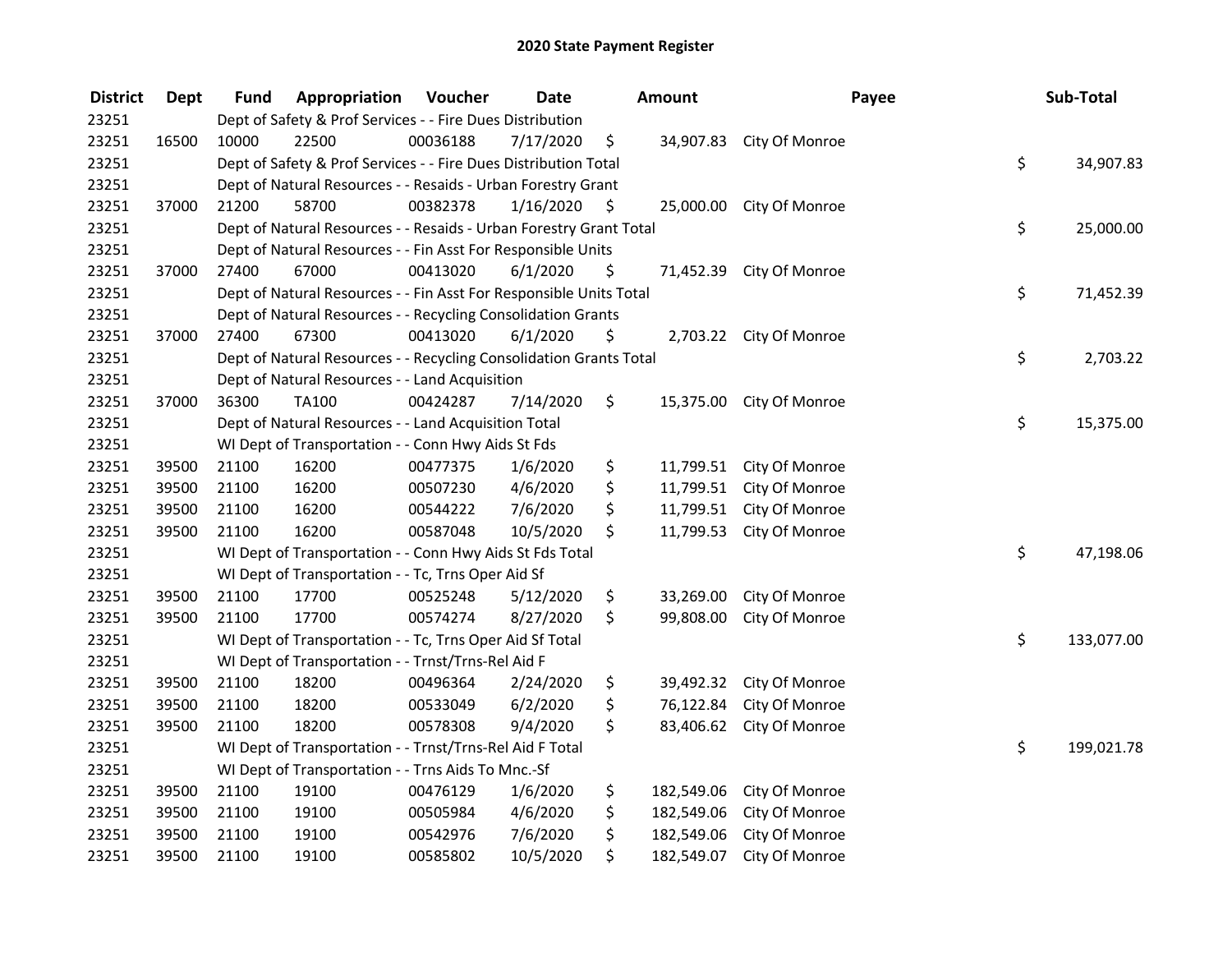| <b>District</b> | <b>Dept</b> | Fund  | Appropriation                                                 | Voucher  | <b>Date</b>   | <b>Amount</b>   | Payee                                                                                             | Sub-Total        |
|-----------------|-------------|-------|---------------------------------------------------------------|----------|---------------|-----------------|---------------------------------------------------------------------------------------------------|------------------|
| 23251           |             |       | WI Dept of Transportation - - Trns Aids To Mnc.-Sf Total      |          |               |                 |                                                                                                   | \$<br>730,196.25 |
| 23251           |             |       | WI Dept of Transportation - - Aero Assistance Ffd             |          |               |                 |                                                                                                   |                  |
| 23251           | 39500       | 21100 | 28400                                                         | 00627323 | 12/15/2020 \$ |                 | 30,000.00 City Of Monroe                                                                          |                  |
| 23251           |             |       | WI Dept of Transportation - - Aero Assistance Ffd Total       |          |               |                 |                                                                                                   | \$<br>30,000.00  |
| 23251           |             |       | Department of Justice - - Crime Laboratories, Dna             |          |               |                 |                                                                                                   |                  |
| 23251           | 45500       | 10000 | 22100                                                         | 00085855 | 7/15/2020     | \$<br>20.00     | City Of Monroe                                                                                    |                  |
| 23251           |             |       | Department of Justice - - Crime Laboratories, Dna Total       |          |               |                 |                                                                                                   | \$<br>20.00      |
| 23251           |             |       | Department of Justice - - Law Enforcement Train, Local        |          |               |                 |                                                                                                   |                  |
| 23251           | 45500       | 10000 | 23100                                                         | 00091495 | 12/4/2020     | \$              | 3,680.00 City Of Monroe                                                                           |                  |
| 23251           |             |       | Department of Justice - - Law Enforcement Train, Local Total  |          |               |                 |                                                                                                   | \$<br>3,680.00   |
| 23251           |             |       | Department of Justice - - Federal Aid, Local Assistance       |          |               |                 |                                                                                                   |                  |
| 23251           | 45500       | 10000 | 25100                                                         | 00080595 | 2/27/2020     | \$<br>2,293.47  | City Of Monroe                                                                                    |                  |
| 23251           |             |       | Department of Justice - - Federal Aid, Local Assistance Total |          |               |                 |                                                                                                   | \$<br>2,293.47   |
| 23251           |             |       | Department of Administration - - Federal Aid                  |          |               |                 |                                                                                                   |                  |
| 23251           | 50500       | 10000 | 14200                                                         | 00126635 | 8/11/2020     | \$<br>15,365.03 | City Of Monroe                                                                                    |                  |
| 23251           | 50500       | 10000 | 14200                                                         | 00129874 | 10/1/2020     | \$<br>23,597.47 | City Of Monroe                                                                                    |                  |
| 23251           | 50500       | 10000 | 14200                                                         | 00134514 | 12/9/2020     | \$<br>54,287.65 | City Of Monroe                                                                                    |                  |
| 23251           |             |       | Department of Administration - - Federal Aid Total            |          |               |                 |                                                                                                   | \$<br>93,250.15  |
| 23251           |             |       | Elections Commission - - 2018 Hava Election Security          |          |               |                 |                                                                                                   |                  |
| 23251           | 51000       | 22000 | 18200                                                         | 00004123 | 8/5/2020      | \$<br>6,324.80  | City Of Monroe                                                                                    |                  |
| 23251           |             |       | Elections Commission - - 2018 Hava Election Security Total    |          |               |                 |                                                                                                   | \$<br>6,324.80   |
| 23251           |             |       |                                                               |          |               |                 | Public Defender Board - - Transcript, Discovery and Records Provided to the Public Defender Board |                  |
| 23251           | 55000       | 10000 | 10600                                                         | 00228586 | 1/3/2020      | \$<br>5.00      | City Of Monroe                                                                                    |                  |
| 23251           | 55000       | 10000 | 10600                                                         | 00228587 | 1/3/2020      | \$<br>5.00      | City Of Monroe                                                                                    |                  |
| 23251           | 55000       | 10000 | 10600                                                         | 00234877 | 2/14/2020     | \$<br>5.00      | City Of Monroe                                                                                    |                  |
| 23251           | 55000       | 10000 | 10600                                                         | 00234880 | 2/14/2020     | \$<br>5.00      | City Of Monroe                                                                                    |                  |
| 23251           | 55000       | 10000 | 10600                                                         | 00235700 | 2/21/2020     | \$<br>5.00      | City Of Monroe                                                                                    |                  |
| 23251           | 55000       | 10000 | 10600                                                         | 00235701 | 2/21/2020     | \$<br>5.00      | City Of Monroe                                                                                    |                  |
| 23251           | 55000       | 10000 | 10600                                                         | 00238142 | 3/13/2020     | \$<br>5.00      | City Of Monroe                                                                                    |                  |
| 23251           | 55000       | 10000 | 10600                                                         | 00238143 | 3/13/2020     | \$<br>5.00      | City Of Monroe                                                                                    |                  |
| 23251           | 55000       | 10000 | 10600                                                         | 00238144 | 3/13/2020     | \$<br>5.00      | City Of Monroe                                                                                    |                  |
| 23251           | 55000       | 10000 | 10600                                                         | 00238145 | 3/13/2020     | \$<br>5.00      | City Of Monroe                                                                                    |                  |
| 23251           | 55000       | 10000 | 10600                                                         | 00241290 | 4/1/2020      | \$<br>5.00      | City Of Monroe                                                                                    |                  |
| 23251           | 55000       | 10000 | 10600                                                         | 00241291 | 4/1/2020      | \$<br>5.00      | City Of Monroe                                                                                    |                  |
| 23251           | 55000       | 10000 | 10600                                                         | 00247405 | 5/13/2020     | \$<br>5.00      | City Of Monroe                                                                                    |                  |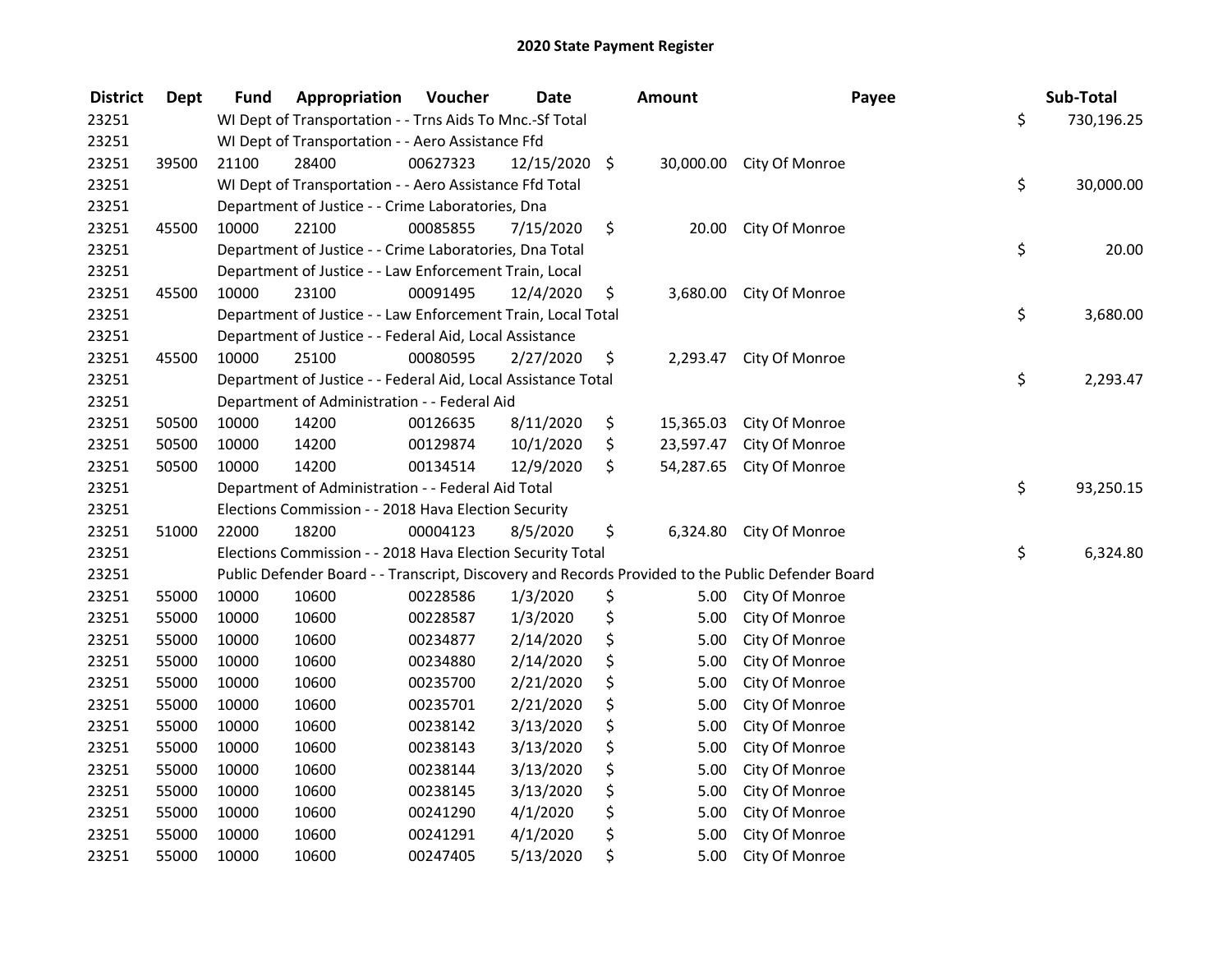| <b>District</b> | <b>Dept</b> | <b>Fund</b> | Appropriation | Voucher  | <b>Date</b> | Amount     |                | Payee | Sub-Total |
|-----------------|-------------|-------------|---------------|----------|-------------|------------|----------------|-------|-----------|
| 23251           | 55000       | 10000       | 10600         | 00247406 | 5/13/2020   | \$<br>5.00 | City Of Monroe |       |           |
| 23251           | 55000       | 10000       | 10600         | 00247407 | 5/13/2020   | \$<br>5.00 | City Of Monroe |       |           |
| 23251           | 55000       | 10000       | 10600         | 00247408 | 5/13/2020   | \$<br>5.00 | City Of Monroe |       |           |
| 23251           | 55000       | 10000       | 10600         | 00247409 | 5/13/2020   | \$<br>5.00 | City Of Monroe |       |           |
| 23251           | 55000       | 10000       | 10600         | 00247410 | 5/13/2020   | \$<br>5.00 | City Of Monroe |       |           |
| 23251           | 55000       | 10000       | 10600         | 00247411 | 5/13/2020   | \$<br>5.00 | City Of Monroe |       |           |
| 23251           | 55000       | 10000       | 10600         | 00250114 | 6/9/2020    | \$<br>5.00 | City Of Monroe |       |           |
| 23251           | 55000       | 10000       | 10600         | 00250115 | 6/9/2020    | \$<br>5.00 | City Of Monroe |       |           |
| 23251           | 55000       | 10000       | 10600         | 00250116 | 6/9/2020    | \$<br>5.00 | City Of Monroe |       |           |
| 23251           | 55000       | 10000       | 10600         | 00253155 | 6/23/2020   | \$<br>5.00 | City Of Monroe |       |           |
| 23251           | 55000       | 10000       | 10600         | 00253157 | 6/23/2020   | \$<br>5.00 | City Of Monroe |       |           |
| 23251           | 55000       | 10000       | 10600         | 00253314 | 6/26/2020   | \$<br>5.00 | City Of Monroe |       |           |
| 23251           | 55000       | 10000       | 10600         | 00253315 | 6/26/2020   | \$<br>5.00 | City Of Monroe |       |           |
| 23251           | 55000       | 10000       | 10600         | 00254037 | 6/30/2020   | \$<br>5.00 | City Of Monroe |       |           |
| 23251           | 55000       | 10000       | 10600         | 00254038 | 6/30/2020   | \$<br>5.00 | City Of Monroe |       |           |
| 23251           | 55000       | 10000       | 10600         | 00254039 | 6/30/2020   | \$<br>5.00 | City Of Monroe |       |           |
| 23251           | 55000       | 10000       | 10600         | 00260324 | 9/2/2020    | \$<br>5.00 | City Of Monroe |       |           |
| 23251           | 55000       | 10000       | 10600         | 00260325 | 9/2/2020    | \$<br>5.00 | City Of Monroe |       |           |
| 23251           | 55000       | 10000       | 10600         | 00260326 | 9/2/2020    | \$<br>8.00 | City Of Monroe |       |           |
| 23251           | 55000       | 10000       | 10600         | 00260327 | 9/2/2020    | \$<br>5.00 | City Of Monroe |       |           |
| 23251           | 55000       | 10000       | 10600         | 00260328 | 9/2/2020    | \$<br>5.00 | City Of Monroe |       |           |
| 23251           | 55000       | 10000       | 10600         | 00264738 | 10/19/2020  | \$<br>5.00 | City Of Monroe |       |           |
| 23251           | 55000       | 10000       | 10600         | 00264739 | 10/19/2020  | \$<br>5.00 | City Of Monroe |       |           |
| 23251           | 55000       | 10000       | 10600         | 00264740 | 10/30/2020  | \$<br>5.00 | City Of Monroe |       |           |
| 23251           | 55000       | 10000       | 10600         | 00264741 | 10/19/2020  | \$<br>5.00 | City Of Monroe |       |           |
| 23251           | 55000       | 10000       | 10600         | 00264742 | 10/19/2020  | \$<br>5.00 | City Of Monroe |       |           |
| 23251           | 55000       | 10000       | 10600         | 00265201 | 10/30/2020  | \$<br>5.00 | City Of Monroe |       |           |
| 23251           | 55000       | 10000       | 10600         | 00265202 | 10/23/2020  | \$<br>5.00 | City Of Monroe |       |           |
| 23251           | 55000       | 10000       | 10600         | 00265203 | 10/23/2020  | \$<br>5.00 | City Of Monroe |       |           |
| 23251           | 55000       | 10000       | 10600         | 00265204 | 10/23/2020  | \$<br>5.00 | City Of Monroe |       |           |
| 23251           | 55000       | 10000       | 10600         | 00265205 | 10/23/2020  | \$<br>5.00 | City Of Monroe |       |           |
| 23251           | 55000       | 10000       | 10600         | 00265206 | 10/23/2020  | \$<br>5.00 | City Of Monroe |       |           |
| 23251           | 55000       | 10000       | 10600         | 00265207 | 10/23/2020  | \$<br>5.00 | City Of Monroe |       |           |
| 23251           | 55000       | 10000       | 10600         | 00265208 | 10/23/2020  | \$<br>5.00 | City Of Monroe |       |           |
| 23251           | 55000       | 10000       | 10600         | 00265209 | 10/23/2020  | \$<br>5.00 | City Of Monroe |       |           |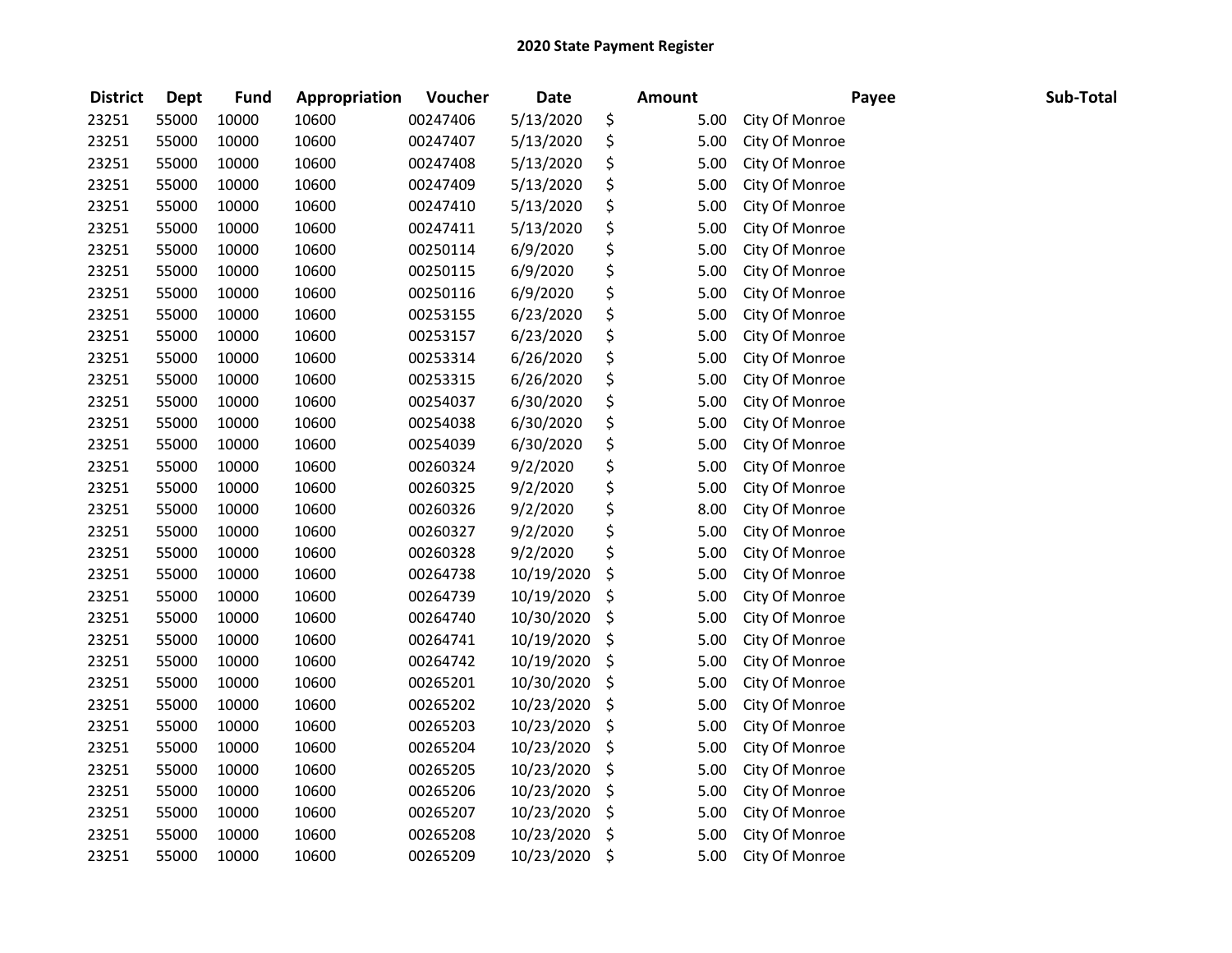| <b>District</b> | <b>Dept</b> | <b>Fund</b> | Appropriation                                                                 | Voucher  | <b>Date</b>   |         | <b>Amount</b> | Payee                                                                                                   | Sub-Total          |
|-----------------|-------------|-------------|-------------------------------------------------------------------------------|----------|---------------|---------|---------------|---------------------------------------------------------------------------------------------------------|--------------------|
| 23251           | 55000       | 10000       | 10600                                                                         | 00265210 | 10/23/2020    | \$      | 5.00          | City Of Monroe                                                                                          |                    |
| 23251           | 55000       | 10000       | 10600                                                                         | 00270671 | 12/11/2020    | $\zeta$ | 5.00          | City Of Monroe                                                                                          |                    |
| 23251           | 55000       | 10000       | 10600                                                                         | 00270843 | 12/15/2020 \$ |         | 5.00          | City Of Monroe                                                                                          |                    |
| 23251           | 55000       | 10000       | 10600                                                                         | 00270844 | 12/15/2020    | \$      | 8.00          | City Of Monroe                                                                                          |                    |
| 23251           | 55000       | 10000       | 10600                                                                         | 00270845 | 12/15/2020    | \$      | 8.00          | City Of Monroe                                                                                          |                    |
| 23251           | 55000       | 10000       | 10600                                                                         | 00270846 | 12/15/2020    | \$      | 5.00          | City Of Monroe                                                                                          |                    |
| 23251           | 55000       | 10000       | 10600                                                                         | 00270847 | 12/15/2020    | -\$     | 5.00          | City Of Monroe                                                                                          |                    |
| 23251           | 55000       | 10000       | 10600                                                                         | 00270848 | 12/15/2020    | \$      | 5.00          | City Of Monroe                                                                                          |                    |
| 23251           | 55000       | 10000       | 10600                                                                         | 00270849 | 12/15/2020    | -\$     | 5.00          | City Of Monroe                                                                                          |                    |
| 23251           | 55000       | 10000       | 10600                                                                         | 00270871 | 12/15/2020 \$ |         | 5.00          | City Of Monroe                                                                                          |                    |
| 23251           |             |             |                                                                               |          |               |         |               | Public Defender Board - - Transcript, Discovery and Records Provided to the Public Defender Board Total | \$<br>299.00       |
| 23251           |             |             | Shared Revenue and Tax Relief - - Expenditure Restraint Program               |          |               |         |               |                                                                                                         |                    |
| 23251           | 83500       | 10000       | 10100                                                                         | 00068092 | 7/27/2020     | -\$     | 261,141.30    | City Of Monroe                                                                                          |                    |
| 23251           |             |             | Shared Revenue and Tax Relief - - Expenditure Restraint Program Total         |          |               |         |               |                                                                                                         | \$<br>261,141.30   |
| 23251           |             |             | Shared Revenue and Tax Relief - - County And Municipal Aid                    |          |               |         |               |                                                                                                         |                    |
| 23251           | 83500       | 10000       | 10500                                                                         | 00068092 | 7/27/2020     | S.      | 182,460.15    | City Of Monroe                                                                                          |                    |
| 23251           | 83500       | 10000       | 10500                                                                         | 00072058 | 11/16/2020 \$ |         | 1,033,940.88  | City Of Monroe                                                                                          |                    |
| 23251           |             |             | Shared Revenue and Tax Relief - - County And Municipal Aid Total              |          |               |         |               |                                                                                                         | \$<br>1,216,401.03 |
| 23251           |             |             | Shared Revenue and Tax Relief - - Exempt Computer Aid                         |          |               |         |               |                                                                                                         |                    |
| 23251           | 83500       | 10000       | 10900                                                                         | 00065246 | 7/27/2020     | \$      | 200,612.54    | City Of Monroe                                                                                          |                    |
| 23251           | 83500       | 10000       | 10900                                                                         | 00067034 | 7/27/2020     | \$      | 15,380.76     | City Of Monroe                                                                                          |                    |
| 23251           |             |             | Shared Revenue and Tax Relief - - Exempt Computer Aid Total                   |          |               |         |               |                                                                                                         | \$<br>215,993.30   |
| 23251           |             |             | Shared Revenue and Tax Relief - - Utility Aid                                 |          |               |         |               |                                                                                                         |                    |
| 23251           | 83500       | 10000       | 11000                                                                         | 00068092 | 7/27/2020     | \$      | 3,916.71      | City Of Monroe                                                                                          |                    |
| 23251           | 83500       | 10000       | 11000                                                                         | 00072058 | 11/16/2020    | \$      | 23,072.40     | City Of Monroe                                                                                          |                    |
| 23251           |             |             | Shared Revenue and Tax Relief - - Utility Aid Total                           |          |               |         |               |                                                                                                         | \$<br>26,989.11    |
| 23251           |             |             | Shared Revenue and Tax Relief - - Personal Property Aid                       |          |               |         |               |                                                                                                         |                    |
| 23251           | 83500       | 10000       | 11100                                                                         | 00060625 | 5/4/2020      | \$      | 51,418.34     | City Of Monroe                                                                                          |                    |
| 23251           | 83500       | 10000       | 11100                                                                         | 00062472 | 5/4/2020      | \$      | 59,379.77     | City Of Monroe                                                                                          |                    |
| 23251           |             |             | Shared Revenue and Tax Relief - - Personal Property Aid Total                 |          |               |         |               |                                                                                                         | \$<br>110,798.11   |
| 23251           |             |             | Shared Revenue and Tax Relief - - State Aid; Video Service Provider Fee       |          |               |         |               |                                                                                                         |                    |
| 23251           | 83500       | 10000       | 11200                                                                         | 00064214 | 7/27/2020     | - \$    | 14,658.72     | City Of Monroe                                                                                          |                    |
| 23251           |             |             | Shared Revenue and Tax Relief - - State Aid; Video Service Provider Fee Total |          |               |         |               |                                                                                                         | \$<br>14,658.72    |
| 23251           |             |             | Shared Revenue and Tax Relief - - Payments For Municipal Svcs                 |          |               |         |               |                                                                                                         |                    |
| 23251           | 83500       | 10000       | 50100                                                                         | 00054779 | 2/3/2020      | \$      |               | 2,076.14 City Of Monroe                                                                                 |                    |